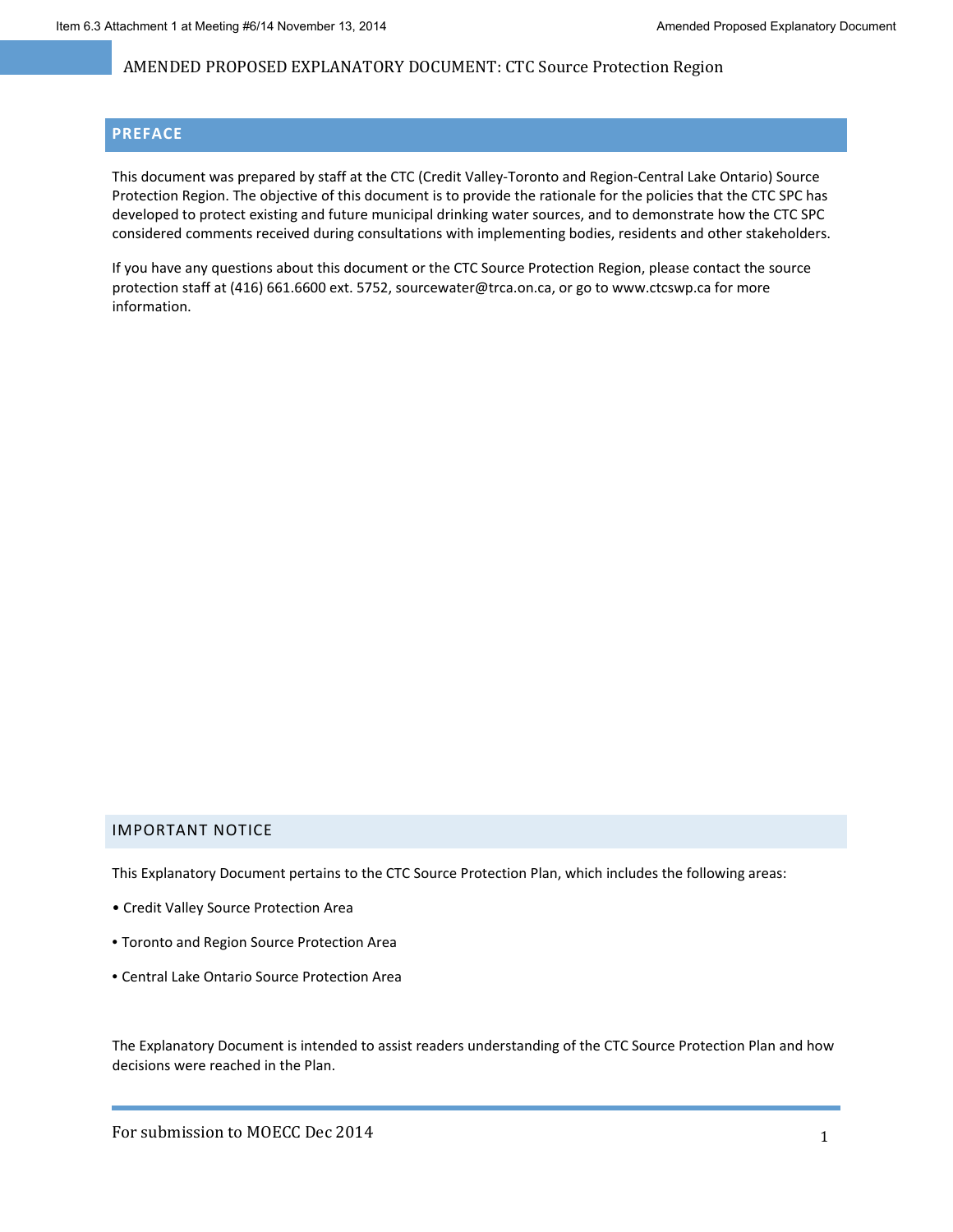# **LIST OF ACRONYMS**

| <b>ASM</b> Agricultural Source Material                               |
|-----------------------------------------------------------------------|
| <b>CLOSPA</b> Central Lake Ontario Source Protection Area             |
| CTC Credit Valley, Toronto and Region, Central Lake Ontario           |
| <b>CVSPA</b> Credit Valley Source Protection Area                     |
| <b>CWA</b> Clean Water Act, 2006                                      |
| <b>DNAPL</b> Dense Non-Aqueous Phase Liquid                           |
| ICA Issue Contributing Area                                           |
| <b>IPZ</b> Intake Protection Zone                                     |
| <b>LUP</b> Land Use Planning                                          |
| <b>MNRF</b> Ministry of Natural Resources and Forestry                |
| <b>MOECC</b> Ministry of Environment and Climate Change               |
| <b>MTO</b> Ministry of Transportation                                 |
| <b>NASM</b> Non-Agricultural Source Material                          |
| <b>NMA</b> Nutrient Management Act                                    |
| <b>NMP</b> Nutrient Management Plan                                   |
| <b>ODWSP</b> Ontario Drinking Water Stewardship Program               |
| <b>OMAFRA</b> Ontario Ministry of Agriculture, Food and Rural Affairs |
| PI Prescribed Instrument                                              |
| <b>RMO</b> Risk Management Official                                   |
| <b>RMP</b> Risk Management Plan                                       |
| <b>SDWT</b> Significant Drinking Water Threat                         |
| <b>SGBLS</b> South Georgian Bay Lake Simcoe                           |
| <b>SPA</b> Source Protection Authority                                |
| <b>SPC</b> Source Protection Committee                                |
| <b>SPP</b> Source Protection Plan                                     |
| <b>SPR</b> Source Protection Region                                   |
| <b>TCC</b> Trent Conservation Coalition                               |
| <b>TRSPA</b> Toronto and Region Source Protection Area                |
| <b>TSSA</b> Technical Standards and Safety Authority                  |
| <b>WHPA</b> Wellhead Protection Area                                  |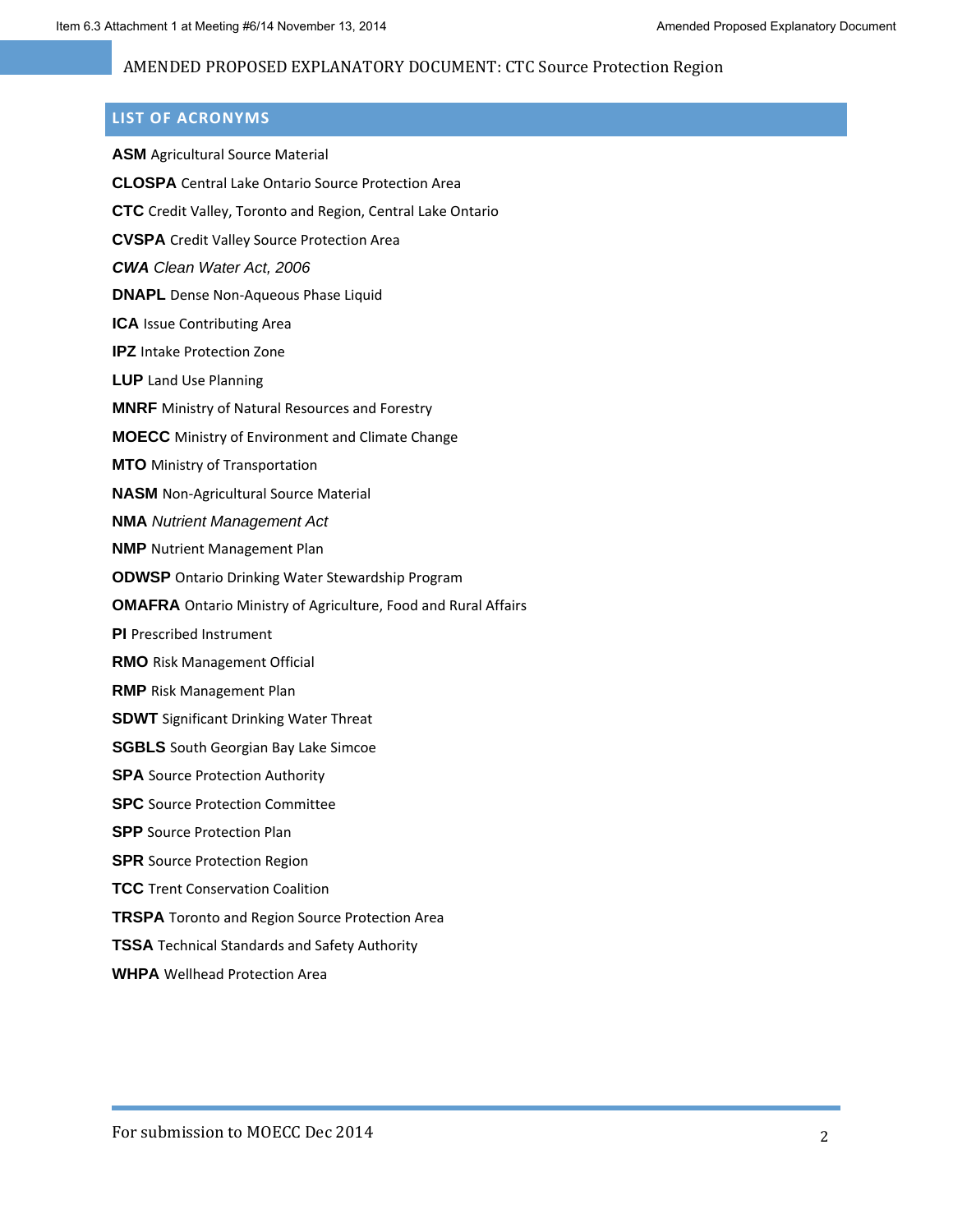# **CONTENTS**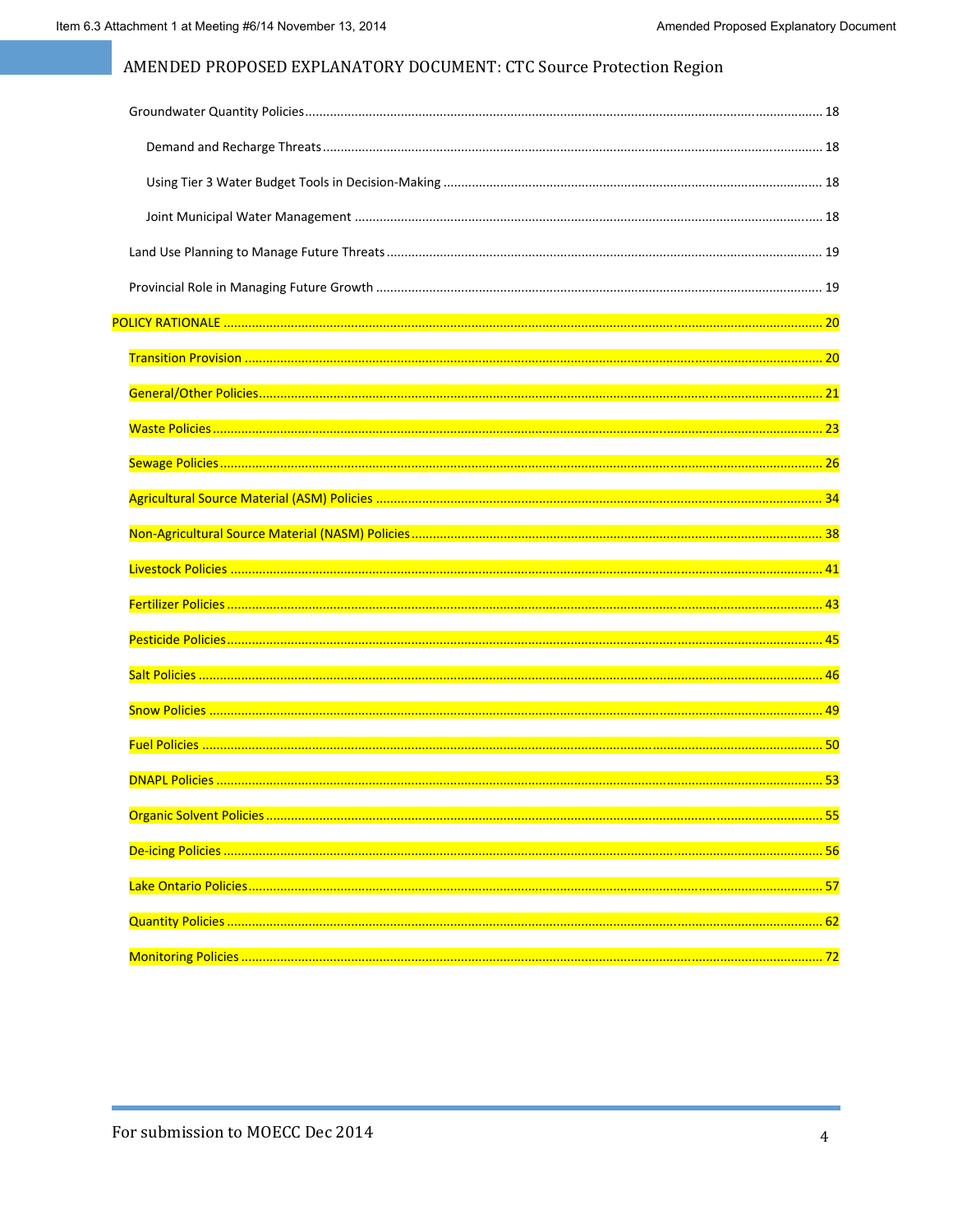#### **PURPOSE AND OBJECTIVES OF THE EXPLANATORY DOCUMENT**

This Explanatory Document explains how the policies in the Amended Proposed Source Protection Plan were developed and the summary of policy options that were considered. In short, it documents the 'thinking' behind the CTC Source Protection Plan. It also includes the comments received during all phases of consultation during the development of the Source Protection Plan. These comments and responses can be found under separate cover in a document called Summary of Consultation Comments available online at www.ctcswp.ca. These public consultations include pre‐consultation with implementing bodies (2011), public consultation on the Draft Proposed Source Protection Plan (2012); on the Proposed Source Protection Plan (2012); on new draft water quantity policies arising from completion of additional Tier 3 Water Budgets (Halton 2013 and York/Durham 2014); and Amended Proposed Source Protection Plan (2014). The Source Protection Committee's (SPC) response to comments and how they impacted policy development is also part of this document. The Explanatory Document adheres to Ministry guidelines and requirements as outlined in Ontario Regulation 287/07 and the Source Protection Planning Bulletin – Explanatory Document Requirements (February 18, 2011). The Explanatory Document will be of interest to the Source Protection Authority (SPA), stakeholders, the Minister, implementing bodies, as well as members of the general public who may wish to understand how the Source Protection Committee prepared the Source Protection Plan.

By explaining the underlying rationale that was used to select specific policy approaches, the Explanatory Document supports a transparent decision making process.

## **POLICY DEVELOPMENT PROCESS**

#### EVALUATING POLICY OPTIONS

In order to draft policies for the Source Protection Plan (SPP), the Source Protection Committee first established a Source Protection Planning Working Group (comprised of Source Protection Committee members) and a Source Protection Planning Steering Committee (comprised of source protection and municipal staff) to begin the detailed research and consultation with experts needed to inform the work on policy development. The Working Group and Steering Committee worked with a planning consulting team to develop a series of background reports which summarized the nature of each of the prescribed threats, the locations and circumstances where they are or would be categorized as significant threats, and the range and suitability of tools available to address them. The background reports also included information on the mandatory and optional policy content of source protection plans, the policy development process, the definition and description of threats, existing significant threats in the CTC as identified through the Assessment Reports, available policy tools, and proposed policy evaluation criteria. This material has been summarized and included in the threat‐specific chapters in the Plan.

These background reports were presented by the consulting team and discussed at six workshops held between January and May 2011. These workshops were attended by Source Protection Committee members, municipal staff, staff or Source Protection Committee members from adjacent Source Protection Regions (SPR) and subject‐ area experts (i.e., Ontario Farm‐Environment Coalition, TSSA, Smart About Salt). Small break‐out groups discussed the nature of the threats, appropriate policies to address the threats to drinking water sources, potential impacts to business or land owners undertaking the threat activities and who would be subject to the policies, and to determine how these policies could be achieved.

The *Clean Water Act, 2006* (*CWA*) relies on a number of existing pieces of legislation, associated instruments, planning and non‐regulatory tools which can be used by the Source Protection Committee to determine the most suitable approaches to achieving the mandated Source Protection Plan objectives of protecting existing and future sources of drinking water and ensuring that existing and future significant threat activities cease to be, or do not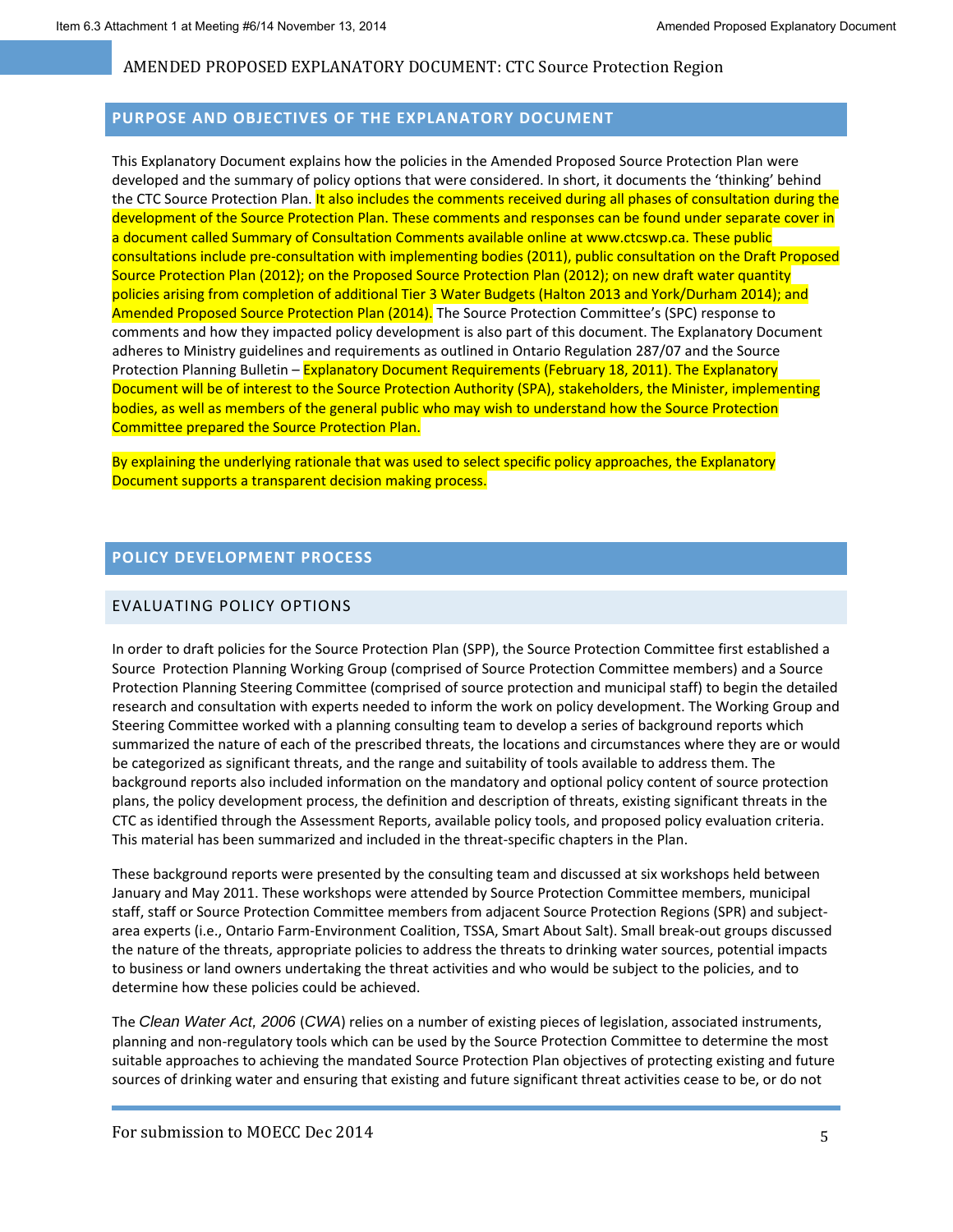become, a significant drinking water threat. These tools were identified by the Province and summarized for use by the Source Protection Committee in the planning consultants' background report of January 5, 2011 and titled Groundwater Policy Options Discussion Paper Toolkit. This paper also included a discussion on the new *CWA* "Part IV" tools of s. 57 (Prohibition), s. 58 (Risk Management Plans) and s. 59 (Restricted Land Use), as well as outlining for Source Protection Committee consideration, several proposed policy evaluation criteria.

#### EVALUATION CRITERIA

A set of evaluation criteria was developed at the beginning of the policy development process by the Source Protection Planning Working Group and Steering Committee. These criteria (**Figure 1**) were discussed at the series of policy options workshops and framed the discussion on the various draft policy options.

## FIGURE 1 ‐ EVALUATION CRITERIA FOR POLICY OPTIONS AT POLICY DEVELOPMENT **WORKSHOPS**

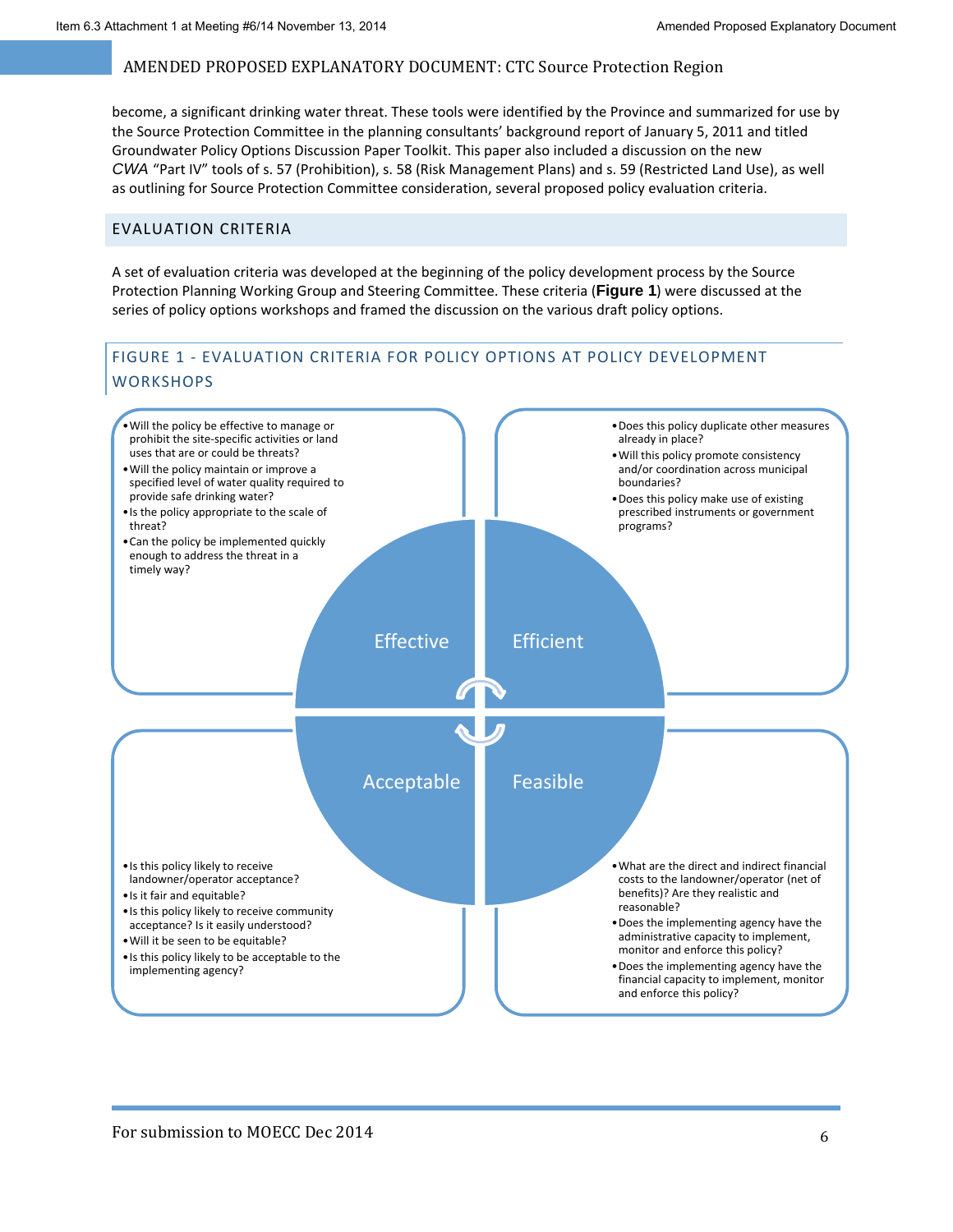### POLICY DEVELOPMENT TIMELINE

### PROPOSED SOURCE PROTECTION PLAN (2011‐2012)

The workshops resulted in a set of draft policy options for groundwater quality threats that were presented to the Source Protection Committee at a two‐day workshop in June 2011. The Source Protection Committee members reviewed each threat in detail and selected (by consensus or vote, if consensus was not achieved) what they believed was the most appropriate policy option to stop an existing activity from being a significant threat and to prevent an activity from becoming a significant threat in the future. The first step was to decide if an activity could be managed or if it needed to be prohibited (**Figure 2**). If it was decided that a threat activity could be allowed to proceed, the Source Protection Committee then had to select the most appropriate policy tool to manage that threat. Additional workshops for groundwater quantity threats and Lake Ontario threats were held in August and September, respectively. The CTC Source Protection Committee approved the draft policies for pre‐consultation with implementing bodies in September 2011.



A series of seven pre‐consultation workshops on the draft policies were held across the CTC SPR in November and December, 2011 jointly with local municipalities, and members and staff of adjacent Source Protection Committees to explain the respective policies. These workshops provided the opportunity to hear feedback on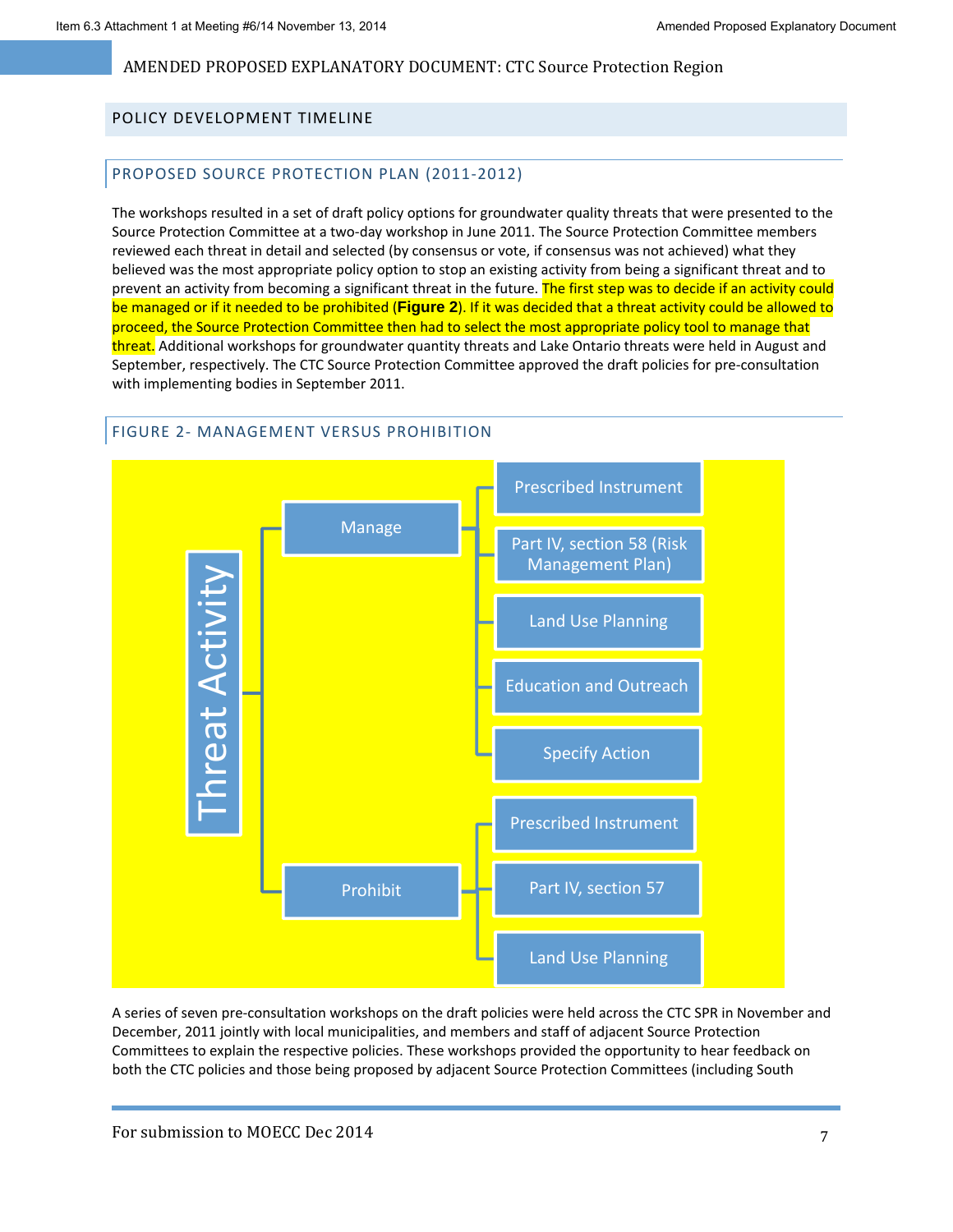Georgian Bay Lake Simcoe (SGBLS), Halton‐Hamilton, Trent Conservation Coalition (TCC), and Lake Erie), in an effort to harmonize the policies to the greatest extent possible. Written comments were requested from all implementing bodies by December 31, 2011. Working Groups of CTC Source Protection Committee members and staff were formed and a number of meetings were held in January and February, 2012 to analyze the comments received and to make recommendations as to how they should be addressed. Staff also participated in a series of meetings (including teleconferences) facilitated by MOECC for impacted SPRs to discuss comments and identify possible resolutions with provincial implementing bodies and agencies. Revisions to policies were made and at the meeting of March 8, 2012, the Source Protection Committee approved the Draft Proposed Source Protection Plan policies to release for public consultation from March 19 to May 1, 2012.

In addition to sending notice to municipalities and other implementing bodies and industries identified as significant threats to municipal drinking water systems in Lake Ontario, approximately 22,000 direct mailings were sent to residents and landowners potentially affected by significant threat policies. Mailings contained: notification of Draft Proposed Source Protection Plan public consultation, map of nearby vulnerable areas, magazine describing the Assessment Report process and findings, brochure about the Source Protection Plan process, and a comment form and a postage paid envelope to submit comments. These materials and a copy of the Draft Proposed Source Protection Plan were also posted online. Subscribers to the CTC electronic mailing lists were notified. Advertisements were placed in 17 local and regional newspapers covering the CTC Source Protection Region with information on open houses and where to view copies of the Source Protection Plan. Printed copies of the Draft Proposed Source Protection Plan were available at four Conservation Authority offices, and at 24 local libraries.

In April of 2012, a series of seven public open houses were held across the Source Protection Region to explain the Source Protection Plan to the public and hear their comments. At the May 1, 2012, CTC Source Protection Committee meeting, members received six invited deputations from representatives of industry and agriculture, and the municipalities impacted by water quantity policies in Dufferin County. A total of 54 comments were received from implementing bodies (municipalities, provincial and ministries and agencies), 10 comments from economic interests and 84 comments from the public.

Once again, the Working Groups were reconvened throughout May and early June to analyze the written comments received, discuss and evaluate possible changes to the draft policies and make recommendations for any changes to the Source Protection Committee. The CTC Source Protection Committee held four days of workshops between June 12 and July 19, 2012 to discuss policy revisions in detail. At both the Working Group and full Source Protection Committee workshops, invited municipal and provincial advisers were in attendance to observe and provide information as requested by members. The Proposed Source Protection Plan policies were formally approved by resolutions of the Source Protection Committee at their meeting of August 14, 2012, for submission to the Source Protection Authorities to undertake the second round of public consultation. The second consultation carried out under the direction of the three Source Protection Authorities, ran from September 7 through October 8, 2012. All documents and maps were posted on the website. Notice letters and electronic files were sent via courier to clerks of all municipalities, as well as a notice via email. All persons or organizations who had previously commented, as well as those subscribing to our email list were sent notices and advised where the Plan could be viewed or downloaded from the website. A USB key containing the files was sent upon request. Individuals who were newly impacted by the revised well head protection areas in Acton and Georgetown were mailed individual packages of information, including notice of the opportunity to comment on either or both the updated technical information and the Plan.

Comments were received from 4 provincial ministries and agencies; 9 municipalities; 1 conservation authority; 3 industry or business interests; 2 public interest groups; and 14 members of the public. The Chairs of the Source Protection Authorities jointly submitted the Plan, Explanatory Document and associated files to the Minister of the Environment on October 22, 2012 for his approval decision.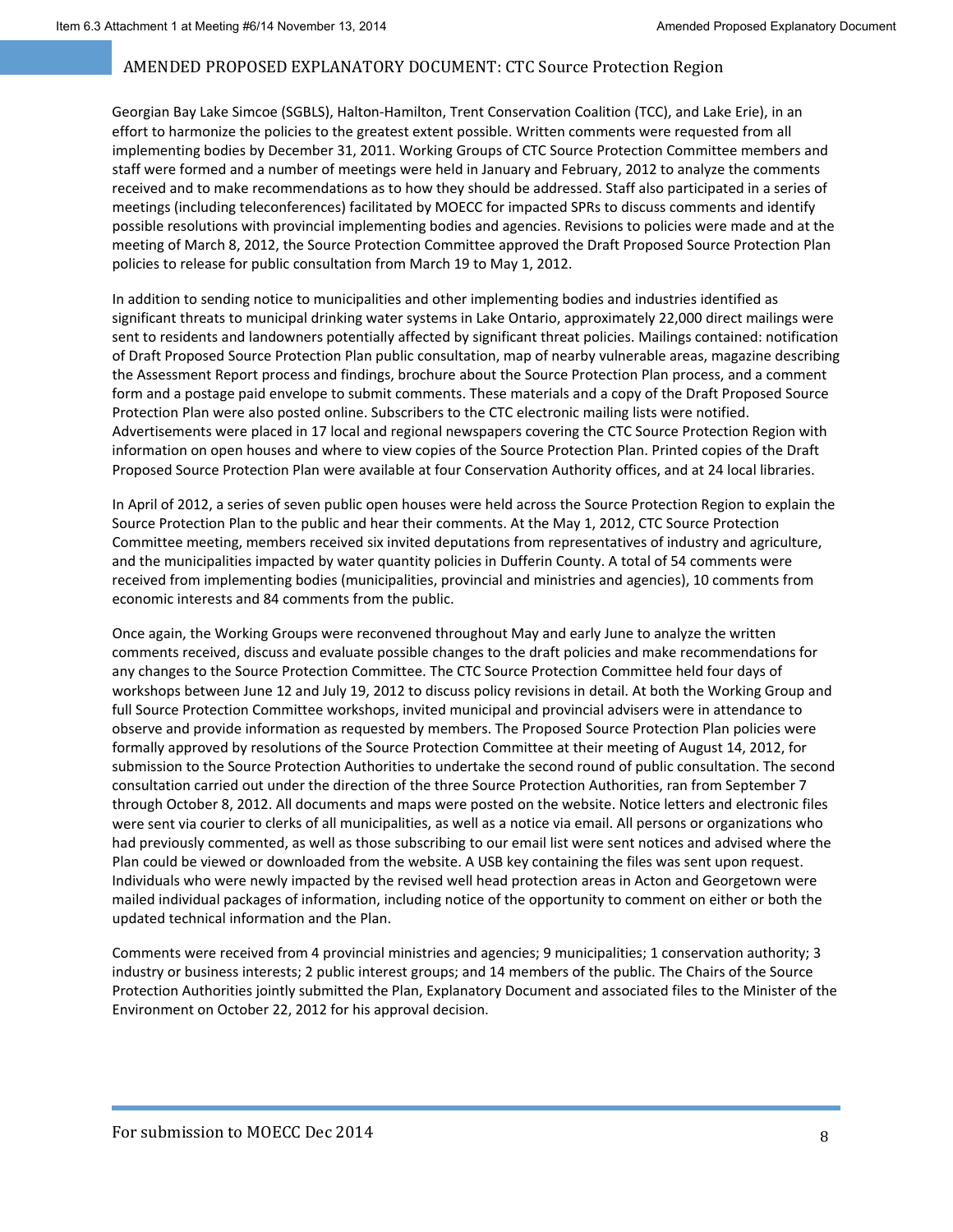### AMENDED PROPOSED SOURCE PROTECTION PLAN (2012‐2014)

Throughout 2012‐2013, between submission of the Proposed Plan and receipt of comments from the Ministry of the Environment, the CTC Source Protection Region continued to engage implementing bodies in preparations for implementation of the Source Protection Plan. This included workshops on using the maps and determining if policies apply for municipal and conservation authority staff; launching an online map tool with searching functions to identify if a property was located in a vulnerable area and linked to the policies that could apply, as well as the verification of significant threats in parts of the Credit Valley Source Protection Area in the CTC Region. Also during this period technical work continued on reviewing the delineation of Issue Contributing Areas and Tier 3 Water Budgets. New policies were drafted to address new water quantity threats in vulnerable areas around wells serving Georgetown and Acton in Halton Region and around wells in York Region and parts of western Durham Region.

Although the formal review comments on the Proposed Source Protection Plan which was submitted in October 2012 were not received until June 18, 2014, Ministry of the Environment and Climate Change staff provided an iterative series of draft comments to the CTC beginning in October 2013 with initial comments on water quantity policies, initial groundwater quality comments in February 2014 and initial Lake Ontario policy comments in April. This allowed the CTC Source Protection Committee to begin revisions of the Source Protection.

### WATER QUANTITY POLICIES

In the fall of 2013, consultation was undertaken to engage implementing bodies and inform affected property owners in Halton Region and the County of Wellington on new technical work (Issue Contributing Area re‐ delineation and Tier 3 water budget results) and policy work (new water quantity policies). This consultation included notification to clerks of affected municipalities (Region of Halton, Town of Halton Hills, County of Wellington, and Town of Erin). Approximately 3100 letters were mailed to properties in the Significant Water Quantity Threat Area, these were parcels which had not previously received any notifications. A public open house was held on Saturday October 19, 2013 from 8 AM to 12 noon at the Downtown Georgetown Farmers' Market. The comments received were considered in amending the proposed policies.

Draft comments on the water quantity policies were received from MOECC in October 2013 and a revised version in January 2014. The CTC Source Protection Committee considered revisions to these policies to respond to the comments on February 4, 2014. Planning staff initiated revisions to the Water Quantity policies based on direction received and delegations received. On March 20, 2014 CTC staff hosted a consultation working session on Water Quantity policy to review any outstanding concerns with affected implementing bodies. Following this session and taking the discussion into consideration staff made further revisions to the Water Quantity policies in preparation for further public consultation.

On February 4, 2014, Source Protection Committee members also directed staff to review and make the necessary revisions to Water Quantity policies to ensure they would be comprehensive enough to apply in the newly delineated Wellhead Protection Areas for quantity threats in parts of York and Durham, and in parts of Halton Region and Wellington County. Staff was also directed to arrange for consultation on both the Tier 3 water budget findings and quantity policies in York and Durham Regions. Pre‐consultation with the MOECC, the CTC and neighbouring Source Protection Committees, affected municipalities and any other implementing body on the proposed revisions to Water Quantity policies was held prior to a joint public consultation with South Georgian Bay Lake Simcoe Source Protection Region. This public consultation was organized to streamline communication with residents affected by both the CTC and SGBLS Source Protection Plan and Assessment Report Update. This public consultation took place from April 24 ‐ May 23, 2014 and consisted of newspaper advertising, posting of material online as well as a public open house held May 7, 2014 in Whitchurch‐Stouffville.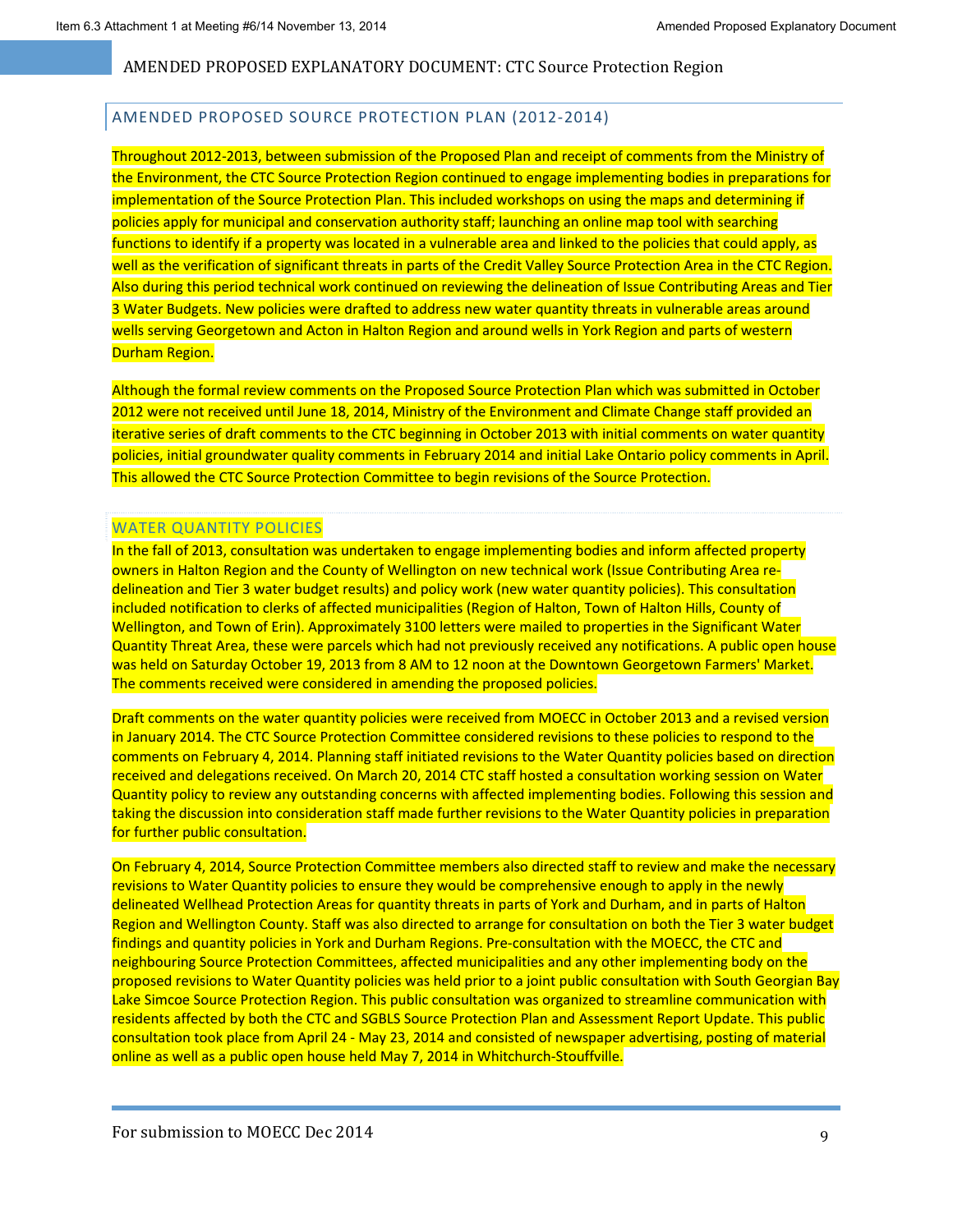Following consideration of the comments, the Amended Proposed Water Quantity policies were approved by the CTC Source Protection Committee for public consultation at the June 24, 2014 meeting.

#### WATER QUALITY POLICIES

On February 7, 2014 CTC staff received initial comments from the MOECC on the water quality policies. On April 23, 2014, the CTC Source Protection Committee reviewed and provided direction to staff on the MOECC comments received on the Water Quality policies. While the Source Protection Committee made decisions on many of the comments at that meeting, a number of policies required further information prior to a formal Source Protection Committee decisions.

On May 7, 2014, Water Quality policies were discussed with Halton Region, Towns of Halton Hills and Erin, and County of Wellington staff. Staff attended another meeting with Halton Region and MOECC staff on May 22, 2014 to discuss prohibition policies in portions of Issue Contributing Areas.

Following these discussions, the Amended Proposed Water Quality policies were approved by the CTC Source Protection Committee for public consultation at the June 24, 2014 meeting.

## LAKE ONTARIO POLICIES

On April 11, 2014 CTC staff received initial comments from the MOECC on the Lake Ontario policies which were submitted in the Proposed Source Protection Plan on October 22, 2012 to the Minister of the Environment. Staff and members of the Lake Ontario Working Group met to review the comments on April 24, 2014. At this meeting, Working Group members discussed the comments and provided direction to staff to move forward with policy revisions in preparation for the May 27, 2014 Source Protection Committee meeting.

Following these discussions, the Amended Proposed Lake Ontario Policies were approved by the CTC Source Protection Committee for public consultation at the June 24, 2014 meeting. However it was recognized that due to the late receipt of the formal comments from the Ministry on June 18, 2014, that the SPC had not had sufficient time to fully explore and discuss with ministry staff resolutions to their concerns with the Lake Ontario policies. Therefore the SPC undertook to revisit the comments on these policies in the fall of 2014 along with any additional comments received during the public consultation.

#### RECEIPT OF FORMAL COMMENTS AND CONSULTATION ON REVISED PLAN

On June 18, 2014 the three Source Protection Authority Chairs received the formal comments on the CTC Proposed Source Protection Plan from the Director, Source Protection Programs Branch. These comments built on the earlier draft comments. The Source Protection Committee had begun to, or had addressed many comments the Director outlined in her letter. On June 24, 2014 the CTC Source Protection Committee met and endorsed the Amended Proposed Source Protection Plan policies for a 35‐day public consultation period and also posted the Director's letter as part of the consultation material.

The consultation took place took place from July 18 to August 22, 2014. The Amended Proposed Source Protection Plan and new explanatory material was posted on the CTC Source Protection Committee website www.ctcswp.ca along with telephone and email contact information to reach staff. Newspaper advertisements were placed in local weekly papers across the CTC Source Protection Region and in publications which target the agricultural community*.* In addition, notices and copies of the plan and explanatory materials were sent to all implementing bodies (municipal, provincial, source protection authority, federal and industry). Copies of materials were available for viewing at each source protection office.

Comments were received from 5 provincial ministries and agencies; 10 municipalities; 3 conservation authorities; 2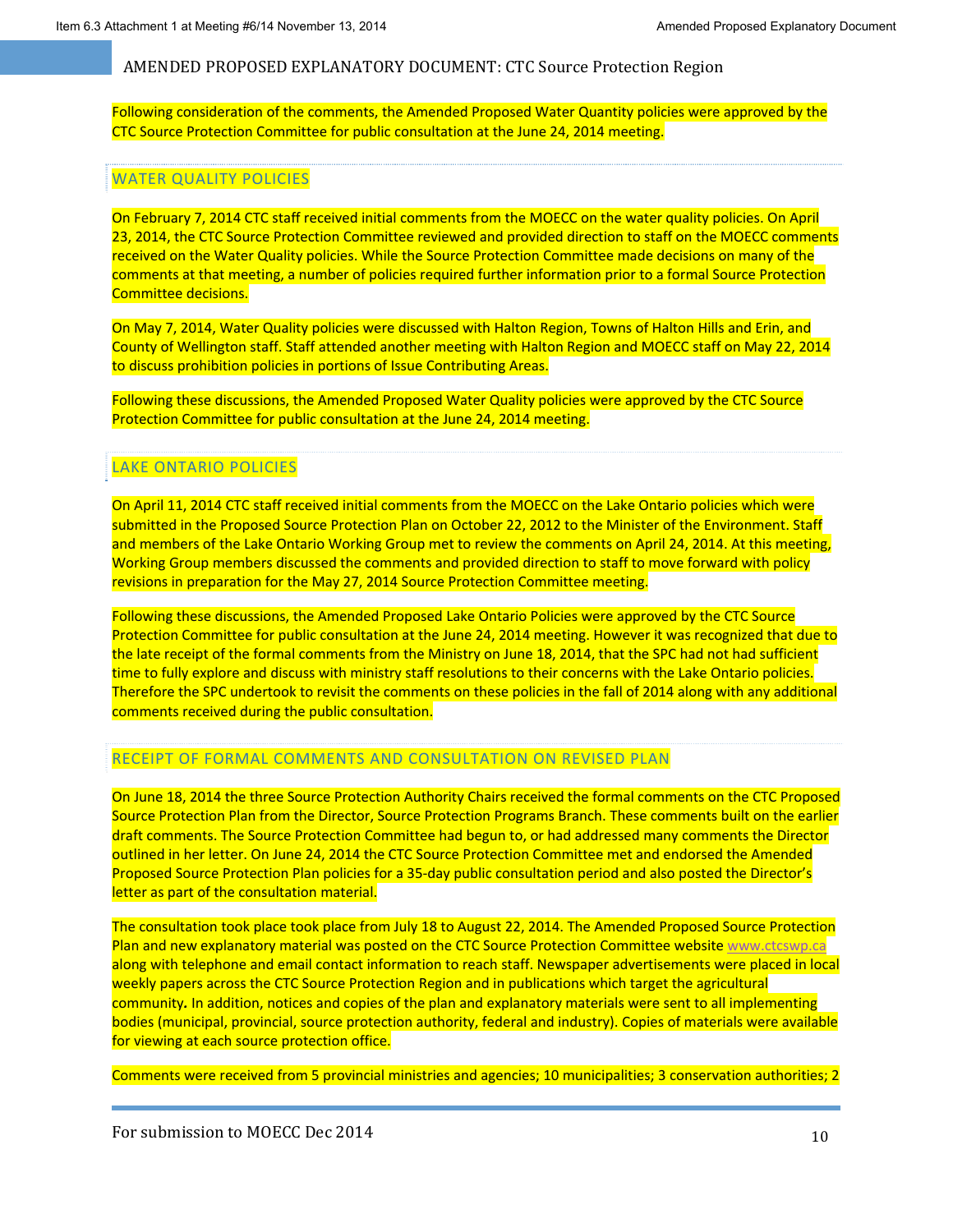industry or business interests; 3 public interest groups; and 3 members of the public. Following the consultation, staff provided the CTC Source Protection Committee with the comments and recommendations for further policy revisions on September 23, 2014. At that time there were still some outstanding concerns on some Lake Ontario policies, thus the Lake Ontario Working Group reconvened on October 21, 2014 and October 29, 2014 to make recommendations to the Source Protection Committee for their final approval on November 13, 2014.

Following the Source Protection Committee endorsement of the Amended Proposed Source Protection Plan on November 13, 2014, the Chairs of the Source Protection Authority jointly submitted the Amended Proposed Source Protection Plan and Explanatory Document to the Minister of the Environment and Climate Change on December 15, 2014.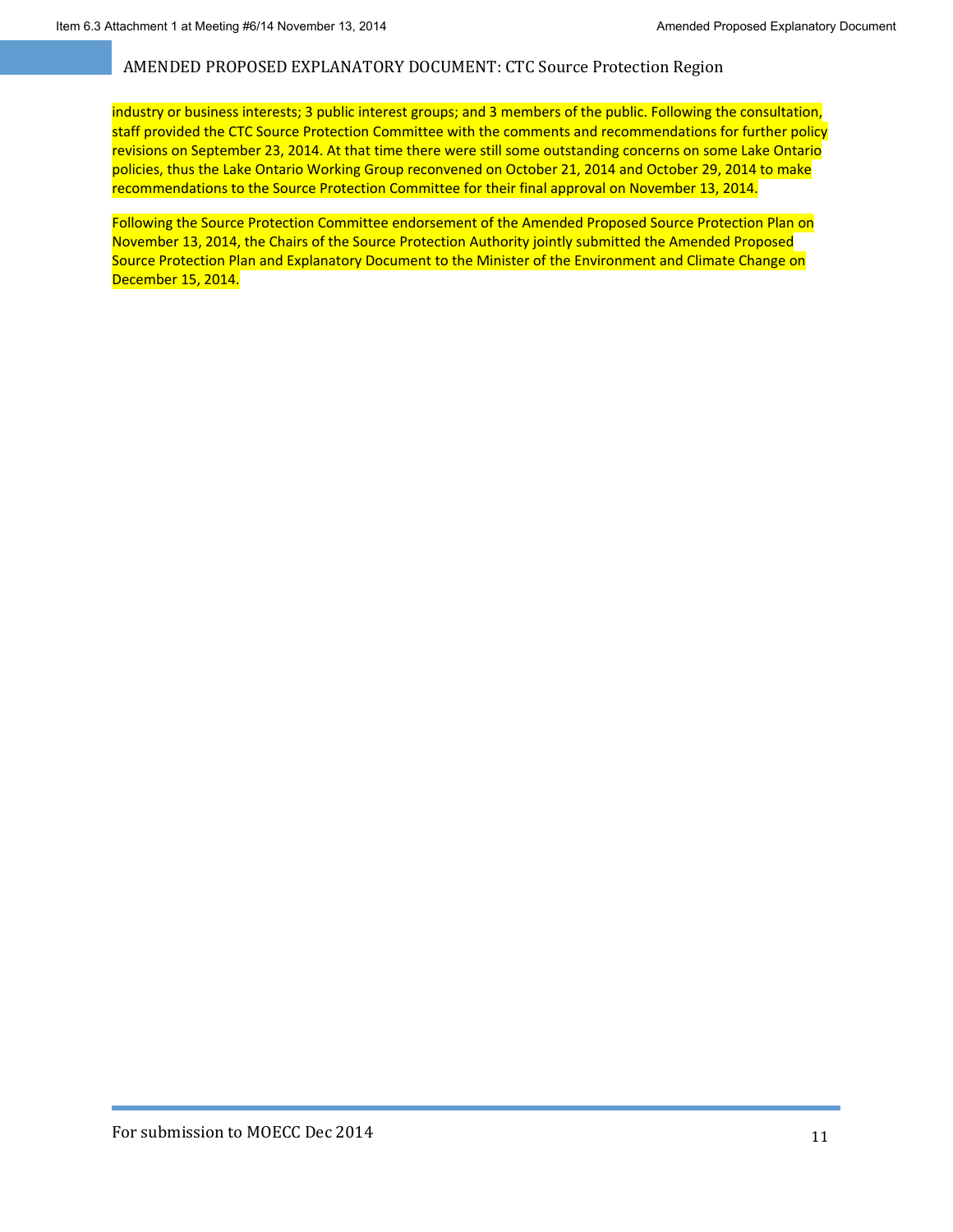### **POLICY RATIONALE: INTRODUCTION**

Source Protection Committees must develop policies to address the significant drinking water threat activities that have been identified, that may be occurring, or that might occur in the future in the vulnerable areas as identified in their respective Assessment Reports. The Source Protection Committee must be of the opinion that the policies, when implemented, will reduce or prevent the risk associated with the activity so that it ceases to be, or does not become, a significant threat to a municipal drinking water source. Source Protection Committees may also develop policies to address low or moderate drinking water threats.

Source Protection Committees are required (O. Reg. 287/07, section 40 (2)) to provide the rationale for the selection of their policies and how they meet the criteria mentioned above. This section provides the general rationale and considerations for the Water Quality, Quantity and Lake Ontario policies that can be found in the CTC Amended Proposed Source Protection Plan. All policies have been written on a Source Protection Region‐wide basis, unless otherwise specified within the policies. The policy rationale tables provide detailed rationale for each policy, and summary of comments received during consultation can be found online at www.ctcswp.ca.

It is important to note that in assessing existing threats and proposing policies, there has been no consideration given as to whether there are risk management strategies already in place that reduce the threat to a drinking water source. For many threats, there may be such protection in place. Where policies direct that Risk Management Plans or Strategies be developed, or existing Prescribed Instruments (PI) be reviewed and amended to protect source water, there may be a determination by the implementing body that upon review, the existing provisions are sufficiently robust to protect the drinking water source from the significant threat activity, without further requirements. Scrutinizing the identified significant threat activity on a site specific basis against the appropriate policies will ensure that preventive actions are in place to protect source water: thus meeting the main objective of the *Clean Water Act, 2006*.

#### FINANCIAL CONSIDERATIONS

The CTC Source Protection Committee is very aware of the concerns of affected residents and implementing bodies about the costs of implementing policies, and that the burden of costs at some wells may be borne by property owners who may not even be serviced with municipal water. The Source Protection Committee has addressed this issue in two ways: 1) Policies have been developed recommending the continued funding of the Ontario Drinking Water Stewardship Program (ODWSP) to provide financial support to landowners to cover costs of eligible projects which help protect source water; and 2) The CTC Source Protection Committee have selected Prescribed Instruments as the main policy tool wherever they have been made available in the *CWA*. Having the Province responsible for implementing these policies, through existing mechanisms and instruments, ensures that the senior level of government exercises its authority and bears the costs, reduces duplication and minimizes the number of policies and associated costs directed to the municipality to implement Risk Management Plans.

Although municipalities have the opportunity and obligation to consider how to distribute costs in order to continue providing and protecting local water to their customers, the Province also needs to provide further direction and assistance on funding the costs of implementing policies.

### NON‐REGULATORY TOOLS

Education and outreach policies have been proposed as part of the suite of tools to ensure that the information from CTC Assessment Reports that delineates vulnerable areas and significant drinking water threat activities, along with actions that can be taken to reduce the threat, is made available to property and business owners in the vulnerable areas. Voluntary actions undertaken by individuals and businesses who know what to do to protect a drinking water source can be very effective as part of the protection approach.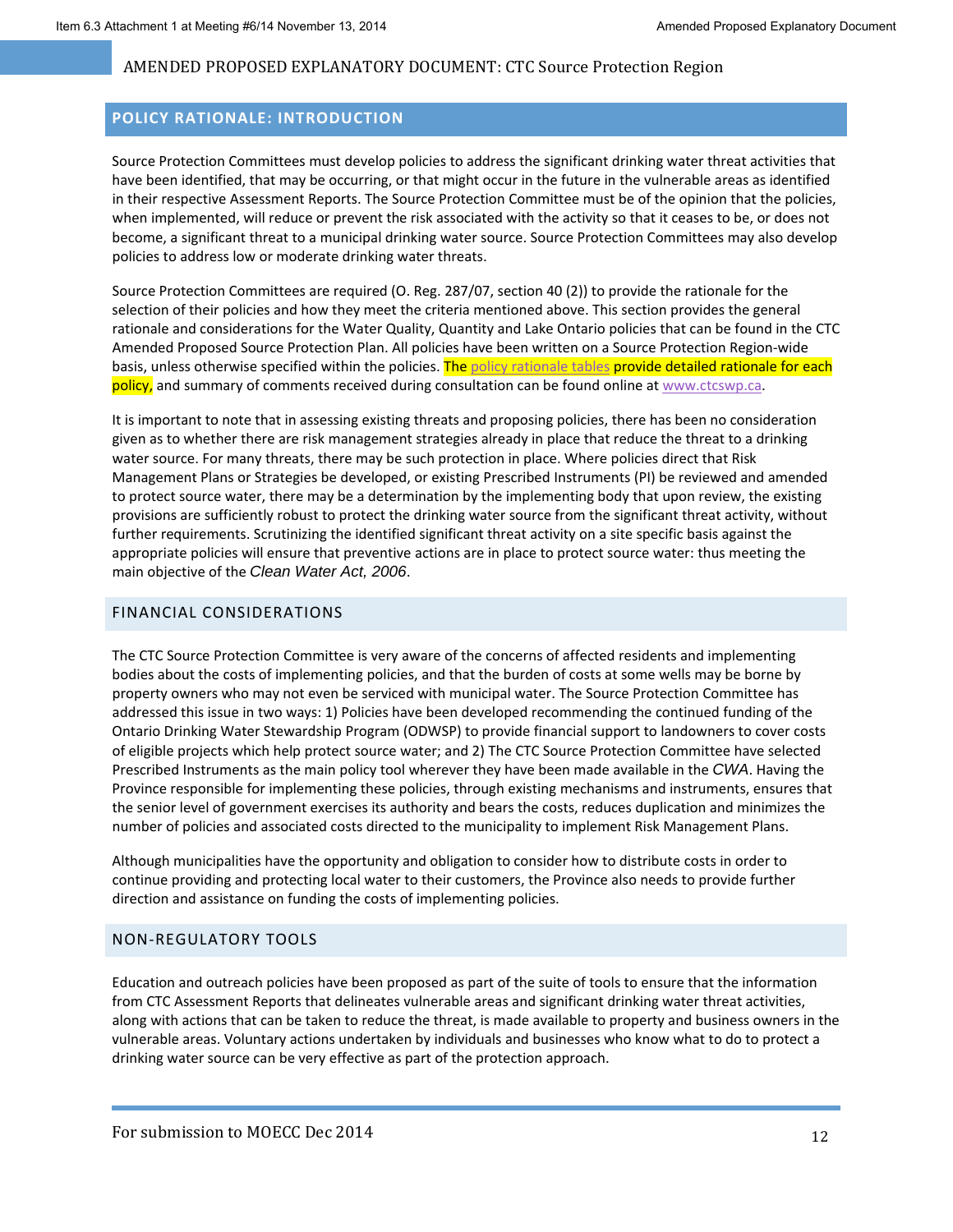Where education and outreach policies have been chosen as the only tools to address a significant threat, Source Protection Committees are required to demonstrate why they feel that choosing only education and outreach policies would result in stopping a significant threat activity or not allow the activity to become a significant drinking water threat. Please see "use of non-regulatory tool as the only tool to address a significant threat," below, for further details.

#### MONITORING POLICIES

Monitoring policies have been developed, as required, for every policy directed to the implementing body in order to provide information which the CTC Source Protection Committee can assess to determine how policies are being implemented. This will help the Source Protection Committee to determine the effectiveness of the policies and any barriers or problems with implementing the policies that will be useful in future reviews and updates of these policies. The Source Protection Authorities are also required to annually submit a report to the Minister summarizing the information received in these reports.

#### RESEARCH POLICIES

A number of research policies have been proposed where the CTC Source Protection Committee concluded there are data and knowledge gaps that should be filled in future Assessment Report and Source Protection Plan updates as part of the continuous improvement to protect source water.

#### COMPLEMENTARY POLICY TOOLS

The CTC Source Protection Committee has chosen in most cases to propose a suite of policies to address significant threats rather than choosing only one approach. This is intended to ensure that all responsible authorities are working in concert in making decisions. The CTC Source Protection Committee recognizes that reducing or avoiding significant drinking water threats is facilitated when each decision-maker is working under the same policy direction. For example, for future threats there is generally a land use planning policy using Planning Act tools proposed to complement a Prescribed Instrument policy or risk management approach. This will also help ensure that a current or prospective property owner is aware of the special requirements that they would need to comply with or restrictions well before they would be applying to the other implementing authorities.

This approach also ensures that municipal planning and building permit staff are aware of the new source water protection plan policies when providing advice and making decisions. This approach parallels the Provincial approach in developing and using the Part IV tools under the *CWA*, in that a complementary Restricted Land Use policy (s. 59) is suggested by the Province to accompany all instances where a s. 57 (Prohibition) or s. 58 (Risk Management Plan) policy is proposed, in order to ensure land use planning decisions are made that are consistent with the use of these tools.

#### NOTE ON "PRESCRIBED INSTRUMENTS"

The CTC Source Protection Committee has used Prescribed Instruments as a preferred policy tool throughout the Source Protection Plan because it uses the mechanisms and regulatory instruments that already exist to protect drinking water sources. By preferring to use Prescribed Instruments when possible, the Source Protection Committee sought to avoid creating policies that duplicate or are redundant.

The Prescribed Instruments which can be used in the Source Protection Plan are defined in the *CWA* as the following provincial legislation:

The *Aggregate Resources Act*: Sections 8, 11, 13, 25, 30, 36, 37 The *Environmental Protection Act*: Sections 29, 47.5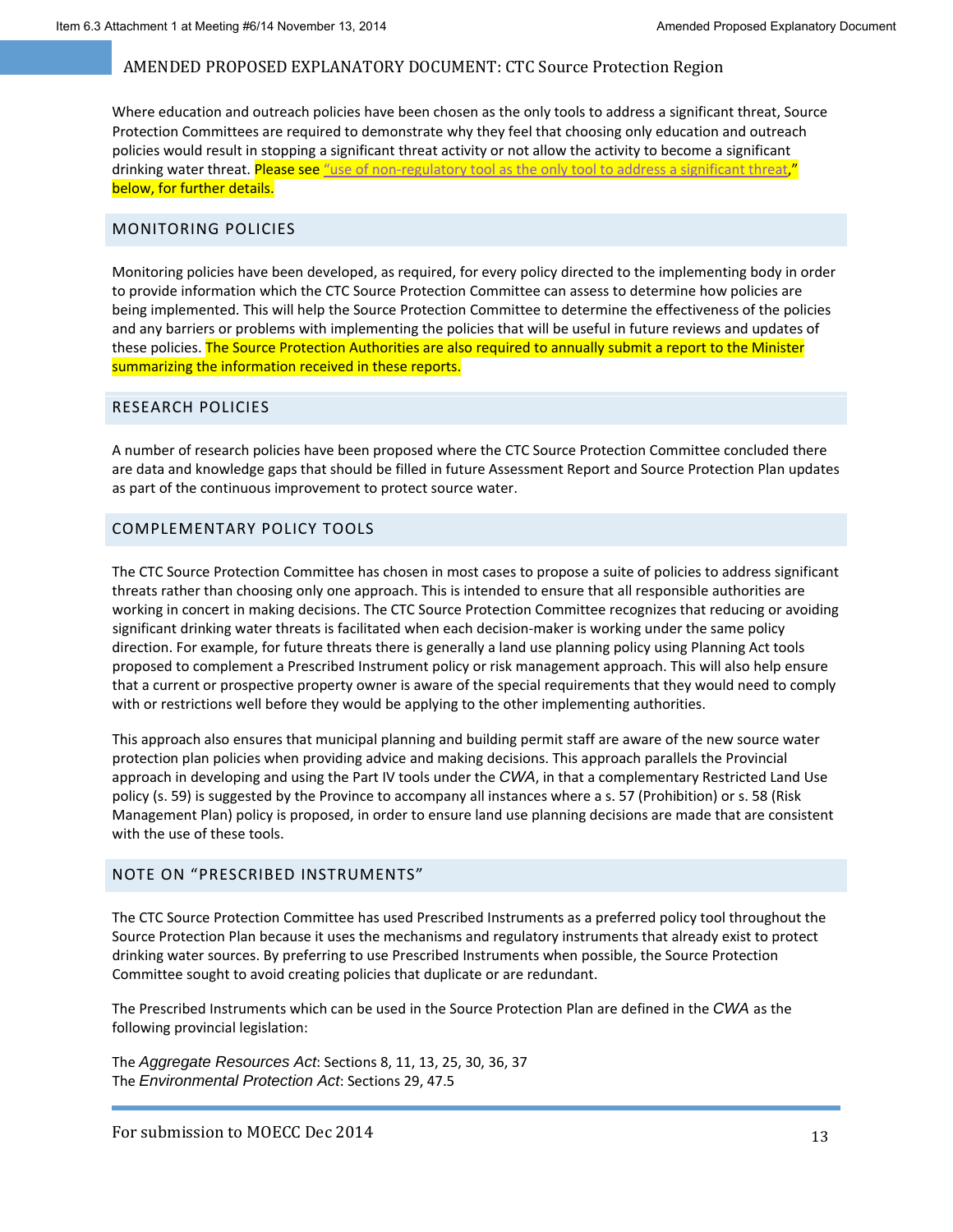The *Nutrient Management Act*: Sections 10, 14, 28, 15.2 The *Ontario Water Resources Act*: Sections 34, 53 The *Pesticides Act*: Sections 7, 11 The *Safe Drinking Water Act*: Sections 40, 44

## CLEAN WATER ACT, 2006 PART IV TOOLS

Where the CTC Source Protection Committee has recommended the use of Section 57 (Prohibition) or Section 58 (Risk Management Plan), a complementary Section 59 (Restricted Land Use) policy is also included as recommended by Provincial staff. Section 59 policies are intended to ensure that a Risk Management Official is consulted and issues a notice that an activity is not subject to policies under Section 57 or 58; or if Section 58 applies, that the required Risk Management Plan has been prepared and agreed to; before a municipal approval is issued under the Planning Act or other authorities.

## CLIMATE CHANGE CONSIDERATIONS

Our ability to protect future water quality and quantity will be influenced in part by the climatic conditions at the time. The amount of water available depends on how much precipitation there is, whether it comes as rain or snow, whether it infiltrates into the ground or runs into streams and lakes, and how hot it is and how much water evaporates. The quality of water can be influenced by factors such as intensity of storms that wash contaminants into surface water or cause ruptures of pipes or wash away protective soil covering them. In assessing threats, available information on what the future change in climate might be was considered in the Assessment Reports. In particular potential drought scenarios were considered in identifying significant water quantity threats in the Tier 3 water budget analyses completed in the CTC Source Protection Region. See the Assessment Reports at www.ctcswp.ca.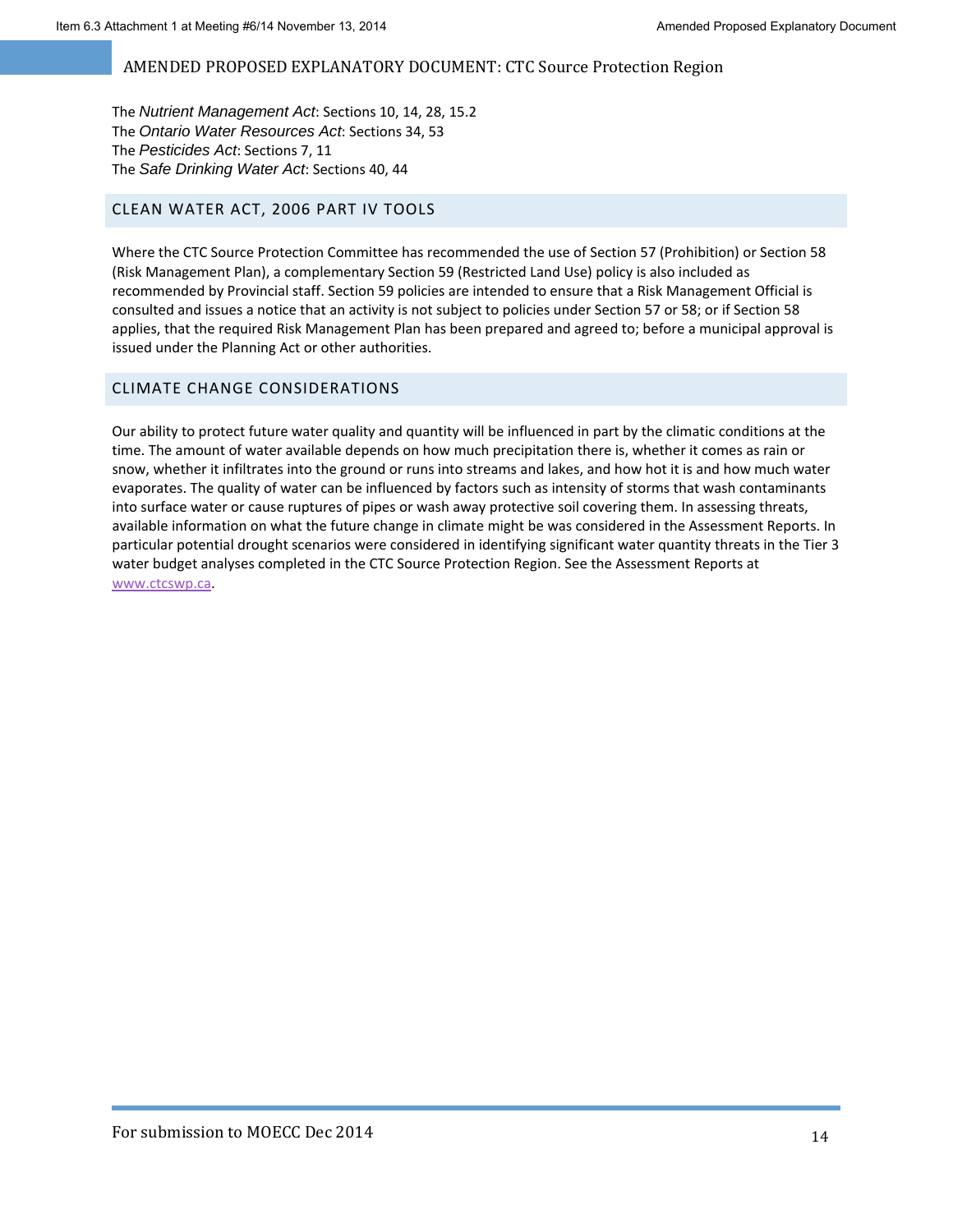## **SPECIAL RATIONALE CONSIDERATIONS FOR THE DEVELOPMENT OF SOURCE PROTECTION POLICIES**

In addition to the general rationale outlined in the previous section, applicable to all water quality and quantity drinking water threats, this section provides greater detail on specific issues or policies requiring further rationale. The special rationale considerations are broken up by Groundwater Quality, Lake Ontario Quality and Groundwater Quantity policies to help provide greater detail on the decisions made for those respective threat activities.

#### GROUNDWATER QUALITY POLICIES

### ISSUE CONTRIBUTING AREAS

In the Credit Valley Source Protection Area (CVSPA), Issue Contributing Areas (ICAs) have been delineated where a number of wells with "Issues" per the *CWA* (evidence of man‐made contamination that is increasing over time and may render the water unsuitable as a source of drinking water if the trend continues) have been identified. Under the *CWA*, any prescribed drinking water threat activity located in an ICA which contributes to the Issue is a significant drinking water threat. Policies have been developed to address these threats that are in some cases more restrictive than policies for the same activity at wells where there is no Issue, recognizing that corrective action is required to reduce a demonstrated threat and to avoid introducing new threat activities through prohibition or careful management.

Although relevant activities are a significant threat everywhere in an ICA, the CTC Source Protection Committee chose to restrict future prohibition policies to the most vulnerable portions of the ICA for the wells with nitrate issues in response to concerns over implementation challenges. This change in policy direction was supported by additional technical consideration of drinking water risks. Please see the explanatory notes for policies ASM-1 ASM‐2 for more detail.

In a number of cases, research into the Issue has been proposed to better understand the sources of the contaminant and if additional protection is required.

### PROHIBITING EXISTING SIGNIFICANT THREATS

Where a Source Protection Committee has chosen to use prohibition to address existing significant threats using powers in Section 57 ("Part IV Tools") of the *CWA*, they must consider and explain why this approach is considered necessary to reduce the threat as opposed to using tools to manage the threat. This requirement is to ensure that full consideration is given to policies that manage existing threat activities, where possible. Imposing prohibition on these existing activities can result in particular hardship for the property owner or business owner who has been operating in compliance with prior requirements. Committees were asked to first consider policies to protect source water by putting in place requirements to manage the activity in a way that reduces the threat to a drinking water source. However, a Source Protection Committee has the authority to propose prohibition policies where they are of the opinion that the threat to the drinking water source cannot be managed without the activity ceasing to exist.

This requirement for demonstrating that prohibition is a "last resort" does not apply to the prohibition of future significant threat activities. This difference recognizes that a policy approach to prohibit new threats to drinking water quality or quantity may be preferable (more protection provided for the source water and/or less regulatory burden and costs on all parties) than imposing requirements to manage and mitigate new significant threat activities.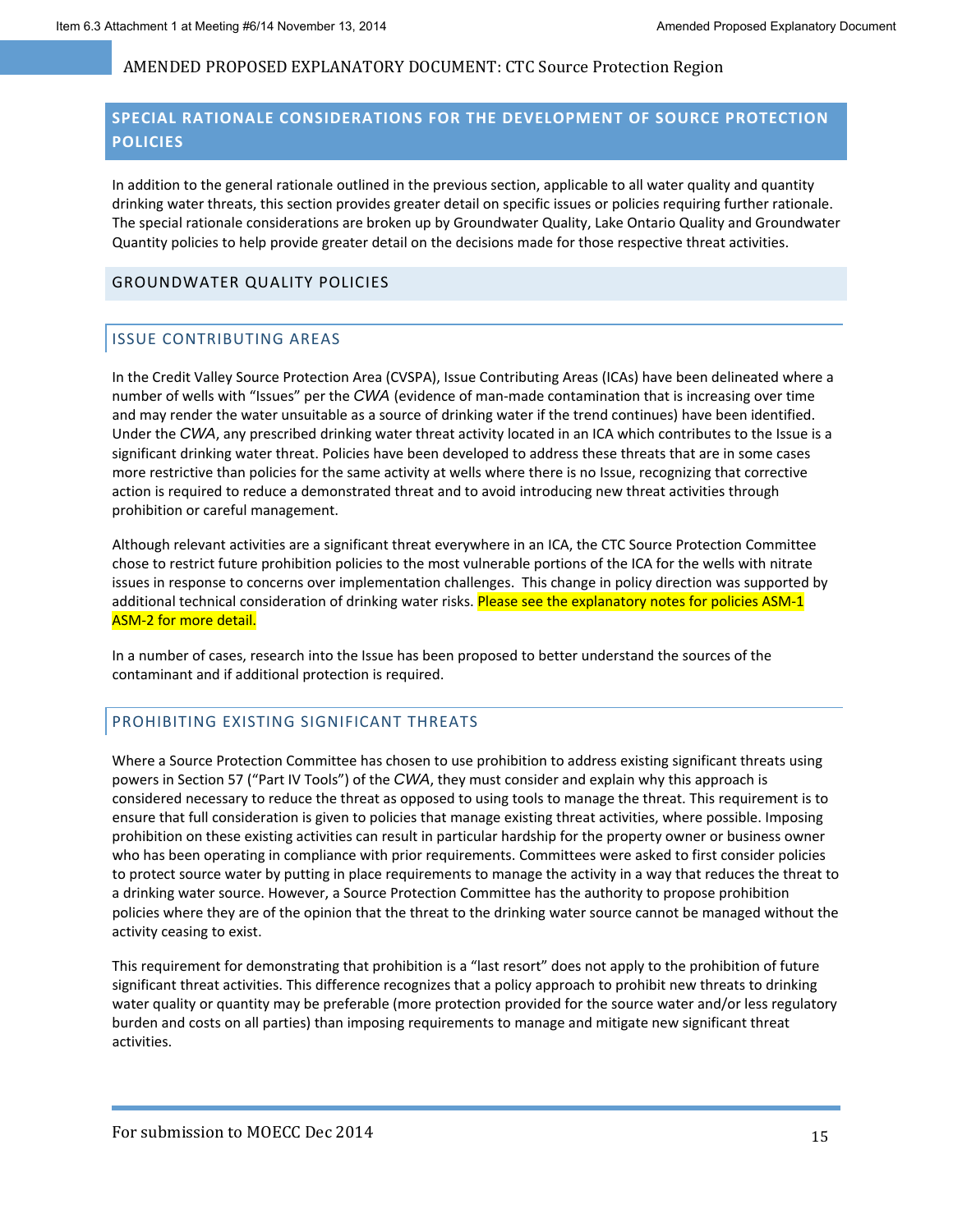The CTC Source Protection Committee determined prohibition of existing activities was necessary in very few instances. The prohibition of existing activities were limited to application of Agricultural Source Material in a WHPA‐A for farms not covered under the *NMA* (already prohibited under *NMA);* application of Non‐Agricultural Source Material where it would be a significant threat (already prohibited in WHPA‐A under *NMA)*, the use of land as livestock grazing or pasturing land in WHPA‐A only in an ICA for nitrates or pathogens; and the application of commercial fertilizer in WHPA‐A. For explanations regarding these policy decisions, please see detailed rationale for ASM, NASM, LIV and FER policies.

## USE OF NON‐REGULATORY TOOL AS THE ONLY TOOL TO ADDRESS A SIGNIFICANT THREAT

Source Protection Committees are also required to provide more detailed rationale for their decisions to choose only an education or outreach approach ("soft tool") to address existing or future significant drinking water threats. The requirement is to demonstrate why the Source Protection Committee concluded that this approach will meet the test of resulting in the activity ceasing to be, or not becoming, a significant drinking water threat without using the management or prohibition tools provided in the *CWA*.

Where the CTC Source Protection Committee has chosen an education and outreach approach as the only policy to address a significant drinking water threat, it is expected that the implementing body will develop and deliver an education and outreach campaign. The campaign is not a single mailing of information but a comprehensive program which will clearly set out actions that property owners should take to reduce the threat in the vulnerable areas. The implementing body is directed to deliver the program in a manner that will be most effective for their jurisdiction. Implementers are encouraged to consider a wide range of delivery approaches, such as: using a variety of media to deliver content – print, web, social media, demonstrations or displays, radio and local television PSAs; and to collaborate with other municipalities, local businesses, conservation authorities, community groups and schools or local events such as Children's Water Festivals. The campaign should also include measures to assess the effectiveness in ensuring property owners take the actions needed to protect the source of municipal drinking water.

Education and outreach policies have been proposed as the only tool to manage the following threats:

- Road salt threats for the application and storage of road salt on residential properties in an ICA where sodium and/or chloride are identified as issues;
- Application, handling and storage of commercial fertilizer for incidental or personal use.
- The handling and storage of fuel for residents and small businesses; and
- The handling and storage of DNAPLs (and Organic Solvents) for incidental or personal use.

*•* Storage of small quantities of hazardous and liquid industrial wastes.

Additional technical work was undertaken in the Credit Valley Source Protection Area to estimate the amount of salt applied for de-icing from the various activities within each ICA. Based on this technical work, it was concluded that the contribution from the single family residential use of road salt is a small percentage (~1%) of the total amount of salt applied annually within the ICAs. The CTC Source Protection Committee concluded that proposing policies which required management or prohibition approaches would be onerous to implement, difficult to enforce and not likely well received. Therefore, an education and outreach policy was considered appropriate for these activities.

For the same reasons, an education and outreach policy was used to manage the application, handling and storage of small quantities of commercial fertilizers, such as by individuals on their own residential property.

The storage and handling of fuel is highly regulated by the provincial agency called the Technical Standards and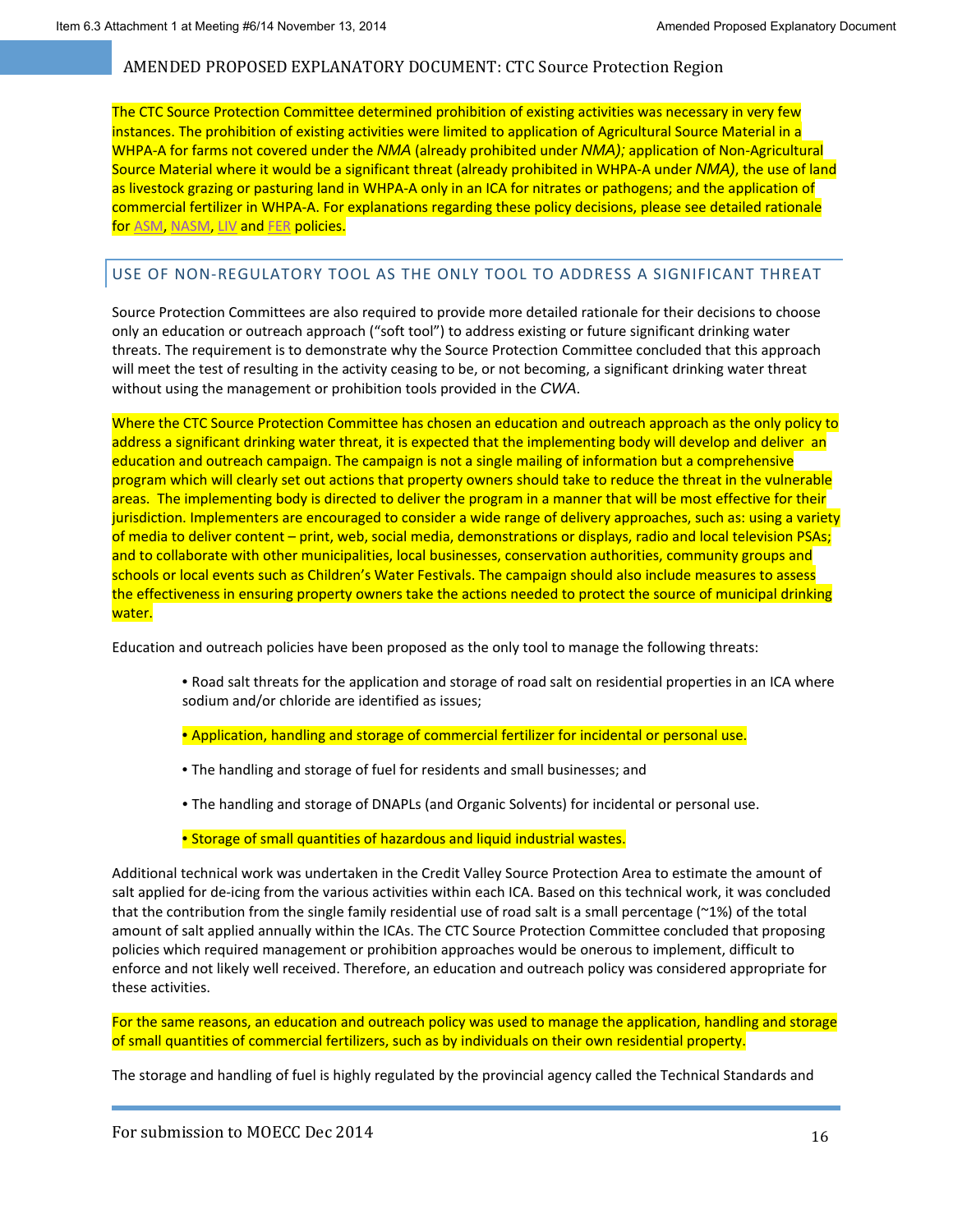Safety Association (TSSA). TSSA develops educational materials, licenses and regulates the bulk suppliers/distributors of fuel, fuel oil and associated equipment, and requires that fuel oil distributors annually inspect the fuel tanks of their customers and refuse to provide service where a storage tank is at risk of leaking or not in compliance with current codes. In addition, insurance companies have become increasingly aware of the financial risks posed by spills from residential fuel storage and are taking proactive measures to require inspections and implementation of spill prevention measures by insured parties to reduce financial liability. Choosing a policy which would require that the Risk Management Official negotiate Risk Management Plans at potentially hundreds of single family homes and small businesses would be a large administrative burden and divert resources away from developing Risk Management Plans for other threat activities which are subject to risk management policies. For these reasons the Source Protection Committee selected managing the threat by education and outreach as the optimal approach that best meets the policy evaluation criteria.

The Source Protection Committee concluded that it would be inefficient to require Risk Management Plans at residences for incidental use of DNAPLs especially given that most DNAPLs available to households comprise a minute quantity of the product within which they are contained. The vulnerable area where the handling and storage of DNAPLs is significant comprises the entire Wellhead Protection Area‐A, ‐B and ‐C. This includes thousands of properties in the CTC. DNAPLs in their pure and bulk form are highly regulated and generally not available for public purchase. The CTC Source Protection Committee followed the same rationale in choosing education and outreach tools for personal, incidental use of organic solvents. While the areas where these products are a significant threat is not as extensive as for DNAPLS, it does includes numerous properties and therefore would pose a large administrative burden on the Risk Management Official.

The storage of small quantities of hazardous and liquid industrial wastes are exempt from a number of requirements (including no Environmental Compliance Approval) by regulation under the *Environmental Protection Act* provided the amounts stored do not exceed the quantities specified AND the property owner maintains a contract with a licensed hauler to pick up the wastes on a regular basis for transfer to licensed disposal facilities. The haulers are required by the Ministry to have proper approval and maintain records of where the wastes are picked up and transported. The types of activities that are included in this group include battery recycling drop off in an electronics store or containers that are damaged at a retail outlet containing these materials that are then defined as wastes when they aren't suitable for sale. The number of facilities that are covered in this category may be numerous in a vulnerable area that is near/in an urban area making it onerous to require the Risk Management Official to negotiate Risk Management Plans. Municipalities commented that it would be a large administrative burden and divert resources away from developing Risk Management Plans for other threat activities which would pose a more likely risk to drinking water. For these reasons the Source Protection Committee selected managing the threat by education and outreach as the optimal approach that best meets the policy evaluation criteria.

### LAKE ONTARIO POLICIES

The Source Protection Committee received comments and advice from the Ministry of Environment and Climate Change (MOECC) on the Proposed Plan that a number of Lake Ontario policies directed at future technical work or wide scale spills response were considered 'out of scope' of what can be included in the Source Protection Plan. Throughout the process of amending the plan, careful consideration was paid to the revision of these policies. Through ongoing dialogue with the Committee, impacted municipalities, and the Province, policy consensus was achieved that addressed the MOECC staff's previous concerns while ensuring protection of Lake Ontario‐based drinking water supplies through the Source Protection Plan.

Given the critical importance of Lake Ontario as a source of drinking water in the CTC and beyond, the nature and scale of the significant threats that have been identified, and the importance of continuing the technical and scientific work to fully assess and manage these and potential other significant drinking water threats, the CTC Source Protection Committee concluded that implementation of these policies is essential to protect Lake Ontario as a source of municipal drinking water. The amended policies contain all the key elements originally proposed by the CTC SPC, but the implementing approach has been revised with the direction to MOECC to create a Lake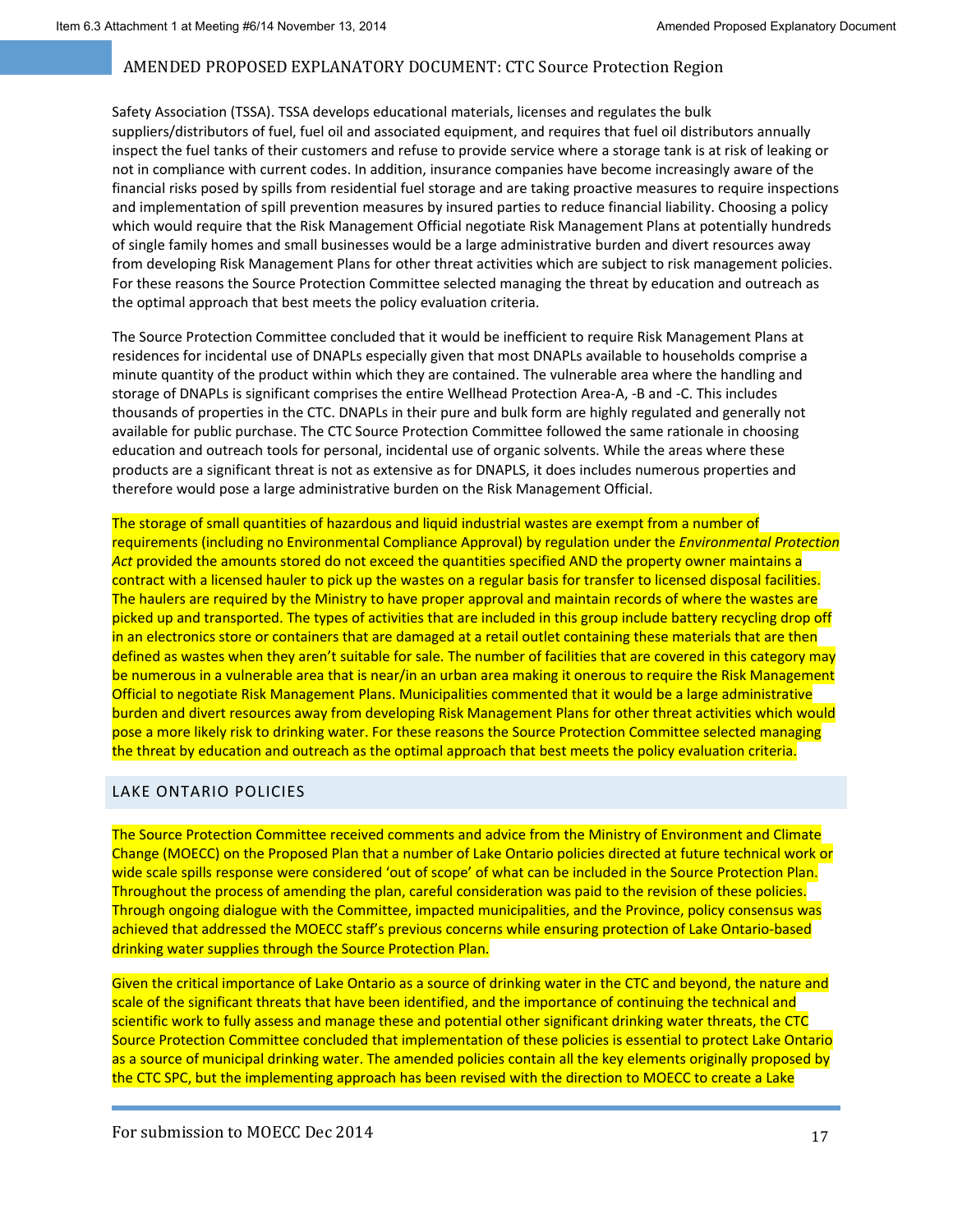Ontario Collaborative Group to share in determining the tasks to be undertaken and the respective responsibilities to carry out and fund these tasks. Further, the municipalities of Peel, Toronto and Durham are required to participate as members of the group.

#### GROUNDWATER QUANTITY POLICIES

The Tier 3 Water Budget for Orangeville and the surrounding area was the first completed in the Province under the source water protection program. It was carried out under the direction of the Ministry of Natural Resources and has been used to establish the technical guidance directing other Tier 3 studies. One vulnerable area was identified with a significant risk level meaning that significant threat policies in the plan apply to both existing and future activities that take water from the aquifer and do not return it to the same source or reduce recharge to the aquifer.

In the fall of 2013 a Tier 3 Water Budget Study was completed for Halton Region wells located in the Town of Halton Hills. Around some of the wells serving Acton the vulnerable area was assigned a significant risk level. The vulnerable area around the wells serving Georgetown was assigned a moderate risk level and therefore only future activities are deemed to be significant threats to which policies apply.

In May 2014 the Tier 3 Water Budget study was completed for wells in York Region and the Uxville wells in Durham Region which resulted in delineation of a vulnerable area which was assigned a moderate risk level and therefore only **future** activities are deemed to be significant threats to which policies apply in this area.

#### DEMAND AND RECHARGE THREATS

The CTC Source Protection Committee has developed a comprehensive suite of policies that address both activities that take water from the aquifer (any such activity is defined as a significant drinking water threat within the vulnerable area) and activities that reduce recharge. The Tier 3 studies have identified the vulnerable area and existing and proposed significant drinking water threat activities. In order to ensure sustainable water policies deal with demand for water from population growth, managing demand through water conservation, regional water management planning, and protection of recharge are all required.

#### USING TIER 3 WATER BUDGET TOOLS IN DECISION‐MAKING

The CTC Source Protection Committee is of the opinion that the Tier 3 water budget studies have provided a valuable technical tool in the calibrated water budget model that has been developed, that can and should be used on an on‐going basis to support decisions. There has been a substantial public investment in developing this model which should be maintained and leveraged to support future decisions.

### JOINT MUNICIPAL WATER MANAGEMENT

One of the recommendations from the Tier 3 water budget in the Orangeville area was that a regional water management strategy would help optimize the management of the water supply in Orangeville, Amaranth and Mono.

The CTC Source Protection Committee agrees and has encouraged the development of a Joint Municipal Water Supply Management model to manage and plan the existing and future water systems in this area. This policy recognizes that there are several municipalities who own and/or operate water systems in the area identified with water quantity threats. To properly manage the supply to meet the various needs requires technical coordination and mechanisms to share the resource.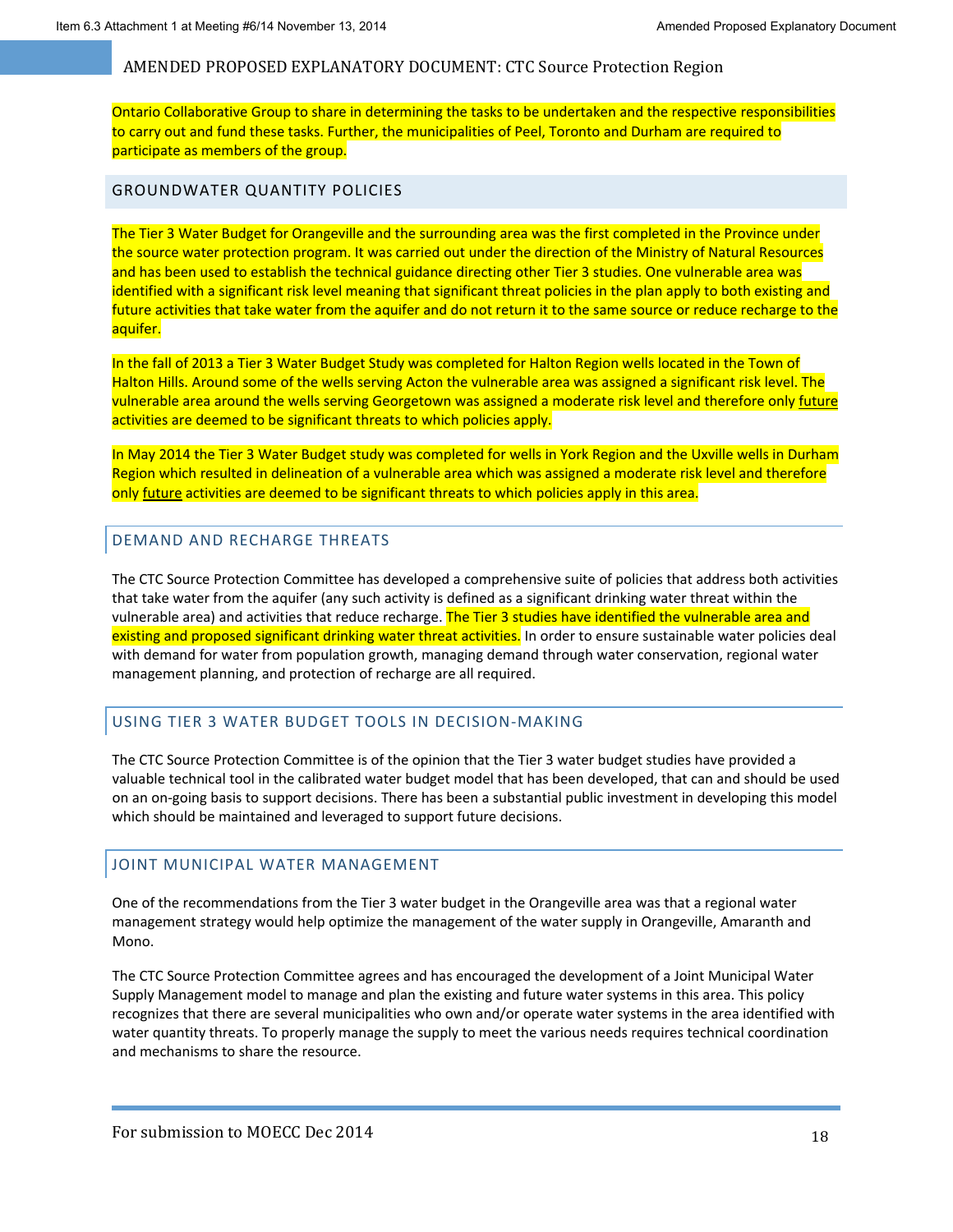### LAND USE PLANNING TO MANAGE FUTURE THREATS

A number of proposed policies to manage future threats rely on land use planning tools. The CTC Source Protection Committee concluded that these tools can address the issues of ensuring that development proceeds in a manner that protects water quantity through protecting recharge and balancing population growth with the protection of sustainable water supplies.

It is important when implementing policies to ensure that current recharge is maintained post development and that the areas which have been identified as ICAs for sodium and chloride are also protected from any activity that would introduce these contaminants as this would be a significant drinking water quality threat activity.

#### PROVINCIAL ROLE IN MANAGING FUTURE GROWTH

The CTC Source Protection Committee has recommended a policy directing provincial ministries responsible for planning and growth to work with local municipalities to ensure that growth proceeds in a manner that reduces or prevents the significant water quantity stress identified in a Tier 3 water budget.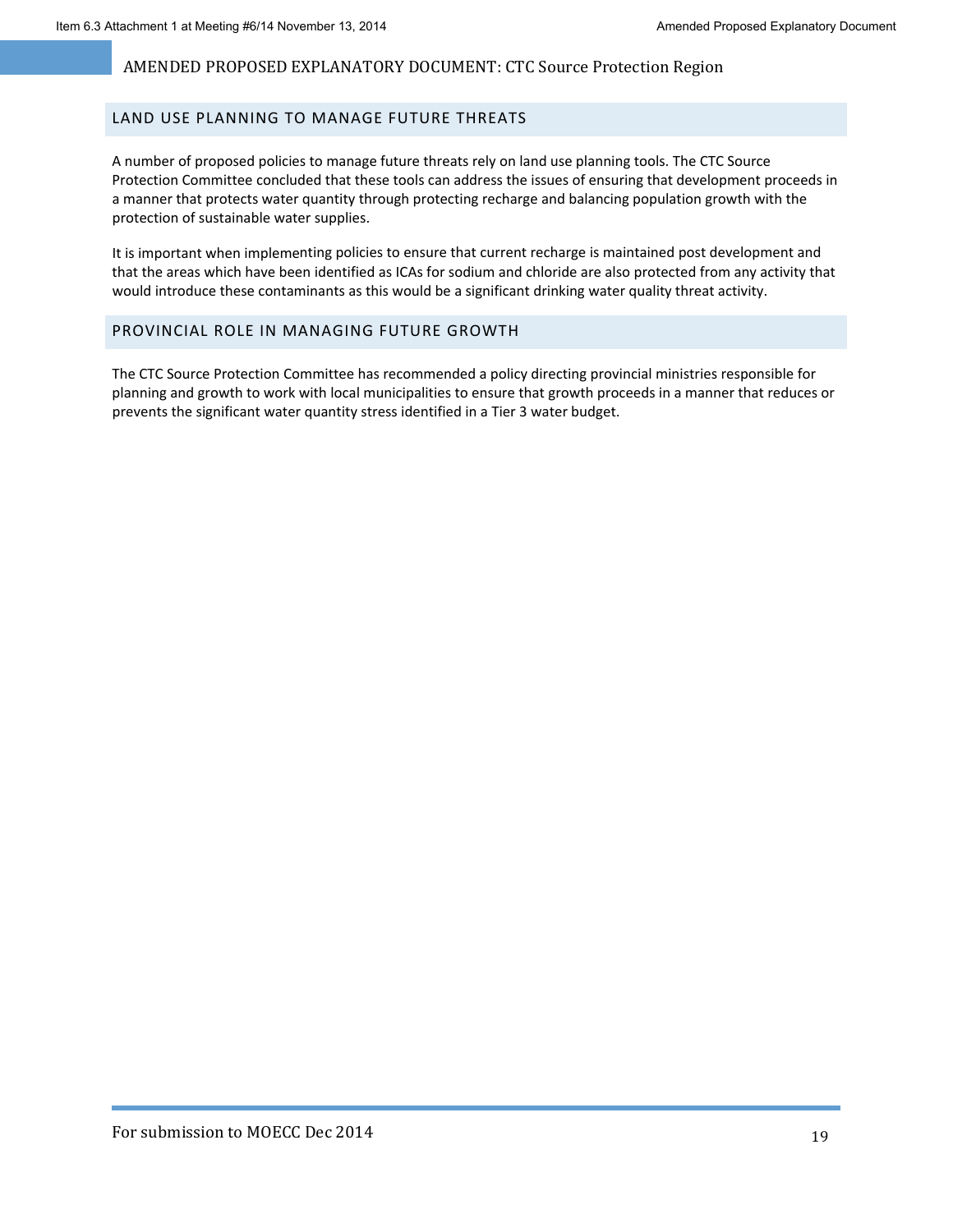### **POLICY RATIONALE**

| TRANSITION PROVISION    |                                                                                                                                                                                                                                                                                                                                                                                                                                                                                                                                                                                                                                                                                                                                                                                                                                                                                                                           |
|-------------------------|---------------------------------------------------------------------------------------------------------------------------------------------------------------------------------------------------------------------------------------------------------------------------------------------------------------------------------------------------------------------------------------------------------------------------------------------------------------------------------------------------------------------------------------------------------------------------------------------------------------------------------------------------------------------------------------------------------------------------------------------------------------------------------------------------------------------------------------------------------------------------------------------------------------------------|
|                         | The Transition Provision policy outlines the circumstances under which a future significant drinking water threat activity may be considered an<br>existing significant drinking water threat activity.                                                                                                                                                                                                                                                                                                                                                                                                                                                                                                                                                                                                                                                                                                                   |
| Transition<br>Provision | The Clean Water Act, 2006 requires source protection plans to contain policies to address both existing and future threat activities. The Act<br>further specifies that all policies will come into effect upon the plan approval date or an effective date specified by the Minister of the<br>Environment and Climate Change. Transition provisions have been developed to recognize those situations where an applicant has either<br>obtained an approval-in-principle to proceed with a development application, or where a complete application has already been made to a<br>planning approval authority that are "in process" on the date the source protection plan comes into effect. They are not designed to allow<br>proponents to ignore or circumvent the provision contained in this plan. They will allow the applications to proceed subject to existing significant<br>drinking water threat policies. |
|                         | The CTC Source Protection Committee concluded a transition provision should be included in the plan to be fair to those with applications in<br>progress or that have received an approval in principle to proceed with works. The policy will allow those with complete applications made under<br>the Planning Act or Condominium Act, building permits submitted in compliance with Division C.1.3.1.3 (5) of the Ontario Building Code Act,<br>development permits under the Niagara Escarpment Development Control Area, or an application for the issuance or amendment of a Prescribed<br>Instrument prior to the day the source protection plan comes into effect to be treated as existing threat activities.                                                                                                                                                                                                    |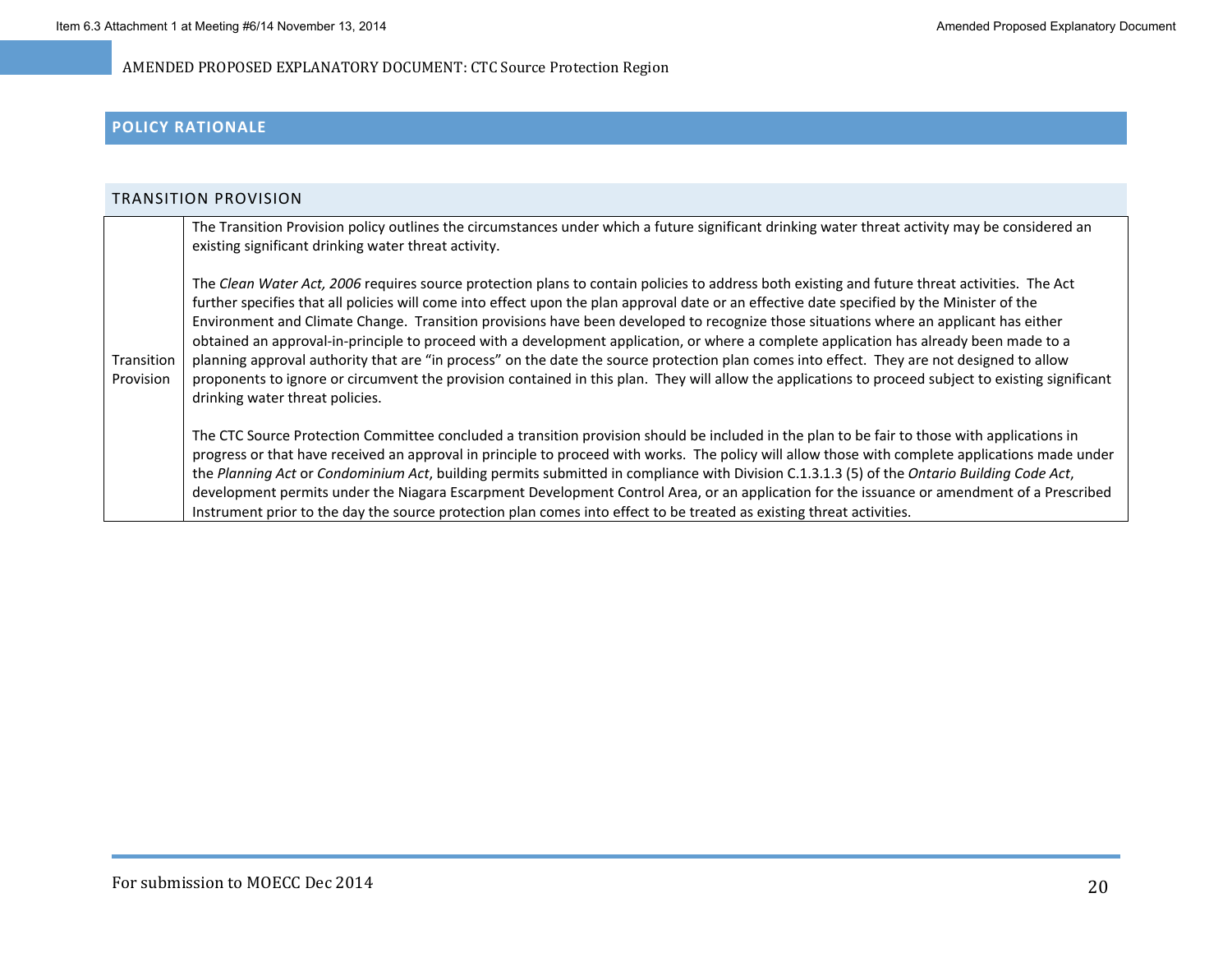## GENERAL/OTHER POLICIES

|       | Policy GEN-1 manages existing and future activities within vulnerable areas where the activity would be a significant drinking water threat as<br>designated under Section 59 of the Clean Water Act, by requiring Risk Management Officials to screen applications for works proposed under the<br>Planning Act, Condominium Act and Building Code.                                                                                                                                                                                                                                                                                                                                                                                                                                                                                                                                                                                                                                                                                                                                                                                                      |
|-------|-----------------------------------------------------------------------------------------------------------------------------------------------------------------------------------------------------------------------------------------------------------------------------------------------------------------------------------------------------------------------------------------------------------------------------------------------------------------------------------------------------------------------------------------------------------------------------------------------------------------------------------------------------------------------------------------------------------------------------------------------------------------------------------------------------------------------------------------------------------------------------------------------------------------------------------------------------------------------------------------------------------------------------------------------------------------------------------------------------------------------------------------------------------|
| GEN-1 | Where the activities are or would be a significant drinking water threat, this policy requires municipalities to designate land uses within their<br>official plans and zoning by-laws. This will allow for the pre-screening by the Risk Management Official, via Section 59 of the Clean Water Act,<br>2006. Section 59 policies require that municipalities put a process in place to "flag" for the Building Official and the Planning Department<br>applications made under the Planning Act or Condominium Act or an application for a building permit that is within a vulnerable area where a<br>threat could be significant and where Part IV authorities are being used to prohibit or manage activities. The "flag" would indicate to the Building<br>Official or the Planning Department that the proposal needs to be reviewed by the Risk Management Official. Once the Risk Management Official<br>is satisfied that the applicable Part IV policies are addressed, he/she would issue a "notice to proceed". This notice is used to let the Building<br>Official or Planning Department know they can proceed in processing the proposal. |
|       | Policy GEN-2 requires the Risk Management Official and Risk Management Inspector to establish a priority for how inspections of Risk<br>Management Plans will be conducted to ensure that activity ceases to be or does not become significant.                                                                                                                                                                                                                                                                                                                                                                                                                                                                                                                                                                                                                                                                                                                                                                                                                                                                                                           |
| GEN-2 | Prioritized inspections are required at least once every 5 years or on a basis deemed necessary by the Risk Management Official. If inspections are<br>to be conducted at a frequency of less than once every 5 years then the Risk Management Official must provide rationale in their annual report to<br>the Source Protection Authority outlining the reasoning behind the reduced inspection frequency.                                                                                                                                                                                                                                                                                                                                                                                                                                                                                                                                                                                                                                                                                                                                              |
|       | The CTC Source Protection Committee concluded that regular inspection for compliance with Risk Management Plans is essential to ensure that<br>the source of municipal drinking water is protected by the risk management measures required under the Risk Management Plan. This policy<br>requires that inspections are conducted on an ongoing basis and the implementing body is also required to report on their inspection activities.                                                                                                                                                                                                                                                                                                                                                                                                                                                                                                                                                                                                                                                                                                               |
|       | Policy GEN-3 requests the appropriate Provincial Ministry undertake compliance/verification inspections to confirm that any new or amended<br>condition of approval are implemented by facility owners so that the activity ceases to be or does not become significant.                                                                                                                                                                                                                                                                                                                                                                                                                                                                                                                                                                                                                                                                                                                                                                                                                                                                                  |
| GEN-3 | Inspections are required at least once every 5 years or on a basis deemed necessary by the Issuing Director. If inspections are to be conducted at a<br>frequency of less than once every 5 years then the Issuing Director must provide rationale in their annual report to the Source Protection Authority<br>outlining the reasoning behind the reduced inspection frequency.                                                                                                                                                                                                                                                                                                                                                                                                                                                                                                                                                                                                                                                                                                                                                                          |
|       | The CTC Source Protection Committee concluded that regular inspection for compliance with approvals under a Prescribed Instrument is essential<br>to ensure that the source of municipal drinking water is protected by the risk management measures required under the Prescribed Instrument.<br>This policy requires that inspections are conducted on an ongoing basis and the implementing body is also required to report on their inspection<br>activities.                                                                                                                                                                                                                                                                                                                                                                                                                                                                                                                                                                                                                                                                                         |
|       | Since the policy only applies to those Prescribed Instruments in vulnerable areas where the activity is a significant drinking water threat and the re-<br>inspections are only required every five years, the number of inspections required annually is expected to be small.                                                                                                                                                                                                                                                                                                                                                                                                                                                                                                                                                                                                                                                                                                                                                                                                                                                                           |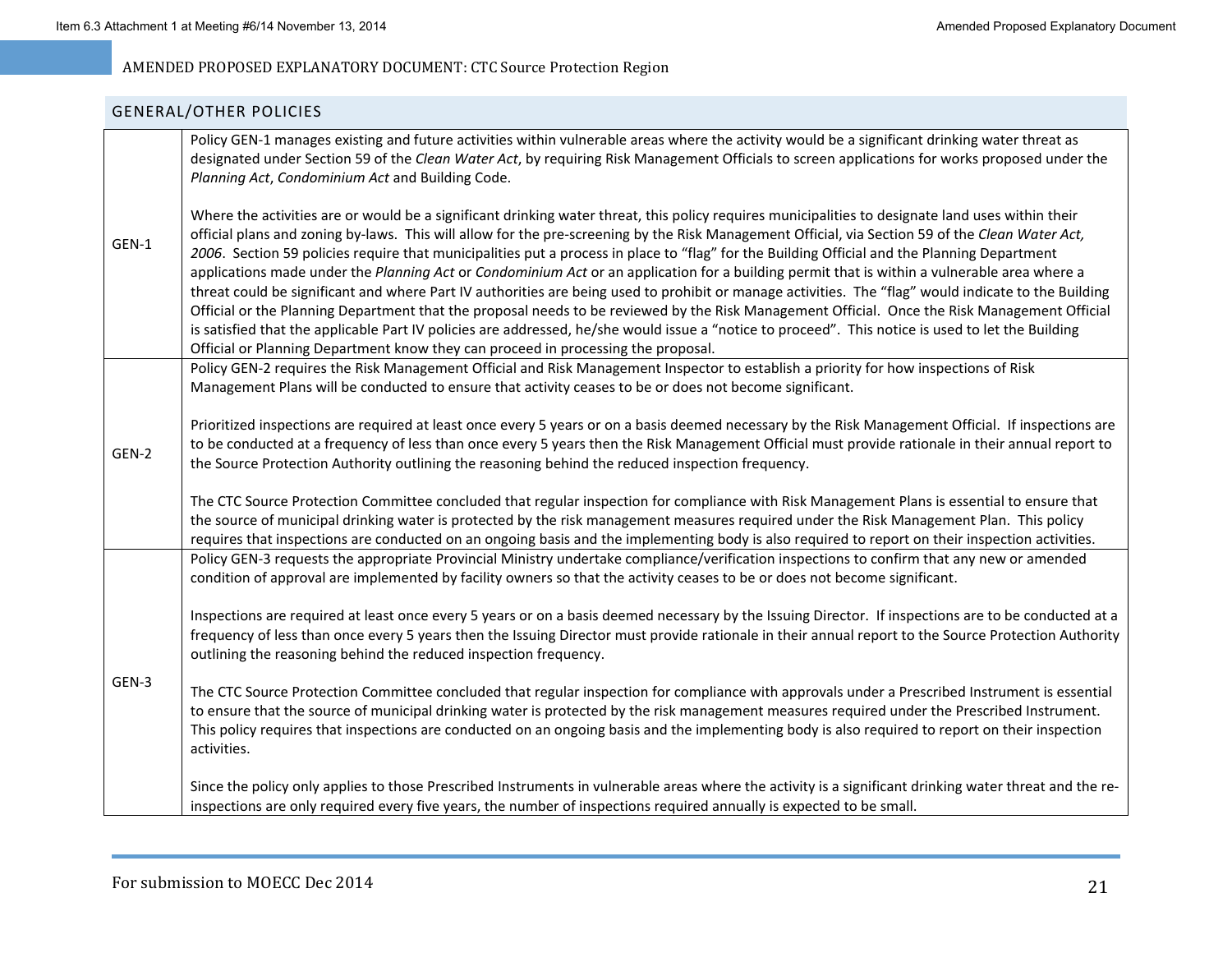|                | Policy GEN-4 encourages the Ministry of the Environment and Climate Change to maintain and expand the Ontario Drinking Water Stewardship<br>Program which has been established under Section 97 of the Clean Water Act, 2006. Provincial funding had been provided to support eligible early<br>actions by landowners who took voluntary actions to protect municipal drinking water sources.                                                                                                                                                               |
|----------------|-------------------------------------------------------------------------------------------------------------------------------------------------------------------------------------------------------------------------------------------------------------------------------------------------------------------------------------------------------------------------------------------------------------------------------------------------------------------------------------------------------------------------------------------------------------|
| GEN-4          | The CTC Source Protection Committee concluded that this was a very useful and effective program and would like the Ministry of the Environment<br>and Climate Change to continue to explore funding the program after approval of the Source Protection Plan. In particular, consideration should<br>be given to landowners who are required to take action to protect municipal drinking water sources to which they are not connected and/or<br>where the municipal water source serves another municipality.                                             |
|                | Other eligible projects within the incentive program could include handling and storage of fuel and water conservation measures on farm<br>properties (such as irrigation equipment upgrades), soil testing for Agricultural Source Material application rates (as per ASM-1), fencing to restrict<br>livestock (as per LIV-1), cost to install a covered fertilizer storage (as per FER-2), etc.                                                                                                                                                           |
|                | Policy GEN-5 encourages municipalities to consider providing incentive programs to encourage actions to reduce the risk to source water.                                                                                                                                                                                                                                                                                                                                                                                                                    |
| GEN-5          | The municipality must consider providing incentive programs related to any of the 21 significant drinking water threats. A number of<br>municipalities within the CTC already have incentive programs for activities such as well decommissioning and other rural water protection which<br>might be expanded to cover actions in vulnerable areas to protect municipal drinking water. Information outlining how incentive programs were<br>considered and the outcome would be required as part of the annual monitoring report to the source protection. |
|                | Policies GEN-6 and GEN-7 apply to areas where "Issues" have been identified in accordance with the Technical Rules for the preparation of<br>Assessment Reports issued by the Ministry of the Environment and Climate Change pursuant to the Clean Water Act, 2006.                                                                                                                                                                                                                                                                                         |
| GEN-6<br>GEN-7 | The CTC Source Protection Committee concluded that additional technical work and regular water quality monitoring is warranted in these areas<br>to ensure the protection of the long term sustainability of the source of municipal water (s. 45 of the Clean Water Act, 2006 and Section 26 of<br>Ontario Regulation 287/07). The review of ongoing monitoring will provide information on whether the "Issue" is changing - improving or<br>worsening - and will aid in determining if additional measures are required.                                 |
|                | Policy GEN-8 encourages municipalities to deliver education and outreach materials to properties and business in low and moderate threat areas<br>where materials are being delivered to significant threats areas.                                                                                                                                                                                                                                                                                                                                         |
| GEN-8          |                                                                                                                                                                                                                                                                                                                                                                                                                                                                                                                                                             |
|                | The intent of this policy is to encourage municipalities to expand the areas where they deliver education and outreach programs. Actions taken<br>outside of the required areas will help protect other drinking water sources (such as private wells).                                                                                                                                                                                                                                                                                                     |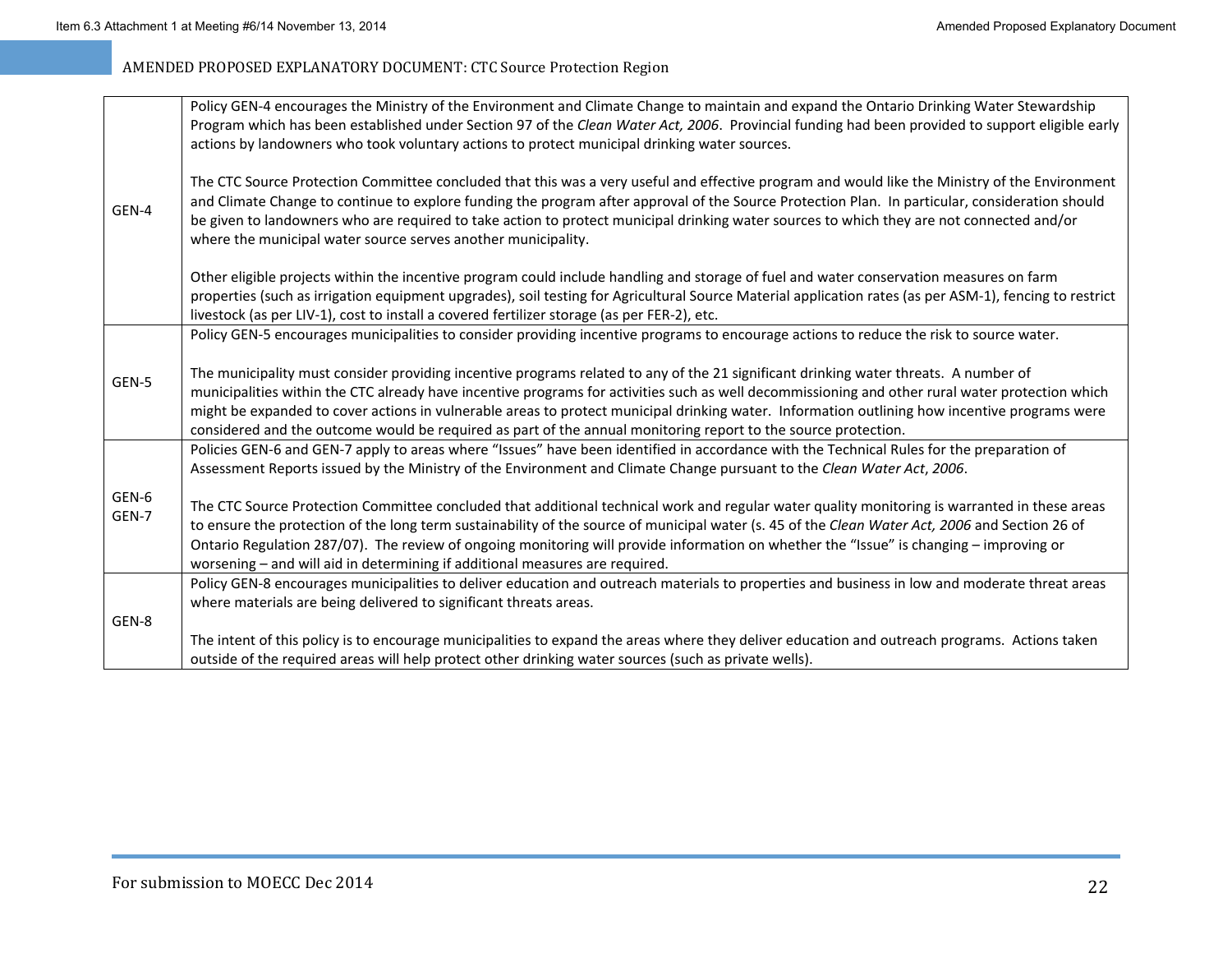|       | WASTE POLICIES                                                                                                                                                                                                                                                                                                                                                                                                                                                                                                                                                                                                                                                                                                                                                                                                                                                                                                                                                       |
|-------|----------------------------------------------------------------------------------------------------------------------------------------------------------------------------------------------------------------------------------------------------------------------------------------------------------------------------------------------------------------------------------------------------------------------------------------------------------------------------------------------------------------------------------------------------------------------------------------------------------------------------------------------------------------------------------------------------------------------------------------------------------------------------------------------------------------------------------------------------------------------------------------------------------------------------------------------------------------------|
| WST-1 | Staff will be providing additional clarification about the wastes covered by these policies so that the SPC can confirm the appropriate policy tool.<br>Staff is not certain that they properly conveyed the description of all the different waste/types and volumes at the September 23 meeting, nor the<br>decisions taken by the SGBLS. When policy confirmed, ED text will be finalized to reflect the SPC rationale for these activities.                                                                                                                                                                                                                                                                                                                                                                                                                                                                                                                      |
|       | Policy WST-2 manages the existing and future storage of wastes described in clauses (p), (q), (r), (s), (t) or (u) of the definition of hazardous waste,<br>or in clause (d) of the definition of liquid industrial waste through the use of education and outreach targeted towards ensuring facilities that<br>generate small quantities of waste.                                                                                                                                                                                                                                                                                                                                                                                                                                                                                                                                                                                                                 |
|       | This policy is the only one to deal with the threat posed by the storage of wastes described in clauses (p), (q), (r), (s), (t) or (u) of the definition of<br>hazardous waste, or in clause (d) of the definition of liquid industrial. The circumstances surrounding (p), (q), (r), (s), (t) or (u) or (d) typically<br>represent small amounts of wastes from residues left in drums to quantities of wastes ranging from 1-25 litres. While small quantities of waste are<br>exempt from generator registration and manifesting requirements, the small quantity is still waste, and must be transported by an approved waste<br>carrier and disposed of at an approved waste receiver. Further information provided from the Ministry of the Environment and Climate Change<br>indicated that battery and paint recycling drop-off locations are captured under the Tables of Circumstances. At this time, the full extent of threat<br>subcategory is unknown. |
|       | After much consideration, the Source Protection Committee concluded that a comprehensive education and outreach program targeting the<br>proper handling and storage of small quantities of waste would be an effective tool at managing the significant drinking water threat as it would<br>be difficult to determine when and where a Part IV policy would apply. Once the full extent of the threat subcategory is understood the Source<br>Protection Committee may reconsider the policy approach in future Source Protection Plan updates.                                                                                                                                                                                                                                                                                                                                                                                                                    |
| WST-2 | Therefore, the Source Protection Committee concluded that this policy is an appropriate balance between protecting the municipal source of<br>drinking water and avoiding the workload burden on the Risk Management Official and costs to landowners that would result from requiring a Risk<br>Management Plan.                                                                                                                                                                                                                                                                                                                                                                                                                                                                                                                                                                                                                                                    |
|       | An education and outreach strategy should be developed by the municipality that includes a suite of actions to ensure that affected property<br>owners understand and take actions to protect municipal supplies. This should include ongoing efforts and follow-up analysis to assess<br>effectiveness as this is a standalone policy, not a companion to other policies directed at the same threat activity. Education and outreach<br>materials should clearly set out actions that property owners should take to reduce the threat in the vulnerable areas. Where education and<br>outreach materials have been prepared by the Ministry of the Environment and Climate Change the municipality shall deliver those materials,<br>otherwise the municipality shall develop their own materials for delivery.                                                                                                                                                   |
|       | Municipalities are also encouraged to distribute these materials to property owners in areas where the threat to municipal drinking water is low or<br>moderate where action can also help to protect sources of other drinking water supplies (see GEN-8). This could include providing information to<br>all owners/tenants of residences and small businesses located in the vulnerable areas on the importance of protecting the source of drinking water<br>and the need to dispose of household hazardous materials to authorized local recycling facilities and information on the location of the recycling<br>facilities. Voluntary actions undertaken by individuals and businesses to protect a drinking water source can be very effective as part of the<br>protection approach.                                                                                                                                                                        |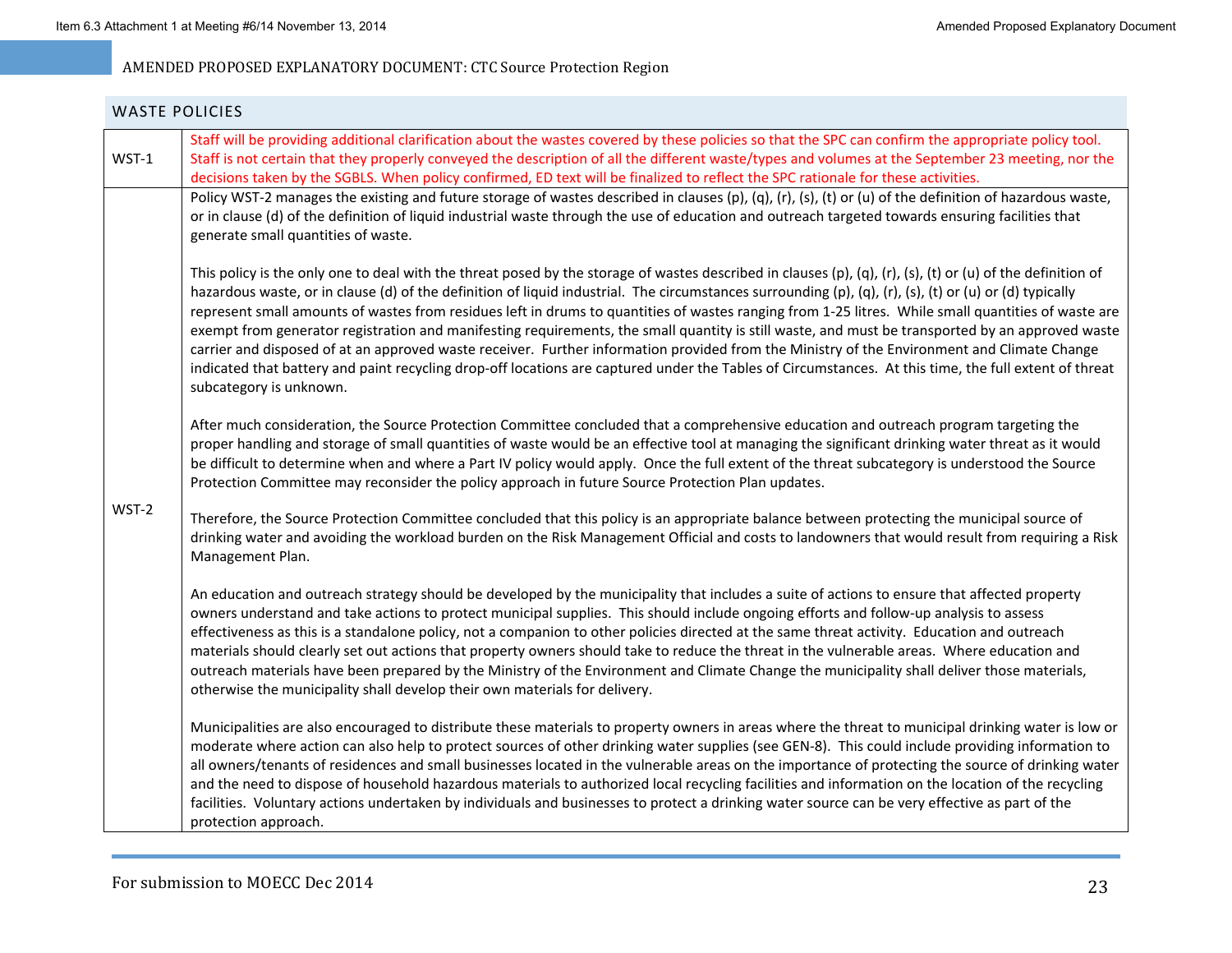| WST-3 | Policy WST-3 prohibits the application of untreated septage to land for future and existing activities in WHPA-A; and for future activities in WHPA-<br>B (VS=10), WHPA-E (VS ≥ 8) and the remainder of an Issue Contributing Area for nitrates or pathogens. The existing application of untreated<br>septage to the foregoing vulnerable areas outside of WHPA-A may continue only until the expiry of the current approval, after which time it would<br>be considered a future activity and be prohibited.                                                                                                                                                                                                                                                                                                                                                                                                                                                                                                                                                                                                                                                                                                                                                                                                                                                                                                                                                                                              |
|-------|-------------------------------------------------------------------------------------------------------------------------------------------------------------------------------------------------------------------------------------------------------------------------------------------------------------------------------------------------------------------------------------------------------------------------------------------------------------------------------------------------------------------------------------------------------------------------------------------------------------------------------------------------------------------------------------------------------------------------------------------------------------------------------------------------------------------------------------------------------------------------------------------------------------------------------------------------------------------------------------------------------------------------------------------------------------------------------------------------------------------------------------------------------------------------------------------------------------------------------------------------------------------------------------------------------------------------------------------------------------------------------------------------------------------------------------------------------------------------------------------------------------|
|       | This policy deals with the land application of wastes from the pump out of septic systems. It is important that a septic system is pumped regularly<br>so that it continues to perform properly. There is an effort by the Ministry of the Environment and Climate Change to generally ban land<br>application of untreated septage because of the potential threat to human health and the environment; but where there is not sufficient municipal<br>sewage treatment plant capacity there is still need for this disposal option.                                                                                                                                                                                                                                                                                                                                                                                                                                                                                                                                                                                                                                                                                                                                                                                                                                                                                                                                                                       |
|       | The CTC Source Protection Committee concluded that the prohibition of the existing activity in WHPA-A is the only tool that can ensure protection<br>of the municipal water supply. Such prohibition is consistent with the policies prohibiting existing spreading of Agricultural Source Materials and<br>Non-Agricultural Source Materials in WHPA-A which is already a provincial requirement for properties subject to the Nutrient Management Act.                                                                                                                                                                                                                                                                                                                                                                                                                                                                                                                                                                                                                                                                                                                                                                                                                                                                                                                                                                                                                                                    |
|       | Under this policy renewal of an existing approval is considered a future activity and has been included in the prohibition of new activities within<br>the additional areas where they would be a significant drinking water threat. No instances of existing threat activities were identified within the<br>vulnerable areas and as such, it is anticipated that the prohibition of existing activities and renewing approvals should have no to minimal impact<br>on the sector. The municipality should work with any private operators who may be impacted by this policy to ensure that they have access to<br>dispose of this material at the municipal sewage treatment plant to ensure proper treatment before being released into the environment.                                                                                                                                                                                                                                                                                                                                                                                                                                                                                                                                                                                                                                                                                                                                                |
|       | Policy WST-4 prohibits future waste disposal sites and manages existing waste disposal sites through the Prescribed Instrument.                                                                                                                                                                                                                                                                                                                                                                                                                                                                                                                                                                                                                                                                                                                                                                                                                                                                                                                                                                                                                                                                                                                                                                                                                                                                                                                                                                             |
| WST-4 | The CTC Source Protection Committee took into consideration the burden of being required to move existing waste disposal sites and as such only<br>applied prohibition to future activities. Prohibiting future new threat activities is seen as being precautionary as managing leachate from waste<br>disposal sites in the long term is complex and expensive, requiring ongoing actions and costs for many years after closure. Remediation of<br>groundwater is often impossible due to cost and technical challenges and the only option maybe abandoning the municipal well.                                                                                                                                                                                                                                                                                                                                                                                                                                                                                                                                                                                                                                                                                                                                                                                                                                                                                                                         |
|       | Policy WST-5 uses land use planning to prohibit future waste disposal sites in conjunction with WST-4.                                                                                                                                                                                                                                                                                                                                                                                                                                                                                                                                                                                                                                                                                                                                                                                                                                                                                                                                                                                                                                                                                                                                                                                                                                                                                                                                                                                                      |
| WST-5 | The CTC Source Protection Committee has chosen in most cases to propose a suite of policies to address significant threats rather than choosing<br>only one approach. This is intended to ensure that all responsible authorities are working in concert in making decisions. The CTC Source<br>Protection Committee recognizes that reducing or avoiding significant drinking water threats is facilitated when each decision-maker is working<br>under the same policy direction. For example, for future threats there is generally a land use planning policy using Planning Act tools proposed to<br>complement a Prescribed Instrument policy. This will also help ensure that a current or prospective property owner is aware of the special<br>requirements that they would need to comply with or restrictions well before they would be applying to the other implementing authorities. This<br>approach also ensures that municipal planning and building permit staff are aware of the new source water protection plan policies when<br>providing advice and making decisions. This approach parallels the Provincial approach in developing and using the Part IV tools under the Clean<br>Water Act, 2006, in that a complementary Restricted Land Use policy (s. 59) accompanies all instances where a s. 57 (Prohibition) or s. 58 (Risk<br>Management Plan) policy is proposed, in order to ensure land use planning decisions are made that are consistent with the use of these tools. |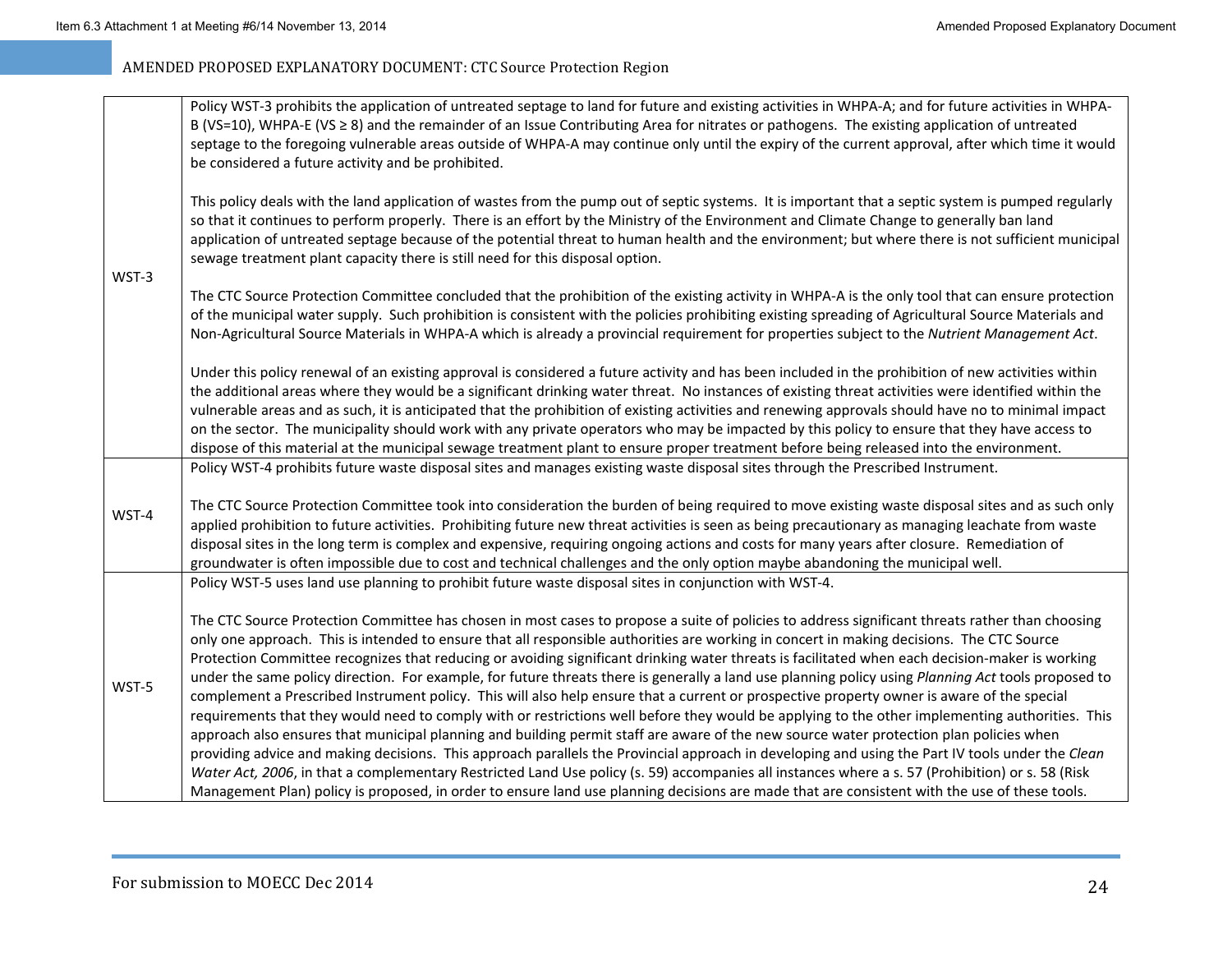|       | Policy WST-6 prohibits future storage of PCB waste and manages existing storage of PCB waste requiring a risk management plan.                                                                                                                                                                                                                                                                                                                                                                                                                                                                                                                                                                                                                                                                                                |
|-------|-------------------------------------------------------------------------------------------------------------------------------------------------------------------------------------------------------------------------------------------------------------------------------------------------------------------------------------------------------------------------------------------------------------------------------------------------------------------------------------------------------------------------------------------------------------------------------------------------------------------------------------------------------------------------------------------------------------------------------------------------------------------------------------------------------------------------------|
| WST-6 | The CTC Source Protection Committee took into consideration the burden of being required to move existing waste disposal sites and as such only<br>applied prohibition to future activities. Prohibiting future new threat activities is seen as being precautionary as managing leachate from spillage<br>at PCB storage sites in is complex and expensive. Remediation of groundwater is often impossible due to cost and technical challenges and the<br>only option maybe abandoning the municipal well.                                                                                                                                                                                                                                                                                                                  |
|       | Policy WST-7 manages existing and future temporary waste destruction units for PCBs.                                                                                                                                                                                                                                                                                                                                                                                                                                                                                                                                                                                                                                                                                                                                          |
| WST-7 | The CTC Source Protection Committee was informed through Ministry of the Environment and Climate Change comments that PCB destruction<br>sites are necessary when PCBs need to be removed from a transformer or other large or permanent equipment. The approach in Ontario is for the<br>site to obtain an Environmental Compliance Approval under the Environmental Protection Act for a mobile PCB waste destruction unit to come on<br>site and destroy the PCBs. This approach is significantly safer than extracting the PCBs from the equipment and transporting the PCBs off site for<br>disposal or destruction elsewhere. The Environmental Compliance Approval that is obtained for this purpose is used for a few days to a few<br>weeks, and only during that time the site is considered a waste disposal site. |
|       | As a policy that prohibits the future establishment of a PCB waste storage site could result in the need for the higher risk action of transporting the                                                                                                                                                                                                                                                                                                                                                                                                                                                                                                                                                                                                                                                                       |
|       | PCBs off site, the CTC Source Protection Committee has chosen to manage this threat by permitting the use of temporary waste destruction sites.                                                                                                                                                                                                                                                                                                                                                                                                                                                                                                                                                                                                                                                                               |
|       | Since the activity is of a short duration, it is more likely that the chance of spills and accidents is lessened.                                                                                                                                                                                                                                                                                                                                                                                                                                                                                                                                                                                                                                                                                                             |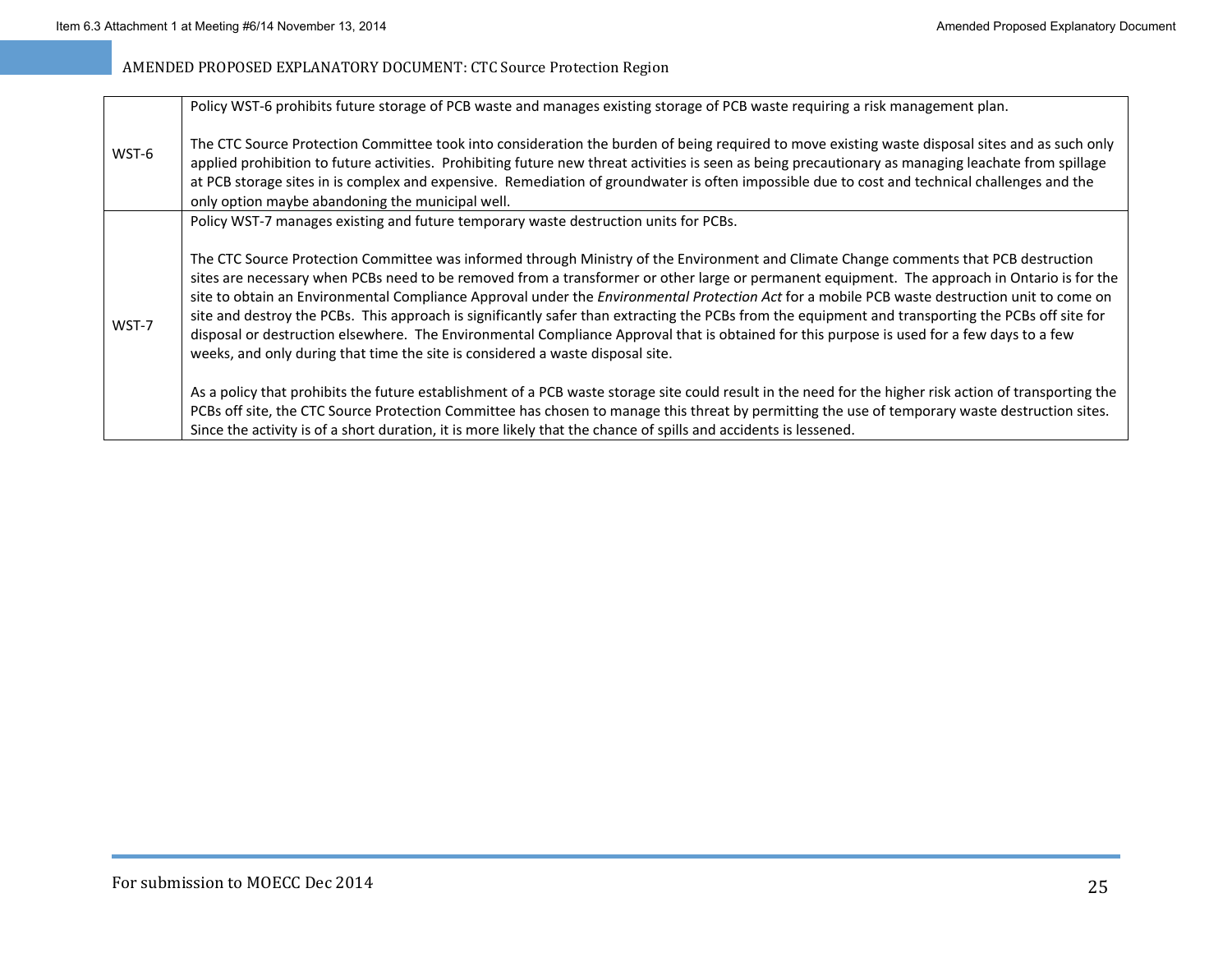#### SEWAGE POLICIES

|       | Policy SWG-1 is a Specify Action policy which manages existing and future septic systems governed under the Building Code Act through prioritized<br>septic inspections conducted under the Ontario Building Code Act.                                                                                                                                                                                                                                                                                                                                                                                                                                                                                                                                                                                                                                                                                                                                                                                                                                                                                                                                                                                                                                                                                                                  |
|-------|-----------------------------------------------------------------------------------------------------------------------------------------------------------------------------------------------------------------------------------------------------------------------------------------------------------------------------------------------------------------------------------------------------------------------------------------------------------------------------------------------------------------------------------------------------------------------------------------------------------------------------------------------------------------------------------------------------------------------------------------------------------------------------------------------------------------------------------------------------------------------------------------------------------------------------------------------------------------------------------------------------------------------------------------------------------------------------------------------------------------------------------------------------------------------------------------------------------------------------------------------------------------------------------------------------------------------------------------|
| SWG-1 | Under the Building Code Act and regulations, timelines for completing the first set of inspections is five years from the approval of the vulnerable<br>area mapping in an Assessment Report. In the CTC, these Assessment Reports were first approved in January 2012, so that the first inspections<br>must be completed by January 2017. Municipalities have been encouraged to start this work without waiting for the Source Protection Plan to be<br>approved as their inspection timeline has already been established under the other legislation. The local Chief Building Official and Risk<br>Management Office staff should consult to determine local priorities and concerns. Prioritization can consider factors such as age of the system,<br>location, and local concerns. For example, inspections may occur around wells with nitrate or pathogen Issue Contributing Areas before other<br>wells as the existing elevated levels of contamination may be due to improperly functioning septic systems nearby. In the annual monitoring<br>report to be submitted the Source Protection Authority, the municipality should describe the factors used in determining the order that<br>inspections were conducted along with describing the inspection process, findings and plans for scheduling ongoing inspections. |
|       | Policy SWG-2 manages existing and future septic systems governed under the Building Code Act through the use of education and outreach<br>materials targeted towards landowners with small septic systems.                                                                                                                                                                                                                                                                                                                                                                                                                                                                                                                                                                                                                                                                                                                                                                                                                                                                                                                                                                                                                                                                                                                              |
| SWG-2 | The intent of this policy is to reduce the burden on municipalities and unnecessary duplication of effort by requesting the Ministry of the<br>Environment and Climate Change provide information related to actions an owner can take in the operation and maintenance of their septic<br>system to protect municipal sources of drinking water related to operation of septic systems. The materials must be made available for the<br>municipality to deliver. The municipality is directed to deliver the program in a manner that will be most effective for their jurisdiction.<br>Municipalities are encouraged to consider a wide range of delivery approaches, such as: using a variety of media to deliver content – print, web,<br>social media, demonstrations or displays, radio and local television PSAs; and to collaborate with other municipalities, local businesses,<br>conservation authorities, community groups and schools or local events such as Children's Water Festivals.                                                                                                                                                                                                                                                                                                                                  |
|       | The Ministry of the Environment and Climate Change is already working on preparing a catalogue of educational materials related to septic<br>systems to support municipal implementation and has made initial information to municipal staff through webinars and posted links on the web.                                                                                                                                                                                                                                                                                                                                                                                                                                                                                                                                                                                                                                                                                                                                                                                                                                                                                                                                                                                                                                              |
|       | Education and outreach policies have been proposed as part of the suite of tools to ensure that the information from CTC Assessment Reports that<br>delineates vulnerable areas and significant drinking water threat activities, along with actions that can be taken to reduce the threat, is made<br>available to property and business owners in the vulnerable areas. Actions undertaken by individuals and businesses who know what to do to<br>protect a drinking water source can be very effective as part of the protection approach.                                                                                                                                                                                                                                                                                                                                                                                                                                                                                                                                                                                                                                                                                                                                                                                         |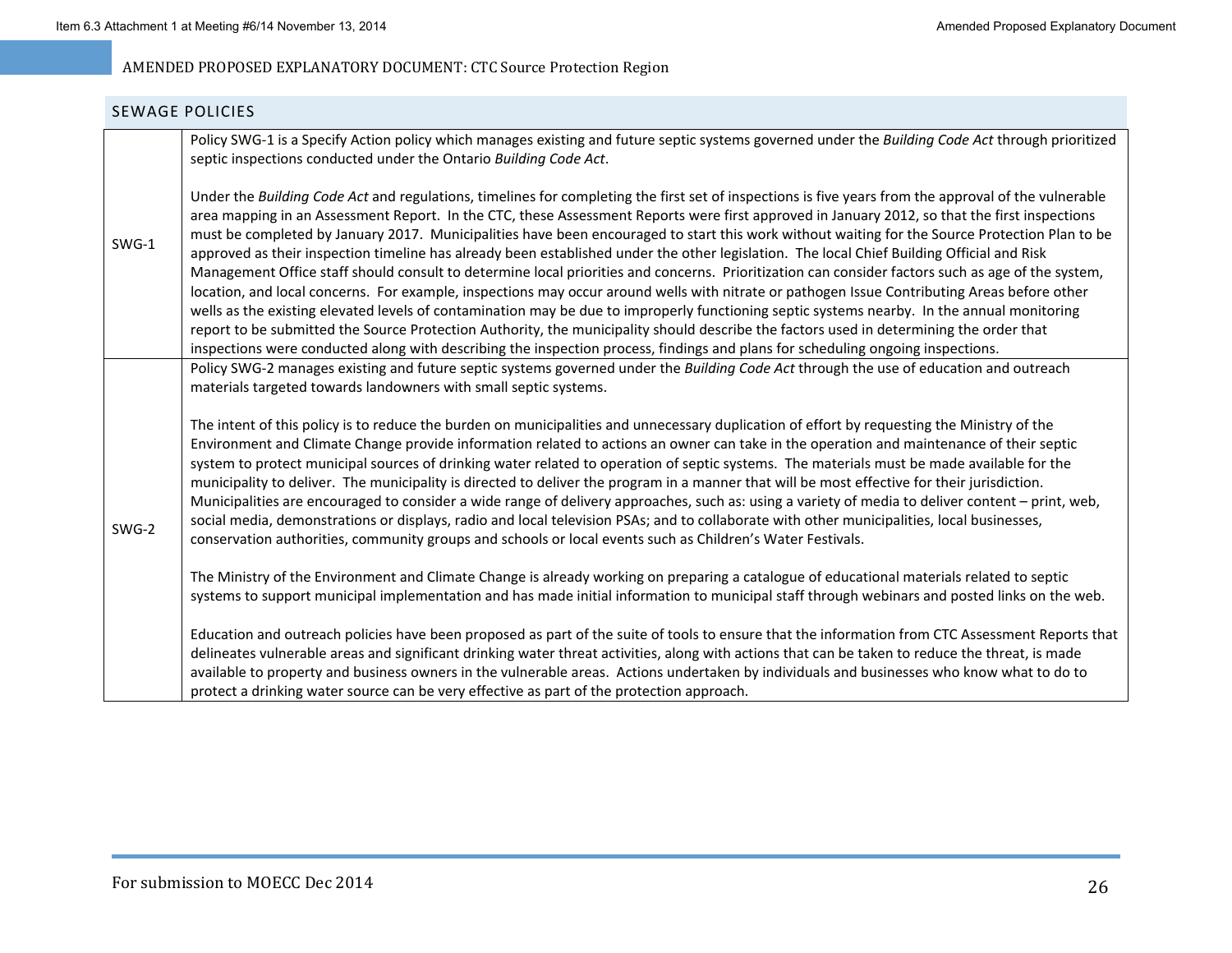|         | Policy SWG-3 is a land use planning policy for future septic systems governed under the Building Code Act ensuring that vacant lots of record be<br>subject to site plan control so that the location of the individual on-site sewage systems and replacement bed are only permitted so as to not<br>become a significant drinking water threat.                                                                                                                                                                                                                                                                                                                                                                                                                                                                                                                                                                                                                                                                                                                                                                                                            |
|---------|--------------------------------------------------------------------------------------------------------------------------------------------------------------------------------------------------------------------------------------------------------------------------------------------------------------------------------------------------------------------------------------------------------------------------------------------------------------------------------------------------------------------------------------------------------------------------------------------------------------------------------------------------------------------------------------------------------------------------------------------------------------------------------------------------------------------------------------------------------------------------------------------------------------------------------------------------------------------------------------------------------------------------------------------------------------------------------------------------------------------------------------------------------------|
| $SWG-3$ | The CTC Source Protection Committee recognizes that prohibiting a septic system on a vacant lot where there is no municipal sewer connection<br>available may make it impossible to build on such a lot which has received prior approval for such a use from the municipality. This was deemed to<br>be a significant hardship for the landowner. For this reason the Source Protection Committee has provided through this policy for the municipality<br>to subject vacant lots of record to site plan control to ensure sewage systems and replacement beds are only permitted if they can be<br>appropriately sited and constructed to protect the municipal well.                                                                                                                                                                                                                                                                                                                                                                                                                                                                                      |
|         | Policy SWG-4 is a land use planning policy prohibiting new lots requiring septic systems governed under the Building Code Act to be established in<br>WHPA-A.                                                                                                                                                                                                                                                                                                                                                                                                                                                                                                                                                                                                                                                                                                                                                                                                                                                                                                                                                                                                |
| SWG-4   | The CTC Source Protection Committee has chosen a land use planning policy to limit the creation of new lots requiring a septic system where the<br>septic system would be partially or wholly in WHPA-A. In the remainder of the areas the where the septic system would be a significant drinking<br>water threat, the municipality shall review a site specific hydrogeological assessment to decide if the threat to the municipal drinking water source<br>can be managed. It is expected that the requirement to hire qualified persons to carry out the study and prepare a report, the cost of the study<br>and costs for review would be the responsibility of the landowner. The municipality has the ability to approve or not, or require special conditions<br>to protect the source of the municipal drinking water. It is the responsibility of the municipality to determine what specific information is required<br>in the study. The municipality may wish to engage qualified staff at the Source Protection Authority to assist in setting study parameters, advise<br>on the quality of the study and/or interpretation of the results. |
|         | Policy SWG-5 is a Specify Action policy requesting the Ministry of Municipal Affairs and Housing to amend the Building Code Act to permit<br>municipalities to require higher standards for septic systems governed under the Building Code Act to deal with nitrate and pathogen threats.                                                                                                                                                                                                                                                                                                                                                                                                                                                                                                                                                                                                                                                                                                                                                                                                                                                                   |
| SWG-5   | The CTC Source Protection Committee had considered a policy that required special technology be used for septic systems where they would be a<br>significant drinking water threat but were advised that the Building Code Act sets out the requirements for suitable systems. This policy is<br>intended to request that the Ministry of Municipal Affairs and Housing amend the Building Code Act to provide the ability for a municipality to<br>require specific systems where there is a need for additional treatment technologies to protect the source of municipal drinking water beyond the<br>minimum acceptable treatment set out in the Building Code. As an alternate approach the Ministry of Municipal Affairs and Housing may wish to<br>set more stringent performance criteria for such systems directly in the Building Code.                                                                                                                                                                                                                                                                                                            |
|         | Policy SWG-6 is a Specify Action policy encouraging municipalities to pass by-laws under the Municipal Act to require mandatory connections to<br>the municipal sewer system for new developments and existing systems and decommissioning of existing systems, where municipal sanitary<br>sewers and capacity are available. This policy is applicable to both septic systems governed under the Building Code Act and Ontario Water<br>Resources Act.                                                                                                                                                                                                                                                                                                                                                                                                                                                                                                                                                                                                                                                                                                     |
| SWG-6   | Eliminating individual septic systems in areas where they are significant drinking water threats through the provision of municipal sewer<br>connections can be a very effective management strategy to protect municipal drinking water. Experience in the CTC has shown that property<br>owners may not pay to connect to the available sewer and properly decommission their septic systems unless required to do so or are provided an<br>incentive.                                                                                                                                                                                                                                                                                                                                                                                                                                                                                                                                                                                                                                                                                                     |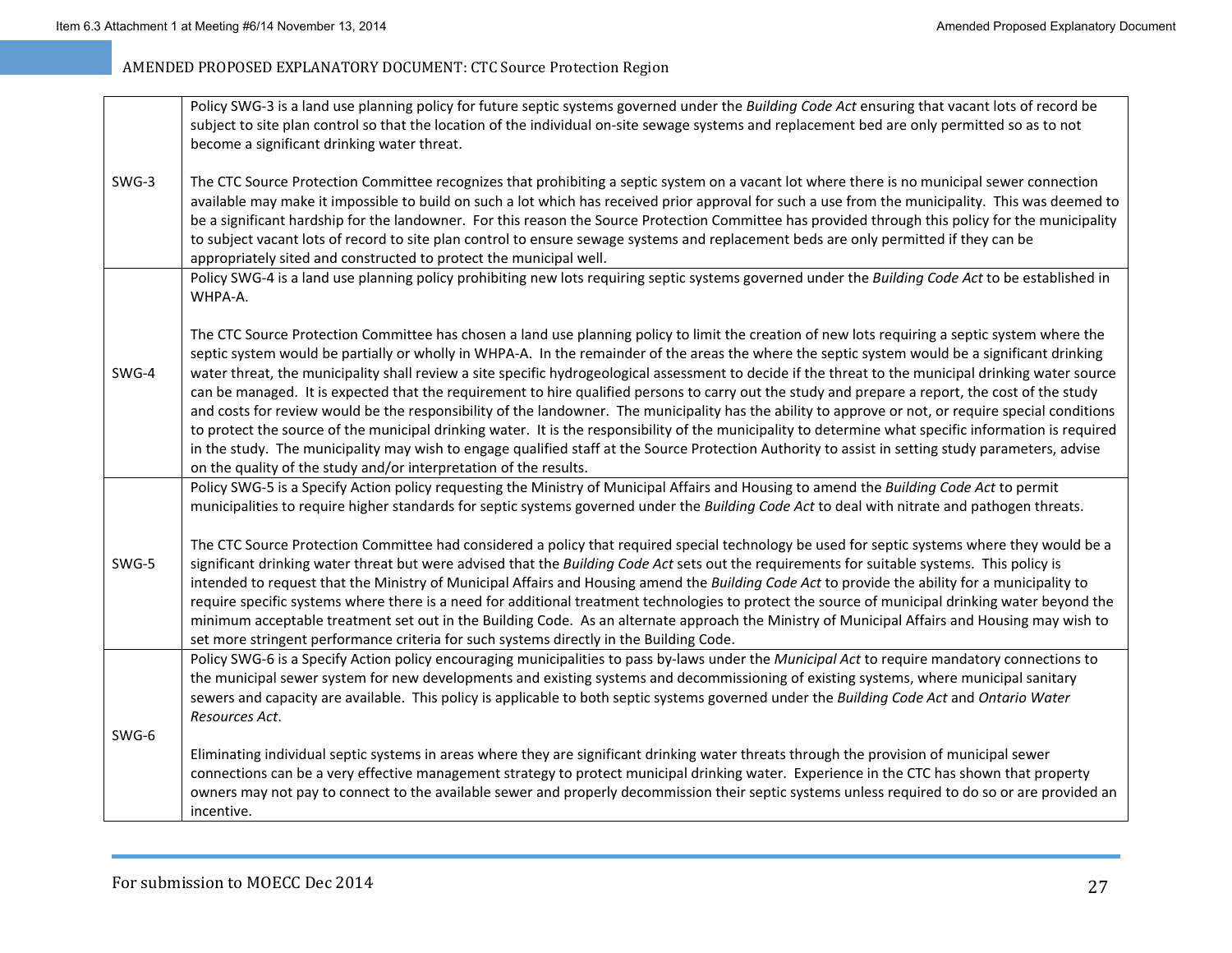|       | Policy SWG-7 is a Specify Action policy directed towards municipalities in cooperation with local health units and Source Protection Authorities to<br>provide education and outreach materials to landowners with septic systems in an Issue Contributing Area for sodium and chloride. This policy is<br>applicable to septic systems governed under the Building Code Act and Ontario Water Resources Act.                                                                                                                                                                                                                                                                                                                                                                                                                                                                                                                                                                                                                                                                                                                                                                                                                                                                                                                                                                                                                                                |
|-------|--------------------------------------------------------------------------------------------------------------------------------------------------------------------------------------------------------------------------------------------------------------------------------------------------------------------------------------------------------------------------------------------------------------------------------------------------------------------------------------------------------------------------------------------------------------------------------------------------------------------------------------------------------------------------------------------------------------------------------------------------------------------------------------------------------------------------------------------------------------------------------------------------------------------------------------------------------------------------------------------------------------------------------------------------------------------------------------------------------------------------------------------------------------------------------------------------------------------------------------------------------------------------------------------------------------------------------------------------------------------------------------------------------------------------------------------------------------|
| SWG-7 | This policy applies only in Issue Contributing Areas for sodium or chloride. It addresses the significant threat from these contaminants reaching the<br>aquifer via the septic system associated with the operation of water softeners. The chemicals used in the water softeners contain high amounts of<br>salts containing sodium which reach the septic system when the unit backwashes and also from the discharge of softened water to the septic.<br>More efficient models of water softeners use lower amounts of softening chemicals. If less water is softened this will also reduce both the amount<br>of chemicals required and the volume of treated water discharged onto the ground or into the septic. Sodium levels in municipal water above 20<br>milligrams per litre triggers an automatic notification of the local Medical Officer of Health so that area physicians are informed and can properly<br>advise patients with high blood pressure about their intake of sodium through their drinking water and how to take corrective action. Where there<br>is a water softener in a private residence, the residents may not be aware of their potential exposure to high levels of sodium in the water they are<br>drinking. Since this is a public health concern, working with the Medical Officer of Health is advisable so that both the source water protection and<br>public health concerns can be addressed collaboratively. |
|       | The Source Protection Authority is named as an implementing body alongside the municipality because materials on water softener risks to septic<br>systems have already been developed as part of the Ontario Drinking Water Stewardship Program that can be shared with the municipalities.                                                                                                                                                                                                                                                                                                                                                                                                                                                                                                                                                                                                                                                                                                                                                                                                                                                                                                                                                                                                                                                                                                                                                                 |
|       | Policy SWG-8 prohibits future septic systems regulated under the Ontario Water Resources Act in WHPA-A. Septic systems governed under the<br>Ontario Water Resources Act are otherwise managed through the Prescribed Instrument. This policy should be implemented in conjunction with<br>$SWG-9$ .                                                                                                                                                                                                                                                                                                                                                                                                                                                                                                                                                                                                                                                                                                                                                                                                                                                                                                                                                                                                                                                                                                                                                         |
| SWG-8 | The CTC Source Protection Committee chose to use the Prescribed Instrument of the Environmental Compliance Approval to deal with this threat.<br>Environmental Compliance Approvals have been a long-standing requirement for these types of systems and are considered an effective tool, with<br>clear criteria for implementation.                                                                                                                                                                                                                                                                                                                                                                                                                                                                                                                                                                                                                                                                                                                                                                                                                                                                                                                                                                                                                                                                                                                        |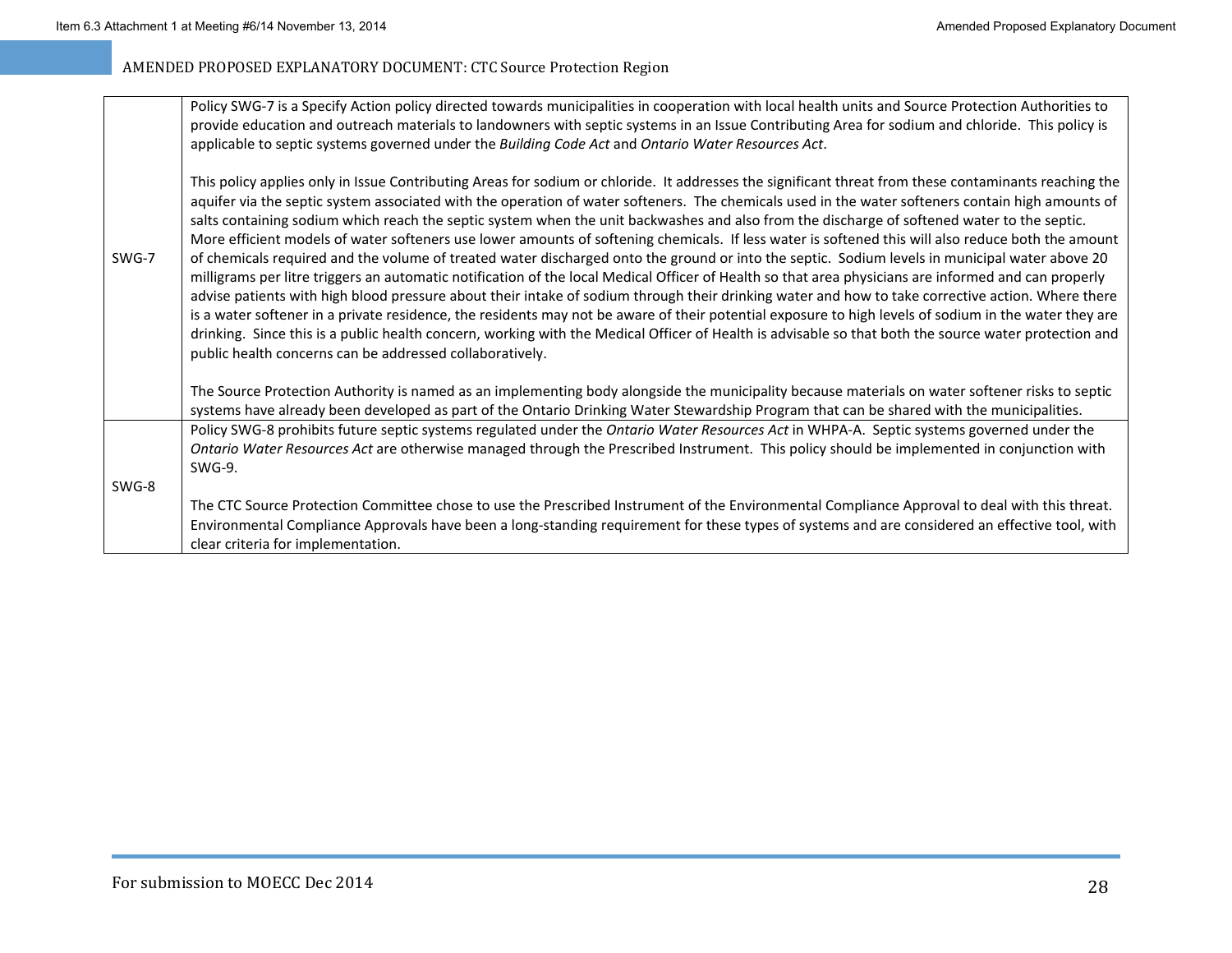|               | Policy SWG-9 is a land use planning policy prohibiting future septic systems under the Ontario Water Resources Act in WHPA-A. Future septic<br>systems governed under the Ontario Water Resources Act are otherwise managed. This policy should be implemented in conjunction with SWG-8.                                                                                                                                                                                                                                                                                                                                                                                                                                                                                                                                                                                                                                                                                                          |
|---------------|----------------------------------------------------------------------------------------------------------------------------------------------------------------------------------------------------------------------------------------------------------------------------------------------------------------------------------------------------------------------------------------------------------------------------------------------------------------------------------------------------------------------------------------------------------------------------------------------------------------------------------------------------------------------------------------------------------------------------------------------------------------------------------------------------------------------------------------------------------------------------------------------------------------------------------------------------------------------------------------------------|
| SWG-9         | The CTC Source Protection Committee has chosen two policies to address this significant threat. This is intended to ensure that all responsible<br>authorities are working in concert in making decisions. The CTC Source Protection Committee recognizes that reducing or avoiding significant<br>drinking water threats is facilitated when each decision-maker is working under the same policy direction. For future threats there is a land use<br>planning policy using Planning Act tools proposed to complement the Prescribed Instrument policy. This will also help ensure that a current or<br>prospective property owner is aware of the special requirements with which they would need to comply or restrictions well before they would be<br>applying to the other implementing authorities. This approach also ensures that municipal planning and building permit staff are aware of the new<br>source water protection plan policies when providing advice and making decisions. |
|               | The definition of "development" is the same as the Provincial Policy Statement, 2014:<br>Development: means the creation of a new lot, a change in land use, or the construction of buildings and structures requiring approval under the<br>Planning Act, but does not include:                                                                                                                                                                                                                                                                                                                                                                                                                                                                                                                                                                                                                                                                                                                   |
|               | a) activities that create or maintain infrastructure authorized under an environmental assessment process;                                                                                                                                                                                                                                                                                                                                                                                                                                                                                                                                                                                                                                                                                                                                                                                                                                                                                         |
|               | b) works subject to the Drainage Act; or<br>c) for the purposes of policy 2.1.4(a), underground or surface mining of minerals or advanced exploration on mining lands in significant areas of<br>mineral potential in Ecoregion 5E, where advanced exploration has the same meaning as under the Mining Act. Instead, those matters shall be<br>subject to policy 2.1.5(a).                                                                                                                                                                                                                                                                                                                                                                                                                                                                                                                                                                                                                        |
|               | The reference to "an approved Environmental Assessment or similar planning process" means that the proponent will have to demonstrate that it<br>is necessary for the development to be serviced by septic system(s) wholly or partially located within a vulnerable area where the system is a<br>significant drinking water threat AND that the construction and operation of the septic system can be managed in such a way as to protect the<br>safety of the drinking water system.                                                                                                                                                                                                                                                                                                                                                                                                                                                                                                           |
|               | Depending on the size and location of the development site, it may be possible to locate parts or the whole septic system on a portion of the site<br>which is not a vulnerable area where the septic system is deemed to be a significant threat. This type of analysis should be considered in the<br>development process.                                                                                                                                                                                                                                                                                                                                                                                                                                                                                                                                                                                                                                                                       |
| <b>SWG-10</b> | Policy SWG-10 is a Specify Action policy requesting the Ministry of the Environment and Climate Change to develop guidelines for managing<br>significant drinking water threats from septic systems with subsurface disposal of effluent for distribution to developers, municipalities and other<br>affected parties. This policy applies only to those septic systems regulated by the Ontario Water Resources Act.                                                                                                                                                                                                                                                                                                                                                                                                                                                                                                                                                                              |
|               | The intent of this policy is to reduce the burden on municipalities and unnecessary duplication by requesting the Ministry of the Environment and<br>Climate Change to provide information related to measures to protect municipal sources of drinking water related to operation of large septic<br>systems (capacity greater than 10, 000 litres per day) for which the Ministry of the Environment and Climate Change is the approval authority.                                                                                                                                                                                                                                                                                                                                                                                                                                                                                                                                               |
|               | Municipalities are also encouraged to distribute these materials to property owners in areas where the threat to municipal drinking water is low or<br>moderate where action can also help to protect sources of other drinking water supplies (see GEN-8). Voluntary actions undertaken by individuals<br>and businesses to protect a drinking water source can be very effective as part of the protection approach.                                                                                                                                                                                                                                                                                                                                                                                                                                                                                                                                                                             |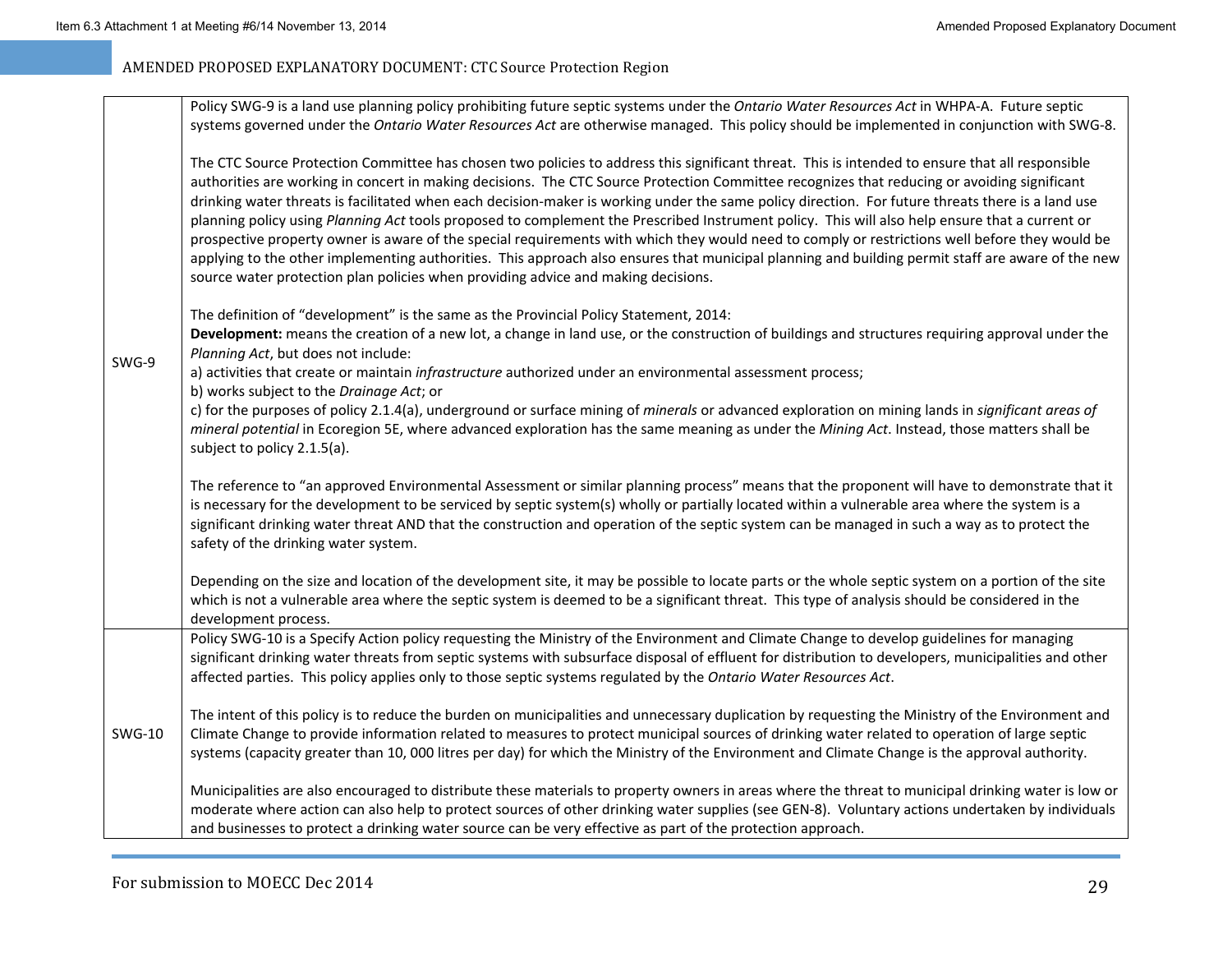|               | Policy SWG-11 prohibits future discharge from a stormwater retention pond in WHPA-A. Discharge from a stormwater retention pond is otherwise<br>managed through the Prescribed Instrument. This policy should be implemented in conjunction with SWG-12.                                                                                                                                                                                                                                                                                                                                                                                                                                                                                                                                                                                                                                                                                                                                           |
|---------------|----------------------------------------------------------------------------------------------------------------------------------------------------------------------------------------------------------------------------------------------------------------------------------------------------------------------------------------------------------------------------------------------------------------------------------------------------------------------------------------------------------------------------------------------------------------------------------------------------------------------------------------------------------------------------------------------------------------------------------------------------------------------------------------------------------------------------------------------------------------------------------------------------------------------------------------------------------------------------------------------------|
| <b>SWG-11</b> | While policy SWG-11 is directed to the Ministry of the Environment and Climate Change to implement, consultation with municipal staff and<br>bodies responsible for road maintenance is recommended to avoid to the extent possible through the land use design, directing drainage from<br>roads and parking lots to storm water ponds or discharges outside the vulnerable area.                                                                                                                                                                                                                                                                                                                                                                                                                                                                                                                                                                                                                 |
|               | There are additional requirements for storm water management ponds and discharges that are located in an Issue Contributing Area for sodium or<br>chloride. These requirements are included to reduce the infiltration of storm water containing road salt which can be a major contributor to the<br>elevated salt levels at the municipal well. To achieve the required protection of municipal drinking water sources, road maintenance practices that<br>limit the use of road salt or which use alternative de-icing materials that do not contain sodium or chloride or reduced amounts, may be required.                                                                                                                                                                                                                                                                                                                                                                                    |
|               | "Where possible" includes assessing the feasibility and other constraints that may limit achieving the conditions listed. The CTC Source Protection<br>Committee felt it was important to provide the Issuing Director flexibility in considering an individual application. Where the conditions listed<br>cannot be met, the rationale and description of the analysis undertaken and any alternative measures or conditions imposed to protect the<br>municipal drinking water should be set out in the annual monitoring report to the Source Protection Authority.                                                                                                                                                                                                                                                                                                                                                                                                                            |
| <b>SWG-12</b> | Policy SWG-12 is a land use planning policy prohibiting future discharge from a stormwater retention pond in WHPA-A. Future discharge from a<br>stormwater retention pond is otherwise managed. This policy should be implemented in conjunction with SWG-11.                                                                                                                                                                                                                                                                                                                                                                                                                                                                                                                                                                                                                                                                                                                                      |
|               | The CTC Source Protection Committee has chosen two policies to address this significant threat. This is intended to ensure that all responsible<br>authorities are working in concert in making decisions. The CTC Source Protection Committee recognizes that reducing or avoiding significant<br>drinking water threats is facilitated when each decision-maker is working under the same policy direction. For future threats there is a land use<br>planning policy using Planning Act tools proposed to complement the Prescribed Instrument policy. This will also help ensure that a current or<br>prospective property owner is aware of the special requirements with which they would need to comply or restrictions well before they would be<br>applying to the other implementing authorities. This approach also ensures that municipal planning and building permit staff are aware of the new<br>source water protection plan policies when providing advice and making decisions. |
|               | The reference to "an approved Environmental Assessment or similar planning process" means that the proponent will have to demonstrate that it<br>is necessary for storm water discharge is wholly or partially located within a vulnerable area where the activity is a significant drinking water threat<br>AND that the construction and operation of the storm water pond discharge can be managed in such a way as to protect the safety of the drinking<br>water system.                                                                                                                                                                                                                                                                                                                                                                                                                                                                                                                      |
|               | Depending on the size and location of the development site, it may be possible to locate the storm water discharge on the site which is not a<br>vulnerable area where the discharge is deemed to be a significant threat. This type of analysis should be considered in the development process.                                                                                                                                                                                                                                                                                                                                                                                                                                                                                                                                                                                                                                                                                                  |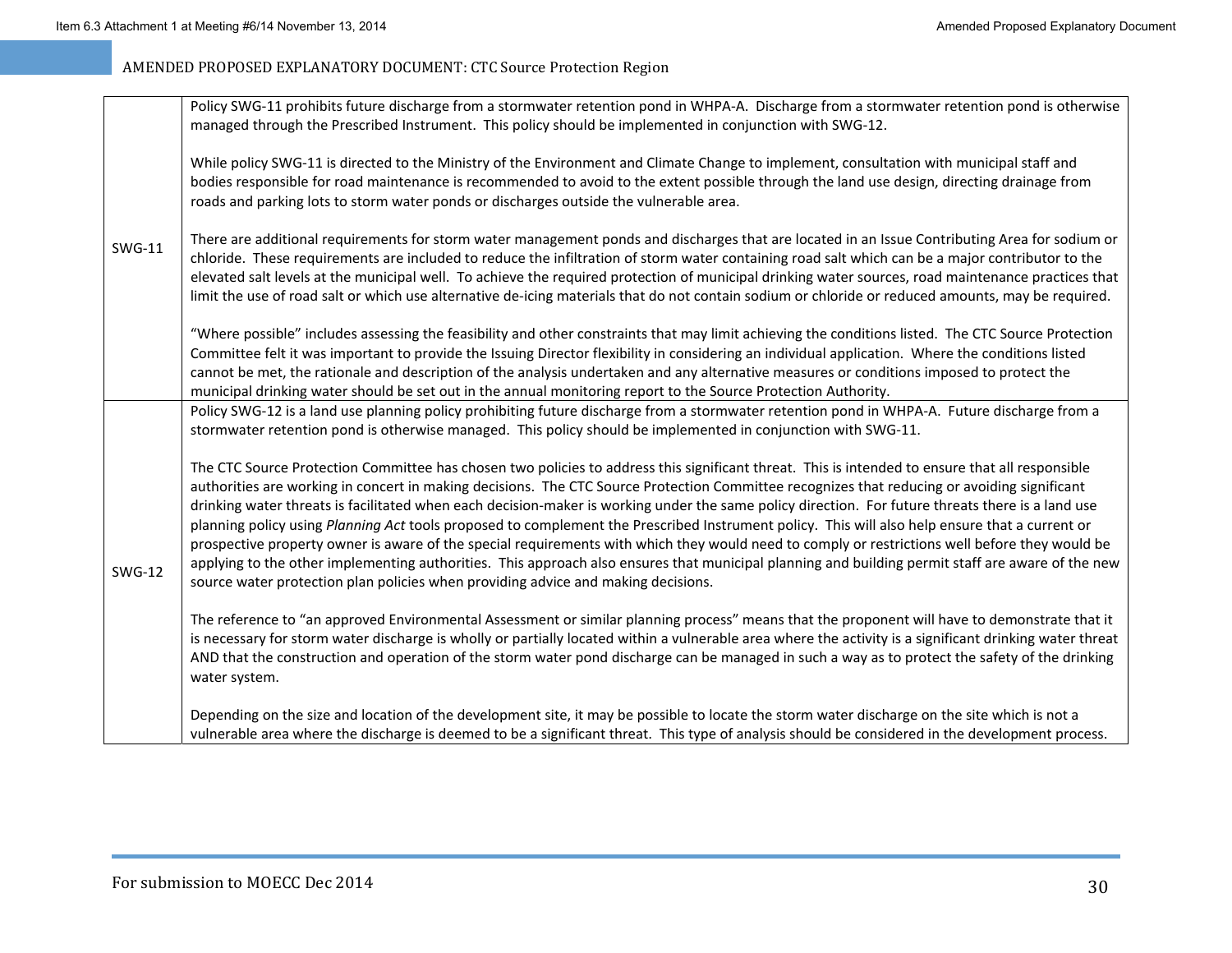|               | Policy SWG-13 manages existing and future sanitary sewers and related pipes it is or would be a significant drinking water threat. This policy<br>should be implemented in conjunction with SWG-14.                                                                                                                                                                                                                                                                                                                                                                                                                                                                                                                                                                                                                                                                                                                                                                                                |
|---------------|----------------------------------------------------------------------------------------------------------------------------------------------------------------------------------------------------------------------------------------------------------------------------------------------------------------------------------------------------------------------------------------------------------------------------------------------------------------------------------------------------------------------------------------------------------------------------------------------------------------------------------------------------------------------------------------------------------------------------------------------------------------------------------------------------------------------------------------------------------------------------------------------------------------------------------------------------------------------------------------------------|
| <b>SWG-13</b> | The CTC Source Protection Committee chose to use the Prescribed Instrument of the Environmental Compliance Approval to deal with this threat.<br>Environmental Compliance Approvals have been a long-standing requirement for these types of systems and are considered an effective tool, with<br>clear criteria for implementation.                                                                                                                                                                                                                                                                                                                                                                                                                                                                                                                                                                                                                                                              |
|               | "Where possible" includes assessing the feasibility and other constraints that may limit achieving the conditions listed. The CTC Source Protection<br>Committee felt it was important to provide the Issuing Director flexibility in considering an individual application. Where the conditions listed<br>cannot be met, the rationale and description of the analysis undertaken and any alternative measures or conditions imposed to protect the<br>municipal drinking water should be set out in the annual monitoring report to the Source Protection Authority.                                                                                                                                                                                                                                                                                                                                                                                                                            |
| <b>SWG-14</b> | Policy SWG-14 is a land use planning policy managing future sanitary sewers and related pipes where they would be significant drinking water<br>threats. This policy should be implemented in conjunction with SWG-13.                                                                                                                                                                                                                                                                                                                                                                                                                                                                                                                                                                                                                                                                                                                                                                             |
|               | The CTC Source Protection Committee has chosen two policies to address this significant threat. This is intended to ensure that all responsible<br>authorities are working in concert in making decisions. The CTC Source Protection Committee recognizes that reducing or avoiding significant<br>drinking water threats is facilitated when each decision-maker is working under the same policy direction. For future threats there is a land use<br>planning policy using Planning Act tools proposed to complement the Prescribed Instrument policy. This will also help ensure that a current or<br>prospective property owner is aware of the special requirements with which they would need to comply or restrictions well before they would be<br>applying to the other implementing authorities. This approach also ensures that municipal planning and building permit staff are aware of the new<br>source water protection plan policies when providing advice and making decisions. |
|               | The reference to "an approved Environmental Assessment or similar planning process" means that the proponent will have to demonstrate that it<br>is necessary for the development to be serviced by sanitary sewers and pipes wholly or partially located within a vulnerable area where they are a<br>significant drinking water threat AND that the construction and operation of the sewers can be managed in such a way as to protect the safety of<br>the drinking water system.                                                                                                                                                                                                                                                                                                                                                                                                                                                                                                              |
|               | Depending on the size and location of the development site, it may be possible to locate parts or the whole sanitary sewers and pipes on a portion<br>of the site which is not a vulnerable area where they are deemed to be a significant threat. This type of analysis should be considered in the<br>development process.                                                                                                                                                                                                                                                                                                                                                                                                                                                                                                                                                                                                                                                                       |
|               | Policy SWG-15 prohibits future storage of sewage in WHPA-A, WHPA-E (VS ≥ 9) and WHPA-E (VS ≥ 4.5) in an Issue Contributing Area for nitrates or<br>pathogens. Storage of sewage is otherwise managed through the Prescribed Instrument. This policy should be implemented in conjunction with<br>SWG-16.                                                                                                                                                                                                                                                                                                                                                                                                                                                                                                                                                                                                                                                                                           |
| <b>SWG-15</b> | The CTC Source Protection Committee chose to use the Prescribed Instrument of the Environmental Compliance Approval to deal with this threat.<br>Environmental Compliance Approvals have been a long-standing requirement for these types of systems and are considered an effective tool, with<br>clear criteria for implementation. The CTC Source Protection Committee did not prohibit the existing storage of sewage to not cause hardship in<br>relocating existing structures. The prohibition of future storage of sewage in particularly vulnerable areas is seen as a precautionary measure.                                                                                                                                                                                                                                                                                                                                                                                             |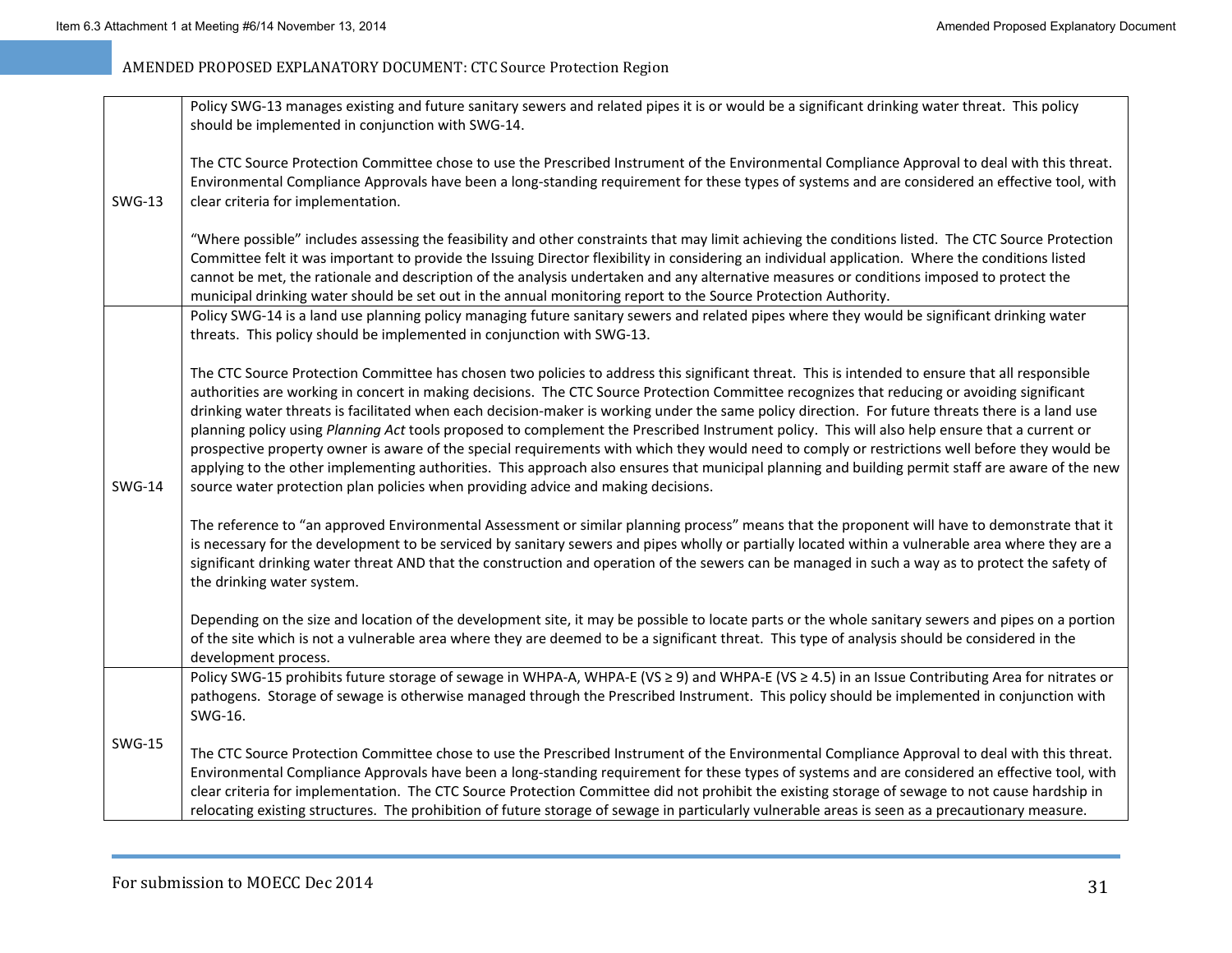|               | Policy SWG-16 is a land use planning policy prohibiting future storage of sewage in WHPA-A, WHPA-E (VS ≥ 9) and WHPA-E (VS ≥ 4.5) in an Issue<br>Contributing Area for nitrates or pathogens. Future storage of sewage where it would be a significant drinking water threat is otherwise managed.<br>This policy should be implemented in conjunction with SWG-15.                                                                                                                                                                                                                                                                                                                                                                                                                                                                                                                                                                                                                                |
|---------------|----------------------------------------------------------------------------------------------------------------------------------------------------------------------------------------------------------------------------------------------------------------------------------------------------------------------------------------------------------------------------------------------------------------------------------------------------------------------------------------------------------------------------------------------------------------------------------------------------------------------------------------------------------------------------------------------------------------------------------------------------------------------------------------------------------------------------------------------------------------------------------------------------------------------------------------------------------------------------------------------------|
| <b>SWG-16</b> | The CTC Source Protection Committee has chosen two policies to address this significant threat. This is intended to ensure that all responsible<br>authorities are working in concert in making decisions. The CTC Source Protection Committee recognizes that reducing or avoiding significant<br>drinking water threats is facilitated when each decision-maker is working under the same policy direction. For future threats there is a land use<br>planning policy using Planning Act tools proposed to complement the Prescribed Instrument policy. This will also help ensure that a current or<br>prospective property owner is aware of the special requirements with which they would need to comply or restrictions well before they would be<br>applying to the other implementing authorities. This approach also ensures that municipal planning and building permit staff are aware of the new<br>source water protection plan policies when providing advice and making decisions. |
|               | The reference to "an approved Environmental Assessment or similar planning process" means that the proponent will have to demonstrate that it<br>is necessary for new sewage storage facilities to be wholly or partially located within a vulnerable area where the system is a significant drinking<br>water threat AND that the construction and operation of these facilities can be managed in such a way as to protect the safety of the drinking<br>water system.                                                                                                                                                                                                                                                                                                                                                                                                                                                                                                                           |
|               | Depending on the size and location of the development site, it may be possible to locate parts or these facilities on a portion of the site which is<br>not a vulnerable area where the facility is deemed to be a significant threat. This type of analysis should be considered in the development<br>process.                                                                                                                                                                                                                                                                                                                                                                                                                                                                                                                                                                                                                                                                                   |
| <b>SWG-17</b> | Policy SWG-17 prohibits future sewage works (combined sewer discharge, sewage treatment bypass discharge to surface water, sewage treatment<br>plant effluent discharge) in WHPA-E (VS ≥ 8), WHPA-E (VS ≥ 4.2) in an Issue Contributing Area for nitrates or pathogens, and the remainder of an<br>Issue Contributing Area for nitrates or pathogens. In addition, this policy prohibits industrial effluent discharges in WHPA-E (VS ≥ 8), WHPA-E (VS ≥<br>4.2) in an Issue Contributing Area for nitrates, pathogens or chloride, and the remainder of an Issue Contributing Area for nitrates, pathogens or<br>chloride. Existing sewage works where it would be a significant drinking water threat is otherwise managed. This policy should be implemented in<br>conjunction with SWG-18.                                                                                                                                                                                                     |
|               | The CTC Source Protection Committee chose to use the Prescribed Instrument of the Environmental Compliance Approval to deal with this threat.<br>Environmental Compliance Approvals have been a long-standing requirement for these types of systems and are considered an effective tool, with<br>clear criteria for implementation. The CTC Source Protection Committee did not prohibit the existing storage of sewage to not cause hardship in<br>relocating existing structures. The prohibition of future storage of sewage in particularly vulnerable areas is seen as a precautionary measure.                                                                                                                                                                                                                                                                                                                                                                                             |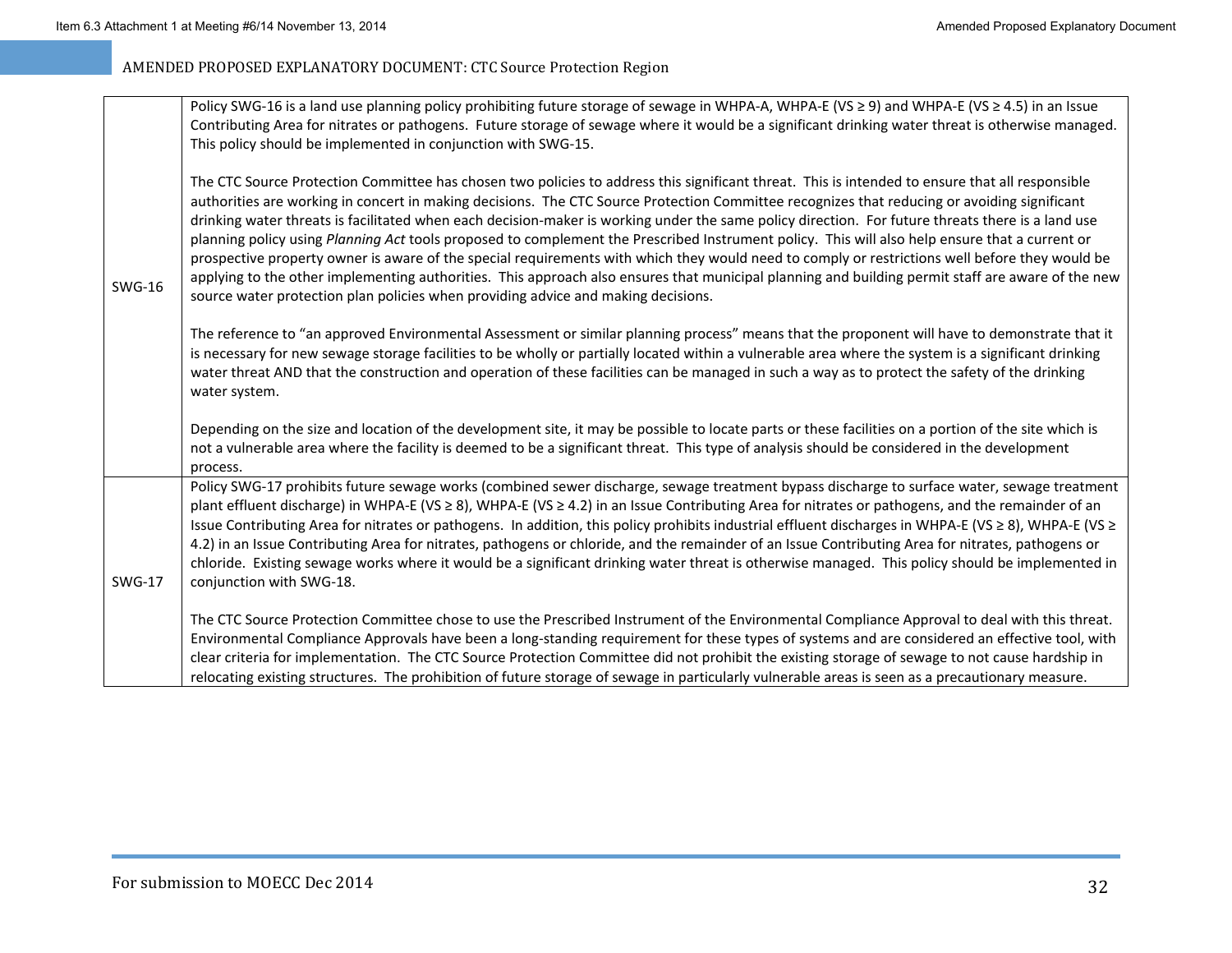|               | Policy SWG-18 is a land use planning policy prohibiting future sewage works (combined sewer discharge, sewage treatment bypass discharge to<br>surface water, sewage treatment plant effluent discharge) in WHPA-E (VS ≥ 8), WHPA-E (VS ≥ 4.2) in an Issue Contributing Area for nitrates or<br>pathogens, and the remainder of an Issue Contributing Area for nitrates or pathogens. In addition, this policy prohibits industrial effluent<br>discharges in WHPA-E (VS ≥ 8), WHPA-E (VS ≥ 4.2) in an Issue Contributing Area for nitrates, pathogens or chloride, and the remainder of an Issue<br>Contributing Area for nitrates, pathogens or chloride. This policy should be implemented in conjunction with SWG-17.                                                                                                                                                                                                                                                                                                                                                                                                                                                                                                                                                                                                                                                                          |
|---------------|----------------------------------------------------------------------------------------------------------------------------------------------------------------------------------------------------------------------------------------------------------------------------------------------------------------------------------------------------------------------------------------------------------------------------------------------------------------------------------------------------------------------------------------------------------------------------------------------------------------------------------------------------------------------------------------------------------------------------------------------------------------------------------------------------------------------------------------------------------------------------------------------------------------------------------------------------------------------------------------------------------------------------------------------------------------------------------------------------------------------------------------------------------------------------------------------------------------------------------------------------------------------------------------------------------------------------------------------------------------------------------------------------|
| <b>SWG-18</b> | The CTC Source Protection Committee has chosen two policies to address this significant threat. This is intended to ensure that all responsible<br>authorities are working in concert in making decisions. The CTC Source Protection Committee recognizes that reducing or avoiding significant<br>drinking water threats is facilitated when each decision-maker is working under the same policy direction. For future threats there is a land use<br>planning policy using Planning Act tools proposed to complement the Prescribed Instrument policy. This will also help ensure that a current or<br>prospective property owner is aware of the special requirements with which they would need to comply or restrictions well before they would be<br>applying to the other implementing authorities. This approach also ensures that municipal planning and building permit staff are aware of the new<br>source water protection plan policies when providing advice and making decisions.                                                                                                                                                                                                                                                                                                                                                                                                 |
|               | Policy SWG-19 is a research policy directed towards the Town of Orangeville to assess the extent to which the sodium and chloride loading from<br>the Town's Water Pollution Control Plant outfall into WHPA-E for Well 10 influences the rising sodium and chloride levels measured at this well.                                                                                                                                                                                                                                                                                                                                                                                                                                                                                                                                                                                                                                                                                                                                                                                                                                                                                                                                                                                                                                                                                                 |
| <b>SWG-19</b> | The CTC Source Protection Committee requested additional analysis be conducted for each Issue Contributing Area on the relative loadings from<br>the existing activities that could be contributing to the "Issue" in part to help guide their policy development. For Orangeville Well10, the<br>consultant estimated that 70% of the total loading to the entire Issue Contributing Area (WHPA-A, B, C, D, and E) was from the sewage treatment<br>plant discharge in the WHPA-E based on the concentration of sodium and chloride in the effluent and measured in the WHPA-E. However sewage<br>works (including combined sewage discharge, sewage treatment bypass discharge to surface water, and sewage treatment plant effluent<br>discharge) are not significant drinking water threats for sodium or chloride based on the provincial table of drinking water threats. Therefore in<br>order for the sewage treatment plant effluent discharge to be considered a significant drinking water threat for sodium and chloride, it would<br>need to be added as a local threat. The CTC Source Protection Committee concluded that a research policy is necessary in order to determine if<br>this threat needs to be named as a Local Threat in the CTC. If the sewage treatment plant effluent discharge is determined to be Local Threats<br>then policies SWG-17 and SWG-18 would apply. |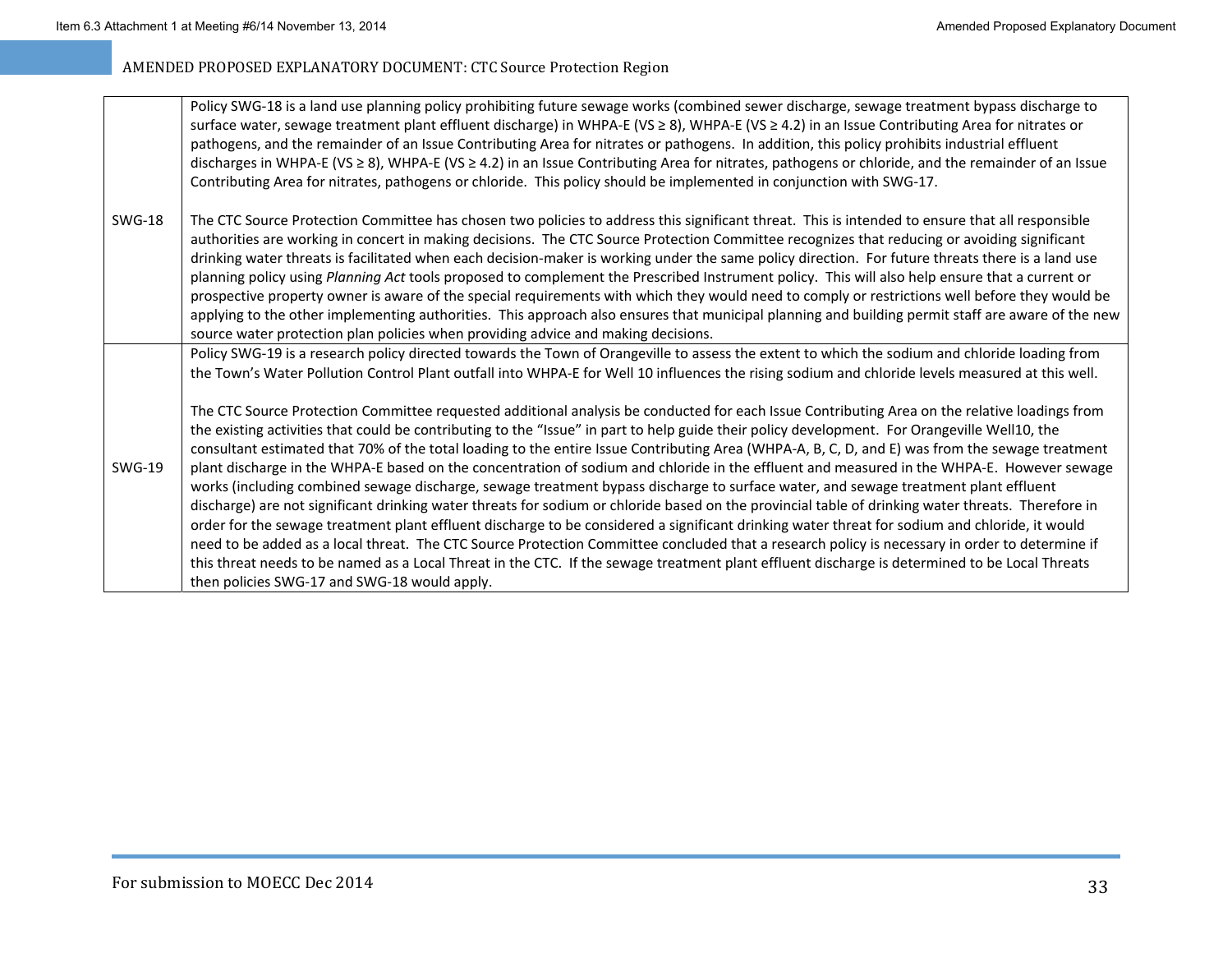#### AGRICULTURAL SOURCE MATERIAL (ASM) POLICIES

|         | Policy ASM-1 prohibits existing and future application of agricultural source material to land in WHPA-A and future application of agricultural source<br>material to land in WHPA-B (VS=10) in an Issue Contributing Area for pathogens and WHPA-E (VS ≥ 4.2) in an Issue Contributing Area for Nitrates or<br>Pathogens. The application of agricultural source material to land is otherwise managed through the Prescribed Instrument.                                                                                                                                                                                                                                                                                                                                                                                                                                                                                                                                                                                            |
|---------|---------------------------------------------------------------------------------------------------------------------------------------------------------------------------------------------------------------------------------------------------------------------------------------------------------------------------------------------------------------------------------------------------------------------------------------------------------------------------------------------------------------------------------------------------------------------------------------------------------------------------------------------------------------------------------------------------------------------------------------------------------------------------------------------------------------------------------------------------------------------------------------------------------------------------------------------------------------------------------------------------------------------------------------|
|         | The prohibition of the existing application of agricultural source material to land in WHPA-A is already a requirement under the Nutrient<br>Management Act for phased-in farms.                                                                                                                                                                                                                                                                                                                                                                                                                                                                                                                                                                                                                                                                                                                                                                                                                                                      |
| $ASM-1$ | The CTC Source Protection Committee concluded that wherever the land application of agricultural source material is a significant drinking water<br>threat as defined by the Clean Water Act, 2006 that the activity should be carefully assessed. The Nutrient Management Act was passed prior to the<br>province developing its scoring system for an activity deemed to be a significant drinking water threat. The CTC Source Protection Committee<br>considers the threat from application of agricultural source material within the most vulnerable portions of the Issue Contributing Area (WHPA-B<br>with a vulnerability score of 10 and WHPA-E) for nitrates or pathogens to warrant extra protection. Prohibiting future new threat activities is seen<br>as being precautionary.                                                                                                                                                                                                                                         |
|         | This policy is a balance between protecting the municipal source of drinking water and allowing existing farming practices to continue with the<br>implementation of management practices to reduce runoff or infiltration of excess nitrate or pathogens in the remainder of Issue Contributing Area.<br>The CTC Source Protection Committee has chosen to include requirements for soil testing to ensure that excess agricultural source material is not<br>applied and to limit application periods to when the agricultural source material can be broken down and utilized as a nutrient source. These<br>requirements are in line with current best management practices recommended by the Ministry of Agriculture, Food and Rural Affairs. To ensure<br>necessary information to assess the amount of agricultural source material that should be applied to a specific crop and location, the nutrient levels<br>in the agricultural source material should also be tested annually to ensure the correct application rate. |
|         | The municipality is also required to continue to monitor the aquifer and report on the results (see GEN-7). Should the contaminant levels continue<br>to increase, it may be necessary to review this policy and others associated with the Issue.                                                                                                                                                                                                                                                                                                                                                                                                                                                                                                                                                                                                                                                                                                                                                                                    |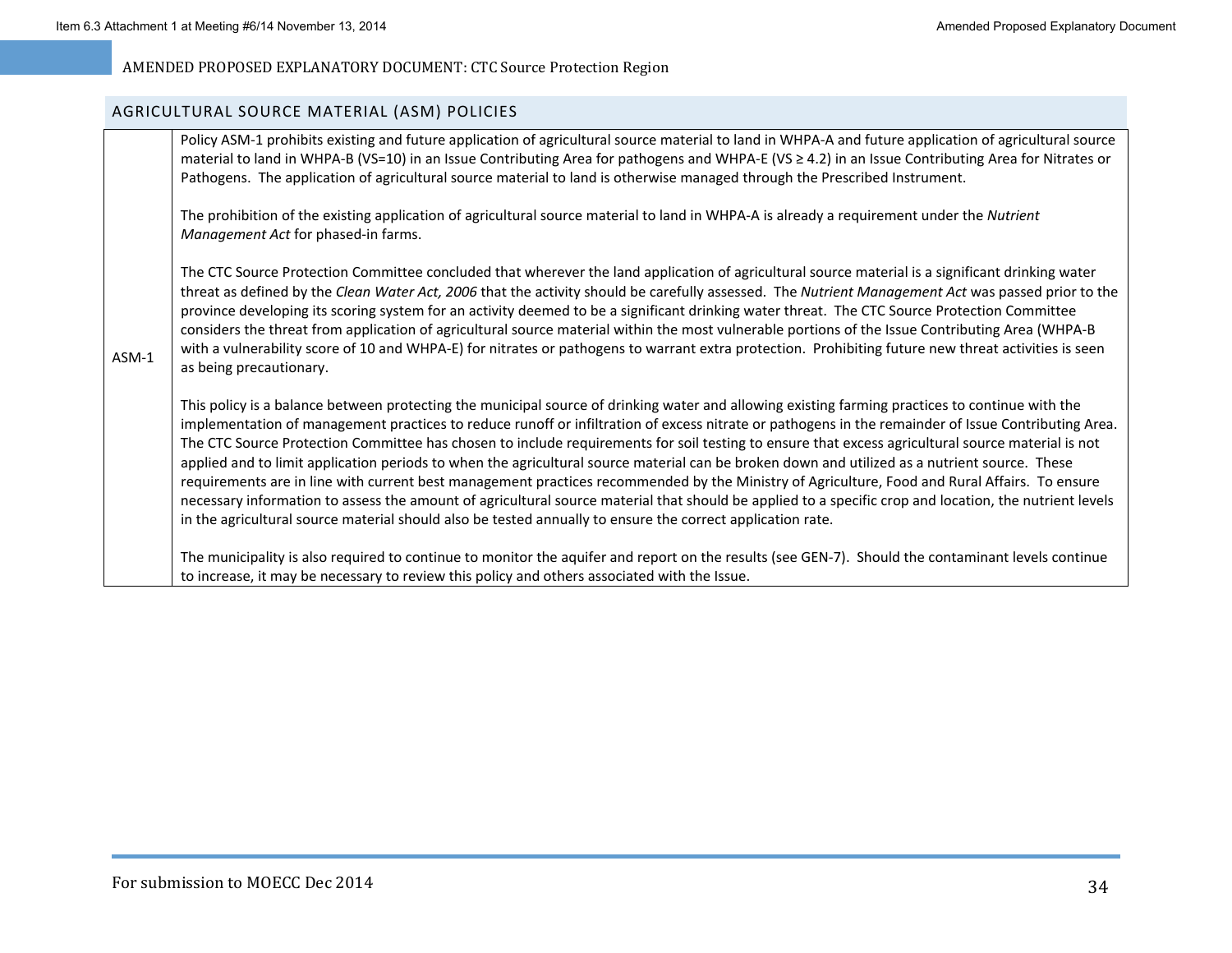Policy ASM‐2 prohibits existing and future application of agricultural source material to land in WHPA‐A and future application of agricultural source material to land in WHPA‐B (VS=10) in an Issue Contributing Area for pathogens and WHPA‐E (VS ≥ 4.2) in an Issue Contributing Area for Nitrates or Pathogens. The application of agricultural source material to land is otherwise managed requiring <sup>a</sup> risk management plan.

The prohibition of the existing application of agricultural source material to land in WHPA‐A is already <sup>a</sup> requirement under the *Nutrient Management Act* for phased‐in farms. The WHPA‐A is highly vulnerable and the potential for contamination of <sup>a</sup> municipal well from activities taking place in this area is high and therefore other tools, such as risk management plans, were not considered adequate to protect the drinking water source. By prohibiting agricultural activities that are significant drinking water threats in the WHPA‐A the CTC Source Protection Committee applied the intent of the *Nutrient Management Act* equitably to all farms. Only some wells in the CTC are located on agricultural lands and where they are, only <sup>a</sup> small area of farmland will be affected by the prohibition in WHPA‐A (the 100 metre radius around <sup>a</sup> municipal well); and the affected activities could be easily directed elsewhere on the property outside of the WHPA‐A as the application of agricultural source materials doesn't require structures (barns, etc.) to be moved. The CTC Source Protection Committee considered that the financial implications to affected farming operations would not be onerous.

ASM‐2The CTC Source Protection Committee concluded that wherever the land application of agricultural source material is <sup>a</sup> significant drinking water threat as defined by the *Clean Water Act, 2006* that the activity should be carefully assessed. The *Nutrient Management Act* was passed prior to the Province developing its scoring system for an activity deemed to be <sup>a</sup> significant drinking water threat. The CTC Source Protection Committee considers the threat from the application of agricultural source material within the most vulnerable portions of the Issue Contributing Area (WHPA‐B with <sup>a</sup> vulnerability score of 10 and WHPA‐E) for nitrates or pathogens to warrant extra protection. Prohibiting future new threat activities is seen as being precautionary.

This policy is <sup>a</sup> balance between protecting the municipal source of drinking water and allowing existing farming practices to continue with the implementation of management practices to reduce runoff or infiltration of excess nitrate or pathogens in the remainder of Issue Contributing Area. The CTC Source Protection Committee has chosen to include requirements for soil testing to ensure that excess agricultural source material is not applied and to limit application periods to when the agricultural source material can be broken down and utilized as <sup>a</sup> nutrient source. These requirements are in line with current best management practices recommended by the Ministry of Agriculture, Food and Rural Affairs. To ensure necessary information to assess the amount of agricultural source material that should be applied to <sup>a</sup> specific crop and location, the nutrient levels in the agricultural source material should also be tested annually to ensure the correct application rate.

The municipality is also required to continue to monitor the aquifer and report on the results (see GEN‐7). Should the contaminant levels continue to increase, it may be necessary to review this policy and others associated with the Issue.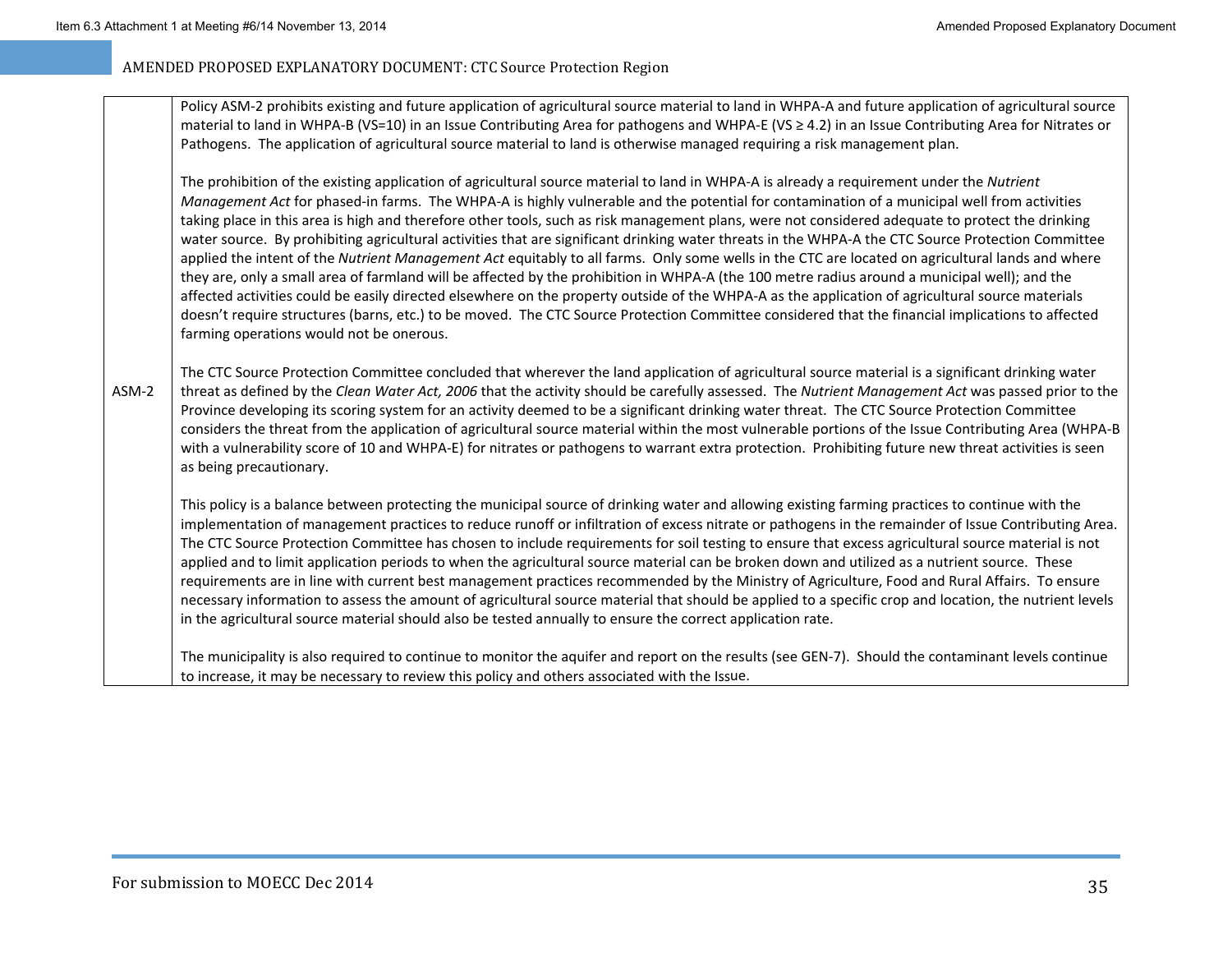Policy ASM‐3 prohibits the future storage of agricultural source material in WHPA‐A, WHPA‐B (VS=10) in an Issue Contributing Area for nitrates or pathogens and WHPA-E (VS ≥ 4.2) in an Issue Contributing Area for Nitrates or Pathogens. The storage of agricultural source material is otherwise managed through the Prescribed Instrument.

The CTC Source Protection Committee concluded that wherever the storage of agricultural source material is <sup>a</sup> significant drinking water threat as defined by the *Clean Water Act, 2006* that the activity should be carefully assessed. The *Nutrient Management Act* was passed prior to the Province developing its scoring system for an activity deemed to be <sup>a</sup> significant drinking water threat. The CTC Source Protection Committee considers the threat from storage of agricultural source material within WHPA‐A and in the most vulnerable portions of the Issue Contributing Area (WHPA‐B with a vulnerability score of 10 and WHPA‐E) for nitrates or pathogens to warrant extra protection. Prohibiting future new threat activities is seen as being precautionary.

ASM‐3This policy is <sup>a</sup> balance between protecting the municipal source of drinking water and allowing existing farming practices to continue with the implementation of management practices to reduce runoff or infiltration. The Source Protection Committee did not want to create undue hardship on farmers by prohibiting existing agricultural source material storage in vulnerable areas due to the difficulties of moving the structure and the investment already made where there is <sup>a</sup> structure. Where existing agricultural source material is being stored, constructing <sup>a</sup> new storage structure is allowed per the existing activity definition where it provides greater protection than existing storage. It is expected that any existing uncovered storage of agricultural source material in an area where it is <sup>a</sup> significant drinking water threat will require <sup>a</sup> new structure to ensure that it is covered to reduce runoff and infiltration. This policy allows such risk management measures to be implemented. However where <sup>a</sup> new structure for existing storage activities can be located outside of <sup>a</sup> vulnerable area, this is preferred.

The municipality is also required to continue to monitor the aquifer and report on the results (see GEN‐7). Should the contaminant levels continue to increase, it may be necessary to review this policy and others associated with the Issue. The prohibition of future new activities does not limit the current farming practices. The definition of existing activities in this plan recognizes that an activity which had been engaged in on <sup>a</sup> site within the preceding ten years prior to plan approval is deemed an existing activity and therefore not subject to prohibition that only apply to future activities.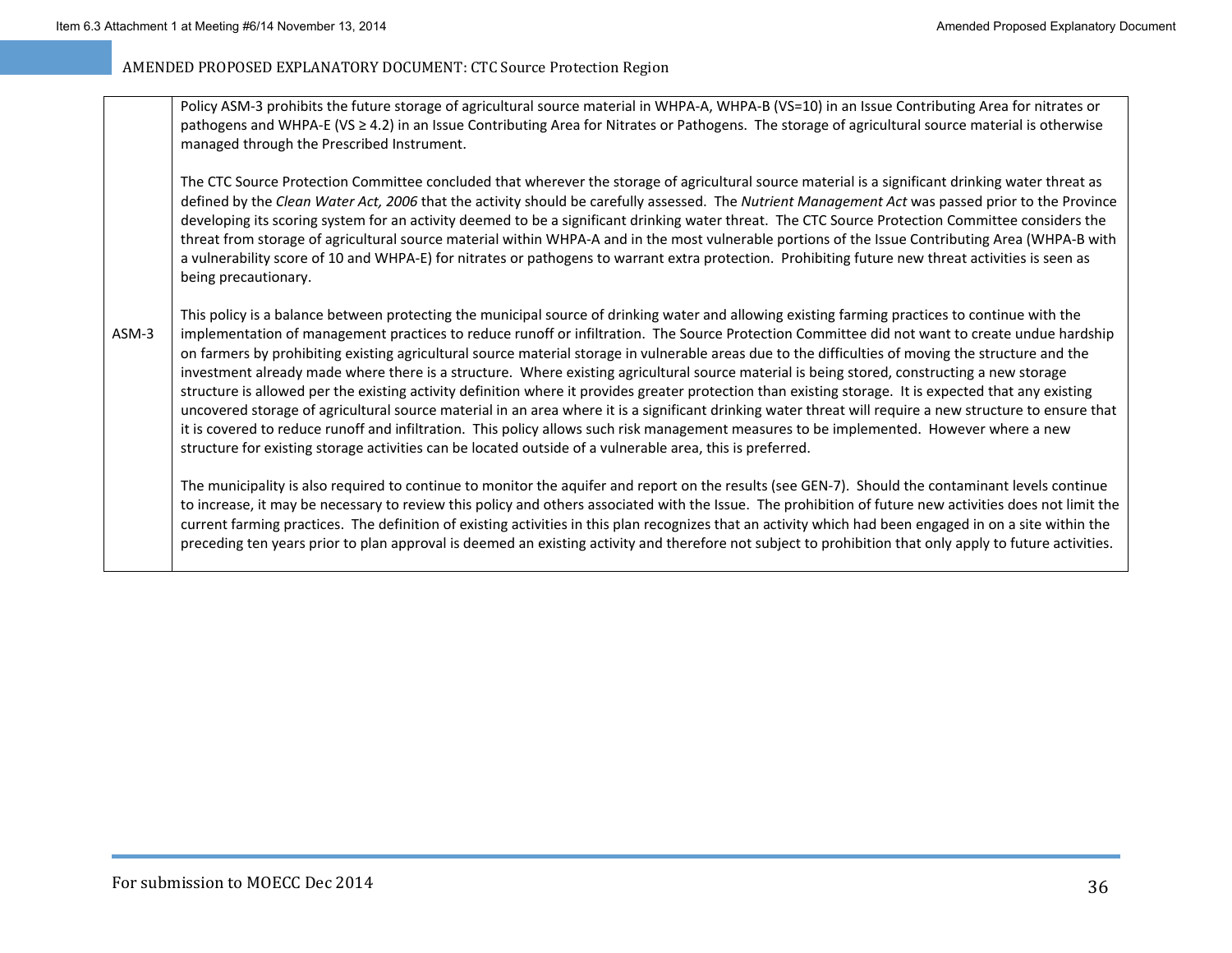|         | Policy ASM-4 prohibits the future storage of agricultural source material in WHPA-A, WHPA-B (VS=10) in an Issue Contributing Area for nitrates or<br>pathogens and WHPA-E (VS ≥ 4.2) in an Issue Contributing Area for Nitrates or Pathogens. The storage of agricultural source material is otherwise<br>managed requiring a risk management plan.                                                                                                                                                                                                                                                                                                                                                                                                                                                                                                                                                                                                                                                                                                                                                                                                                                    |
|---------|----------------------------------------------------------------------------------------------------------------------------------------------------------------------------------------------------------------------------------------------------------------------------------------------------------------------------------------------------------------------------------------------------------------------------------------------------------------------------------------------------------------------------------------------------------------------------------------------------------------------------------------------------------------------------------------------------------------------------------------------------------------------------------------------------------------------------------------------------------------------------------------------------------------------------------------------------------------------------------------------------------------------------------------------------------------------------------------------------------------------------------------------------------------------------------------|
|         | The CTC Source Protection Committee concluded that wherever the storage of agricultural source material is a significant drinking water threat as<br>defined by the Clean Water Act, 2006 that the activity should be carefully assessed. The Nutrient Management Act was passed prior to the Province<br>developing its scoring system for an activity deemed to be a significant drinking water threat. The CTC Source Protection Committee considers the<br>threat from storage of agricultural source material within WHPA-A and in the most vulnerable portions of the Issue Contributing Area (WHPA-B with<br>a vulnerability score of 10 and WHPA-E) for nitrates or pathogens to warrant extra protection. Prohibiting future new threat activities is seen as<br>being precautionary.                                                                                                                                                                                                                                                                                                                                                                                         |
| $ASM-4$ | This policy is a balance between protecting the municipal source of drinking water and allowing existing farming practices to continue with the<br>implementation of management practices to reduce runoff or infiltration. The Source Protection Committee did not want to create undue hardship<br>on farmers by prohibiting existing agricultural source material storage in vulnerable areas due to the difficulties of moving the structure and the<br>investment already made where there is a structure. Where existing agricultural source material is being stored, constructing a new storage<br>structure is allowed per the existing activity definition where it provides greater protection than existing storage. It is expected that any existing<br>uncovered storage of agricultural source material in an area where it is a significant drinking water threat will require a new structure to ensure that<br>it is covered to reduce runoff and infiltration. This policy allows such risk management measures to be implemented. However where a new<br>structure for existing storage activities can be located outside of a vulnerable area, this is preferred. |
|         | The municipality is also required to continue to monitor the aquifer and report on the results (see GEN-7). Should the contaminant levels continue<br>to increase, it may be necessary to review this policy and others associated with the Issue. The prohibition of future new activities does not limit the<br>current farming practices. The definition of existing activities in this plan recognizes that an activity which had been engaged in on a site within the<br>preceding ten years prior to plan approval is deemed an existing activity and therefore not subject to prohibition that only apply to future activities                                                                                                                                                                                                                                                                                                                                                                                                                                                                                                                                                  |
|         | Policy ASM-6 prohibits the existing and future managed of agricultural source material (aquaculture).                                                                                                                                                                                                                                                                                                                                                                                                                                                                                                                                                                                                                                                                                                                                                                                                                                                                                                                                                                                                                                                                                  |
| $ASM-5$ | Based on technical work in the CTC, no existing aquaculture activities which would result in the management of agricultural source material (from<br>the ponds) were identified where they would be significant drinking water threats, therefore the CTC Source Protection Committee does not think<br>that there is any impact from prohibiting existing activities. prohibition of future activities is seen as being precautionary.                                                                                                                                                                                                                                                                                                                                                                                                                                                                                                                                                                                                                                                                                                                                                |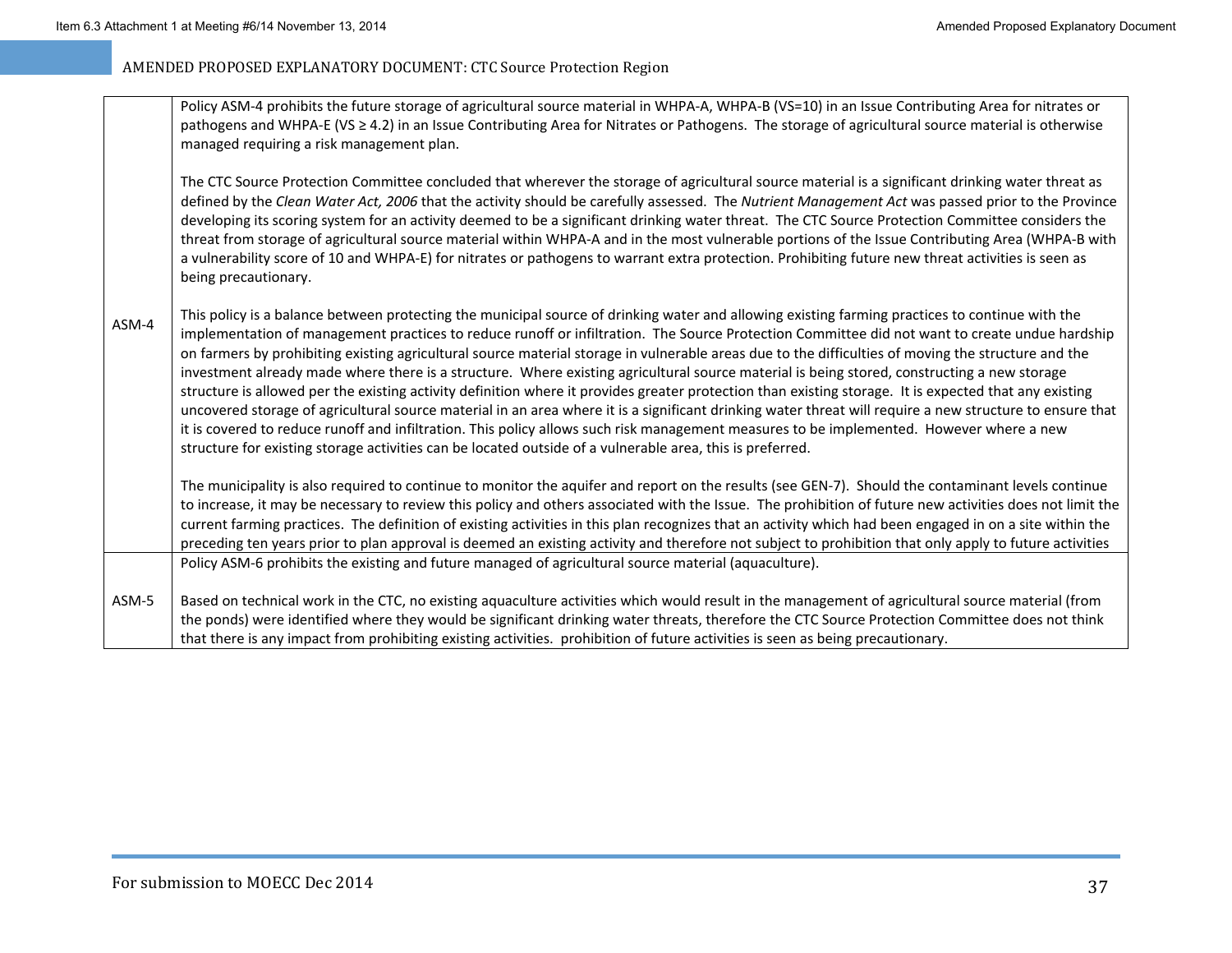### NON‐AGRICULTURAL SOURCE MATERIAL (NASM) POLICIES

|        | Policy NASM-1 prohibits the existing and future application of non-agricultural source material (Category 1) to land in WHPA-A. The application of<br>non-agricultural source material (Category 1) to land is otherwise managed requiring a risk management plan.                                                                                                                                                                                                                                                                                                                                                                                                                                                                                                                                                                                                                                                           |
|--------|------------------------------------------------------------------------------------------------------------------------------------------------------------------------------------------------------------------------------------------------------------------------------------------------------------------------------------------------------------------------------------------------------------------------------------------------------------------------------------------------------------------------------------------------------------------------------------------------------------------------------------------------------------------------------------------------------------------------------------------------------------------------------------------------------------------------------------------------------------------------------------------------------------------------------|
| NASM-1 | The CTC was advised that there is no Prescribed Instrument issued for this activity under the Nutrient Management Act. The CTC Source<br>Protection Committee determined any application of non-agricultural source material within close proximity to the municipal well or intake would<br>provide an unnecessary risk to drinking water. The Source Protection Committee concluded that Section 57 will effectively achieve prohibition in<br>WHPA-A while maintaining the goal of protecting source water and ensuring these threats cease to be or do not occur in the future. The<br>prohibition of the existing application of Category 1 non-agricultural source material in WHPA-A mimics the prohibition under the Nutrient<br>Management Act for other farming activities. No existing threats from this activity were identified in the CTC so prohibition of existing activities<br>will likely have no impact. |
|        | Application of non-agricultural source material outside of WHPA-A is allowed subject to the appropriate risk management requirements as set out<br>in a Risk Management Plan.                                                                                                                                                                                                                                                                                                                                                                                                                                                                                                                                                                                                                                                                                                                                                |
|        | Category 1 non-agricultural source material is made up of uncomposted leaf materials and vegetable peelings which does not contain any animal<br>matter and thus has low likelihood of containing pathogens.                                                                                                                                                                                                                                                                                                                                                                                                                                                                                                                                                                                                                                                                                                                 |
|        | Policy NASM-2 prohibits future handling and storage of non-agricultural source material (Category 1) in WHPA-A. The handling and storage of<br>non-agricultural source material (Category 1) is otherwise managed requiring a risk management plan.                                                                                                                                                                                                                                                                                                                                                                                                                                                                                                                                                                                                                                                                          |
| NASM-2 | The CTC Source Protection Committee did not want to create undue hardship on farmers by prohibiting existing storage of non-agricultural source<br>material (Category 1) due to the difficulties of moving the structure and the investment already made. Where existing non-agricultural source<br>material (Category 1) storage exist, constructing a new structure is allowed per the existing activity definition where it provides greater protection<br>than the existing storage. However, where a new structure can be located outside of a vulnerable area, this is preferred. Prohibiting future new<br>threat activities is seen as being precautionary.                                                                                                                                                                                                                                                          |
|        | Category 1 non-agricultural source material is made up of uncomposted leaf materials and vegetable peelings which does not contain any animal<br>matter and thus has low likelihood of containing pathogens.                                                                                                                                                                                                                                                                                                                                                                                                                                                                                                                                                                                                                                                                                                                 |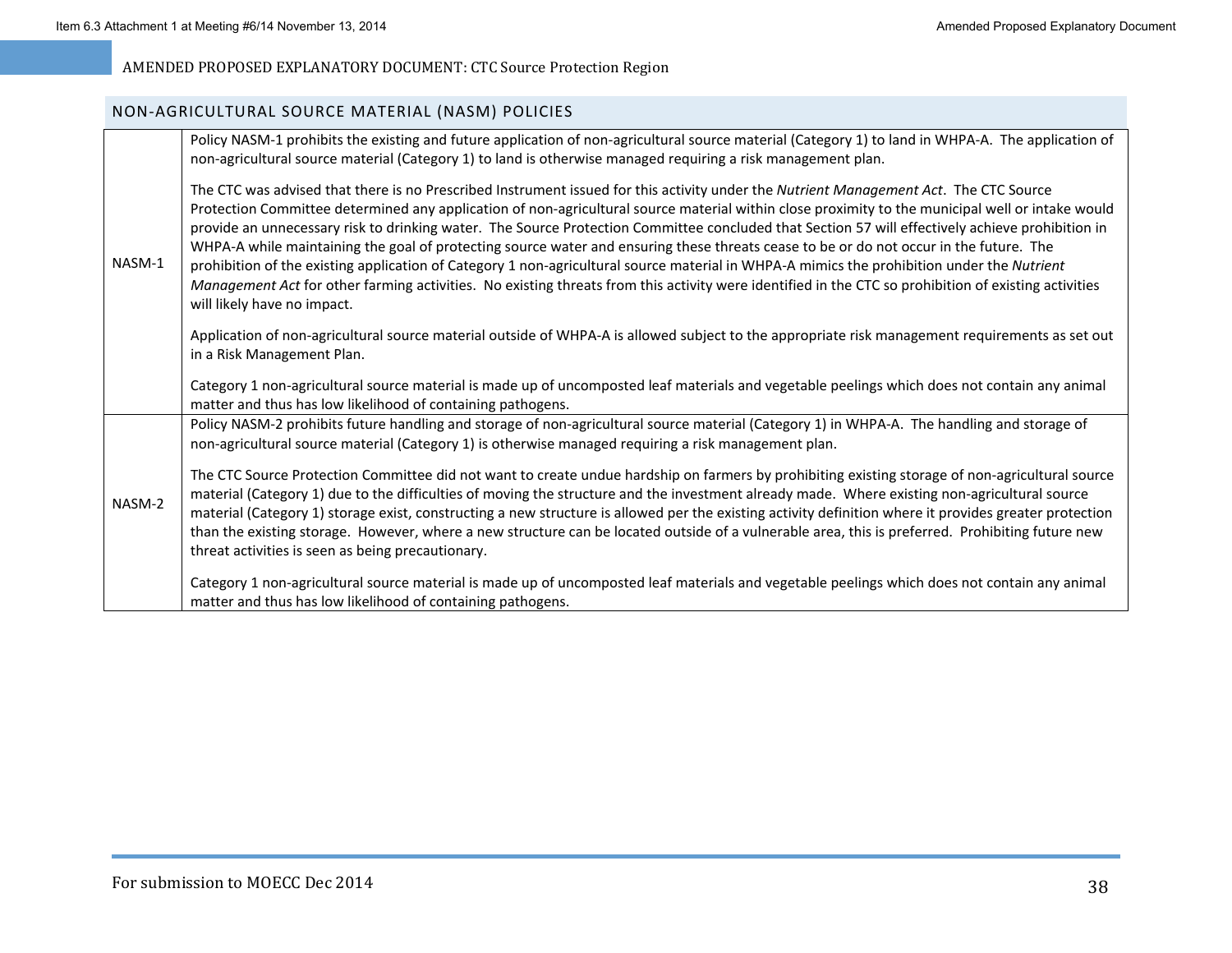| NASM-3 | Policy NASM-3 prohibits future application of non-agricultural source material (Category 2 and 3) to land where it would be a significant drinking<br>water threat. The existing application of non-agricultural source material (Category 2 and 3) to land may continue only until the expiry of the<br>current approval, after which time it would be considered a future activity.                                                                                                                                                                                                                                                                                                                                                                                                                                                                                                         |  |
|--------|-----------------------------------------------------------------------------------------------------------------------------------------------------------------------------------------------------------------------------------------------------------------------------------------------------------------------------------------------------------------------------------------------------------------------------------------------------------------------------------------------------------------------------------------------------------------------------------------------------------------------------------------------------------------------------------------------------------------------------------------------------------------------------------------------------------------------------------------------------------------------------------------------|--|
|        | The CTC Source Protection Committee concluded that wherever the application of non-agricultural source material (Categories 2 or 3) is a<br>significant drinking water threat as defined by the Clean Water Act, 2006 that the activity should be carefully assessed. The Nutrient Management<br>Act was passed prior to the Province developing its scoring system for an activity deemed to be a significant drinking water threat. The CTC Source<br>Protection Committee considers the threat from the application of non-agricultural source material (Categories 2 or 3) within WHPA-A, WHPA-B<br>(with a vulnerability score of 10) and WHPA-E (with a vulnerability score equal to or greater than 8) and the remainder of the Issue Contributing<br>Area for nitrates or pathogens to warrant extra protection. Prohibiting future threat activities is seen as being precautionary. |  |
|        | This policy is a balance between protecting the municipal source of drinking water and allowing existing practices to continue until expiry of any<br>existing approvals.                                                                                                                                                                                                                                                                                                                                                                                                                                                                                                                                                                                                                                                                                                                     |  |
|        | The threats verification work by the Source Protection Authority has not identified any sites where there is existing application of non-agricultural<br>source material that would be a significant drinking water threat. Therefore, the CTC Source Protection Committee considered that the financial<br>implications to affected farming operations would not be onerous.                                                                                                                                                                                                                                                                                                                                                                                                                                                                                                                 |  |
|        | Non-agricultural source material categories are defined under the Nutrient Management Act - a variety of vegetable processing wastes (Category<br>2); or other organic wastes such as meat processing, municipal or industrial sewage or other wastes that meet the contaminant guidelines<br>(Category 3). Category 2 or 3 non-agricultural source materials are generally imported to the agricultural property for application and subject to<br>time limited approvals to prevent the buildup of persistent contaminants in the soil.                                                                                                                                                                                                                                                                                                                                                     |  |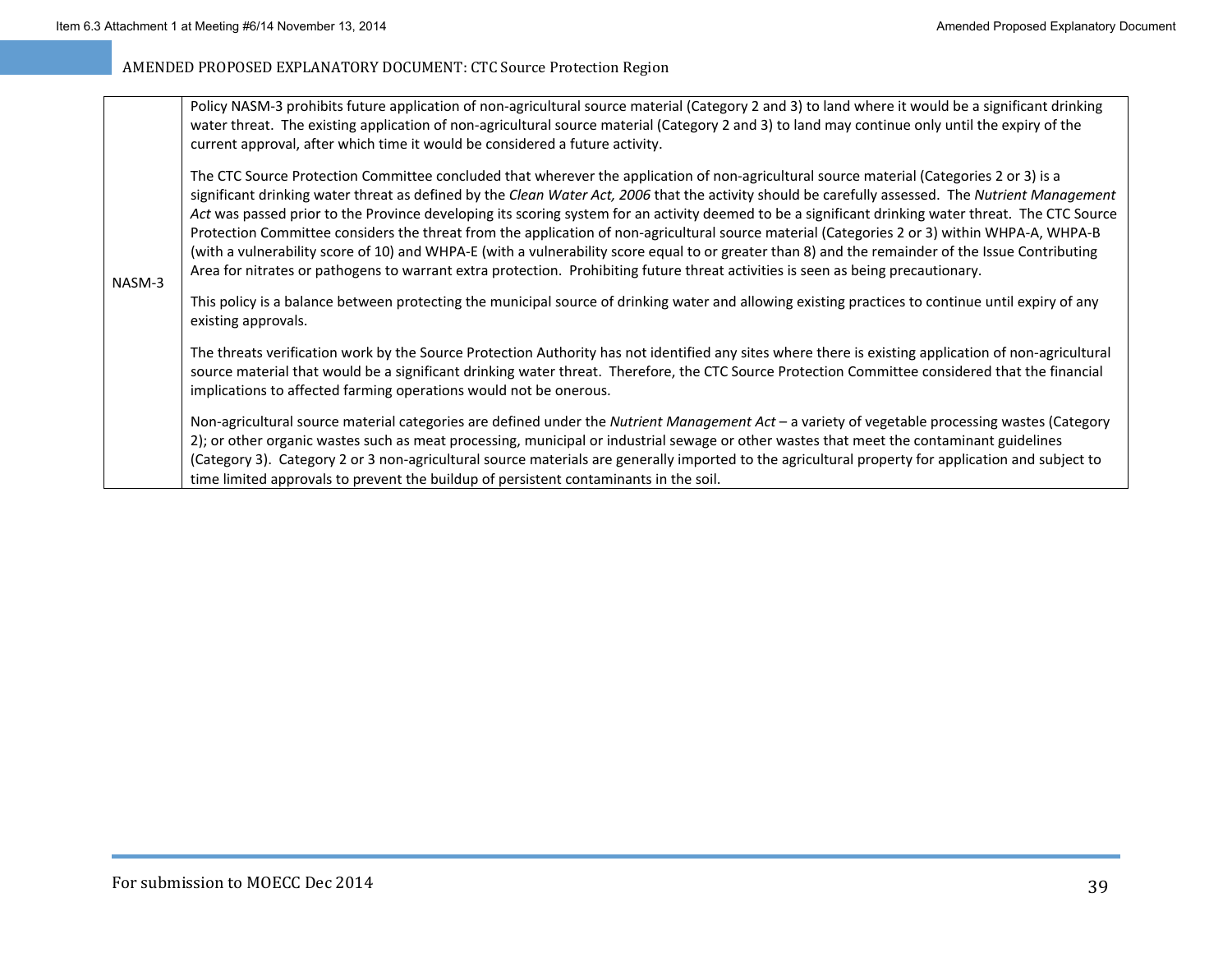|        | Policy NASM-4 prohibits existing and future handling and storage of non-agricultural source material (Category 2 and 3) where it would be a<br>significant drinking water threat.                                                                                                                                                                                                                                                                                                                                                                                                                                                                                                                                                                                                                                                                                                                                                                                                                                                                                                                                                                                                                                                                                                                                              |
|--------|--------------------------------------------------------------------------------------------------------------------------------------------------------------------------------------------------------------------------------------------------------------------------------------------------------------------------------------------------------------------------------------------------------------------------------------------------------------------------------------------------------------------------------------------------------------------------------------------------------------------------------------------------------------------------------------------------------------------------------------------------------------------------------------------------------------------------------------------------------------------------------------------------------------------------------------------------------------------------------------------------------------------------------------------------------------------------------------------------------------------------------------------------------------------------------------------------------------------------------------------------------------------------------------------------------------------------------|
| NASM-4 | The CTC Source Protection Committee concluded that wherever the handling and storage of non-agricultural source material (Categories 2 or 3) is<br>a significant drinking water threat as defined by the Clean Water Act, 2006 that the activity should be carefully assessed. The Nutrient<br>Management Act was passed prior to the Province developing its scoring system for an activity deemed to be a significant drinking water threat.<br>The CTC Source Protection Committee considers the threat from the handling and storage of non-agricultural source material (Categories 2 or 3)<br>within WHPA-A, WHPA-B (with a vulnerability score of 10) and WHPA-E (with a vulnerability score equal to or greater than 8) and the remainder of<br>the Issue Contributing Area for nitrates or pathogens to warrant extra protection. The CTC Source Protection Committee concluded that the<br>threat to sources of drinking water was higher from Category 2 and 3 non-agricultural source materials due to the nature of the materials included<br>(particularly from pathogens and nitrates) than in Category 1, and therefore other tools, such as risk management plans, were not considered<br>adequate to protect the drinking water source. Prohibiting future threat activities is seen as being precautionary. |
|        | The technical work did not identify any sites where there is existing storage of non-agricultural source material (Category 2 or 3) and therefore no<br>storage facilities would be impacted. Therefore, the CTC Source Protection Committee considered that there was unlikely any financial<br>implications to farming operations.                                                                                                                                                                                                                                                                                                                                                                                                                                                                                                                                                                                                                                                                                                                                                                                                                                                                                                                                                                                           |
|        | Non-agricultural source material categories are defined under the Nutrient Management Act - a variety of vegetable processing wastes (Category<br>2); or other organic wastes such as meat processing, municipal or industrial sewage or other wastes that meet the contaminant guidelines<br>(Category 3). Category 2 or 3 non-agricultural source materials are generally imported to the agricultural property for application and subject to<br>time limited approvals prevent the buildup of persistent contaminants in the soil.                                                                                                                                                                                                                                                                                                                                                                                                                                                                                                                                                                                                                                                                                                                                                                                         |
| NASM-5 | Policy NASM-5 manages the application, handling and storage of non-agricultural source material through the use of education and outreach<br>targeted towards landowners and haulers that have a NASM Plan or Environmental Compliance Approval to haul, store or apply non-agricultural<br>source material.                                                                                                                                                                                                                                                                                                                                                                                                                                                                                                                                                                                                                                                                                                                                                                                                                                                                                                                                                                                                                   |
|        | Education and outreach policies have been proposed as part of the suite of tools to ensure that actions that can be taken to reduce the threat is<br>made available to property owners in the vulnerable areas. Actions undertaken by individuals and businesses who know what to do to protect a<br>drinking water source can be very effective as part of the protection approach.                                                                                                                                                                                                                                                                                                                                                                                                                                                                                                                                                                                                                                                                                                                                                                                                                                                                                                                                           |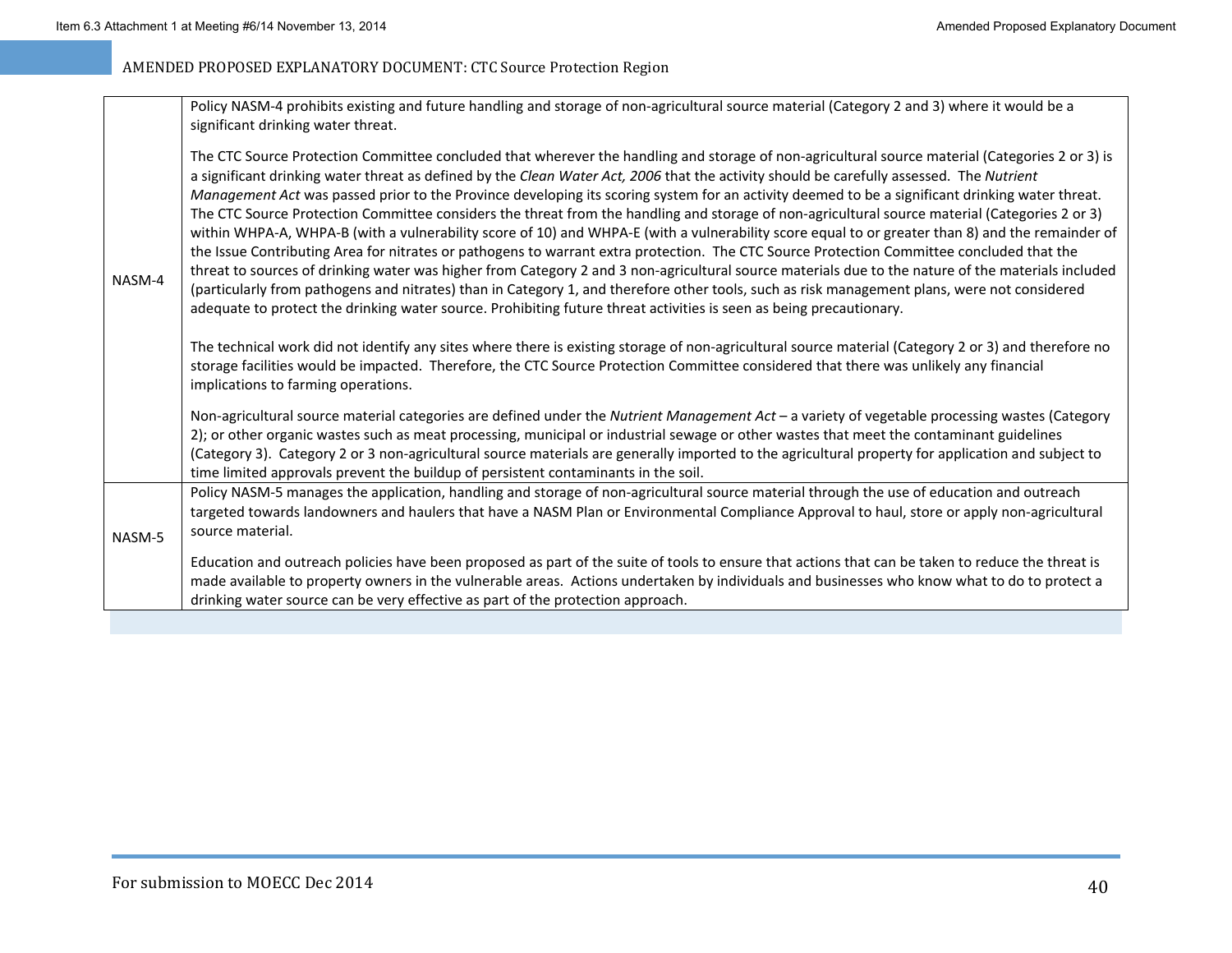#### LIVESTOCK POLICIES

| $LIV-1$ | Policy LIV-1 prohibits the existing and future use of land as livestock grazing or pasturing land (with an animal density of >1 Nutrient Unit per acre) in<br>WHPA-A in an Issue Contributing Area for nitrates or pathogens. The use of land as livestock grazing or pasturing land is otherwise managed<br>requiring a risk management plan.                                                                                                                                                                                                                                                                                                                                                                                                                                                                                                                                                                                                                                                                 |
|---------|----------------------------------------------------------------------------------------------------------------------------------------------------------------------------------------------------------------------------------------------------------------------------------------------------------------------------------------------------------------------------------------------------------------------------------------------------------------------------------------------------------------------------------------------------------------------------------------------------------------------------------------------------------------------------------------------------------------------------------------------------------------------------------------------------------------------------------------------------------------------------------------------------------------------------------------------------------------------------------------------------------------|
|         | The CTC Source Protection Committee considers the threat from livestock grazing and pasturing within an Issue Contributing Area for nitrates or<br>pathogens to warrant extra protection. While the Nutrient Management Act does not apply to livestock grazing and pasturing, the CTC Source<br>Protection Committee felt the threat from this activity where the density of animals is greater than 1 nutrient unit per acre is comparable to the<br>application of agricultural source material. The WHPA-A is highly vulnerable and the potential for contamination of a municipal well from activities<br>taking place in this area is high and therefore other tools, such as risk management plans, were not considered adequate to protect the drinking<br>water source. Therefore, the CTC Source Protection Committee concluded that prohibition in WHPA-A in an Issue Contributing Area for nitrate or<br>pathogens is consistent with the prohibition of agricultural source material application. |
|         | In terms of impact on landowners only some wells in the CTC are located on agricultural lands and where they are, only a small area of farmland may<br>be affected by the prohibition in WHPA-A (the 100 metre radius around a municipal well) if the livestock density is greater than 1 nutrient unit per<br>acre; and therefore the CTC Source Protection Committee concluded that moving grazing and pasturing from WHPA-A to other areas of the farm or<br>reducing the livestock density in WHPA-A below the threshold is a feasible risk prevention measure with limited impact. Therefore, the CTC Source<br>Protection Committee considered that the financial implications to affected farming operations would be minimal.                                                                                                                                                                                                                                                                          |

Policy LIV-2 prohibits the future use of land as an outdoor confinement area or a farm-animal yard in WHPA-A, WHPA-B (VS=10) in an Issue Contributing Area for nitrates or pathogens and WHPA-E (VS  $\geq$  4.2) in an Issue Contributing Area for nitrates and pathogens. The use of land as an outdoor confinement area or <sup>a</sup> farm‐animal yard is otherwise managed through the Prescribed Instrument.

The prohibition of the expansion of the capacity or siting <sup>a</sup> new farm‐animal yard or outdoor confinement area in WHPA‐A is already <sup>a</sup> requirement under the *Nutrient Management Act* for phased‐in farms.

The CTC Source Protection Committee concluded that wherever this is <sup>a</sup> significant drinking water threat as defined by the *Clean Water Act, 2006* that the activity should be carefully assessed. The *Nutrient Management Act* was passed prior to the Province developing its scoring system for an activity deemed to be <sup>a</sup> significant drinking water threat.

LIV‐2

This policy is <sup>a</sup> balance between protecting the municipal source of drinking water and allowing existing farming practices to continue with the implementation of management practices to reduce runoff or infiltration. The CTC Source Protection Committee did not want to create undue hardship on farmers by prohibiting existing livestock confinement areas or farm animal yards due to the difficulties of moving the structure and the investment already made. Where existing outdoor confinement areas or animal yards exist, constructing <sup>a</sup> new structure is allowed per the existing activity definition where it provides greater protection than the existing storage. However, where <sup>a</sup> new structure can be located outside of <sup>a</sup> vulnerable area, this is preferred. Prohibiting future new threat activities is seen as being precautionary.

The CTC Source Protection Committee considers the threat from outdoor confinement areas or farm‐animal yards within an Issue Contributing Area for nitrates or pathogens to warrant extra protection. Thus the policy for future prohibition also applies to the most vulnerable portions of the Issue Contributing Area (WHPA‐B with <sup>a</sup> vulnerability score of 10 and WHPA‐E) for nitrates or pathogens.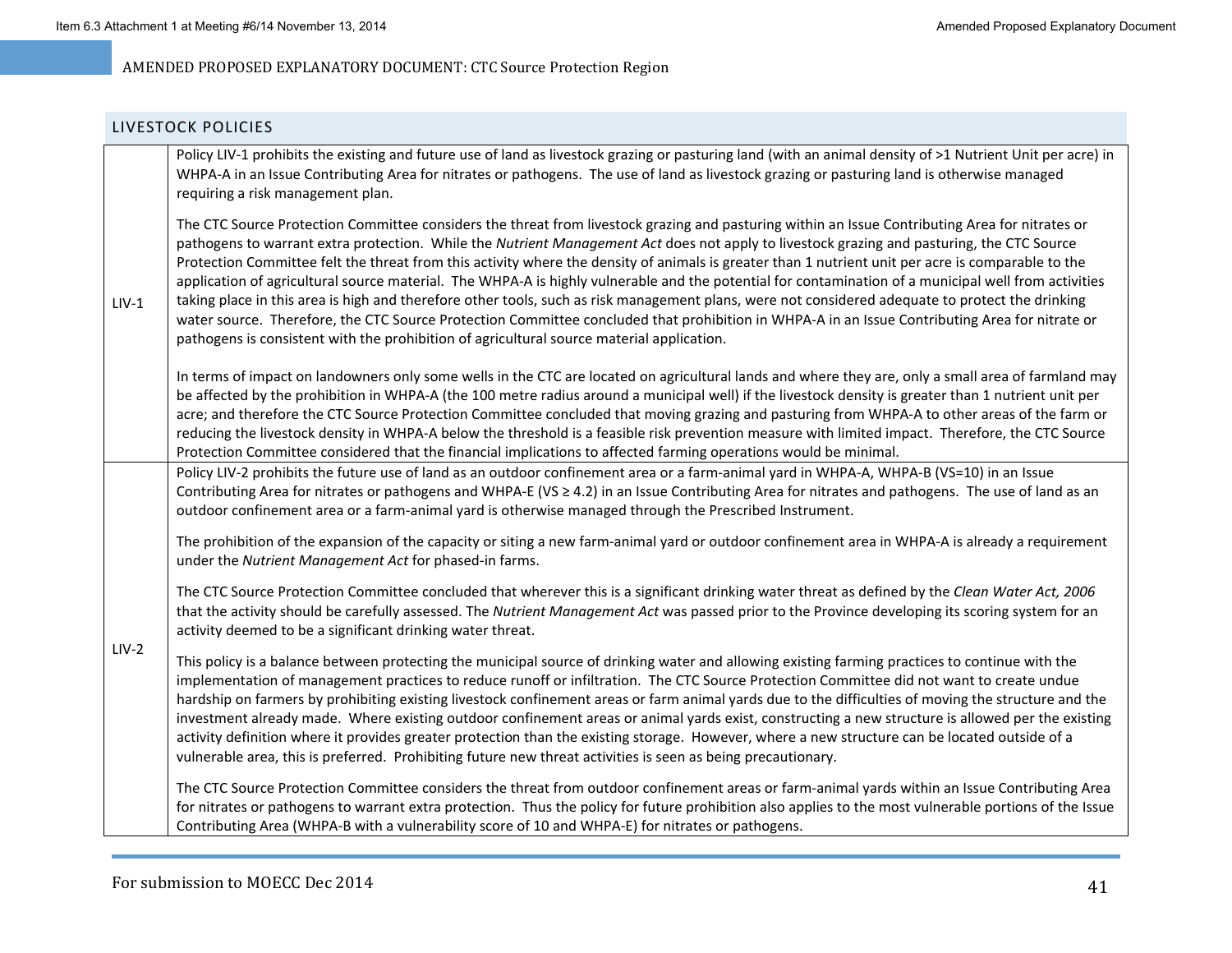| Policy LIV-3 prohibits the future use of land as an outdoor confinement area or a farm-animal yard in WHPA-A, WHPA-B (VS=10) in an Issue        |
|-------------------------------------------------------------------------------------------------------------------------------------------------|
| Contributing Area for nitrates or pathogens and WHPA-E (VS≥4.2) in an Issue Contributing Area for nitrates and pathogens. The use of land as an |
| outdoor confinement area or a farm-animal yard is otherwise managed requiring a risk management plan.                                           |

The prohibition of the expansion of the capacity or siting <sup>a</sup> new farm‐animal yard or outdoor confinement area in WHPA‐A is already <sup>a</sup> requirement under the *Nutrient Management Act* for phased‐in farms and wanted to maintain consistency between farms phased‐in and not phased‐in to the *Nutrient Management Act* requirements.

LIV‐3This policy is <sup>a</sup> balance between protecting the municipal source of drinking water and allowing existing farming practices to continue with the implementation of management practices to reduce runoff or infiltration. The CTC Source Protection Committee did not want to create undue hardship on farmers by prohibiting existing livestock confinement areas or farm animal yards due to the difficulties of moving the structure and the investment already made. Where existing outdoor confinement areas or animal yards exist, constructing <sup>a</sup> new structure is allowed per the existing activity definition where it provides greater protection than the existing activity. However, where <sup>a</sup> new structure can be located outside of <sup>a</sup> vulnerable area, this is preferred. Prohibiting future new threat activities is seen as being precautionary.

The CTC Source Protection Committee considers the threat from outdoor confinement areas or farm‐animal yards within an Issue Contributing Area for nitrates or pathogens to warrant extra protection. Thus the policy for future prohibition also applies to the most vulnerable portions of the Issue Contributing Area (WHPA‐B with <sup>a</sup> vulnerability score of 10 and WHPA‐E) for nitrates or pathogens.

The municipality is also required to continue to monitor the aquifer and report on the results (see GEN‐7). Should the contaminant levels continue to increase, it may be necessary to review this policy and others associated with the Issue.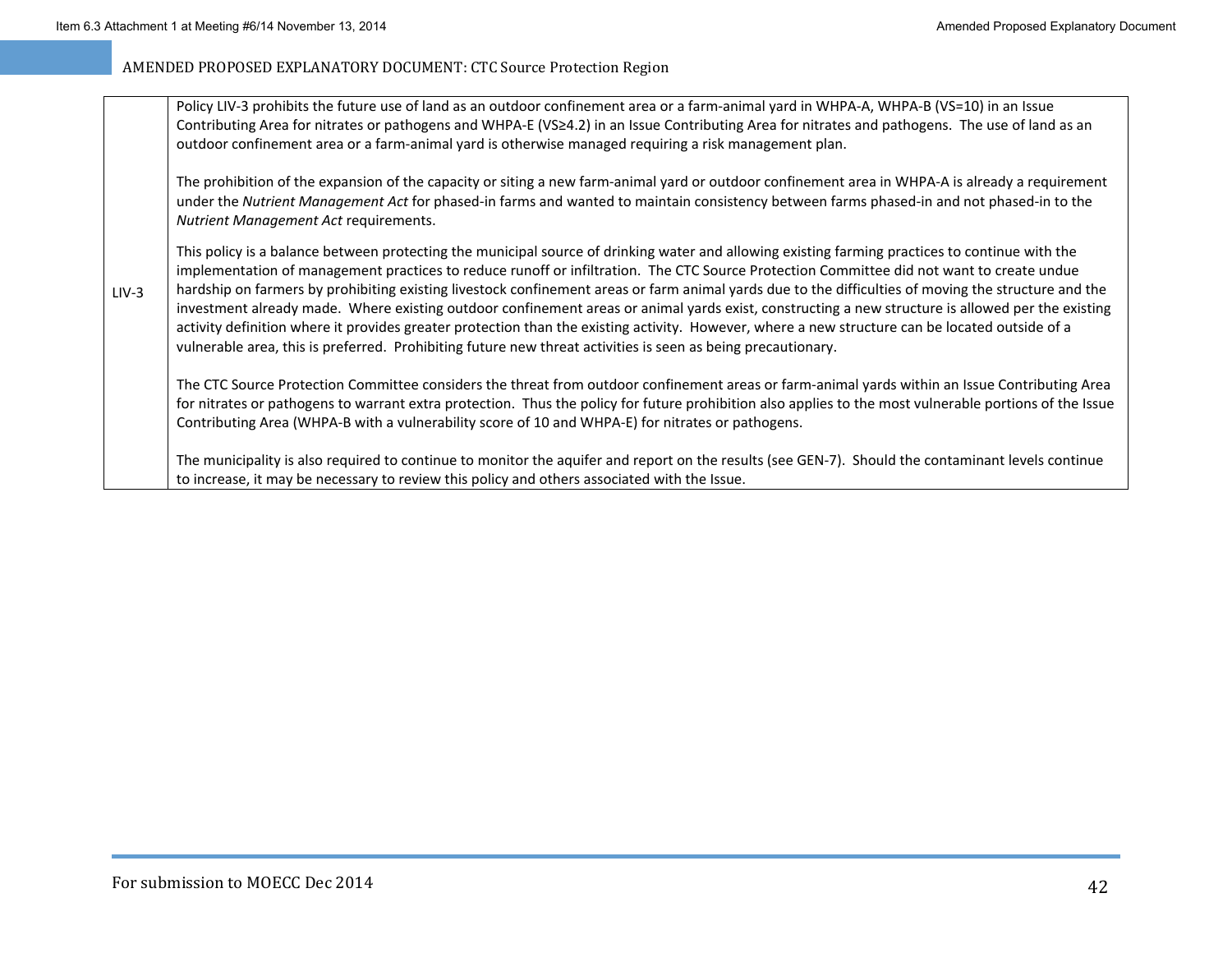### FERTILIZER POLICIES

Policy FER‐1 prohibits the existing and future application of commercial fertilizer in WHPA‐A and the future application of commercial fertilizer in WHPA‐E (VS ≥ 4.5) in an Issue Contributing Area for Nitrates. The application of commercial fertilizer is otherwise managed through the Prescribed Instrument.

The CTC Source Protection Committee chose to apply prohibition to the existing and future application of commercial fertilizer to land in WHPA‐A as it is already <sup>a</sup> requirement under the *Nutrient Management Act* for phased‐in farms and wanted to maintain consistency between farms phased‐in and not phased‐in to the *Nutrient Management Act* requirements.

### FER-1

The CTC Source Protection Committee considers the threat from application of nitrate containing fertilizer within an Issue Contributing Area for nitrates to warrant extra protection. Thus the policy for future prohibition applies beyond the WHPA‐A in an Issue Contributing Area for nitrates in the WHPA‐E where excess fertilizer can leach into the surface water. The CTC Source Protection Committee concluded that the precautionary approach be applied when dealing with <sup>a</sup> WHPA‐E in an Issue Contributing Area for nitrates due to their sensitive nature.

The municipality is also required to continue to monitor the aquifer and report on the results (see GEN‐7). Should the contaminant levels continue to increase, it may be necessary to review this policy and others associated with the Issue.

Policy FER‐2 prohibits the existing and future application of commercial fertilizer in WHPA‐A and the future application of commercial fertilizer in WHPA‐E (VS ≥ 4.5) in an Issue Contributing Area for Nitrates. The application of commercial fertilizer is otherwise managed by requiring <sup>a</sup> risk management plan.

FER‐2The CTC Source Protection Committee chose to apply prohibition to the existing and future application of commercial fertilizer to land in WHPA‐A as it is already <sup>a</sup> requirement under the *Nutrient Management Act* for phased‐in farms. The WHPA‐A is highly vulnerable and the potential for contamination of <sup>a</sup> municipal well from activities taking place in this area is high and therefore other tools, such as risk management plans, were not considered adequate to protect the drinking water source. By prohibiting agricultural activities that are significant drinking water threats in the WHPA‐A the CTC Source Protection Committee applied the intent of the *Nutrient Management Act* equitably to all farms. Only small areas of farmland will be affected by the prohibition in WHPA‐A (the 100 metre radius around <sup>a</sup> municipal well) and the affected activities could be easily directed elsewhere on the property outside of the WHPA‐A as the application of commercial fertilizer doesn't require structures (barns, etc.) to be moved. The CTC Source Protection Committee considered that the financial implications to affected farming operations would be minimal.

The CTC Source Protection Committee considers the threat from application of nitrate containing fertilizer within an Issue Contributing Area for nitrates to warrant extra scrutiny. Thus the policy for future prohibition also applies to the most vulnerable portion of the Issue Contributing Area (WHPA‐E) for nitrates.

The municipality is also required to continue to monitor the aquifer and report on the results (see GEN‐7). Should the contaminant levels continue to increase, it may be necessary to review this policy and others associated with the Issue.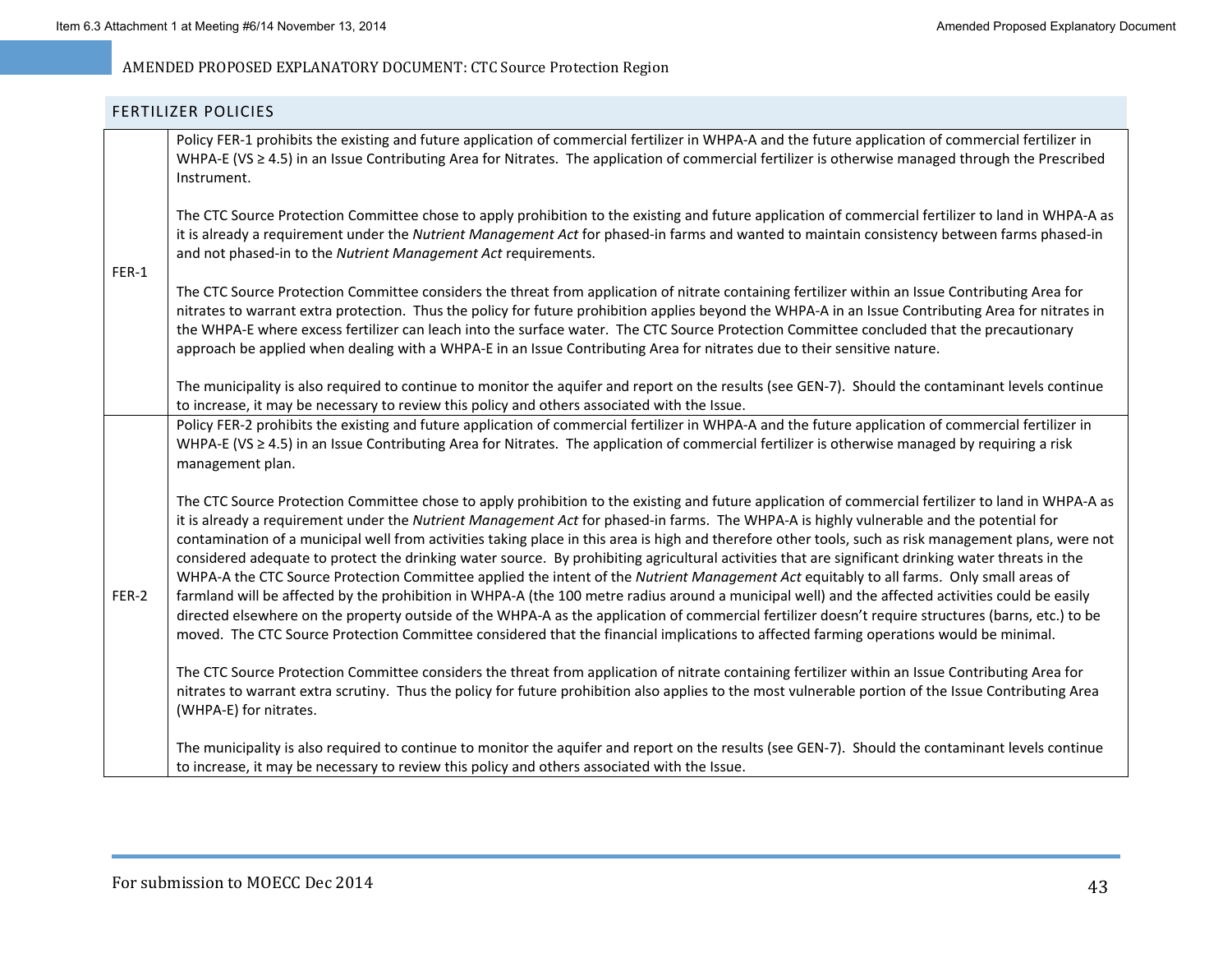| Committee chose to apply Part IV tools to farms and other lands where the handling and storage of commercial fertilizer is or would be a significant     |
|----------------------------------------------------------------------------------------------------------------------------------------------------------|
| drinking water threat. The CTC Source Protection Committee took into consideration the burden of being required to move existing structures used         |
|                                                                                                                                                          |
|                                                                                                                                                          |
| For both existing and future large quantities of fertilizer storage, the Source Protection Committee is requiring mandatory storage within a covered     |
|                                                                                                                                                          |
| The municipality is also required to continue to monitor the aquifer and report on the results (see GEN-7). Should the contaminant levels continue       |
|                                                                                                                                                          |
| Policy FER-5 manages the existing and future application, handling and storage of commercial fertilizer through the use of education and outreach        |
|                                                                                                                                                          |
|                                                                                                                                                          |
| individuals for use on their personal property which is a significant drinking water threat only within an Issue Contributing Area for nitrates. The CTC |
|                                                                                                                                                          |
|                                                                                                                                                          |
| drinking water and avoiding the workload burden on the Risk Management Official and costs to landowners that would result from requiring a Risk          |
|                                                                                                                                                          |
| An education and outreach strategy should be developed by the municipality that includes a suite of actions to ensure that affected property owners      |
| understand and take actions to protect municipal supplies. This should include ongoing efforts and follow-up analysis to assess effectiveness as this    |
| is a standalone policy, not a companion to other policies directed at the same threat activity. Education and outreach materials should clearly set      |
|                                                                                                                                                          |
|                                                                                                                                                          |
|                                                                                                                                                          |
|                                                                                                                                                          |
| Municipalities are also encouraged to distribute these materials to property owners in areas where the threat to municipal drinking water is low or      |
| moderate where action can also help to protect sources of other drinking water supplies (see GEN-8). Voluntary actions undertaken by individuals         |
| Furthermore, the municipality is required to continue to monitor the aquifer and report on the results (see GEN-7). Should the contaminant levels        |
|                                                                                                                                                          |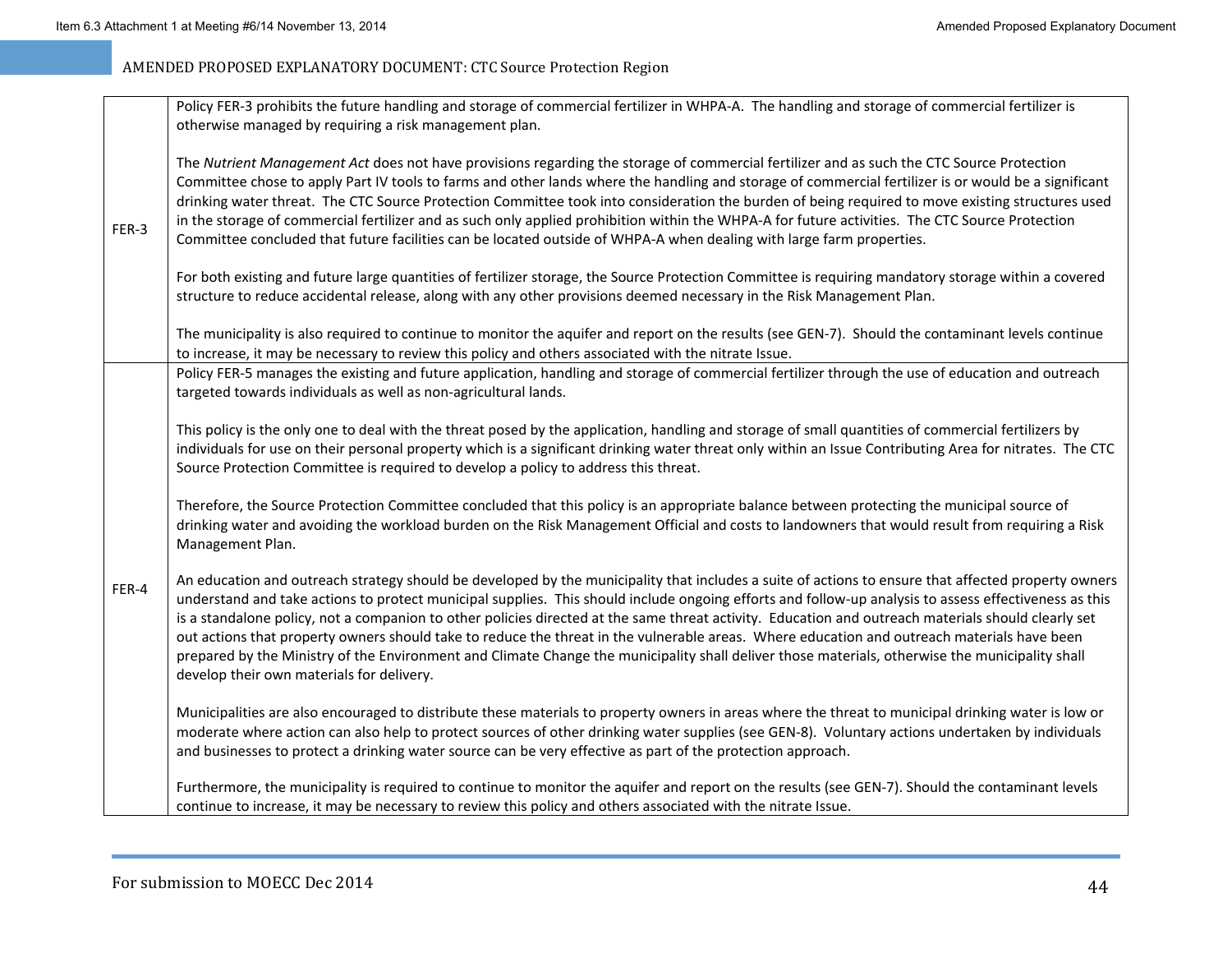### PESTICIDE POLICIES

|       | Policy PES-1 manages the existing and future application of pesticide to land where it is or would be a significant drinking water threat.                                                                                                                                                                                                                                                                                                                                                                                                                                                                                                                                     |
|-------|--------------------------------------------------------------------------------------------------------------------------------------------------------------------------------------------------------------------------------------------------------------------------------------------------------------------------------------------------------------------------------------------------------------------------------------------------------------------------------------------------------------------------------------------------------------------------------------------------------------------------------------------------------------------------------|
| PES-1 | Where the application of pesticides to land is or would be a significant drinking water threat, risk management plans via section 58 of the Clean<br>Water Act were considered among the most effective approaches to address the threat because there is no existing Prescribed Instrument for<br>pesticides.                                                                                                                                                                                                                                                                                                                                                                 |
|       | The CTC Source Protection Committee considered the circumstances listed in the Ministry of the Environment and Climate Changes threat tables and<br>found that the Clean Water Act, 2006 is only applicable to 12 pesticide chemicals and only a few are commonly used in today's farming practices.<br>The Source Protection Committee wanted to work with farmers on Risk Management Plans to avoid noxious weeds and ensure other harsher<br>chemicals would not be used as a substitute for those listed within the table of circumstances. This policy was considered the most effective<br>approach for managing existing and future significant drinking water threats. |
|       | Policy PES-2 manages the existing and future handling and storage of pesticide where it is or would be a significant drinking water threat and<br>prohibits the future handling and storage of pesticide in WHPA-A.                                                                                                                                                                                                                                                                                                                                                                                                                                                            |
| PES-2 | The CTC Source Protection Committee considers the threat from the storage of pesticides to be greater than from application as spillage during the<br>loading and unloading of pesticides which are often in liquid form may result in higher levels of release at the storage site than during application.<br>Note than only storage sites with more than 2500 litres or 2500 kilograms of the specified pesticides are significant drinking water threats.<br>Prohibition of new storage facilities in WHPA-A is considered a precautionary approach.                                                                                                                       |
|       | Policy PES-3 manages the existing and future application, handling and storage of pesticide through the use of education and outreach.                                                                                                                                                                                                                                                                                                                                                                                                                                                                                                                                         |
| PES-3 | Education and outreach policies have been proposed as part of the suite of tools to ensure that the information from CTC Assessment Reports that<br>delineates vulnerable areas and significant drinking water threat activities, along with actions that can be taken to reduce the threat, is made<br>available to property and business owners in the vulnerable areas. Actions undertaken by individuals and businesses who know what to do to<br>protect a drinking water source can be very effective as part of the protection approach.                                                                                                                                |
|       | Policy PES-4 manages the existing application, handling and storage of pesticide through the use of incentives.                                                                                                                                                                                                                                                                                                                                                                                                                                                                                                                                                                |
| PES-4 | The CTC Source Protection Committee concluded that incentive programs encouraging best management practices for agricultural/rural landowners<br>is an effective way of ensuring the threat ceases to be significant.                                                                                                                                                                                                                                                                                                                                                                                                                                                          |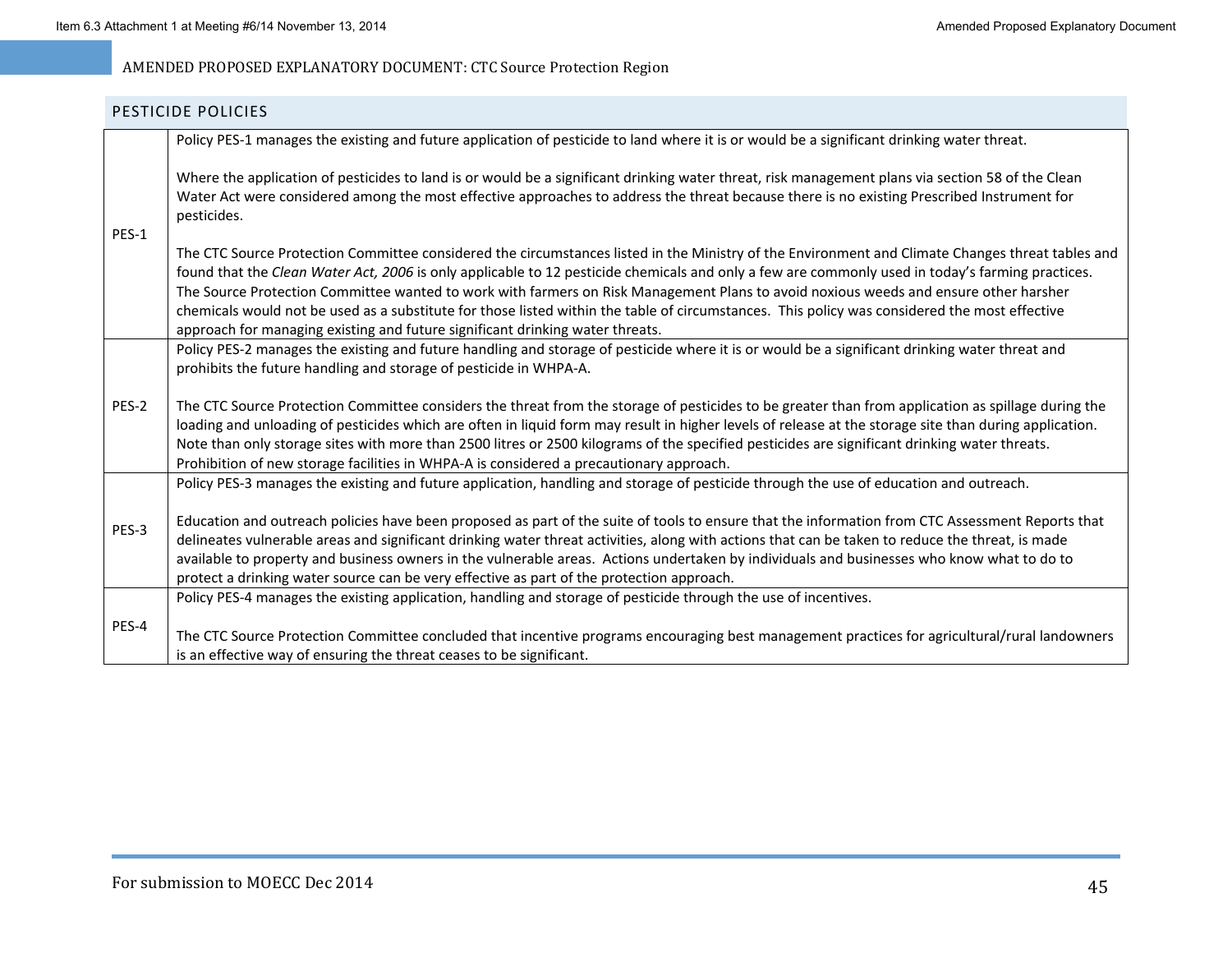# SALT POLICIES SAL‐1Policy SAL-1 manages existing and future application of road salt by requiring a risk management plan where it is or would be a significant drinking water threat on unassumed roads and private parking lots of greater than 200 square metres (or approximately 8 spaces). The application of road salt is <sup>a</sup> significant drinking water threat in the CTC Source Protection Region only within an Issue Contributing Area for sodium or chloride. Based on technical work, the application of road salt on private parking lots is estimated to be <sup>a</sup> major component of annual salt loading within the Issue Contributing Area. The relative estimates vary for each Issue Contributing Area based on the existing land uses and density of roads and parking lots, along with other sources such as road salt and snow storage, and sewage or septic discharges. The most prevalent Issue identified in the CTC is associated with road salt in areas where the municipal wells are fairly shallow and directly influenced by surface water (i.e. have <sup>a</sup> WHPA‐E). The CTC Source Protection Committee determined that risk management plans would allow for the existing and future application of road salt in order to maintain public safety, while ensuring that the appropriate application measures were put in place in order to limit the risk to drinking water. Low density residential properties are exempted from this policy through the 200 square metres threshold since the intent of the policy is to target federal, provincial, and municipal authorities, which are the greatest users of road salt. In addition, it was not the intent of the policy to have Risk Management Officials create <sup>a</sup> Risk Management Plan for each residential property that uses road salt on their driveway. Under the *Canadian Environmental Protection Act*, many municipalities are already mandated to have <sup>a</sup> salt management plan in place and therefore the financial impact has already been anticipated. The policy was considered the most effective approach for managing current and future significant drinking water threats.SAL‐2Policy SAL-2 manages existing and future application of road salt by requiring a risk management plan where it is or would be a significant drinking water threat on public roads. The CTC Source Protection Committee received information from <sup>a</sup> number of parties that there are many risk management measures that can be implemented to reduce the amount of de-icing salt that is applied while still meeting safety requirements. This policy is one of a suite of policies intended to protect sources of municipal water. Risk Management Officials are encouraged to consult with the municipal staff responsible for road design and maintenance, the Ministry of Transportation, industry and non‐profit organizations such as the Smart About Salt Council to get information about current best management practices, training and certification programs and to share information about where the vulnerable areas are located that require special care to protect the municipal water supply so that collaborative efforts are undertaken. The municipality is required to continue to monitor the aquifer and report on the results (see GEN‐7). Should the contaminant levels continue to increase, it may be necessary to review this policy and others associated with the road salt Issue.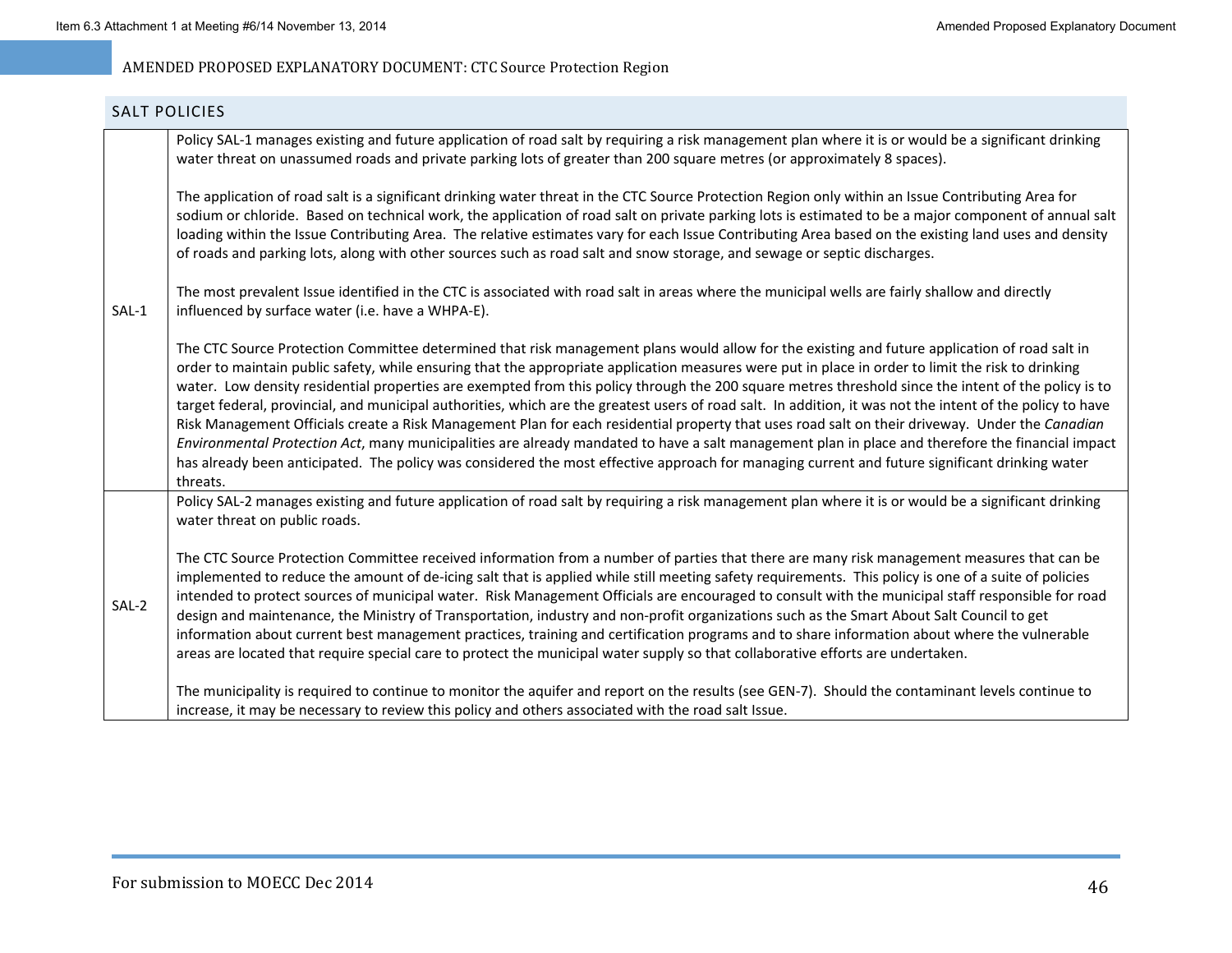|       | Policy SAL-3 is a land use planning policy related to the application of road salt.                                                                                                                                                                                                                                                                                                                                                                                                                                                                                                                                                                                                                                                                                                                                                                                                     |
|-------|-----------------------------------------------------------------------------------------------------------------------------------------------------------------------------------------------------------------------------------------------------------------------------------------------------------------------------------------------------------------------------------------------------------------------------------------------------------------------------------------------------------------------------------------------------------------------------------------------------------------------------------------------------------------------------------------------------------------------------------------------------------------------------------------------------------------------------------------------------------------------------------------|
| SAL-3 | The CTC Source Protection Committee has chosen to include as one of the suite of policies a land use planning policy using Planning Act tools for<br>future threats associated with road salt application in parking lots. Information was provided to the CTC Source Protection Committee that the need<br>for re-application of salt can be reduced through the design of parking lots to prevent ponding. At the planning phase there is also the opportunity<br>to select the location and design of storm water management facilities to help protect the source of municipal water (see related policy SWG-12).<br>This policy is intended to also help ensure that a current or prospective property owner is aware of the special requirements that they would need to<br>comply with or restrictions well before they would be applying to the other implementing authorities. |
|       | Policy SAL-4 is a Specify Action policy to promote best management practices for the application of road salt.                                                                                                                                                                                                                                                                                                                                                                                                                                                                                                                                                                                                                                                                                                                                                                          |
| SAL-4 | The CTC Source Protection Committee concluded that provincial leadership in the development and promotion of the need for measures to reduce<br>the overuse of road salt is necessary and will be more effective than requiring individual municipalities to carry out these tasks on their own. This<br>policy (in association with SAL-5) is directed to the Ministry of the Environment and Climate Change in recognition of their responsibility for the Clean<br>Water Act, 2006 and ability to bring the required parties together.                                                                                                                                                                                                                                                                                                                                               |
|       | The CTC Source Protection Committee concluded that it is important to encourage and support the use of best management practices on salt<br>alternatives, new mitigation technologies, and innovative practices that reduce the amount of salt being applied to municipal roads and commercial<br>properties.                                                                                                                                                                                                                                                                                                                                                                                                                                                                                                                                                                           |
| SAL-5 | Policy SAL-5 is a Specify Action policy to encourage the development of a licensing and accreditation program for Snow and Ice Contractors for the<br>application of road salt.                                                                                                                                                                                                                                                                                                                                                                                                                                                                                                                                                                                                                                                                                                         |
|       | The CTC Source Protection Committee concluded that provincial leadership in the development and promotion of the need for measures to reduce<br>the overuse of road salt is necessary and will be more effective than requiring individual municipalities to carry out these tasks on their own. This<br>policy (in association with SAL-4) is directed to the Ministry of the Environment and Climate Change in recognition of their responsibility for the Clean<br>Water Act, 2006 and ability to bring the required parties together.                                                                                                                                                                                                                                                                                                                                               |
|       | The Source Protection Committee has concern about private contractors with no formal body to oversee them. As one of the suite of policies for this<br>threat, the Source Protection Committee concluded that a formal training and certification program should be made available that includes focus on<br>protecting municipal drinking water sources as part of the curriculum. While the Smart About Salt Council offers a program, the Source Protection<br>Committee was not able to determine if it is sufficient and therefore recommends that the Province should establish the requirements for such a<br>program which could then be delivered by others.                                                                                                                                                                                                                   |
|       | Policy SAL-6 is a Specify Action policy related to the application of road salt.                                                                                                                                                                                                                                                                                                                                                                                                                                                                                                                                                                                                                                                                                                                                                                                                        |
| SAL-6 | As the Ministry of Transportation is the lead provincial agency dealing with road salt they have implemented many best management practices to<br>reduce unnecessary salt application on provincial highways that can serve as a model for municipalities who are responsible for their local roads.<br>However, the best practices do not include special measures to be taken where the sources of municipal drinking water are located near or adjacent<br>to provincial highways. In the CTC there are several municipal wells located near provincial highways in the Orangeville area that have been<br>identified with salt Issues. This policy is intended to identify the additional actions that can be taken to reduce the impact of road salt applications<br>and thereby manage this significant drinking water threat.                                                    |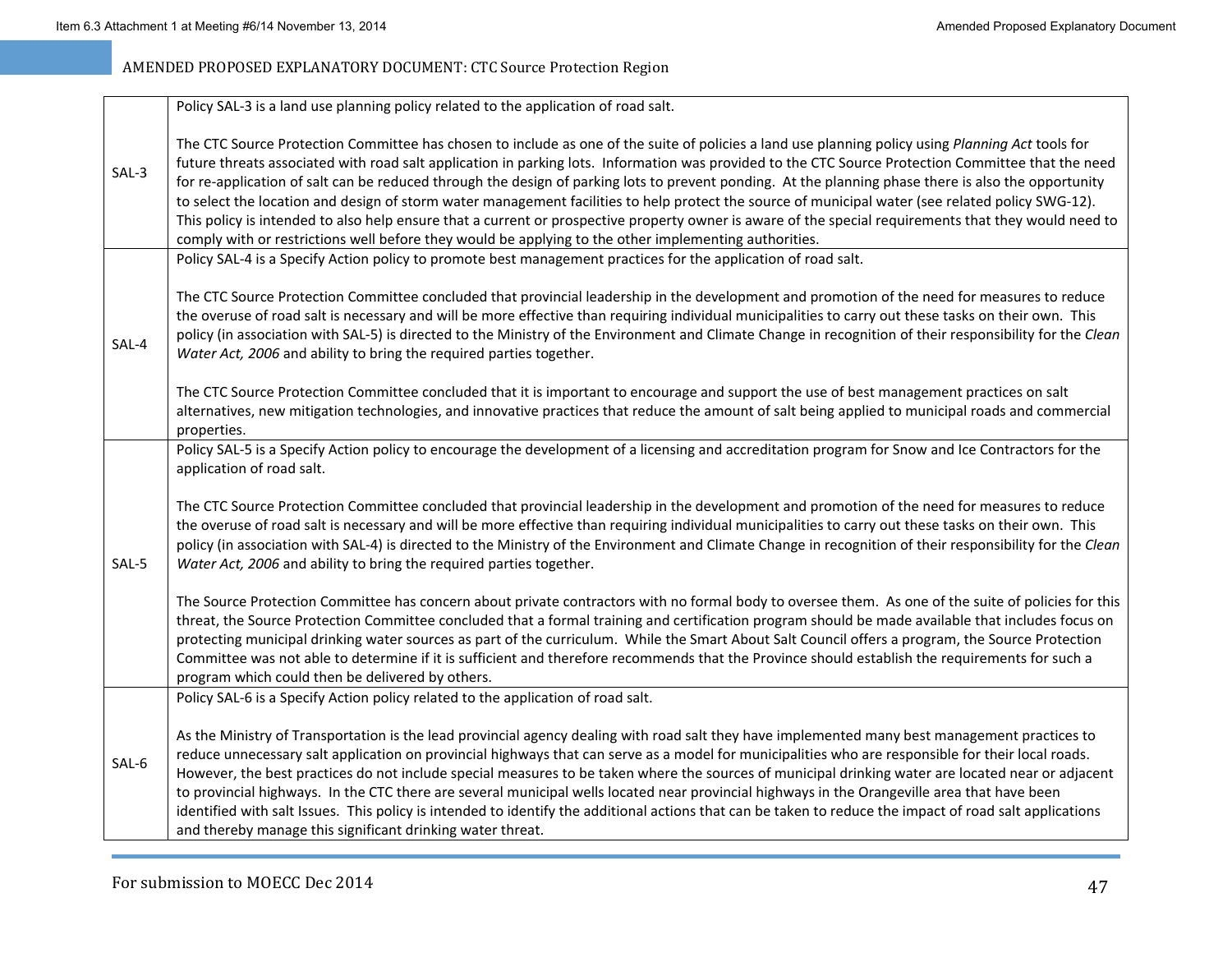|       | Policy SAL-7 manages the existing handling and storage of road salt by requiring a risk management plan and prohibits future handling and storage of<br>road salt where it is a significant drinking water threat. This policy excludes incidental quantities for personal use and is not intended to apply to the                                                                                                                                                                                                                                                                                                                                                                                                                                                                                                                                                                                           |
|-------|--------------------------------------------------------------------------------------------------------------------------------------------------------------------------------------------------------------------------------------------------------------------------------------------------------------------------------------------------------------------------------------------------------------------------------------------------------------------------------------------------------------------------------------------------------------------------------------------------------------------------------------------------------------------------------------------------------------------------------------------------------------------------------------------------------------------------------------------------------------------------------------------------------------|
| SAL-7 | handling and storage of small quantities of road salt at single family dwellings, which is covered by policy SAL-8.<br>Local impacts from road salt are typically caused by inappropriate handling and storage facilities and practices. Handling practices where impacts to                                                                                                                                                                                                                                                                                                                                                                                                                                                                                                                                                                                                                                 |
|       | the environment result from the loading and unloading of trucks, stormwater run-off from the site, and the release of water used to wash<br>equipment. Salt storage should be out of direct contact with precipitation and run-off to reduce dissolution. The Risk Management Plan will include<br>appropriate terms and conditions that mirror a salt management plan and, at a minimum, comply with contemporary standards to ensure the<br>handling and storage of road salt ceases to be a significant drinking water threat.                                                                                                                                                                                                                                                                                                                                                                            |
|       | Policy SAL-8 manages the existing and future application, handling and storage or of road salt through the use of education and outreach targeted<br>towards individuals as well as industrial and commercial users.                                                                                                                                                                                                                                                                                                                                                                                                                                                                                                                                                                                                                                                                                         |
|       | This policy is the only one to deal with the threat posed by the storage of the small quantities of salt by individuals for use on their personal property<br>which is a significant drinking water threat only within an Issue Contributing Area for sodium or chloride. Additional technical work was undertaken<br>to estimate the relative use of salt applied for de-icing from the various activities within each Issue Contributing Area. Based on this technical work,<br>it was concluded that the contribution from the single family residential use of road salt is a small percentage (~1%) of the total amount of salt<br>applied annually within the Issue Contributing Areas. The CTC Source Protection Committee concluded that proposing policies which required<br>management or prohibition approaches would be onerous to implement, difficult to enforce and not likely well received. |
| SAL-8 | Therefore, the Source Protection Committee concluded that this policy is an appropriate balance between protecting the municipal source of<br>drinking water and avoiding the workload burden on the Risk Management Official and costs to landowners that would result from requiring a Risk<br>Management Plan.                                                                                                                                                                                                                                                                                                                                                                                                                                                                                                                                                                                            |
|       | An education and outreach strategy should be developed by the municipality that includes a suite of actions to ensure that affected property owners<br>understand and take actions to protect municipal supplies. This should include ongoing efforts and follow-up analysis to assess effectiveness as this<br>is a standalone policy, not a companion to other policies directed at the same threat activity. Education and outreach materials should clearly set<br>out actions that property owners should take to reduce the threat in the vulnerable areas. Where education and outreach materials have been<br>prepared by the Ministry of the Environment and Climate Change the municipality shall deliver those materials, otherwise the municipality shall<br>develop their own materials for delivery.                                                                                           |
|       | Municipalities are also encouraged to distribute these materials to property owners in areas where the threat to municipal drinking water is low or<br>moderate where action can also help to protect sources of other drinking water supplies (see GEN-8). Voluntary actions undertaken by individuals<br>and businesses to protect a drinking water source can be very effective as part of the protection approach.                                                                                                                                                                                                                                                                                                                                                                                                                                                                                       |
| SAL-9 | Policy SAL-9 is a monitoring policy associated with the application, handling and storage of road salt. This policy requires that the municipality<br>undertakes more specific monitoring than that set out in policy GEN-7 and report on the results. The reporting can be included as part of the annual<br>report submitted to the Source Protection Authority.                                                                                                                                                                                                                                                                                                                                                                                                                                                                                                                                           |
|       | Should the contaminant levels continue to increase, it may be necessary to review this policy and others associated with the road salt Issue.                                                                                                                                                                                                                                                                                                                                                                                                                                                                                                                                                                                                                                                                                                                                                                |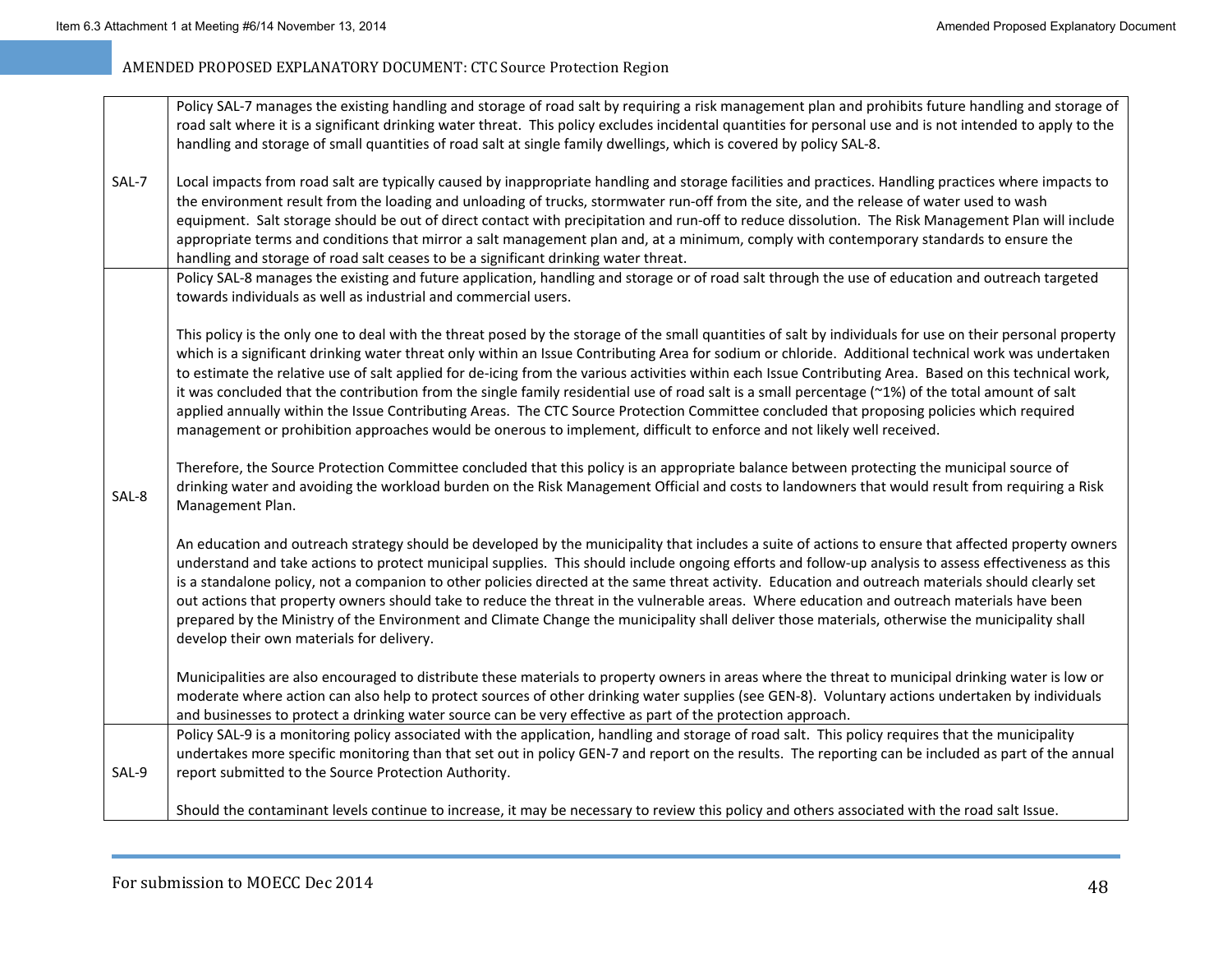| <b>SAL-10</b><br><b>SAL-11</b><br><b>SAL-12</b> | Policies SAL-10 through SAL-13 apply to low and moderate threat areas.                                                                                                                                                                                                                                                                                                                                                                                                                                                                                                               |
|-------------------------------------------------|--------------------------------------------------------------------------------------------------------------------------------------------------------------------------------------------------------------------------------------------------------------------------------------------------------------------------------------------------------------------------------------------------------------------------------------------------------------------------------------------------------------------------------------------------------------------------------------|
|                                                 | The CTC Source Protection Committee has chosen to also include a land use planning policy using Planning Act tools and a number of Specify Action<br>policies where this threat is low or moderate in recognition that road salt application and storage are activities carried out throughout all source<br>protection areas; chloride and sodium are very mobile chemicals that move easily and rapidly into and through aquifers; and that there are many<br>other sources of drinking water that may be protected as well through implementation practices to reduce the threat. |
| <b>SAL-13</b>                                   | All of these low and moderate threat policies are non-legally binding. Each specific implementer must have regard for the policy in making decisions<br>but has the flexibility of determining what action(s) will be taken. While an implementer is not required to provide a report on their actions on<br>implementing low or moderate threat policies, the CTC Source Protection Committee encourages them to provide information that will help in<br>future review and revision of policies.                                                                                   |

### SNOW POLICIES

Policy SNO-1 manages the existing storage of snow outside of WHPA-A by requiring a risk management plan and prohibits existing snow storage in WHPA‐A and future snow storage where it is <sup>a</sup> significant drinking water threat. In emergency situations, the storage of snow may be permitted outside of WHPA‐A in the future as determined by the RMO.

SNO‐1Storage of snow can pose <sup>a</sup> significant drinking water threat depending on the geographic location of the storage area and whether the snow is stored above or below grade. In general, the greater the snow storage area, the greater the risk to drinking water. Generally snow storage is <sup>a</sup> seasonal activity that takes place on roadsides, parking lots and vacant land without the construction of permanent facilities. The CTC Source Protection Committee encourages where possible that the existing storage of snow (which often contains road salts and other contaminants) be located outside of vulnerable areas where possible.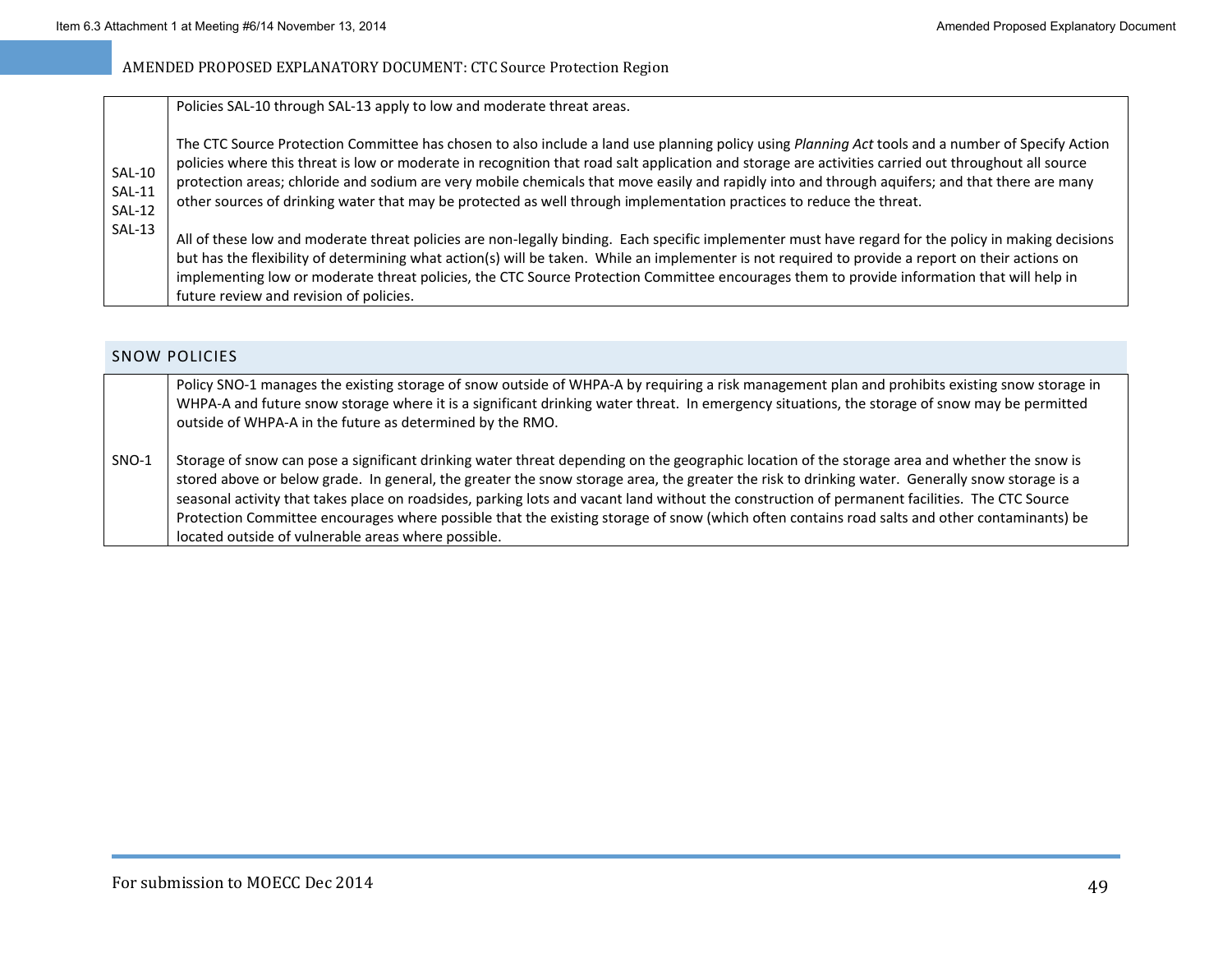### FUEL POLICIES

|               | Policy FUEL-1 manages existing and future significant drinking water threats from the handling and storage of fuel at a municipal wellhead.                                                                                                                                                                                                                                                                                                                                                                                                                                                                                                                                                                                                            |
|---------------|--------------------------------------------------------------------------------------------------------------------------------------------------------------------------------------------------------------------------------------------------------------------------------------------------------------------------------------------------------------------------------------------------------------------------------------------------------------------------------------------------------------------------------------------------------------------------------------------------------------------------------------------------------------------------------------------------------------------------------------------------------|
| FUEL-1        | Standby generators are required at municipal wells to provide power in the event of electrical power outages. These generators are often diesel-<br>powered and thereby require storage of diesel on-site. The CTC Source Protection Committee recognizes that a policy that prohibits diesel<br>generators may pose a significant financial burden on the municipality and have therefore proposed a management policy. The CTC Source<br>Protection Committee concluded that since the municipality is responsible for implementing measures to protect their own source of drinking water<br>that the operators should be aware of the threat posed by the fuel and be vigilant in ensuring the measures to reduce the threat are always in effect. |
|               | However, the municipality is encouraged to consider replacing the diesel generators with propane fuelled ones which are not a threat to drinking<br>water as part of their future equipment replacement program or when installing a new well as this would guarantee that fuel storage for stand-by<br>generators is not a threat at the well head.                                                                                                                                                                                                                                                                                                                                                                                                   |
|               | Policy FUEL-2 manages existing and prohibits future handling and storage of fuel at an aggregate extraction site.                                                                                                                                                                                                                                                                                                                                                                                                                                                                                                                                                                                                                                      |
| <b>FUEL-2</b> | At large aggregate sites, equipment is often re-fuelled within the extraction site. The CTC Source Protection Committee concluded that future<br>handling and storage of fuel should be located outside of the vulnerable area where this would be a significant threat to the source of municipal<br>drinking water. A fuel spill within the vulnerable area within an aggregate site has the potential to quickly reach the aquifer as aggregate sites are<br>generally composed of sand and gravel or limestone which allow for rapid infiltration. It is very difficult to remediate an aquifer that has been<br>contaminated with fuel.                                                                                                           |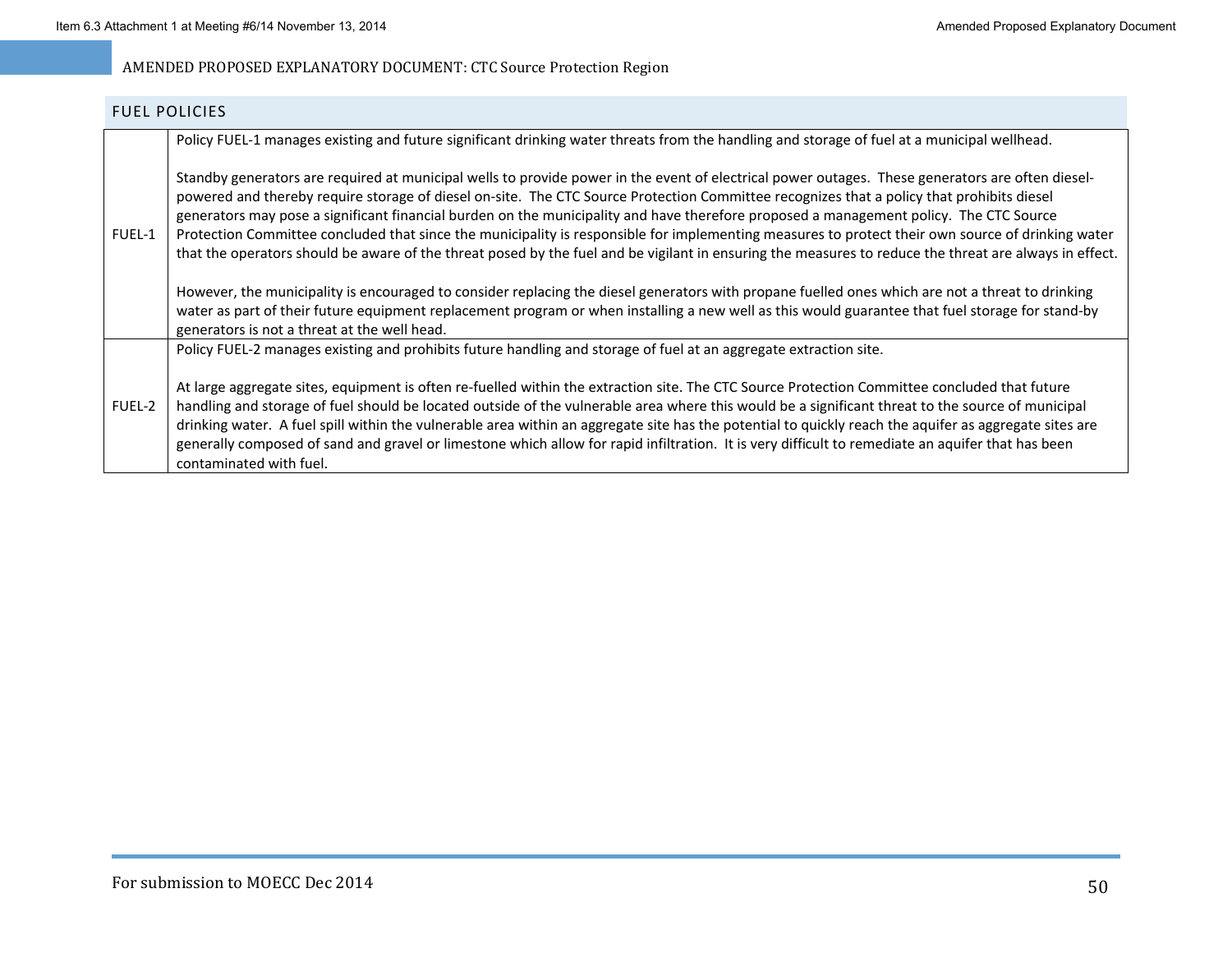FUEL‐3

### AMENDED PROPOSED EXPLANATORY DOCUMENT: CTC Source Protection Region

Policy FUEL-3 (part 1 and 2) manages the existing handling and storage of fuel by requiring a risk management plan and prohibits the future handling and storage of fuel where it is or would be <sup>a</sup> significant drinking water threat. This policy applies to non‐residential and multi‐unit residential properties using quantities ≥ 2500 litres above or below grade; this policy does not apply to single family dwellings, which is covered by policy FUEL-4.

The provincial regulation of fuel storage and handling is highly regulated by the Ministry of Government and Consumer and Commercial Services through the arms‐length Technical Standards and Safety Authority (TSSA). However, there is no Prescribed Instrument that can be used to implement policies to protect sources of municipal drinking water from this threat activity.

TSSA's Fuels Safety Program regulates the transportation, storage, handling and use of fuels as to ensure conformance to the *Technical Standards and Safety Act, 2000*, and applicable regulations, codes and standards. TSSA is an Administrative Authority mandated by the Government of Ontario to regulate key sectors of the economy, including Fuels. TSSA is <sup>a</sup> not‐for‐profit and self‐funded organization. TSSA develops educational materials in support of its risk priorities; licenses and regulates the bulk suppliers/distributors of fuel, fuel oil and associated equipment; and requires that fuel oil distributors annually inspect the fuel tanks of their customers and refuse to provide service where <sup>a</sup> storage tank is at risk of leaking or not in compliance with current codes.

Policy FUEL‐3 (part 3) manages the existing handling and storage of fuel which requires collaboration between the Source Protection Authority, Risk Management Official and TSSA. The CTC Source Protection Committee concluded that TSSA should have <sup>a</sup> role in helping the Source Protection Authority and Risk Management Officials in reducing or avoiding the threat from fuel storage to sources of municipal drinking water and this policy is intended to require TSSA support.

The Source Protection Authority should scope all information requests to TSSA geographically by mailing address, as TSSA does not use GIS parameters to sort its data. All information requests submitted to TSSA are subject to TSSA's Access and Privacy Code as well as any required fees (TSSA may consider waiving fees for limited requests from public sector partners). Similarly, as TSSA operates on <sup>a</sup> cost recovery model, all inspections conducted by TSSA will be subject to <sup>a</sup> fee charged either to an operator or to the Risk Management Official/Source Protection Authority if the operator was found to be in compliance with the regulation.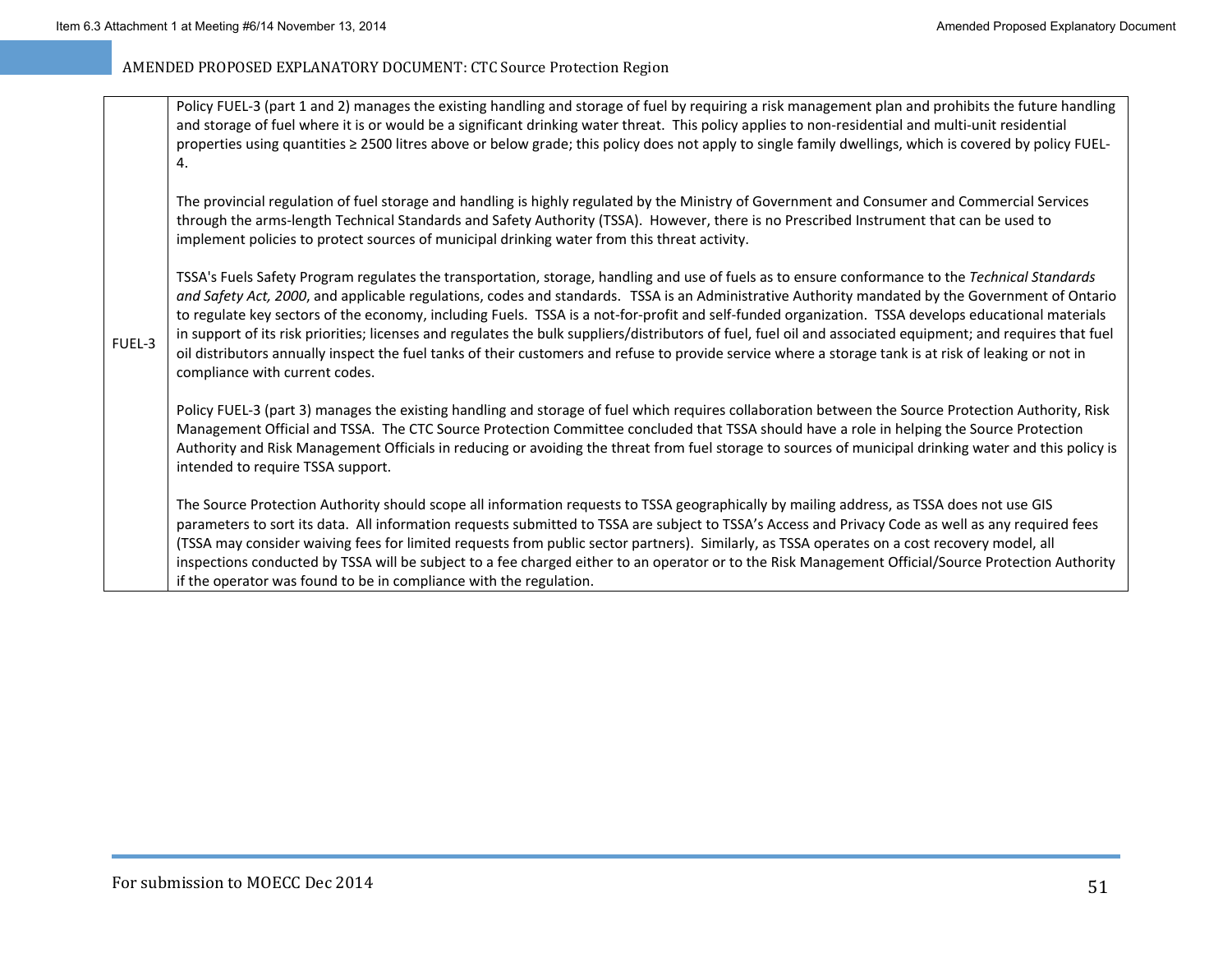| FUEL-4 | Policy FUEL-4 manages existing and future handling and storage of fuel through the use of education and outreach targeted towards residential and<br>non-residential users.                                                                                                                                                                                                                                                                                         |
|--------|---------------------------------------------------------------------------------------------------------------------------------------------------------------------------------------------------------------------------------------------------------------------------------------------------------------------------------------------------------------------------------------------------------------------------------------------------------------------|
|        | This policy is the only one to deal with the threat posed by the handling and storage of fuel at single family dwellings. The CTC Source Protection<br>Committee concluded that an education and outreach policy is sufficient for manage the threat to sources of municipal drinking water from fuel<br>storage at single family dwellings for the following reasons:                                                                                              |
|        | Through regulation by the TSSA (see notes for policy FUEL-3), fuel suppliers are required to annually inspect to ensure that storage tanks at<br>1)<br>single family dwellings meet safety codes before filling;                                                                                                                                                                                                                                                    |
|        | Home owner insurance companies have become increasingly aware of the financial risks posed by spills from residential fuel storage and<br>2)<br>are taking proactive measures to require inspections and implementation of spill prevention measures by insured parties to reduce financial<br>liability;                                                                                                                                                           |
|        | Choosing a policy which would require that the Risk Management Official negotiate Risk Management Plans at potentially hundreds of<br>3)<br>single family homes and small businesses would be a large administrative burden and divert resources away from developing Risk<br>Management Plans for other threat activities which are subject to risk management policies.                                                                                           |
|        | Therefore, the Source Protection Committee concluded that this policy is an appropriate balance between protecting the municipal source of<br>drinking water and avoiding the workload burden on the Risk Management Official and costs to landowners that would result from requiring a Risk<br>Management Plan.                                                                                                                                                   |
|        | An education and outreach strategy should be developed by the municipality that includes a suite of actions to ensure that affected property owners<br>understand and take actions to protect municipal supplies. This should include ongoing efforts and follow-up analysis to assess effectiveness as this<br>is a standalone policy, not a companion to other policies directed at the same threat activity. Education and outreach materials should clearly set |
|        | out actions that property owners should take to reduce the threat in the vulnerable areas. Where education and outreach materials have been<br>prepared by the Ministry of the Environment and Climate Change the municipality shall deliver those materials, otherwise the municipality shall<br>develop their own materials for delivery.                                                                                                                         |
|        | Municipalities are also encouraged to distribute these materials to property owners in areas where the threat to municipal drinking water is low or<br>moderate where action can also help to protect sources of other drinking water supplies (see GEN-8). Voluntary actions undertaken by individuals<br>and businesses to protect a drinking water source can be very effective as part of the protection approach.                                              |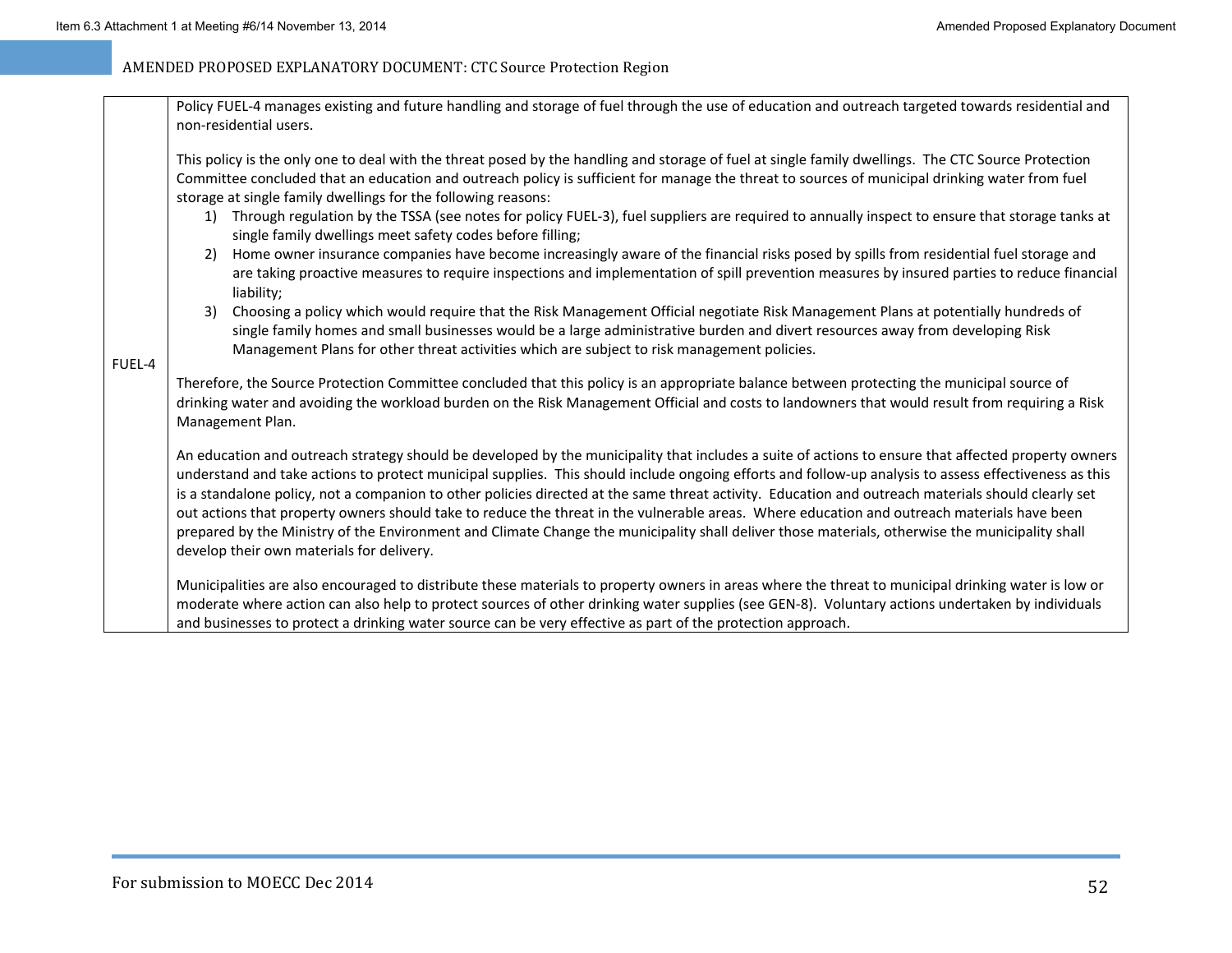|        | DNAPL POLICIES                                                                                                                                                                                                                                                                                                                                                                                                                                                                                                                  |
|--------|---------------------------------------------------------------------------------------------------------------------------------------------------------------------------------------------------------------------------------------------------------------------------------------------------------------------------------------------------------------------------------------------------------------------------------------------------------------------------------------------------------------------------------|
|        | Policy DNAP-1 manages the existing handling and storage of Dense Non-Aqueous Phase Liquids (DNAPLs) by requiring a risk management plan and<br>prohibits the future handling and storage of organic solvents where it is or would be a significant drinking water threat. This policy excludes<br>incidental quantities for personal use and is not intended to apply to the handling and storage of small quantities of DNAPLs at single family<br>dwellings, which is covered by policy DNAP-2.                               |
| DNAP-1 | DNAPLs are a group of organic substances that, because of their density, sink vertically, below the water table. These liquids dissolve sparingly into<br>the groundwater, creating a contaminant plume. The improper handling and storage of DNAPLs can result in the release of these chemicals into the<br>environment which are very difficult to remediate. DNAPLs include dioxane-1, 4, polycyclic aromatic hydrocarbons, tetrachloroethylene (also<br>known as perchloroethylene), trichloroethylene and vinyl chloride. |
|        | The CTC Source Protection Committee concluded that prohibiting future new handling and storage is a precautionary approach and that existing<br>threats could be managed through Risk Management Plans.                                                                                                                                                                                                                                                                                                                         |

### For submission to MOECC Dec 2014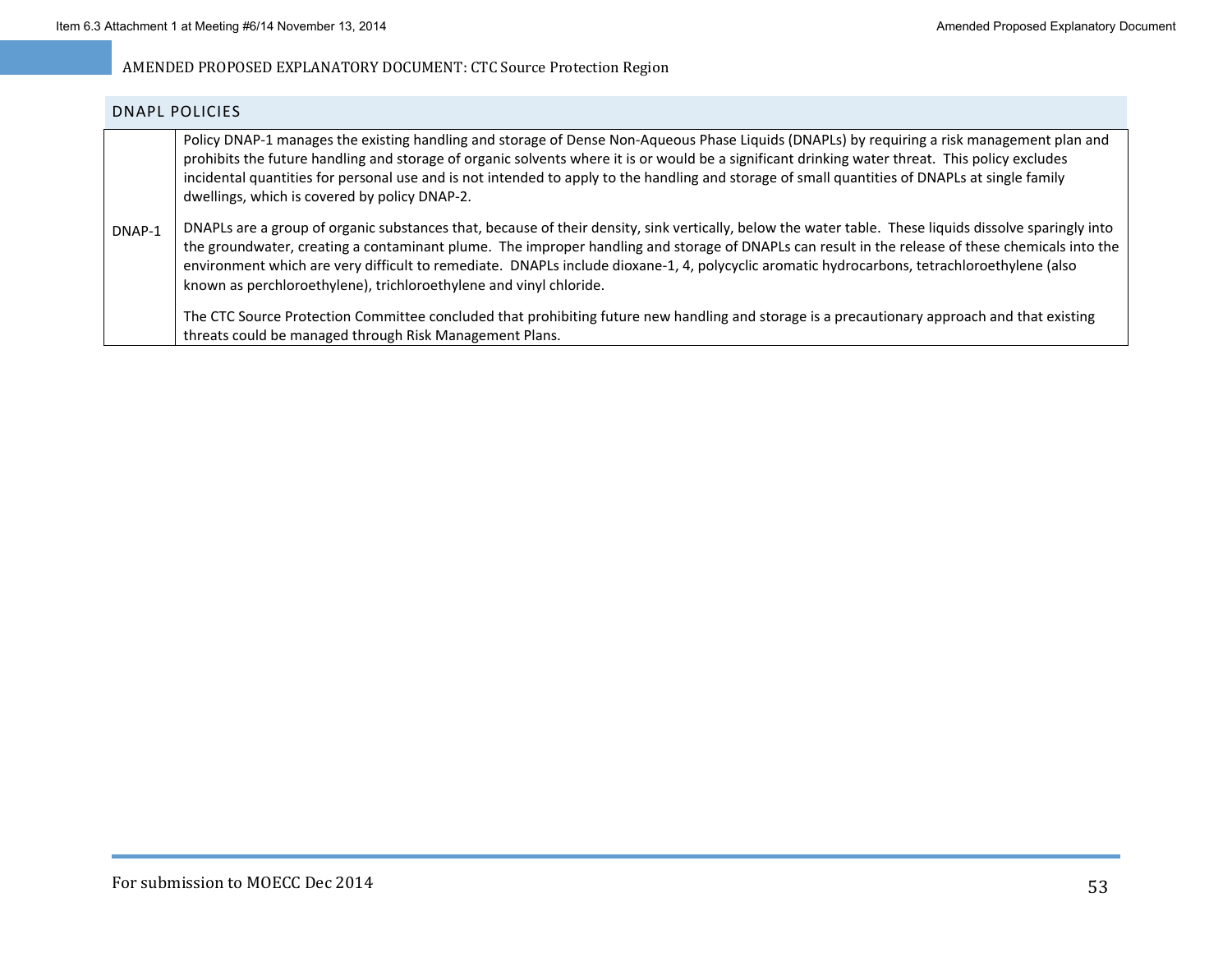|        | Policy DNAP-2 manages the existing and future handling and storage of Dense Non-Aqueous Phase Liquids (DNAPLs) through the use of education                                                                                                                                                                                                                                                                                                                                                                                                                                                                                                                                                                                                                                                                        |
|--------|--------------------------------------------------------------------------------------------------------------------------------------------------------------------------------------------------------------------------------------------------------------------------------------------------------------------------------------------------------------------------------------------------------------------------------------------------------------------------------------------------------------------------------------------------------------------------------------------------------------------------------------------------------------------------------------------------------------------------------------------------------------------------------------------------------------------|
|        | and outreach targeted towards individuals as well as industrial and commercial users.                                                                                                                                                                                                                                                                                                                                                                                                                                                                                                                                                                                                                                                                                                                              |
| DNAP-2 | This policy is the only one to deal with the threat posed by the storage of small quantities of dense non-aqueous phase liquids (DNAPLs) by<br>individuals for their personal use. This threat is comprised of a short list of chemicals as set out in the provincial Table of Drinking Water Threats<br>which are generally used in industrial or commercial applications (dioxane-1,4, polycyclic aromatic hydrocarbons, tetrachloroethylene also known<br>as perchloroethylene, trichloroethylene and vinyl chloride). The CTC Source Protection Committee concluded that an education and outreach<br>policy is sufficient to manage the threat under these circumstances for the following reasons:                                                                                                           |
|        | There is no minimum threshold below which DNAPLs are not a significant threat;<br>1)<br>The vulnerable area where the handling and storage of DNAPLs is significant comprises the entire WHPA-A, -B and -C. This includes<br>2)                                                                                                                                                                                                                                                                                                                                                                                                                                                                                                                                                                                    |
|        | thousands of properties in the CTC;<br>DNAPLs in their pure and bulk form are highly regulated and generally not available for public purchase; and<br>3)                                                                                                                                                                                                                                                                                                                                                                                                                                                                                                                                                                                                                                                          |
|        | It would be impractical and create large burden on Risk Management Officials and costs to individuals to require Risk Management Plans at<br>4)<br>residences for incidental use of DNAPLs especially given that most DNAPLs available to households comprise a minute quantity of the<br>product within which they are contained.                                                                                                                                                                                                                                                                                                                                                                                                                                                                                 |
|        | Therefore, the Source Protection Committee concluded that this policy is an appropriate balance between protecting the municipal source of<br>drinking water and avoiding the workload burden on the Risk Management Official and costs to landowners that would result from requiring a Risk<br>Management Plan.                                                                                                                                                                                                                                                                                                                                                                                                                                                                                                  |
|        | An education and outreach strategy should be developed by the municipality that includes a suite of actions to ensure that affected property<br>owners understand and take actions to protect municipal supplies. This should include ongoing efforts and follow-up analysis to assess<br>effectiveness as this is a standalone policy, not a companion to other policies directed at the same threat activity. Education and outreach materials<br>should clearly set out actions that property owners should take to reduce the threat in the vulnerable areas. Where education and outreach<br>materials have been prepared by the Ministry of the Environment and Climate Change the municipality shall deliver those materials, otherwise the<br>municipality shall develop their own materials for delivery. |
|        | Municipalities are also encouraged to distribute these materials to property owners in areas where the threat to municipal drinking water is low or<br>moderate where action can also help to protect sources of other drinking water supplies (see GEN-8). Voluntary actions undertaken by individuals<br>and businesses to protect a drinking water source can be very effective as part of the protection approach.                                                                                                                                                                                                                                                                                                                                                                                             |
|        | Policy DNAP-3 is a low/moderate threat policy to manage existing and future handling and storage of dense non-aqueous phase liquids (DNAPLs) by<br>encouraging the municipality to promote best management practices for industrial, commercial and industrial land uses.                                                                                                                                                                                                                                                                                                                                                                                                                                                                                                                                          |
| DNAP-3 | The CTC Source Protection Committee concluded that it is important to extend this policy to low and moderate threats; it is non-legally binding.<br>Each specific implementer must have regard for the policy in making decisions but has the flexibility of determining what action(s) will be taken.<br>While an implementer is not required to provide a report on their actions on implementing low or moderate threat policies, the CTC Source<br>Protection Committee encourages them to provide information that will help in future review and revision of policies.                                                                                                                                                                                                                                       |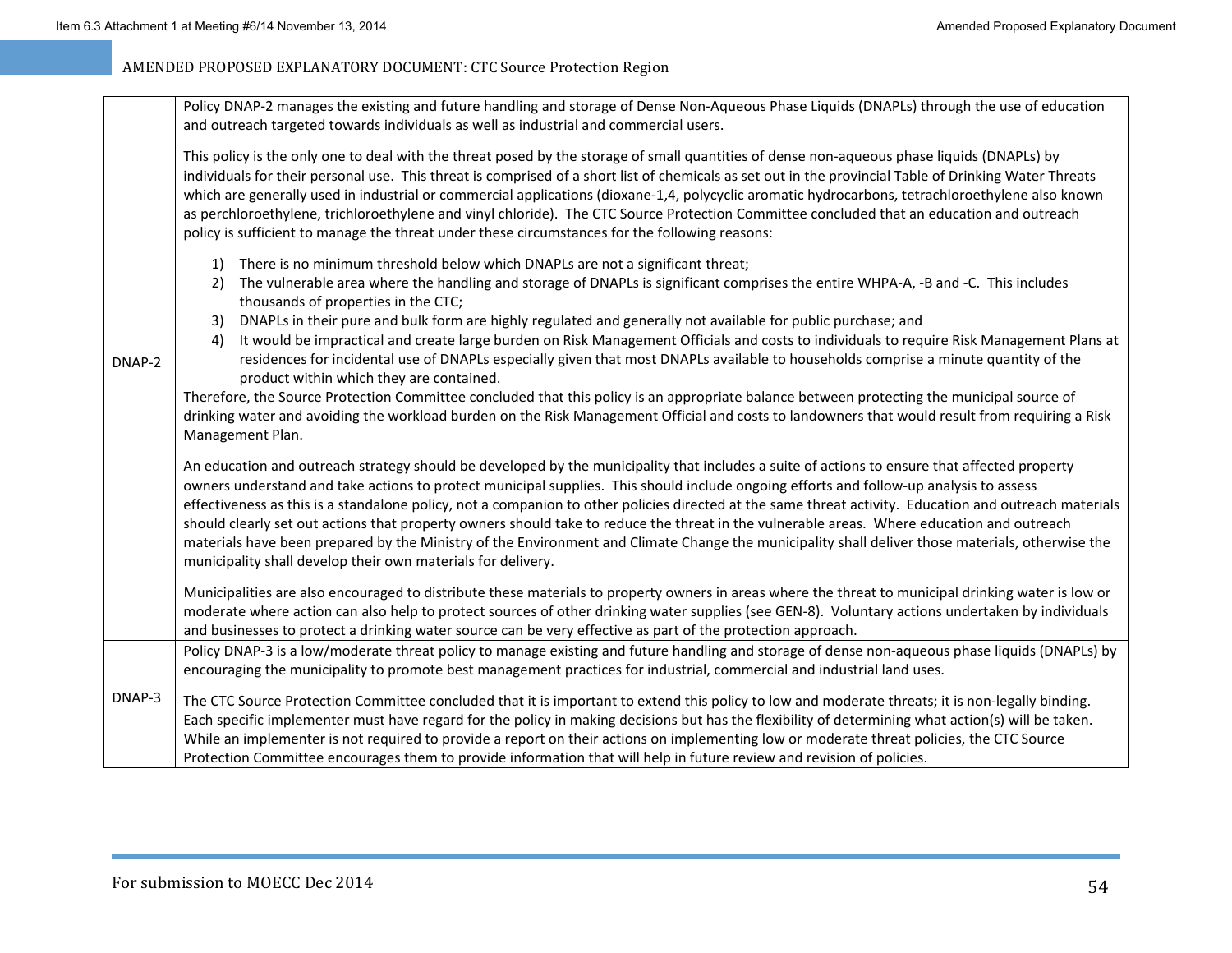#### ORGANIC SOLVENT POLICIES

| $OS-1$ | Policy OS-1 manages the existing handling and storage of organic solvents by requiring a risk management plan and prohibits the future handling and<br>storage of organic solvents where it is or would be a significant drinking water threat.                                                                                                                                                                                                                                                                                                                              |
|--------|------------------------------------------------------------------------------------------------------------------------------------------------------------------------------------------------------------------------------------------------------------------------------------------------------------------------------------------------------------------------------------------------------------------------------------------------------------------------------------------------------------------------------------------------------------------------------|
|        | Organic solvents that are a significant threat comprises of four specific chemicals (carbon tetrachloride, chloroform, dichloromethane and<br>pentachlorophenol) that are stored in quantities greater than 25 litres as set out in the provincial Table of Drinking Water Threats. They are generally<br>used in industrial or commercial applications.                                                                                                                                                                                                                     |
|        | The CTC Source Protection Committee concluded that prohibiting future new handling and storage is a precautionary approach and that existing<br>threats could be managed through risk management plans.                                                                                                                                                                                                                                                                                                                                                                      |
| $OS-2$ | Policy OS-2 manages the existing and future handling and storage of organic solvents through the use of education and outreach targeted towards<br>individuals as well as industrial and commercial users.                                                                                                                                                                                                                                                                                                                                                                   |
|        | Education and outreach policies have been developed by the CTC Source Protection Committee as part of the suite of tools to address this activity.<br>Education and outreach materials should clearly set out actions that property owners should take to reduce the threat in the vulnerable areas. Where<br>education and outreach materials have been prepared by the Ministry of the Environment and Climate Change the municipality shall deliver those<br>materials, otherwise the municipality shall develop their own materials for delivery.                        |
|        | Municipalities are also encouraged to distribute these materials to property owners in areas where the threat to municipal drinking water is low or<br>moderate where action can also help to protect sources of other drinking water supplies (see GEN-8). Voluntary actions undertaken by individuals<br>and businesses to protect a drinking water source can be very effective as part of the protection approach.                                                                                                                                                       |
|        | Policy OS-3 is a low/moderate threat policy to manage existing and future handling and storage of organic solvents by encouraging the municipality to<br>promote best management practices for industrial, commercial and industrial land uses.                                                                                                                                                                                                                                                                                                                              |
| $OS-3$ | The CTC Source Protection Committee concluded that it is important to extend this policy to low and moderate threats; it is non-legally binding. Each<br>specific implementer must have regard for the policy in making decisions but has the flexibility of determining what action(s) will be taken. While an<br>implementer is not required to provide a report on their actions on implementing low or moderate threat policies, the CTC Source Protection<br>Committee encourages them to provide information that will help in future review and revision of policies. |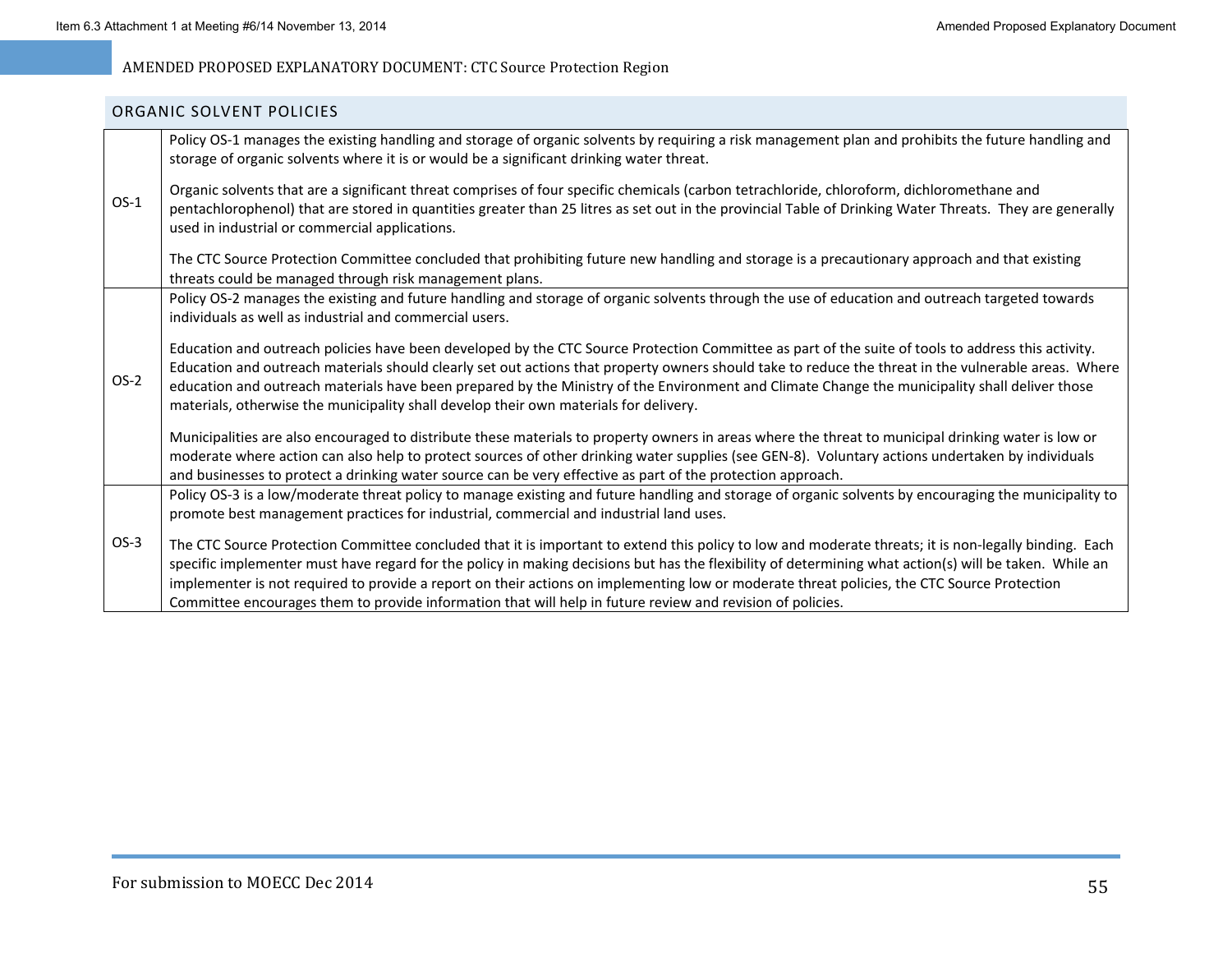#### DE‐ICING POLICIES

|                  | Policy DI-1 manages the existing and future run-off that contains chemicals used in the de-icing of aircraft where it would be a significant drinking<br>water threat.                                                                                                                                                                                                                                                                |
|------------------|---------------------------------------------------------------------------------------------------------------------------------------------------------------------------------------------------------------------------------------------------------------------------------------------------------------------------------------------------------------------------------------------------------------------------------------|
|                  | Policy DI-2 encourages the siting of future facilities for the de-icing of aircraft to be located outside of areas where the activity would be a significant<br>drinking water threat.                                                                                                                                                                                                                                                |
| $DI-1$<br>$DI-2$ | The CTC Source Protection Committee has chosen in this case to propose two policies to address this significant threat. This is intended to ensure<br>that all responsible authorities are working in concert in making decisions. The CTC Source Protection Committee recognizes that reducing or<br>avoiding significant drinking water threats is facilitated when each decision-maker is working under the same policy direction. |
|                  | There have been no existing threats from de-icing aircraft identified within vulnerable areas in the CTC Source Protection Region, however the CTC<br>Source Protection Committee has included policy DI-1 should new municipal wells be located where an existing activity would be a threat or in the<br>case an existing threat has not been identified.                                                                           |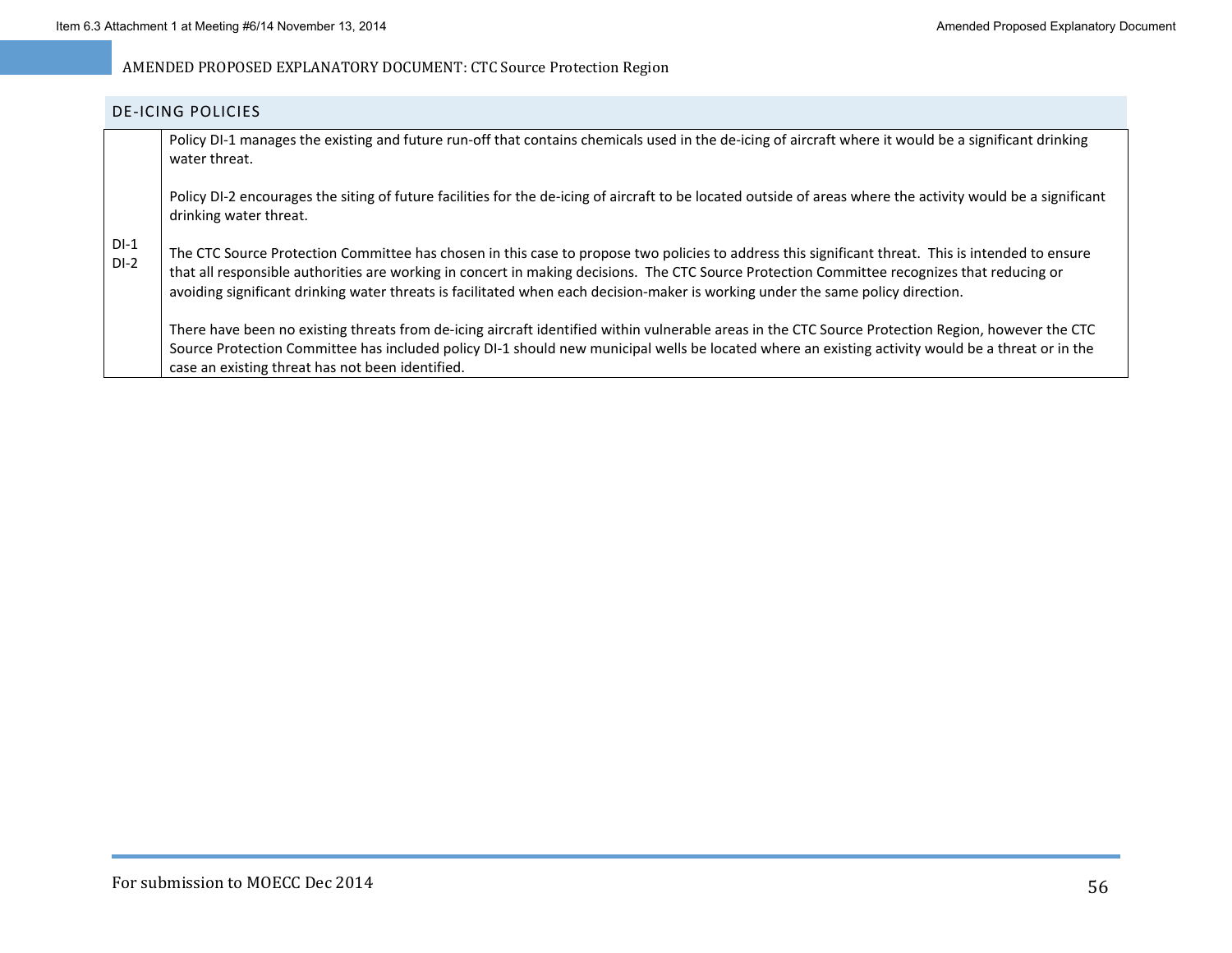### LAKE ONTARIO POLICIES

Policy LO‐G‐1 is <sup>a</sup> Specify Action policy regarding spill prevention/contingency and emergency response. This policy applies to IPZ‐3.

 $LO-G-1$ The intent of this policy is ensure that effective spill prevention/contingency/emergency plans are in place in order to protect drinking water sources from spill along highways, shipping lanes and rail ways. The requirements for effective spill prevention/contingency/emergency plans are also included for the policies dealing with Lake Ontario Modelled Significant Drinking Water Threats. The desired outcome is to ensure that there is appropriate, clear and consistent procedures in place on when municipal plant operators will be notified based on spill magnitude. Magnitude refers to matters such as size, duration and type of spill. The proposed two year time frame to consider the policy is needed to ensure that Risk Mitigation/Risk Reduction/Risk Contingency Plans are effective. Within the policy there is an additional timeline to conduct <sup>a</sup> test of the contingency measures within three years and at regular intervals thereafter. The timeline for the future review is to be determined by the appropriate bodies which should include the municipalities who having drinking water systems in Lake Ontario which may be impacted by spills.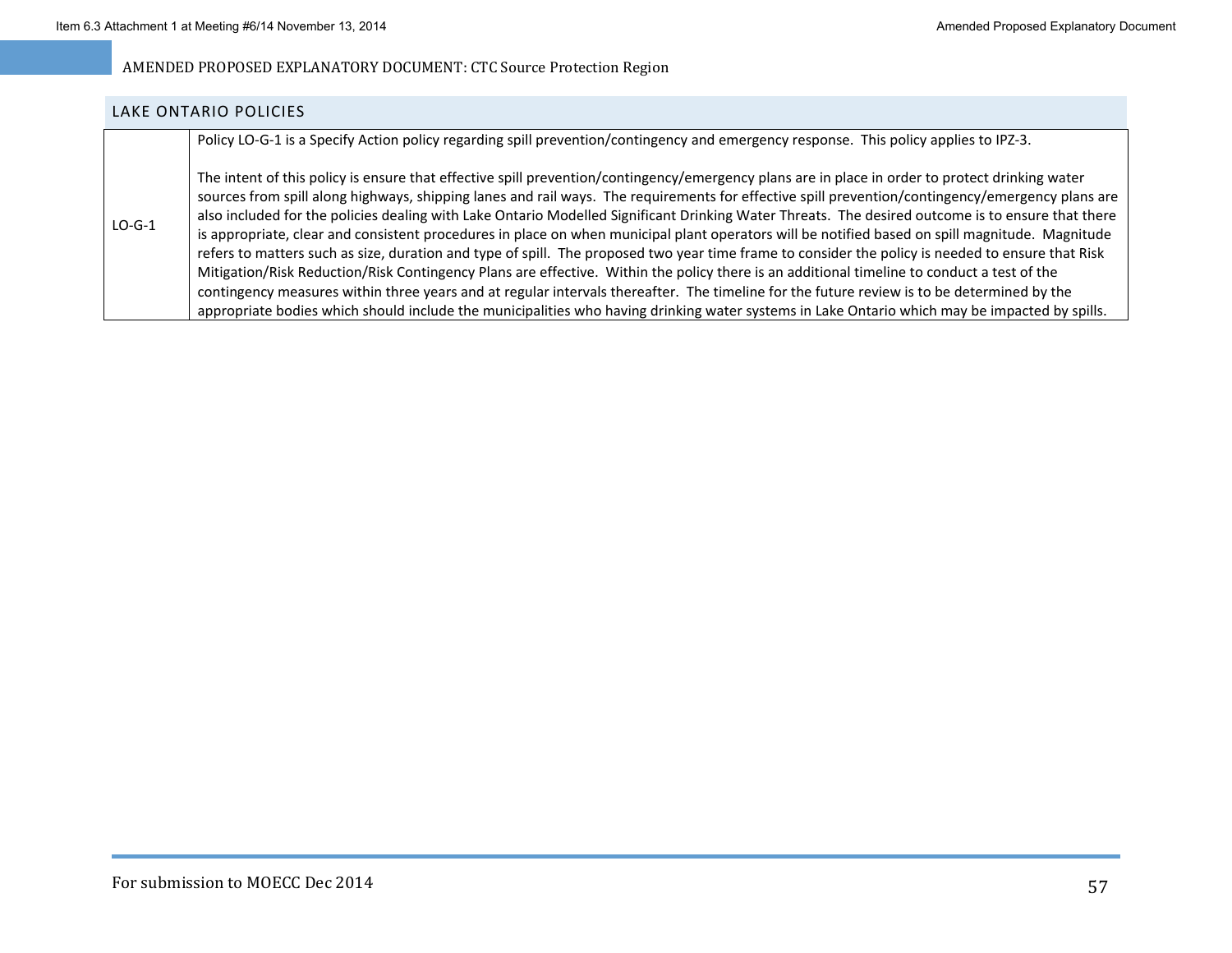Policy LO‐G‐2 is Specify Action policy regarding the establishment of <sup>a</sup> Lake Ontario Collaborative Group. This policy applies to IPZ‐1, 2 and 3.

The intent of this policy is to establish <sup>a</sup> Lake Ontario Collaborative Working Group (LOCG), to undertake <sup>a</sup> number of activities related to Lake Ontario monitoring, modelling and assessments of drinking water threats to support implementation of other policies in this plan to ensure that existing and future activities cease to be or do not become significant drinking water threats. The LOCG is to be chaired by the Ministry of the Environment and Climate Change, with the municipalities of Durham, Peel and Toronto participating. Invitations to participate should also be sent to other source protection authorities and municipalities who were part of the original Lake Ontario Collaborative. Technical work modelling threats has shown that impacts may extend into or from adjacent source protection areas. The affected municipalities are Niagara Region, City of Hamilton, Halton Region, Port Hope, Town of Cobourg and Wellington County and the affected Source Protection Regions/Areas are Niagara, Halton‐Hamilton, Trent Conservation Coalition and Quinte. Other stakeholders and partners such as, Environment Canada, National Energy Board and Ontario Energy Board, and facility owners should also be invited to participate as appropriate. The Ministry of the Environment and Climate Change and CTC municipalities shall jointly formulate and approve <sup>a</sup> Terms of Reference which will address matters such as roles and responsibilities and financing.

The objectives of the LOCG are to undertake actions to provide technical tools and information is available to properly so the threat to municipal drinking water is managed to ensure protection of and public confidence in the source of municipal drinking water.

It is acknowledged that due technical issues that it may not be possible to guarantee 100% availability of data; however the goal is to establish continuous real‐time monitoring.

 $LO-G-2$ 

Due to the complexity and dynamics of Lake Ontario flows and circulation, 3‐D modelling is critical to properly understand and predict the extent and duration of threats. This better understanding will inform notification protocols and contingency planning. The model can be used to proactively model different scenarios to provide guidance to first responders and to inform spill response strategies, notification protocols, and to develop and implement enhanced risk mitigation and spill prevention actions.

The Lake Ontario Collaborative (LOC) used event‐based modelling for the identification of significant threats to Lake Ontario drinking water intakes. A three dimensional hydrodynamic model (Danish Hydraulic Institute DHI Mike‐3) was selected for <sup>a</sup> number of reasons. Two dimensional models historically used are unidirectional and it has been shown that they do not adequately simulate flows, currents, and horizontal and vertical dispersion properties that apply to <sup>a</sup> large inland body of water such as Lake Ontario. A 3‐D model is critical in the representation of the vertical stratification, currents, thermodynamics, seasonal variations, upwelling and down welling characteristics and overall dynamic nature of the lake. It is also important to note that the intakes are located near the bottom of the lake where the third dimension is essential to the simulation of potential impacts. Advanced monitoring technology exists and is already for the most part in place to provide the necessary inputs to these types of models. Given the size, nature and multi-jurisdictional concerns of Lake Ontario, it is appropriate for a Provincial level agency to maintain the appropriate monitoring stations and 3‐D models to manage and protect Great Lakes water resources.

Clause 3a is intended to address, activities that were not previously modeled /assessed to determine if they are <sup>a</sup> threat to drinking water. Additional threat scenario modeling would be required. Clause 3a would also require the assessment of spills that indirectly enter storm sewers (spills occur on‐site but drain off site via ditches and eventually enter storm sewers that outlet into Lake Ontario) as moderate or low threats in IPZ‐ 1 and 2. The assessment should include identifying the number of activities that are considered low and moderate threats. This assessment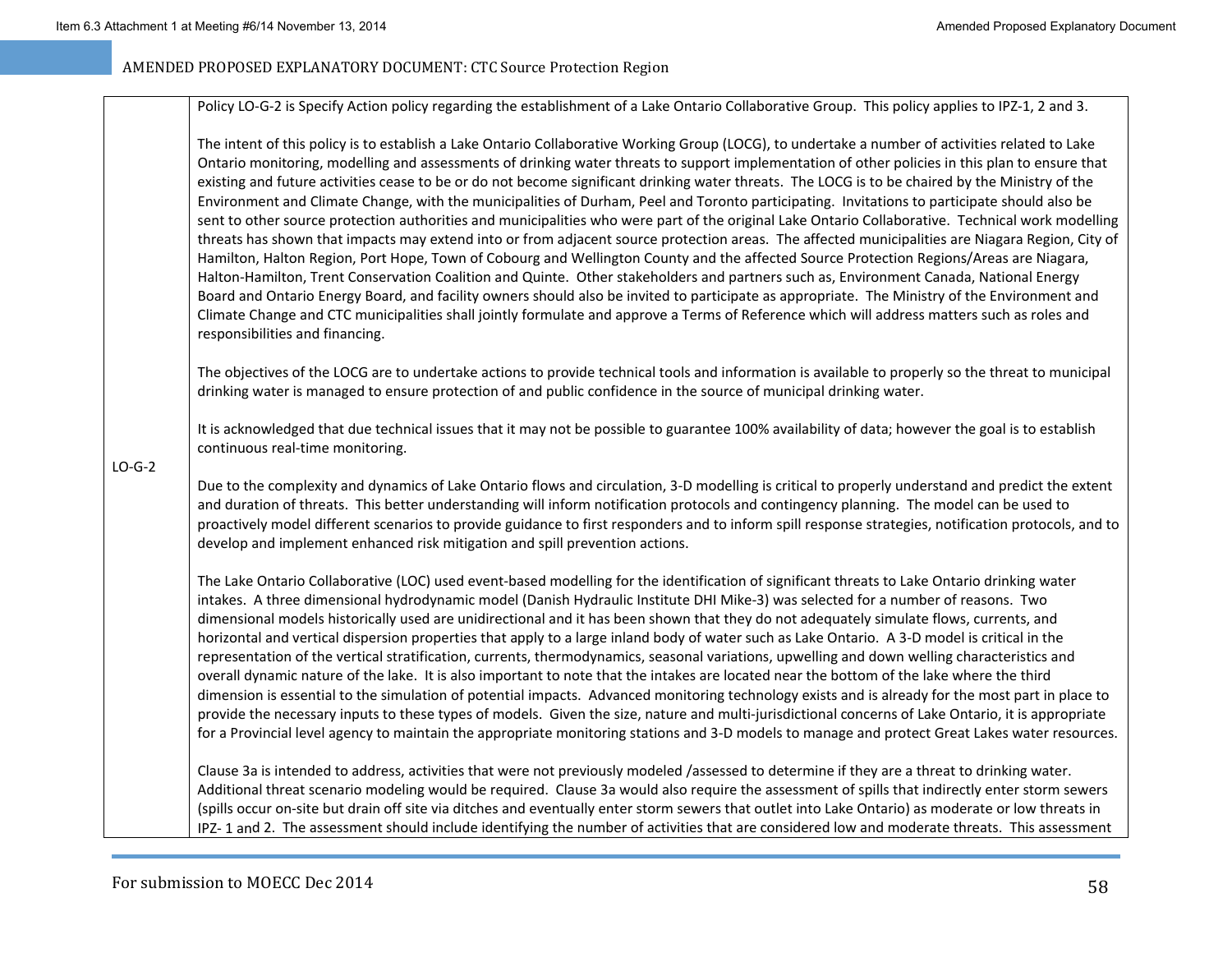|          | should be used to help inform future updates of the Source Protection Plan. Updates would need to consider the scope of the threats as well as<br>appropriate tools to address the threats. Spills have the potential to cross municipal boundaries; as a result the future updates of the Source                                                                                                                                                                                                                                                                                           |
|----------|---------------------------------------------------------------------------------------------------------------------------------------------------------------------------------------------------------------------------------------------------------------------------------------------------------------------------------------------------------------------------------------------------------------------------------------------------------------------------------------------------------------------------------------------------------------------------------------------|
|          | Protection Plans should consider provincial wide action to ensure a consistent approach throughout area of concern.                                                                                                                                                                                                                                                                                                                                                                                                                                                                         |
|          | Clause 4 in the policy is intended to ensure that new land-based activities which might pose a significant threat to drinking water, such as a new<br>municipal sewage or industrial outfall or pipeline, are assessed at the planning stage so that actions can be taken to avoid new threats rather than<br>relying on only spill contingency and response measures. These latter tools are all that is possible for the existing threats that have been<br>identified.                                                                                                                   |
|          | In the Great Lakes, serious impacts on municipal water intakes have occurred from pathogens other than E. coli (e.g., in Milwaukee WI and<br>Collingwood ON related to Cryptosporidium). Limited assessment has been done of the extent, nature and type of pathogens present in source of<br>municipal drinking water. These other pathogens are not as easily treated with standard filtration and disinfection treatment and therefore pose<br>a higher risk if present in source water. As a result, this policy also includes a provision for development of pathogen risk assessment. |
|          | Policy LO-G-3 is a Specify Action policy regarding the establishment of a Lake Ontario Collaborative Group (LOCG). This policy applies to IPZ-1, 2<br>and $3.$                                                                                                                                                                                                                                                                                                                                                                                                                              |
| $LO-G-3$ |                                                                                                                                                                                                                                                                                                                                                                                                                                                                                                                                                                                             |
|          | The intent of LO-G-3 is to ensure that municipalities of Peel, Toronto and Durham who responsible for the provision of water are part of the LOCG<br>and play a role on carrying out listed provisions including addressing matters such as funding.                                                                                                                                                                                                                                                                                                                                        |
|          | Policy LO-G-4 is an Education and Outreach policy regarding communicating the importance of protecting Lake Ontario drinking water. This<br>policy applies to IPZ-1, 2 and 3.                                                                                                                                                                                                                                                                                                                                                                                                               |
| $LO-G-4$ | Lake Ontario is an international water body subject to federal regulation and international treaties. As part of the existing arrangements for<br>international cooperation and research it is important to share the findings of the source water protection technical assessments with these<br>other agencies to encourage further research and recognition of the need for action to protect the most important source of municipal drinking<br>water in the province.                                                                                                                  |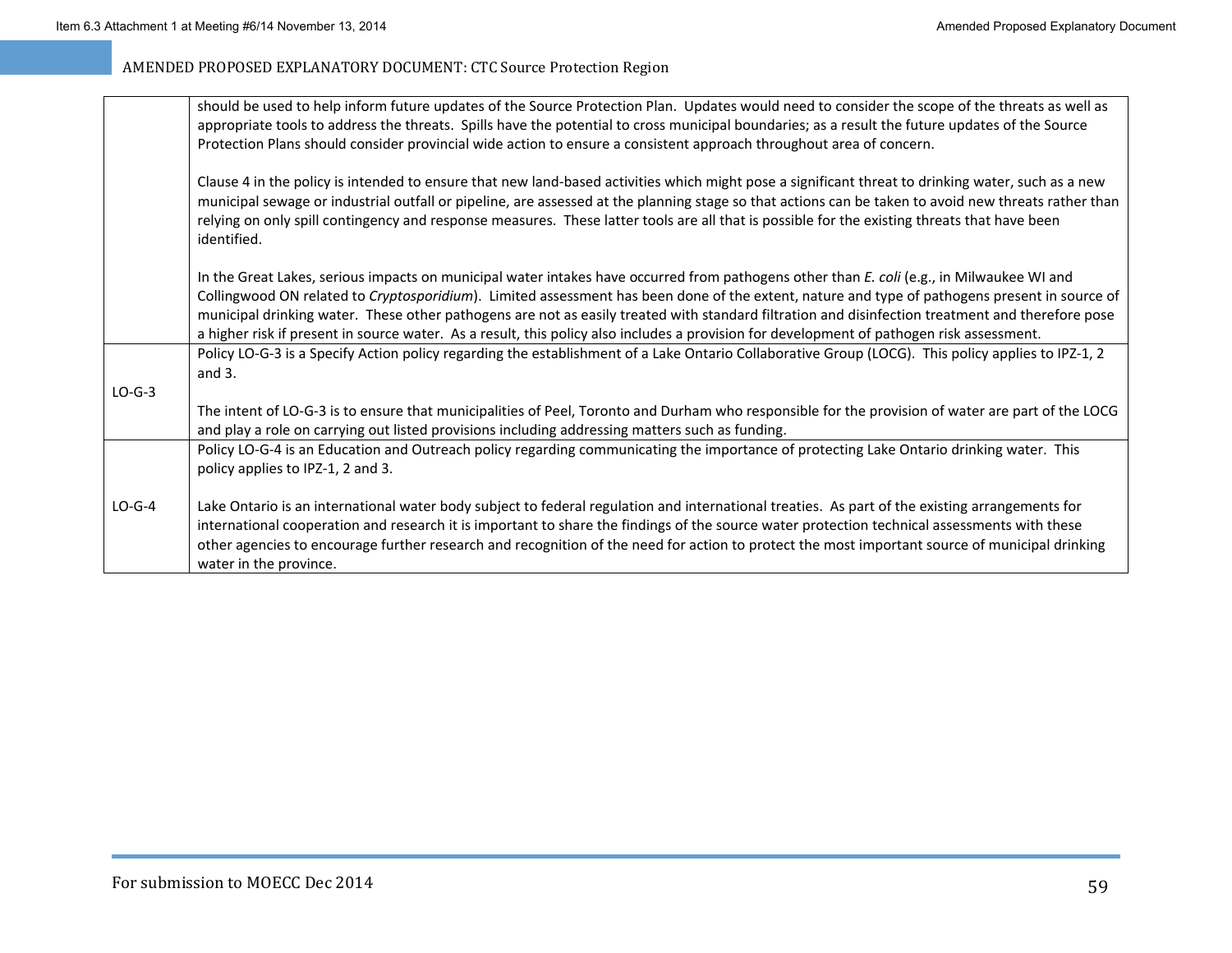|          | Policy LO-NGS-1 is a Specify Action policy regarding risk management, spill prevention/contingency and emergency response. This policy applies<br>to IPZ-3.                                                                                                                                                                                                                                                                                                                                                                                                                                                                                                                                                                                                                                                                                                                                                                                                                                                                                                                                                                                                                                                                                                                                                                                                                                               |
|----------|-----------------------------------------------------------------------------------------------------------------------------------------------------------------------------------------------------------------------------------------------------------------------------------------------------------------------------------------------------------------------------------------------------------------------------------------------------------------------------------------------------------------------------------------------------------------------------------------------------------------------------------------------------------------------------------------------------------------------------------------------------------------------------------------------------------------------------------------------------------------------------------------------------------------------------------------------------------------------------------------------------------------------------------------------------------------------------------------------------------------------------------------------------------------------------------------------------------------------------------------------------------------------------------------------------------------------------------------------------------------------------------------------------------|
| LO-NGS-1 | Based on information provided by Ontario Power Generation (OPG) there are some enhancements required to the current provincial response<br>protocols for responding to events where the discharge of radioactivity from Ontario's nuclear power plants may result in radioactive<br>concentrations at nearby water intakes that may exceed the Ministry of the Environment and Climate Change standards. Based on information<br>from OPG, the following concerns with the existing response protocol have been noted:<br>• Generally, the modelled tritium spill identified as a significant drinking water threat would not trigger the Provincial Nuclear Emergency<br>Response Plan (PNEP) unless the PNEP has been or will be triggered by another co-occurring event.<br>• A full-scale exercise is to be held annually, rotating between Bruce Power, Pickering and Darlington. The Province has declined to participate at<br>the last few drills OPG has conducted.<br>• A Province/OPG/Bruce Power Committee is supposed to meet annually to review procedures. This has not happened in several years and OPG<br>has tried to get the Province to meet to discuss needed changes to the procedure.<br>The proposed three year time frame is needed to ensure that Risk Mitigation/Risk Reduction/Risk Contingency Plans are updated to protect<br>municipal drinking water in a timely manner. |
| LO-SEW-1 | Policy LO-SEW-1 is a Prescribed Instrument policy regarding spill prevention and contingency plans. This policy applies to IPZ-3.<br>The establishment, operation or maintenance of a system that collects, stores, transmits, treats or disposes of sewage are subject to provincial<br>Environmental Approvals. As a result, this policy requires the Province to review these Environmental Approvals to ensure that there are<br>conditions/requirements for effective Spill Prevention and Contingency Plans directed towards protecting the source of municipal drinking water.<br>Policy LO-SEW-1 (c) does not limit the ability of the Ministry of the Environment and Climate Change to apply other conditions as warranted.<br>Under the Clean Water Act, the Source Protection Committee is limited to using these Prescribed Instruments and not Part IV tools for sewage<br>and waste significant drinking water threats.                                                                                                                                                                                                                                                                                                                                                                                                                                                                    |
| LO-SEW-2 | Policy LO-SEW-2 is a Prescribed Instrument policy regarding spill prevention and contingency plans. This policy applies to IPZ-3.<br>The intent of this policy is to require the review of Environmental Compliance Approvals to ensure that spill prevention and contingency<br>measures are incorporated. The policy also includes provisions to gather information that will help identify where the infrastructure is at higher<br>risk of failing as it crosses streams (sanitary sewer and to inform where actions are needed by facility owners to implement risk avoidance and<br>mitigation strategies to ensure the threat ceases to be or never becomes a significant drinking water threat). Example information includes:<br>the state of the infrastructure (e.g., age, design life, pipe size, quantity and type of products transported) to assess the potential threats;<br>a)<br>depth of cover to assess susceptibility of erosion;<br>b)<br>a map of the location of each crossing to produce a composite map;<br>C)<br>a prioritized list of facilities to be inspected/maintained based on potential risk to drinking water; and<br>d)<br>identification of additional risk management measures to be implemented.<br>e)                                                                                                                                                            |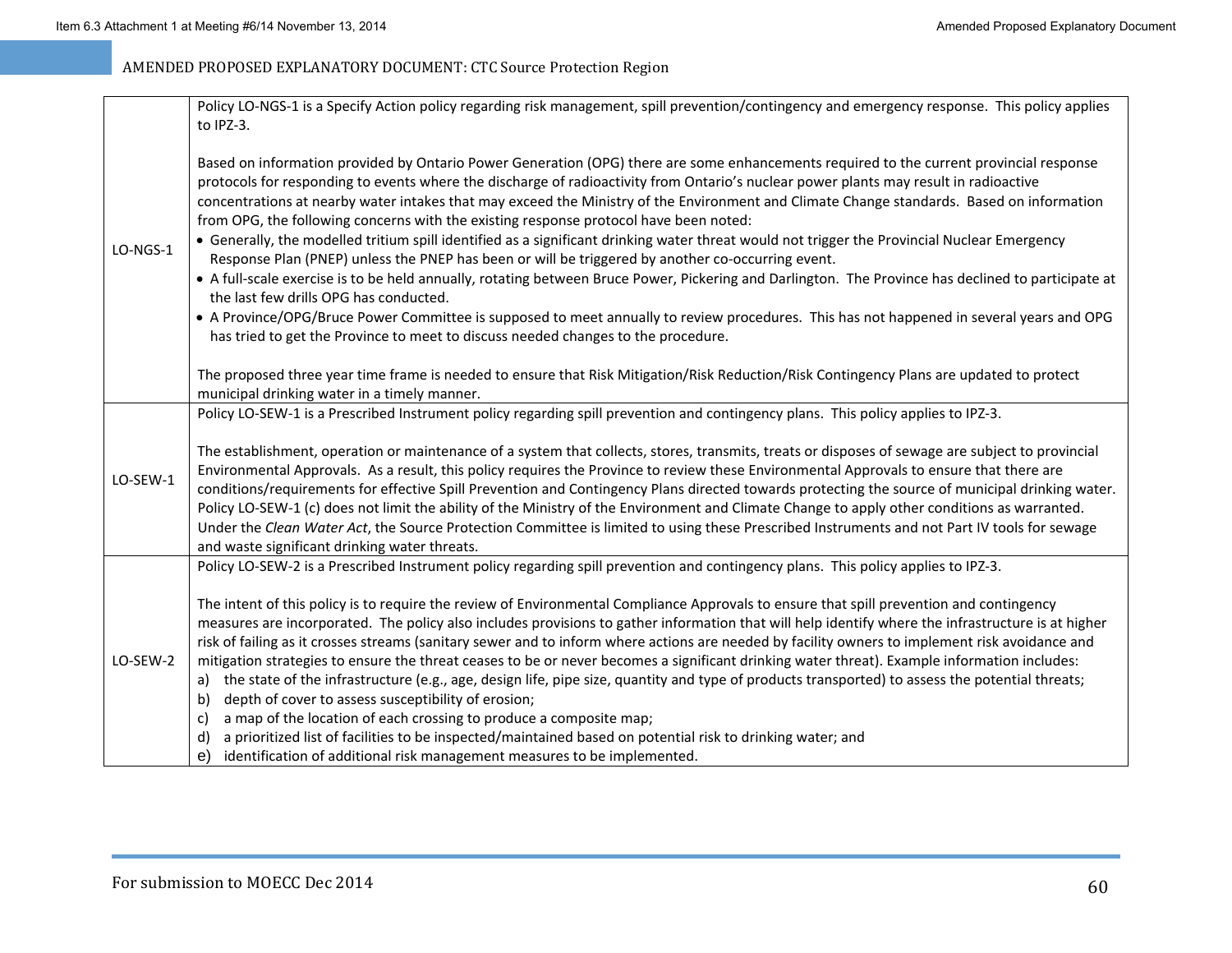|           | Policy LO-PIPE-1 is a Specify Action policy regarding spill prevention/contingency plans. This policy applies to IPZ-3.                                                                                                                                                                                                                                                                                                                                                                                                                                                                                                                                                                                                                                                                                                                                                                                                                                                                                             |
|-----------|---------------------------------------------------------------------------------------------------------------------------------------------------------------------------------------------------------------------------------------------------------------------------------------------------------------------------------------------------------------------------------------------------------------------------------------------------------------------------------------------------------------------------------------------------------------------------------------------------------------------------------------------------------------------------------------------------------------------------------------------------------------------------------------------------------------------------------------------------------------------------------------------------------------------------------------------------------------------------------------------------------------------|
| LO-PIPE-1 | The intent of LO-PIPE-1 is to require the Ministry of the Environment and Climate Change to work with facility owners and provincial and federal<br>regulators to ensure spill prevention, management and reductions plans, notification protocols and appropriate communication to responsible<br>parties are addressed.                                                                                                                                                                                                                                                                                                                                                                                                                                                                                                                                                                                                                                                                                           |
|           | This policy also includes provisions to gather information that will help identify where the infrastructure is at higher risk of failing as it crosses<br>streams (petroleum pipeline spill) and to inform where actions are needed by facility owners to implement risk avoidance and mitigation<br>strategies to ensure the threat ceases to be or does not becomes a significant drinking water threat. Example information includes:<br>the state of the infrastructure (e.g., age, pipe size, design life, quantity and type of products transported) to assess the potential threats;<br>a)<br>depth of cover to assess susceptibility of erosion;<br>b)<br>a map of the location of each crossing to produce a composite map;<br>C)                                                                                                                                                                                                                                                                          |
|           | a prioritized list of facilities to be inspected/maintained based on potential risk to drinking water;<br>d)                                                                                                                                                                                                                                                                                                                                                                                                                                                                                                                                                                                                                                                                                                                                                                                                                                                                                                        |
|           | all petroleum pipeline system failure (spill) sensing and shut down measures and policies; and<br>e)                                                                                                                                                                                                                                                                                                                                                                                                                                                                                                                                                                                                                                                                                                                                                                                                                                                                                                                |
|           | f)<br>the facility owner is responsible for assessing and reporting on their assurance that their pipes have been assessed and not at risk of rupture<br>at tributary crossings where a spill is a significant drinking water threat.                                                                                                                                                                                                                                                                                                                                                                                                                                                                                                                                                                                                                                                                                                                                                                               |
|           | Policy LO-FUEL-1 is a Specify Action policy regarding spill prevention/contingency plans. This policy applies to IPZ-3.                                                                                                                                                                                                                                                                                                                                                                                                                                                                                                                                                                                                                                                                                                                                                                                                                                                                                             |
| LO-FUEL-1 | The intent of the policy is to have the Ministry of the Environment and Climate Change "work with Technical Standards and Safety Authority<br>(TSSA)/ Ministry of Government and Consumer and Commercial Services (MGCS)" as the wording specifies that the Ministry of the Environment<br>and Climate Change should carry out the recommended actions in consultation. The Clean Water Act does not prescribe any approvals under the<br>legislation and regulations governing fuel storage and handling, so there is no Prescribed Instrument tool available. TSSA is an arms-length<br>agency of the Ontario Government and is not on the list of bodies required to comply with policies. Although it is acknowledged that TSSA/MGCS<br>do have regulatory powers, their regulatory powers appear to be weak on actions to protect municipal drinking water sources. As a result, it is<br>recommended that the Ministry of the Environment and Climate Change remain as the implementing body for this policy. |
|           | Policy LO-FUEL-2 is an Education and Outreach policy regarding communicating the importance of protecting Lake Ontario drinking water. This                                                                                                                                                                                                                                                                                                                                                                                                                                                                                                                                                                                                                                                                                                                                                                                                                                                                         |
|           | policy applies to IPZ-1, and 2.                                                                                                                                                                                                                                                                                                                                                                                                                                                                                                                                                                                                                                                                                                                                                                                                                                                                                                                                                                                     |
| LO-FUEL-2 | The intent of this policy is to ensure the Ministry of the Environment and Climate Change has discussions with fuel tank farms that are low and<br>moderate threats in order to support consideration of appropriate spill prevention and contingency plans and operational best management<br>practices.                                                                                                                                                                                                                                                                                                                                                                                                                                                                                                                                                                                                                                                                                                           |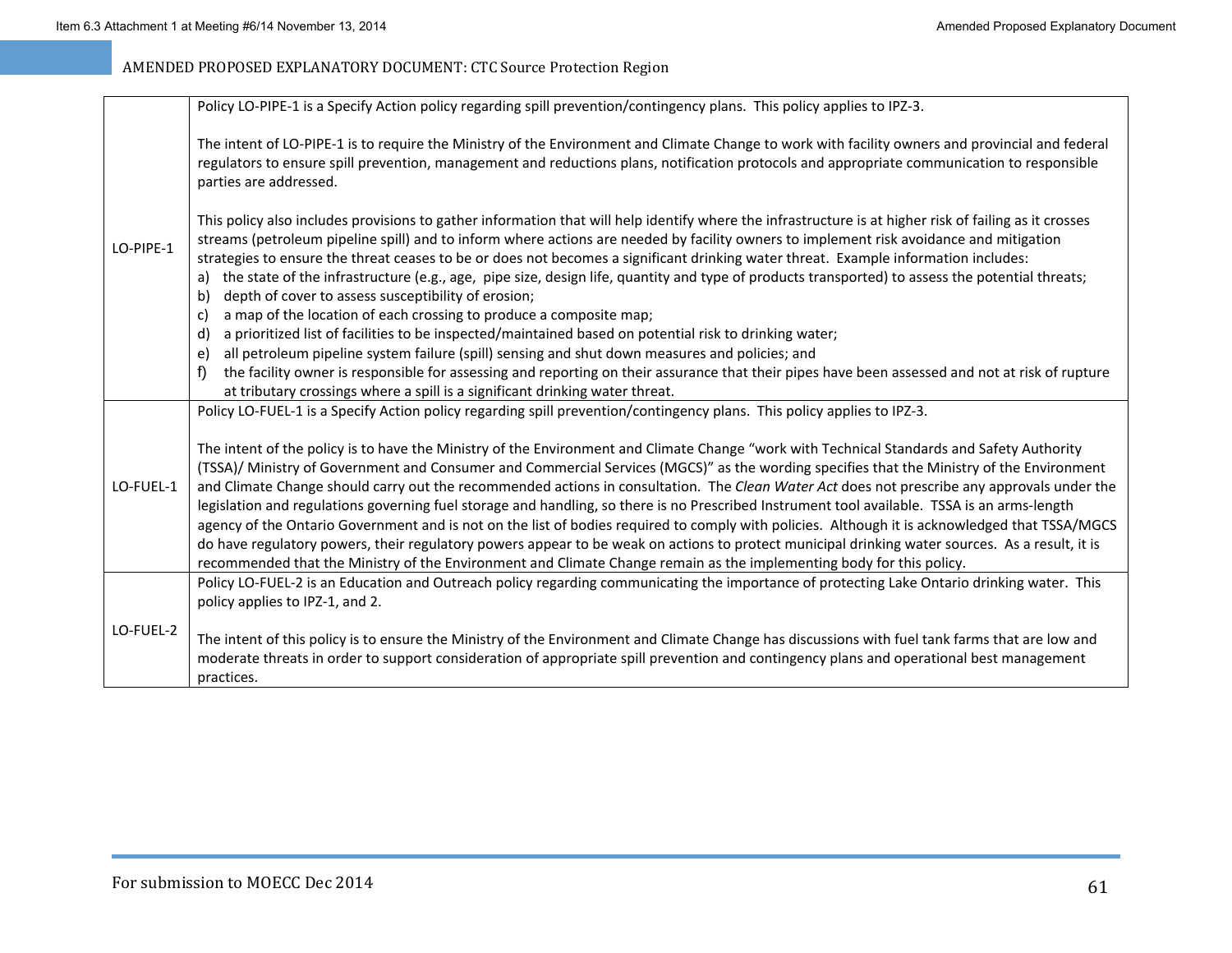#### QUANTITY POLICIES

DEM-1

Policy DEM-1 is a Prescribed Instrument policy that manages activities that take water from an aquifer without returning the water to the same aquifer through the Prescribed Instrument (Permit-To-Take-Water). This policy applies to existing and future threats in a WHPA-Q1 with a significant risk level, and to future threats in <sup>a</sup> WHPA‐Q1 with <sup>a</sup> moderate risk level and also to future threats in the WHPA‐Q2 with <sup>a</sup> moderate risk level for wells serving Georgetown.

The intent of this policy is to ensure the Ministry of the Environment and Climate Change reviews **existing** Permits to Take Water within three years to ensure appropriate conditions are included to protect the sources of municipal drinking water considering the results of the Tier 3 Water Budget analysis for the area. Any **new** permits will be issued only after ensuring that the new taking will not become <sup>a</sup> threat to drinking water by using as part of the assessment the modelling approach and any updated information consistent with the Tier 3 Water Budget analysis. Additional conditions that may be included in such permits could be setting specific trigger levels when water taking would need to be reduced to protect the municipal supply; requiring installation and reporting of water levels in <sup>a</sup> comprehensive set of sentry wells to assess changes to the aquifer; or monitoring the impact to base flow in areas important for spawning in cold‐water fisheries or for maintaining provincially significant wetlands in areas that have been identified as impacted in the Tier 3 water budget study to support the environmental protection requirements of the Permit‐ to‐Take‐Water process under the *Ontario Water Resources Act* and associated regulations and directives.

This policy also applies to future threats in the WHPA‐Q2 with <sup>a</sup> moderate risk level for wells serving Georgetown to ensure that the quantity of water in Beeney Creek is maintained. In the Tier 3 Water Budget Study completed for the Region of Halton's wells, it was found that surface water in Beeney Creek moves into the aquifer upgradient from some of the municipal wells serving Georgetown. This influx of surface water is estimated to provide 40% of the groundwater used by these municipal wells (Lindsay Court and Princess Anne). Therefore it is important that implementing bodies ensure that the water quantity in Beeney Creek is protected when considering approval of future activities that could be significant drinking water threats.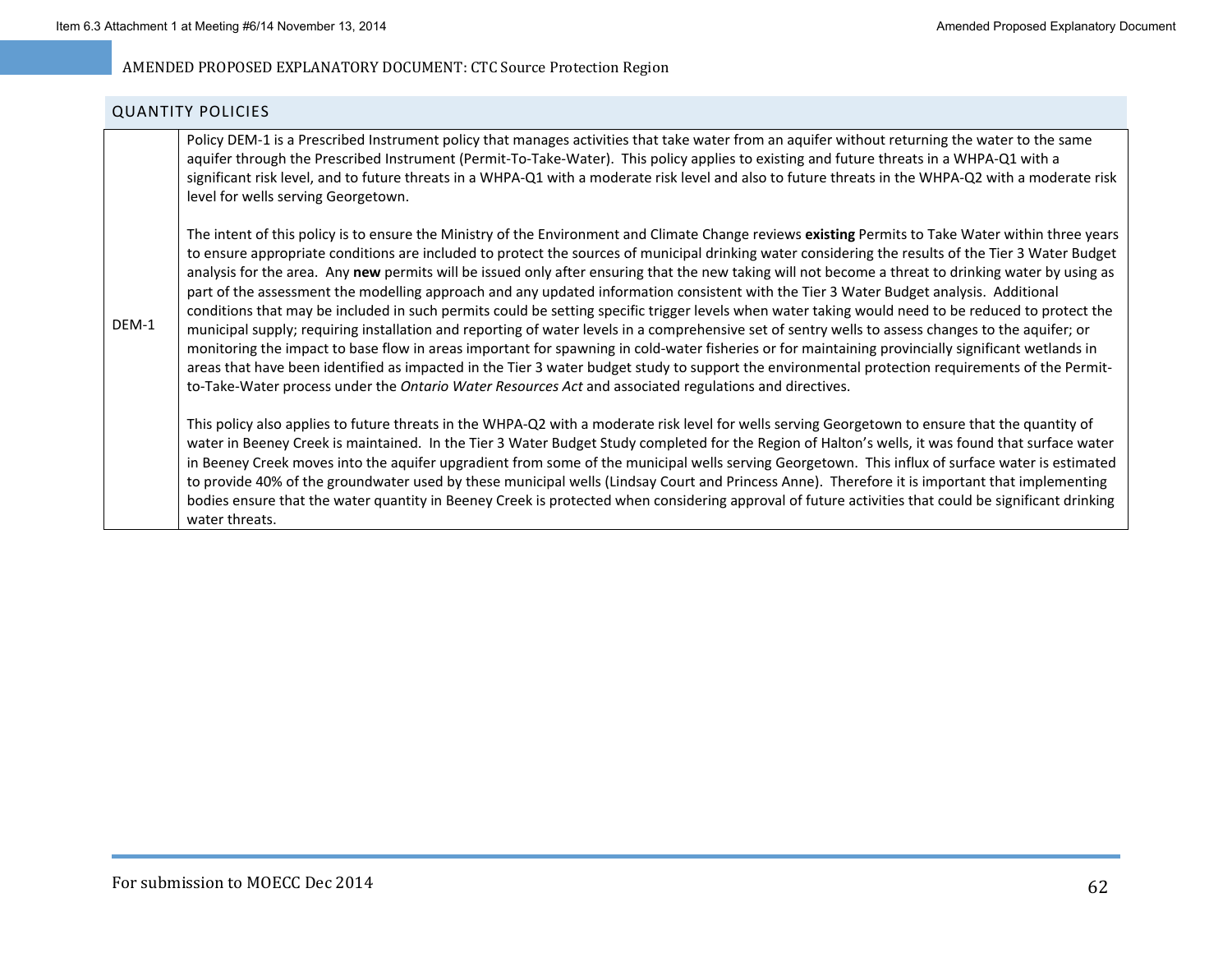Policy DEM-2 is a land use planning policy that manages activities that take water from an aquifer without returning the water to the same aquifer. This policy applies to new development in <sup>a</sup> WHPA‐Q1 with <sup>a</sup> significant risk level, and in <sup>a</sup> WHPA‐Q1 with <sup>a</sup> moderate risk level and also to future threats in the WHPA‐Q2 with <sup>a</sup> moderate risk level for wells serving Georgetown.

The intent of the policy is to ensure that the Planning Approval Authority has the most updated information and tools available through the Tier 3 Water Budget analysis to ensure decisions at <sup>a</sup> local level do not result in the new development becoming <sup>a</sup> significant drinking water threat within a WHPA‐Q1. The local Source Protection Authority has the model files and information to support this analysis, but the applicant will have to retain qualified expertise to do the analysis. By using the current version of the Tier 3 water budget model and updated information should ensure that the results are technically robust and comparable to the original analysis. The Ministry of the Environment and Climate Change is the approval authority for whether or not to issue <sup>a</sup> Permit to Take Water for any new taking and only reviews applications which have been favourably reviewed by planning approval authority. So any planning approvals should be made contingent on the applicant subsequently receiving their Permit to Take Water.

DEM‐2The intent of Part 3a) is to direct the body with the authority for approving expansions to settlement area boundaries to take account of water quantity threats related to the existing wells and permitted takings to determine how additional water could be provided to supply new demands that would result from an increase to the area proposed for development BEFORE <sup>a</sup> decision is made to expand the settlement area. The additional water may be sourced from existing wells coupled with actions to implement risk management measures or from developing new sources (see also related policy DEM‐9).

The intent of part 3b) is to ensure baseflow and overland flows into surface water is maintained to provide sufficient waste water assimilation in locations where maintaining this use has been identified as <sup>a</sup> threat. The surface water flow or quantity required for assimilation is usually set out in other instruments such as <sup>a</sup> Permit‐to‐Take‐Water or Environmental Compliance Approval.

This policy also applies to future threats in the WHPA‐Q2 with <sup>a</sup> moderate risk level for wells serving Georgetown to ensure that the quantity of water in Beeney Creek is maintained. In the Tier 3 Water Budget Study completed for the Region of Halton's wells, it was found that surface water in Beeney Creek moves into the aquifer upgradient from some of the municipal wells serving Georgetown. This influx of surface water is estimated to provide 40% of the groundwater used by these municipal wells (Lindsay Court and Princess Anne). Therefore it is important that implementing bodies ensure that the water quantity in Beeney Creek is protected when considering approval of future activities that could be significant drinking water threats.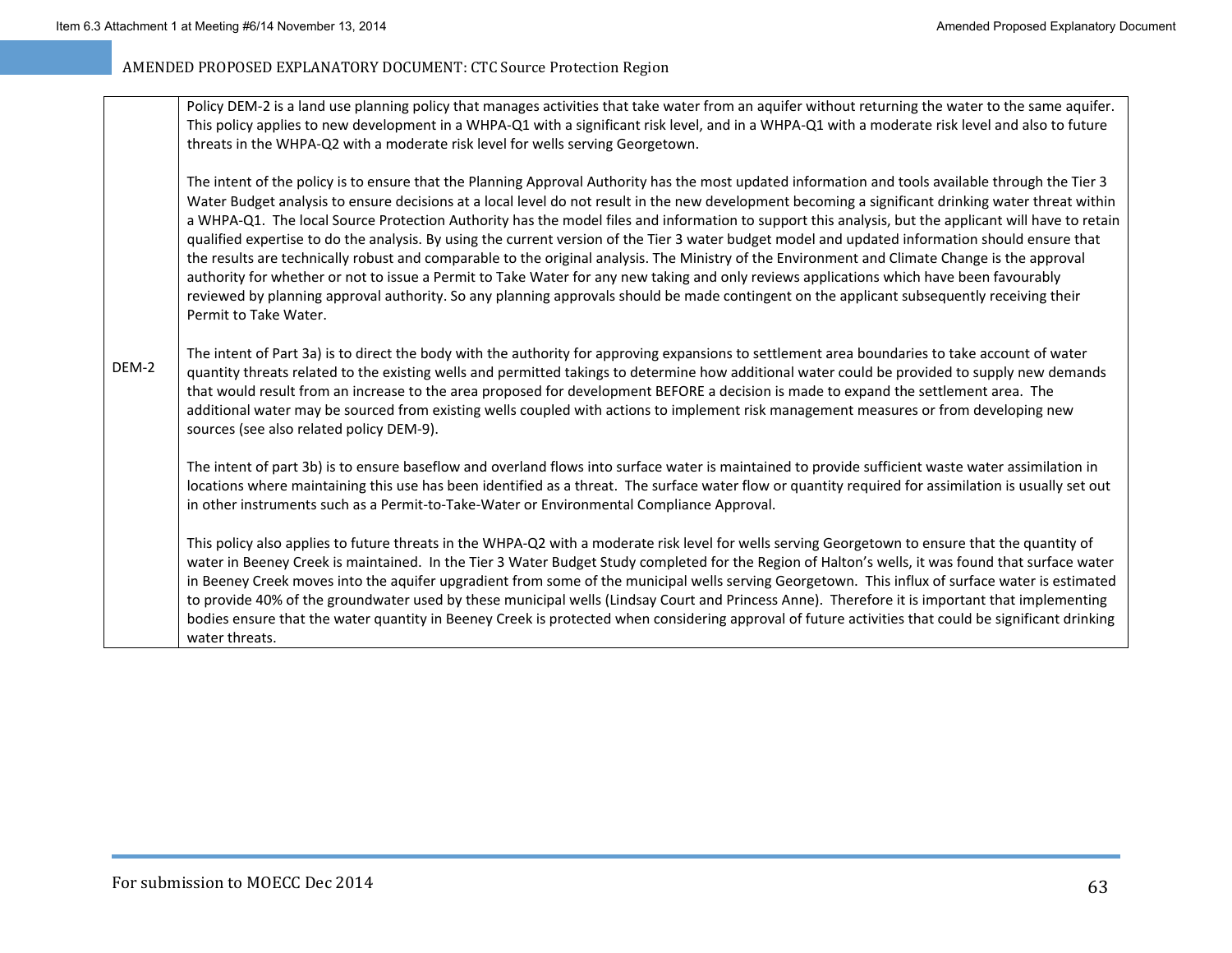| DEM-3 | Policy DEM-3 is a Specify Action policy that directs provincial agencies responsible for setting population targets and growth areas that may require<br>additional or new municipal water supplies to consider the significant water quantity threats analysis. This policy applies to existing and future<br>threats in a WHPA-Q1 with a significant risk level, and to future threats in a WHPA-Q1 with a moderate risk level and also to future threats in the<br>WHPA-Q2 with a moderate risk level for wells serving Georgetown.                                                                                                                                                                                                                                                |
|-------|---------------------------------------------------------------------------------------------------------------------------------------------------------------------------------------------------------------------------------------------------------------------------------------------------------------------------------------------------------------------------------------------------------------------------------------------------------------------------------------------------------------------------------------------------------------------------------------------------------------------------------------------------------------------------------------------------------------------------------------------------------------------------------------|
|       | The intent of the policy is to ensure the different provincial ministries and municipalities communicate, coordinate and consider the Tier 3 Water<br>Budget findings and most current information when setting provincial targets and policies directing population growth so that these do not create<br>new threats or increase the threats of existing activities.                                                                                                                                                                                                                                                                                                                                                                                                                |
|       | This policy also applies to future threats in the WHPA-Q2 with a moderate risk level for wells serving Georgetown to ensure that the quantity of<br>water in Beeney Creek is maintained. In the Tier 3 Water Budget Study completed for the Region of Halton's wells, it was found that surface water<br>in Beeney Creek moves into the aquifer upgradient from some of the municipal wells serving Georgetown. This influx of surface water is estimated<br>to provide 40% of the groundwater used by these municipal wells (Lindsay Court and Princess Anne). Therefore it is important that implementing<br>bodies ensure that the water quantity in Beeney Creek is protected when considering approval of future activities that could be significant drinking<br>water threats. |
|       | Policy DEM-4 is a Specify Action policy that requires municipalities to implement water conservation plans as part of their risk management<br>approach. This policy applies to existing and future threats in a WHPA-Q1 with a significant risk level and to future threats in a WHPA-Q1 with a<br>moderate risk level.                                                                                                                                                                                                                                                                                                                                                                                                                                                              |
| DEM-4 | The intent of this policy is for the municipalities who are responsible for the supply and distribution of municipal water sourced from wells within a<br>WHPA-Q1 to implement effective water conservation plans as part of their risk management strategy to reduce the threat from existing or future<br>water demand by all users who receive water from this source. Some municipalities may already have such plans in place and after review no<br>further actions may be required.                                                                                                                                                                                                                                                                                            |
|       | In developing or updating water conservation plans, a municipality is encouraged to consider using a wide range of approaches in combination such<br>as: incentives for retrofits; introducing local by-laws and requirements under building permissions to mandate installation of low water use<br>plumbing fixtures; setting differential pricing rates to reward low consumption; requiring or encouraging reuse of gray water for irrigation; and<br>lawn watering restrictions. Municipal staffs are encouraged to collaborate and consult with others who may have already implemented such plans<br>and thereby reduce the workload and benefit from their knowledge and expertise.                                                                                           |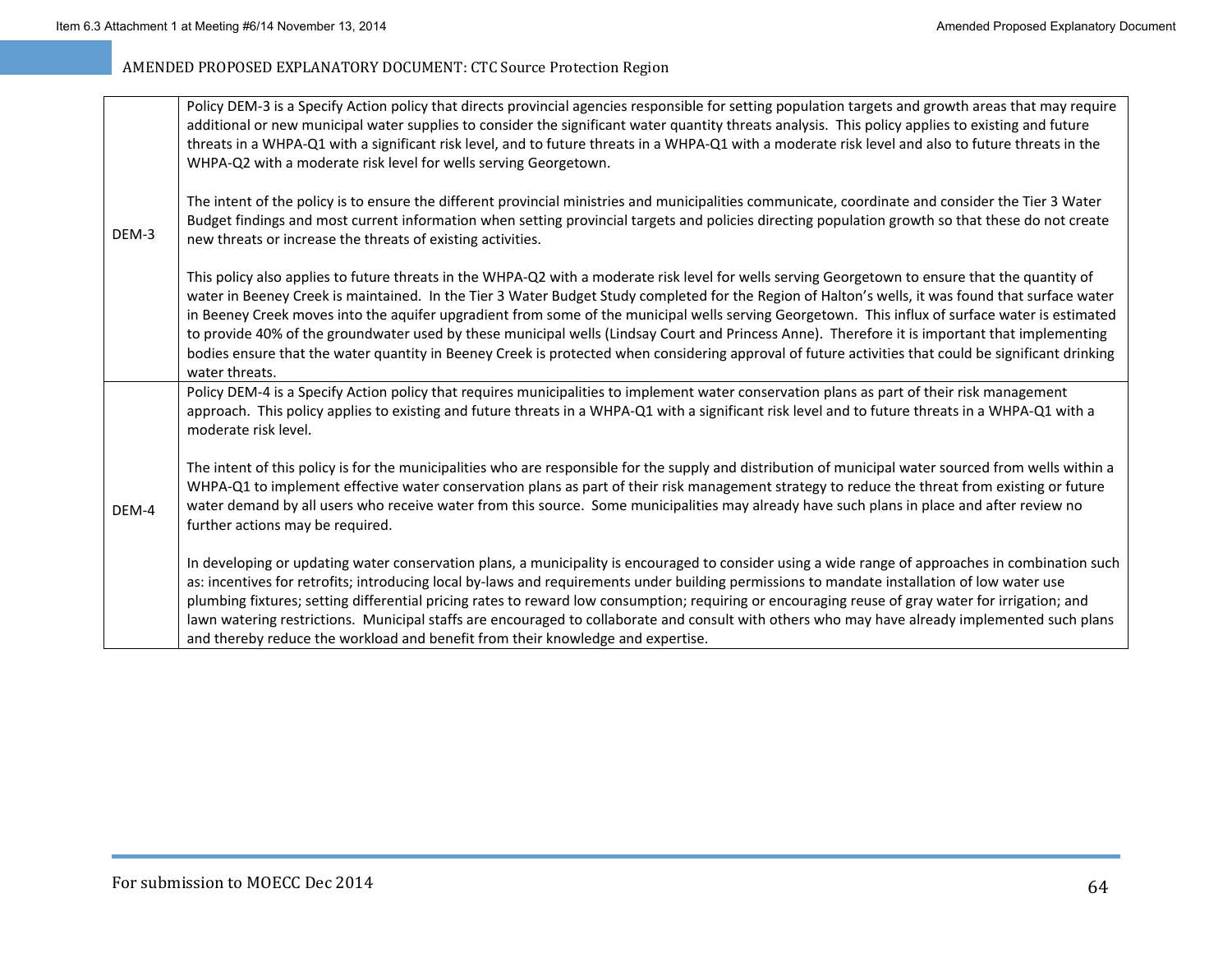|       | Policy DEM-5 is an Education an Outreach policy to manage an activity that takes water from an aquifer without returning the water to the same<br>aquifer by requiring the municipality to advise property owners and businesses of the actions they can take to reduce their use of water. This<br>policy applies to existing and future threats in a WHPA-Q1 with a significant risk level.                                                                                                                                                                                                                                                                                                                                                                                                                                                                          |
|-------|------------------------------------------------------------------------------------------------------------------------------------------------------------------------------------------------------------------------------------------------------------------------------------------------------------------------------------------------------------------------------------------------------------------------------------------------------------------------------------------------------------------------------------------------------------------------------------------------------------------------------------------------------------------------------------------------------------------------------------------------------------------------------------------------------------------------------------------------------------------------|
|       | This policy applies to municipalities who:<br>are responsible for the supply and distribution of municipal water sourced from wells within a WHPA-Q1; and/or<br>a)<br>have lands within their municipal boundaries that fall within a WHPA-Q1<br>b)                                                                                                                                                                                                                                                                                                                                                                                                                                                                                                                                                                                                                    |
| DEM-5 | The intent of this policy is to implement effective education and outreach as part of their risk management strategy to reduce the threat from<br>existing or future water demand by all users who receive water from this source. Some municipalities may already have such plans in place.                                                                                                                                                                                                                                                                                                                                                                                                                                                                                                                                                                           |
|       | The Ministry of the Environment and Climate Change is encouraged to provide a list of available education and outreach materials to municipalities<br>to reduce the duplication of effort, especially by small municipalities with limited capacity. Municipalities have advised the CTC Source Protection<br>Committee that this support is needed.                                                                                                                                                                                                                                                                                                                                                                                                                                                                                                                   |
|       | Municipalities are encouraged to deliver the program through methods and means that are most effective for their local situation and to: consider<br>a wide range of delivery approaches, such as: using a variety of media to deliver content – print, web, social media, demonstrations or displays;<br>radio and local television Public Service Announcements; collaborate with local businesses, community groups and schools or local events such as<br>Children's Water Festivals or local fair or farmer's market to reach different audiences; partner with conservation authorities; sponsor contests;<br>promote other municipal water conservation programs such as distributing rain barrels or low flow nozzles for faucets; promote low water use<br>landscaping; install demonstration projects on public sites such as schools, boulevards, or parks. |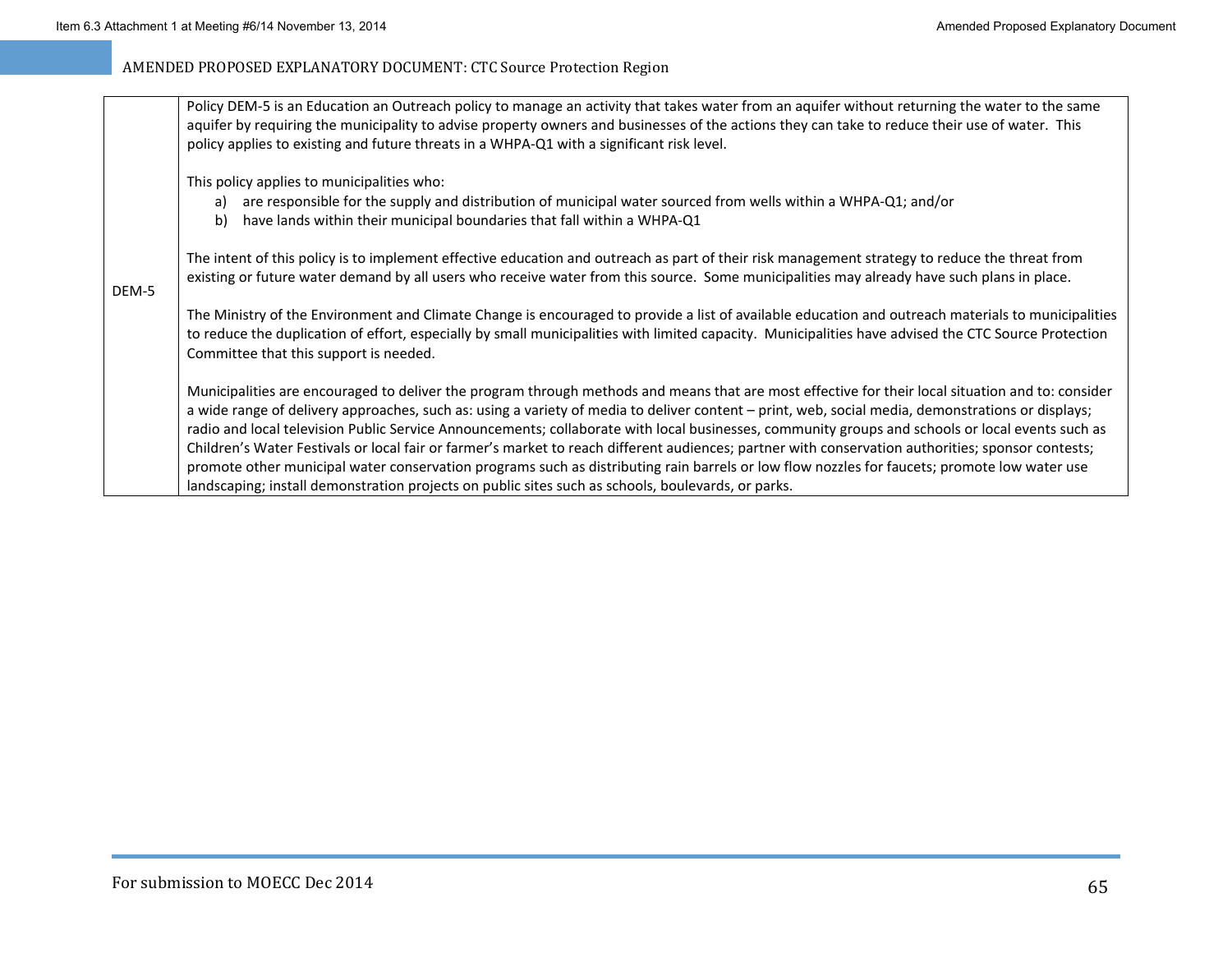|       | Policy DEM-6 is a Specify Action policy requiring municipalities who have a water system located in the WHPA-Q1 with a significant risk level<br>around Orangeville, Amaranth, East Garafraxa and Mono to jointly develop and implement a water management model as part of their risk<br>management approach. The goal is to facilitate the planning and management of water supply sources to ensure sustainability of a long term<br>water supply in each municipality and ensure that water quality and quantity is maintained or improved such that the activity ceases to be, or does<br>not become, a significant drinking water threat.                                                                                                                                                                             |
|-------|-----------------------------------------------------------------------------------------------------------------------------------------------------------------------------------------------------------------------------------------------------------------------------------------------------------------------------------------------------------------------------------------------------------------------------------------------------------------------------------------------------------------------------------------------------------------------------------------------------------------------------------------------------------------------------------------------------------------------------------------------------------------------------------------------------------------------------|
|       | As part of the risk management strategy to reduce existing and avoid future threats, the Dufferin municipalities located in the WHPA-Q1 for this<br>area are required to work together to jointly develop a local collaborative approach to manage their shared sources of municipal drinking water.                                                                                                                                                                                                                                                                                                                                                                                                                                                                                                                        |
| DEM-6 | Through the assessment of the water quality and quantity threats in this area it has been demonstrated that the vulnerable areas for many of the<br>wells owned and operated by these municipalities overlap each other in some cases and also extend across municipal boundaries. A Risk<br>Management Measures Evaluation pilot project undertaken by consultants reporting jointly to the Ministries of Environment and Climate Change<br>and Natural Resources and Forestry has identified and assessed a number of possible risk management measures that could be implemented that<br>would reduce the threat from existing activities. This work can be used as a starting point. To be successful, risk management measures must be<br>implemented in a coordinated and complementary manner by all municipalities. |
|       | The role of the Ministries of Environment and Climate Change and Municipal Affairs and Housing is that of providing guidance, assistance and to<br>facilitate the local municipalities to reach a local decision. The CTC Source Protection Committee concluded that the local municipalities should<br>have the opportunity and responsibility to develop local solutions with support from these Ministries. Municipal Affairs and Housing is the ministry<br>responsible for both the Municipal Act and the Planning Act and has a range of tools and responsibilities to ensure that the municipalities work<br>together to achieve mutually beneficial solutions.                                                                                                                                                      |
|       | Policy DEM-7 is a Specify Action policy to manage activities that take water from an aquifer without returning the water to the same aquifer. This<br>policy applies within a WHPA-Q1 with a significant risk level within Orangeville, Amaranth, East Garafraxa and Mono.                                                                                                                                                                                                                                                                                                                                                                                                                                                                                                                                                  |
| DEM-7 | The intent of this policy is for the Ministry of the Environment and Climate Change and other relevant organizations to support the creation and<br>provide assistance in the development of a mutually beneficial solution to the Dufferin County municipalities that share a water source within the<br>Tier 3 WHPA-Q1. While the primary responsibility for developing the local plan has been assigned to the municipalities, the CTC Source Protection<br>Committee recognizes that there is a need for the province to provide support to these small and rural municipalities to create local capacity to<br>protect sustainable sources of municipal water required to meet provincial targets for population growth and economic development.                                                                      |
|       | The role of the Ministries of Environment and Climate Change and Municipal Affairs and Housing is that of providing guidance, assistance and to<br>facilitate the local municipalities to reach a local decision. The CTC Source Protection Committee concluded that the local municipalities should<br>have the opportunity and responsibility to develop local solutions with support from these Ministries. Municipal Affairs and Housing is the ministry<br>responsible for both the Municipal Act and the Planning Act and has a range of tools and responsibilities to ensure that the municipalities work<br>together.                                                                                                                                                                                               |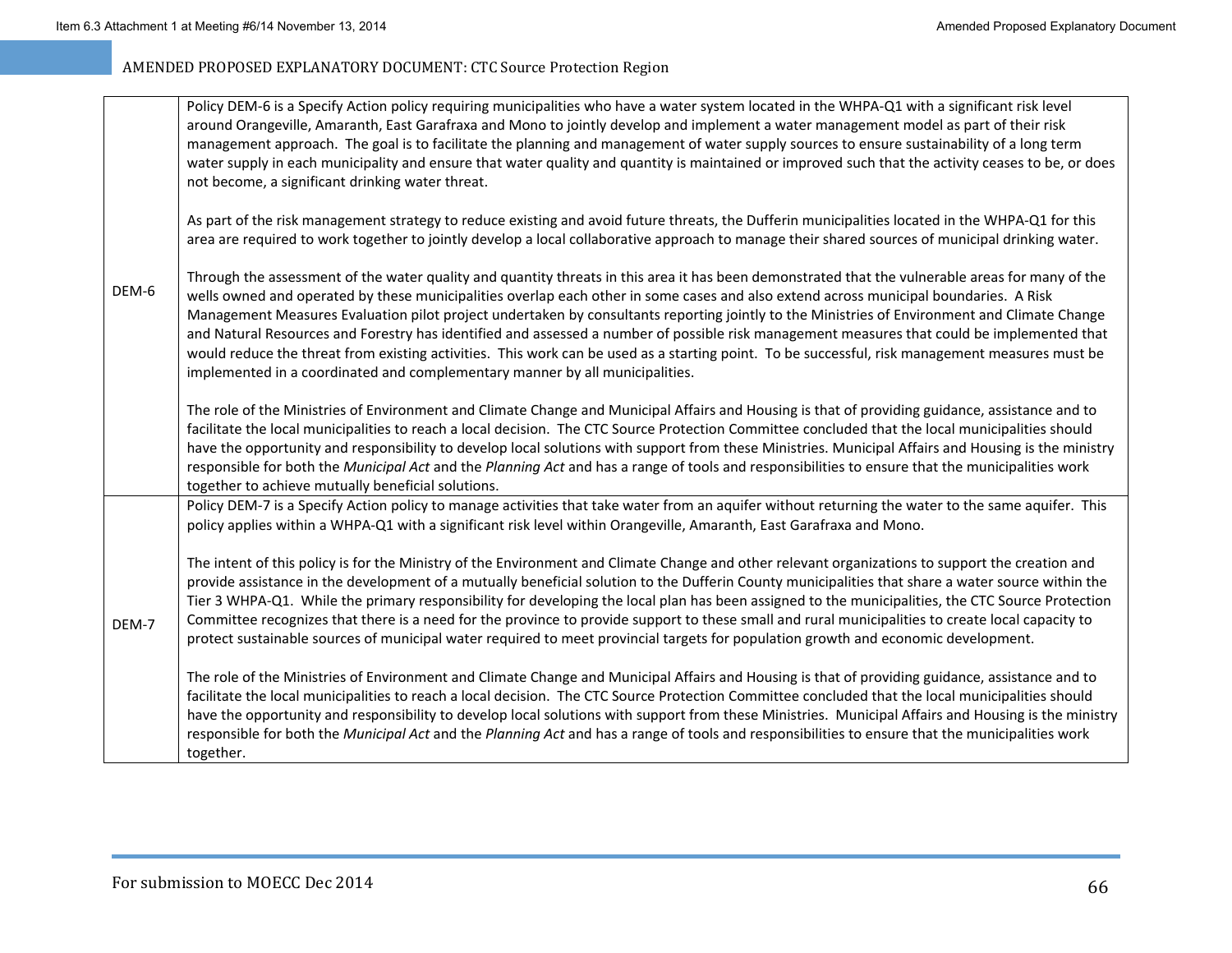|       | Policy DEM-8 is a Specify Action policy directed to the Ministry of the Environment and Climate Change to ensure that the Tier 3 Water Budget is<br>maintained with current information and used for decisions that may result in significant threats from activities that take water from an aquifer<br>without returning the water to the same aquifer. This policy applies to existing and future threats in a WHPA-Q1 with a significant risk level, and to<br>future threats in a WHPA-Q1 with a moderate risk level and also to future threats in the WHPA-Q2 with a moderate risk level for wells serving<br>Georgetown.                                                                                                                                                                                                                                                                                                                                       |  |
|-------|-----------------------------------------------------------------------------------------------------------------------------------------------------------------------------------------------------------------------------------------------------------------------------------------------------------------------------------------------------------------------------------------------------------------------------------------------------------------------------------------------------------------------------------------------------------------------------------------------------------------------------------------------------------------------------------------------------------------------------------------------------------------------------------------------------------------------------------------------------------------------------------------------------------------------------------------------------------------------|--|
| DEM-8 | The provincial funding of technical work to assess threats to the source of municipal drinking water has resulted in substantial advancement in the<br>knowledge of the groundwater resources where Tier 3 water budget studies have been completed. These models can and should be used to<br>support a number of future decisions such as Permits to Take Water and land use planning. However information in the models needs to be kept<br>up to date as Permits are amended, cancelled or newly issued and as land use changes in order to be useful. The CTC Source Protection Committee<br>concluded that the Ministry of the Environment and Climate Change is best placed to ensure that there is sustainable funding and oversight to<br>maintain and ensure use of the Tier 3 Water Budget models. There is also the need to enhance the monitoring of ground and surface water flows<br>in some areas, including installing flow gauges at key locations. |  |
|       | The Ministry of the Environment and Climate Change is encouraged to maintain partnerships with source protection authorities, municipalities and<br>other partners to undertake this maintenance, data collection and analysis. The Ministry of the Environment and Climate Change is also<br>encouraged to consider ways to finance this aspect through a variety of methods such as: conditions of approval for Permits-to-Take-Water;<br>require municipalities operating wells in these areas to be responsible for monitoring and data collection and transfer; and/or direct provincial<br>funding.                                                                                                                                                                                                                                                                                                                                                             |  |

This policy also applies to future threats in the WHPA‐Q2 with <sup>a</sup> moderate risk level for wells serving Georgetown to ensure that the quantity of water in Beeney Creek is maintained. In the Tier 3 Water Budget Study completed for the Region of Halton's wells, it was found that surface water in Beeney Creek moves into the aquifer upgradient from some of the municipal wells serving Georgetown. This influx of surface water is estimated to provide 40% of the groundwater used by these municipal wells (Lindsay Court and Princess Anne). Therefore it is important that implementing bodies ensure that the water quantity in Beeney Creek is protected when considering approval of future activities that could be significant drinking water threats.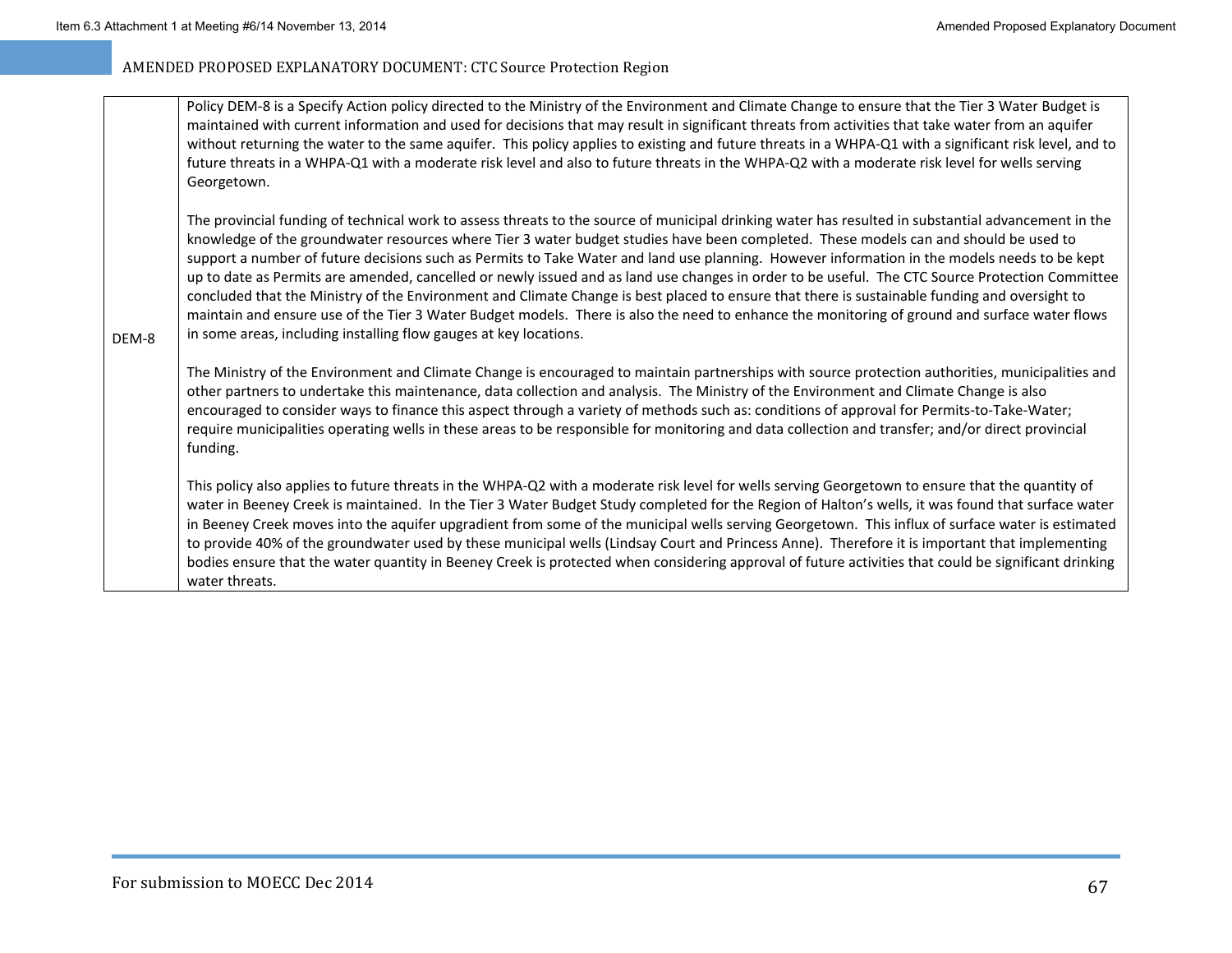| DEM-9         | Policy DEM-9 is a Specify Action policy to encourage municipalities who require additional municipal water to locate sources outside of the existing<br>vulnerable area to avoid creating new or increasing existing water quantity threats from activities that take water from an aquifer without<br>returning the water to the same aquifer. This policy applies to existing and future threats in a WHPA-Q1 with a significant risk level, and to future<br>threats in a WHPA-Q1 with a moderate risk level and also to future threats in the WHPA-Q2 with a moderate risk level for wells serving<br>Georgetown.                                                                                                                                                                           |
|---------------|-------------------------------------------------------------------------------------------------------------------------------------------------------------------------------------------------------------------------------------------------------------------------------------------------------------------------------------------------------------------------------------------------------------------------------------------------------------------------------------------------------------------------------------------------------------------------------------------------------------------------------------------------------------------------------------------------------------------------------------------------------------------------------------------------|
|               | The intent of this policy is not to promote the introduction of lake-based supplies nor to conflict with the Greenbelt Plan policies. Rather the<br>municipality is encouraged as part of their risk management strategy to locate new groundwater supplies outside of a WHPA-Q1 with a significant<br>risk level or a WHPA-Q1 with a moderate risk level where the new or increased taking would create significant water quantity impacts.                                                                                                                                                                                                                                                                                                                                                    |
|               | While the CTC Source Protection Committee is aware of the Ministry of the Environment and Climate Change concern that policies should apply to<br>activities within the WHPA-Q1, it is of the opinion that this policy is intended to ensure that future municipal water takings do not become a<br>significant drinking water threat within the WHPA-Q1. The municipality should try to reduce demand for new sources of water first by optimizing<br>the use of its existing water supplies through a robust evaluation and implementation of other risk management measures before looking for new<br>sources.                                                                                                                                                                               |
|               | This policy also applies to future threats in the WHPA-Q2 with a moderate risk level for wells serving Georgetown to ensure that the quantity of<br>water in Beeney Creek is maintained. In the Tier 3 Water Budget Study completed for the Region of Halton's wells, it was found that surface water<br>in Beeney Creek moves into the aquifer upgradient from some of the municipal wells serving Georgetown. This influx of surface water is estimated<br>to provide 40% of the groundwater used by these municipal wells (Lindsay Court and Princess Anne). Therefore it is important that implementing<br>bodies ensure that the water quantity in Beeney Creek is protected when considering approval of future activities that could be significant drinking<br>water threats.           |
| <b>DEM-10</b> | Policy DEM-10 is a Specify Action policy directed to York Region to implement the drought management plan as part of their risk management<br>measures for activities that take water from an aquifer without returning the water to the same aquifer. This policy applies to future threats in the<br>WHPA-Q1 with a moderate risk level.                                                                                                                                                                                                                                                                                                                                                                                                                                                      |
|               | The intent of this policy is to require York Region to implement the risk management measures assessed as part of the Tier 3 water budget study so<br>that the risk level of the WHPA-Q1 is maintained as moderate. In the Tier 3 Water Budget analysis, the risk level in the WHPA-Q1 was initially<br>categorized as significant due to predicted impacts at some municipal wells pumping their allocated rates under drought scenarios. However York<br>Region's distribution system is sufficiently integrated to permit optimizing pumping at wells to minimize impacts. When the scenarios were re-<br>assessed considering the implementation of their planned drought management strategy including these operating measures, the risk level in the<br>WHPA-Q1 was reduced to moderate. |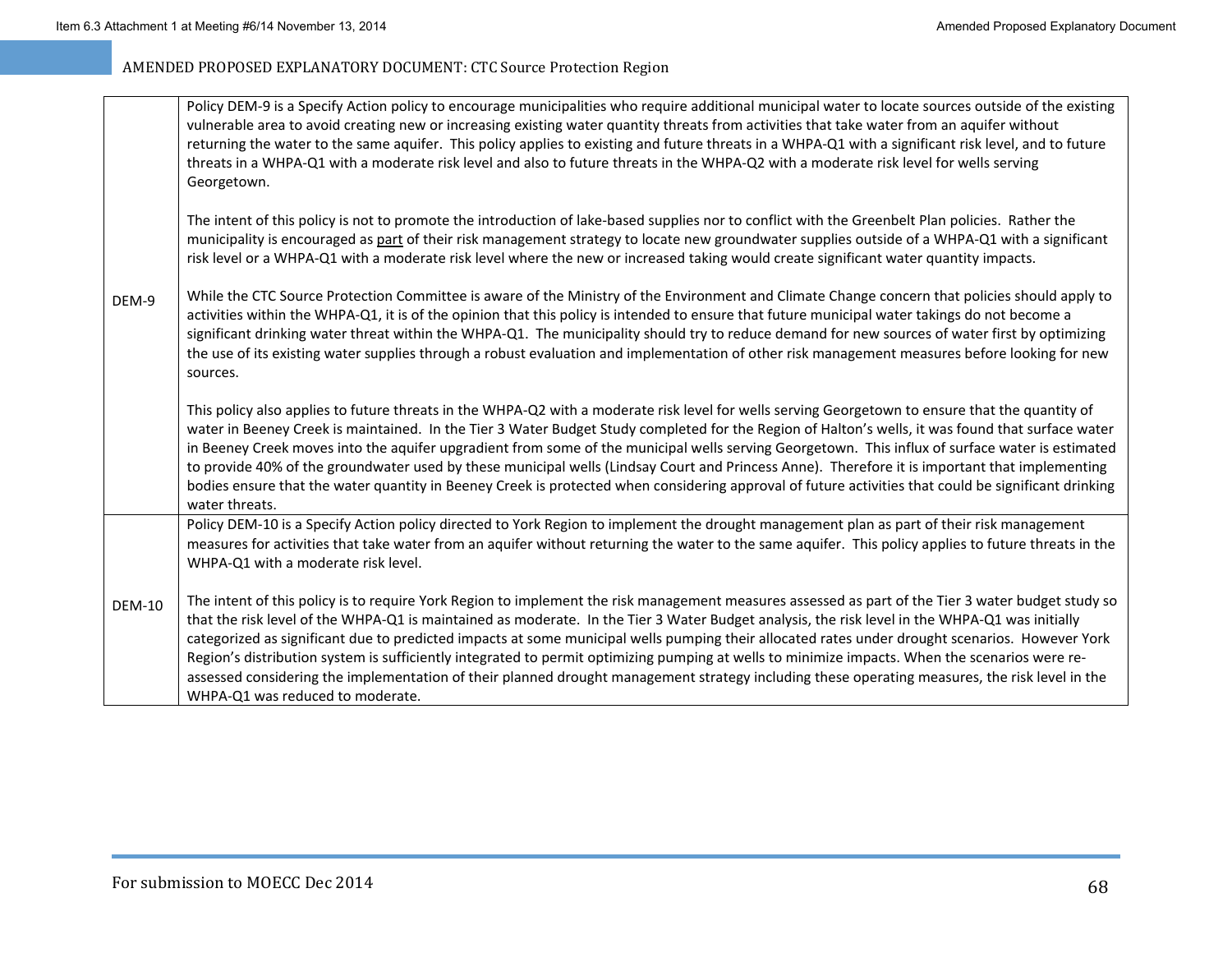Policy REC‐1 is <sup>a</sup> land use planning policy that manages activities that reduce recharge to an aquifer. This policy applies to existing and future threats in <sup>a</sup> WHPA‐Q2 with <sup>a</sup> significant risk level and to future threats in <sup>a</sup> WHPA‐Q2 with <sup>a</sup> moderate risk level.

The intent of the policy is to ensure that the Planning Approval Authority makes decisions that do not result in recharge reduction from new development becoming <sup>a</sup> significant drinking water threat within <sup>a</sup> WHPA‐Q2. The Planning Approval Authority, through the Plan Review process (i.e. *Planning Act* applications) will determine what is required, and determine the acceptability of the proposed actions, in the water balance assessments.

The CTC Source Protection Committee wants the Planning Approval Authority to have the flexibility to require the appropriate level of detail in <sup>a</sup> specific water balance assessment commensurate with the scale and location of <sup>a</sup> proposed development. For example, within the WHPA‐Q2 are areas that have been identified as Significant Groundwater Recharge Areas which are particularly important due to the nature of the soils and slope that permit higher than average infiltration of precipitation to replenish the groundwater. These areas should be given particular protection. Other areas may not be important for recharge and cannot provide the required infiltration due to the local soil and slope conditions. Site specific assessment and identification of the recharge characteristics of the site should be part of such water balance assessments. Where <sup>a</sup> detailed assessment is warranted, using the current version of the Tier 3 water budget model and updated information should ensure that the results are technically robust and comparable to the original analysis. The local Source Protection Authority has the model files and information to support this analysis, but it is envisioned that an applicant will have to retain qualified expertise to do the analysis.

The Source Protection Committee encourages the "complete application" check list be updated to include the Water Balance Assessment.

REC‐1

The intent of Part 1 of the policy is to avoid the burden on individual residential owners or agricultural operations by requiring that they undertake expensive hydrogeological assessments but to protect recharge by requiring instead that they implement best management practices that will reduce or eliminate any impact from their building or development activities that are subject to planning approvals. In general on low density and agriculturally zoned lands, it is possible to ensure that roof and impermeable surface run-off can be directed to on-site infiltration and thus maintain recharge without requiring technical assessments.

The intent of Part 2) of this policy is to ensure all types Planning Act applications (excluding single family dwellings and agricultural lands) include an assessment of the potential reduction in recharge so that specific measures are identified and implemented to ensure the proposal does not result in recharge reduction becoming <sup>a</sup> significant drinking water threat within <sup>a</sup> WHPA‐Q2. This requirement applies to development on lands with the greatest potential for reducing recharge such as commercial, employment, institutional, industrial uses and includes residential subdivisions but not applications for approvals on single lots zoned for single family dwellings.

The intent of Part 2b) is to allow the municipality the option where it meets local requirements to require the applicant to locate compensating recharge on another site within the WHPA‐Q2 where it is not feasible to protect pre‐development recharge within the development site. The CTC Source Protection Committee concluded that the local municipality is best placed to determine the optimal actions to protect recharge and this provides them some local flexibility in their decision‐making.

The intent of Part 3 is to ensure municipalities evaluate planned growth against recharge reduction at <sup>a</sup> large scale and only proceed if the planned growth will not result in new significant drinking water threats. Once feasibility of the growth is confirmed, development proponents are subject to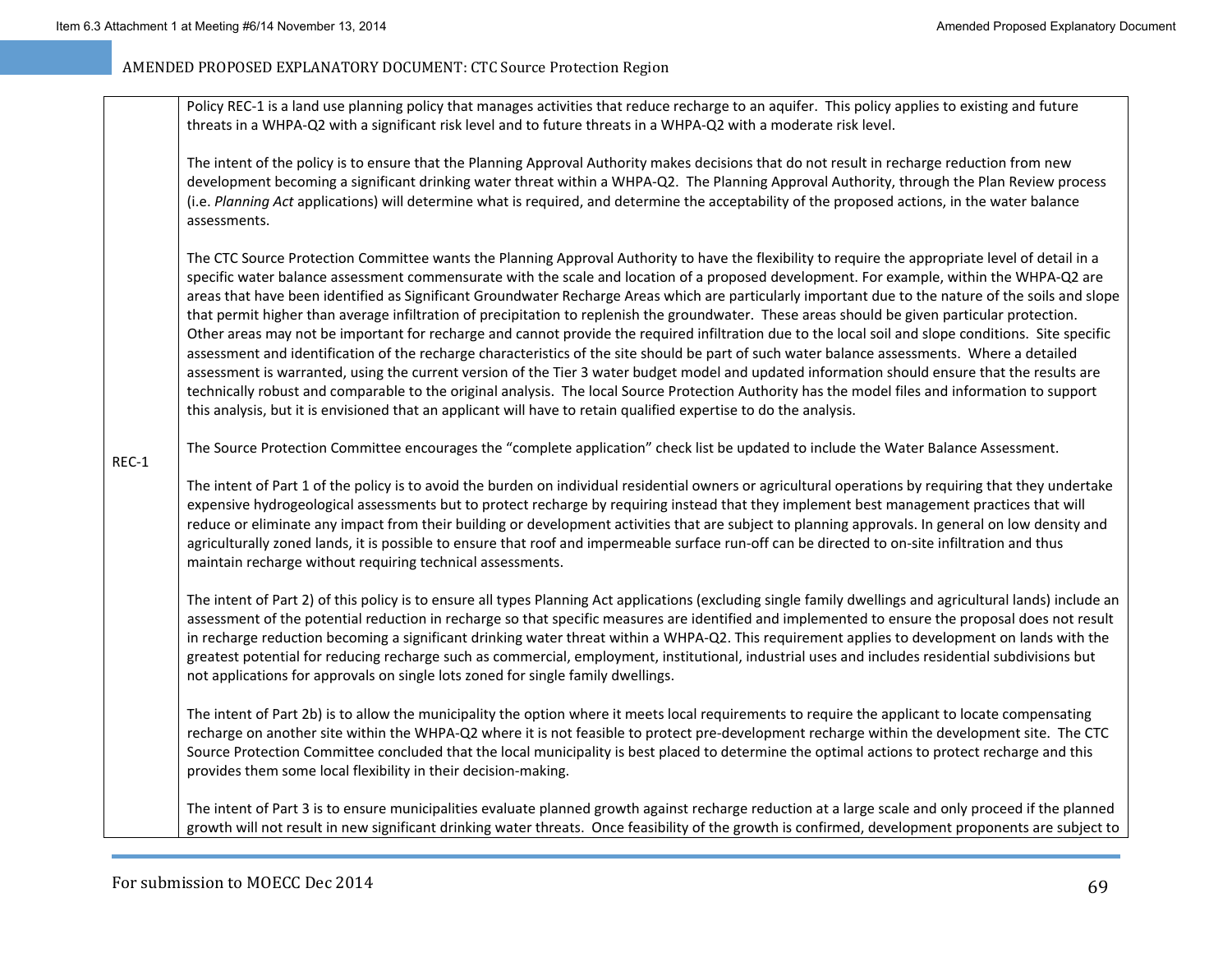Parts 1 and 2 of this policy which are site‐specific.

|       | Part 5) of this policy applies ONLY to those parts of a WHPA-Q2 which are also within an Issue Contributing Area for sodium, chloride or nitrate.<br>These areas are shown on the maps in the appendices in the Source Protection Plan and also will be provided by the Source Protection Authority in<br>other formats upon request to municipalities or other planning approval authorities. This requirement is intended to ensure that any risk<br>management measure that is implemented to maintain recharge does not create a threat to source water quality. For example, infiltration of<br>storm water containing road salt in an Issue Contributing Area for sodium or chloride is a significant drinking water threat and subject to policies<br>SWG-11 and SWG-12. The CTC Source Protection Committee has included Part 5) of this policy for clarity to ensure that an implementing body<br>does not inadvertently approve an activity to protect water quantity that is a threat to water quality. |
|-------|--------------------------------------------------------------------------------------------------------------------------------------------------------------------------------------------------------------------------------------------------------------------------------------------------------------------------------------------------------------------------------------------------------------------------------------------------------------------------------------------------------------------------------------------------------------------------------------------------------------------------------------------------------------------------------------------------------------------------------------------------------------------------------------------------------------------------------------------------------------------------------------------------------------------------------------------------------------------------------------------------------------------|
|       | Policy REC-2 is a Part IV, s.58 tool that is implemented by the Risk Management Official to manage an activity that reduces recharge to an aquifer.<br>This policy applies to threats in a WHPA-Q2 with a significant risk level but not to future threats in a WHPA-Q2 with a moderate risk level.<br>The intent of this policy is to ensure that any municipal approval for an activity in a WHPA-Q2 which is classified as a significant drinking water<br>threat but not captured through the plan review process has been assessed to ensure that the appropriate risk management measures are                                                                                                                                                                                                                                                                                                                                                                                                                |
| REC-2 | implemented. If the activity has been reviewed through a plan review process (as a result of REC-1) and proposed risk management measures have<br>been required to protect the municipal drinking water supply, it is not necessary to also require a Risk Management Plan at the building permit<br>stage.                                                                                                                                                                                                                                                                                                                                                                                                                                                                                                                                                                                                                                                                                                        |
|       | Planning and building permit staff are encouraged to work with their municipal Risk Management Official to develop internal businesses process so<br>the review is efficient and effective.                                                                                                                                                                                                                                                                                                                                                                                                                                                                                                                                                                                                                                                                                                                                                                                                                        |
|       | The policy does not apply to a WHPA-Q2 with a moderate risk level since all the land uses which have Planning Act approvals were already assessed<br>for the potential threat of recharge reduction and found not to result in the area being assigned a significant risk level as part of the Tier 3 Water                                                                                                                                                                                                                                                                                                                                                                                                                                                                                                                                                                                                                                                                                                        |
|       | Budget study. In contrast new applications under the Planning Act have not been assessed and are therefore deemed significant water quantity<br>threats in a WHPA-Q2 with a moderate risk level and subject to policy REC-1.                                                                                                                                                                                                                                                                                                                                                                                                                                                                                                                                                                                                                                                                                                                                                                                       |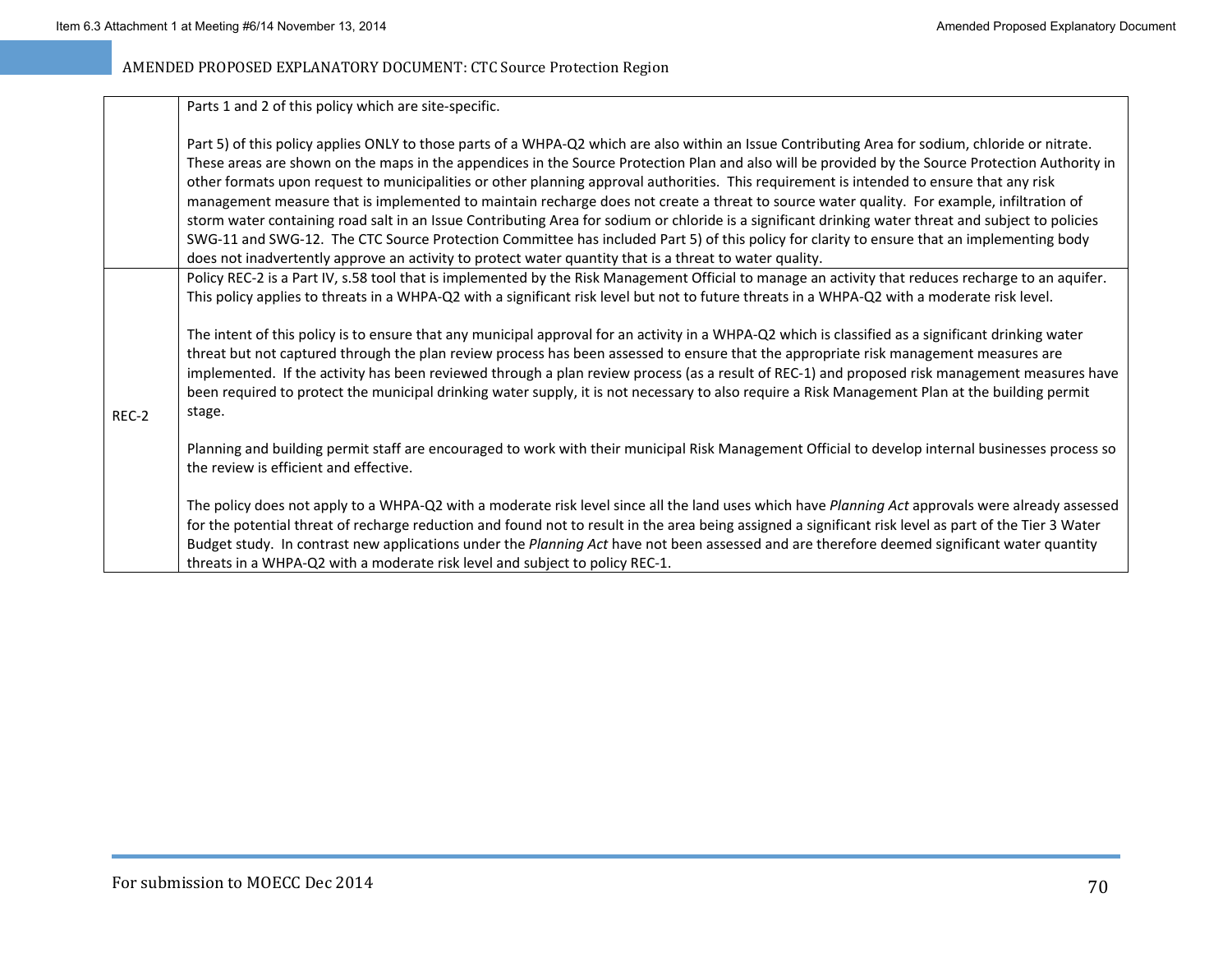| REC-3 | Policy REC-3 is a Specify Action policy to manage activities that reduce recharge to an aquifer. This policy applies to existing threats in a WHPA-Q2<br>with a significant risk level.                                                                                                                                                                                                                                                                                                                                                                                                                                                                                                                                                                                                                                                                                                                                                                                                              |
|-------|------------------------------------------------------------------------------------------------------------------------------------------------------------------------------------------------------------------------------------------------------------------------------------------------------------------------------------------------------------------------------------------------------------------------------------------------------------------------------------------------------------------------------------------------------------------------------------------------------------------------------------------------------------------------------------------------------------------------------------------------------------------------------------------------------------------------------------------------------------------------------------------------------------------------------------------------------------------------------------------------------|
|       | The intent of this policy is to address existing recharge reduction threats and for the municipality to take action in providing Education and<br>Outreach material and other approaches to inform property owners about water recharge concerns and actions they can take to enhance<br>recharge.                                                                                                                                                                                                                                                                                                                                                                                                                                                                                                                                                                                                                                                                                                   |
|       | Municipalities are encouraged to deliver the program through methods and means that are most effective for their local situation. Municipalities<br>are encouraged to: consider a wide range of delivery approaches, such as: passing a by-law to require downspout disconnection, using a variety of<br>media to deliver content - print, web, social media, demonstrations or displays; radio and local television Public Service Announcements;<br>collaborate with local businesses, community groups and schools or local events such as Children's Water Festivals or local fair or farmer's market<br>to reach different audiences; partner with conservation authorities; sponsor contests; promote actions such as adding dry wells to smaller yards to<br>allow for slow infiltration of clean precipitation on-site; discourage adding hard surface landscaping or channelling water off-property; encourage<br>or build demonstration projects in public sites such as schools or parks. |
|       | The Ministry of the Environment and Climate Change is encouraged to provide a list of available education and outreach materials to municipalities<br>to reduce the duplication of effort, especially by small municipalities with limited capacity. Municipalities have advised the CTC Source Protection<br>Committee that this support is needed.                                                                                                                                                                                                                                                                                                                                                                                                                                                                                                                                                                                                                                                 |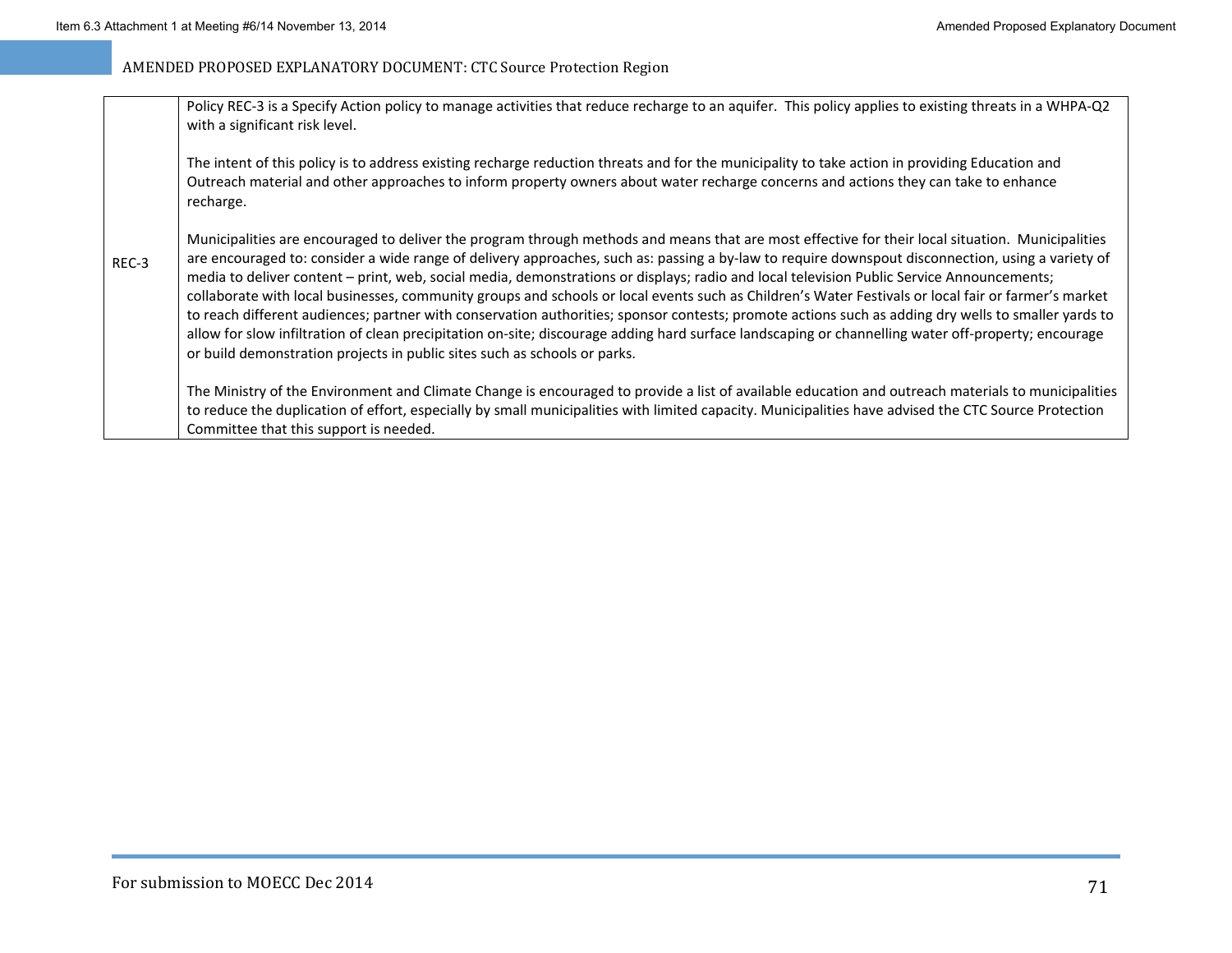### MONITORING POLICIES

Monitoring policies have been developed, as required, for every policy directed to the implementing body in order to provide information required in the annual report to be submitted to the Minister of the Environment and Climate Change by the Source Protection Authority under S. 46 of the *Clean Water Act, 2006*.

One report may be submitted capturing all the policies for which the implementing body is responsible. The Ministry of the Environment and Climate Change has advised that they will be providing specific guidance and templates for annual reporting to help both implementing bodies and the source protection authorities in meeting their obligations.

Implementing bodies are directed to provide their assessment of the effectiveness of, as well as quantitative information on, the actions taken to implement policies. The CTC Source Protection Committee has not prescribed details in order to provide the implementing body flexibility in determining the specific content appropriate for the policy. However, the CTC Source Protection Committee has directed that all implementing bodies should include as part of their report information that is consistent with that required under Section 65 of Ontario Regulation 287/07 in the annual report from the Risk Management Official.

The monitoring information will help the Source Protection Committee determine the effectiveness of the policies and any barriers or problems with implementing the policies that will be useful in future reviews and updates of these policies.

| $MON-1$ | Policy MON-1 is used to monitor the implementation of policies by the municipalities/planning approval authorities under the source protection<br>plan. Through the policy, the Source Protection Authority can monitor actions taken by the municipality to reduce risks to drinking water. This will<br>help to facilitate the monitoring process and advise the Source Protection Committee to of any issues related to the policies.                                                                                                                                                                                                                                                                                           |
|---------|------------------------------------------------------------------------------------------------------------------------------------------------------------------------------------------------------------------------------------------------------------------------------------------------------------------------------------------------------------------------------------------------------------------------------------------------------------------------------------------------------------------------------------------------------------------------------------------------------------------------------------------------------------------------------------------------------------------------------------|
|         | Policy MON-2 is used to monitor the implementation of Part IV powers through the Risk Management Official. Through the monitoring policies,<br>risk management plans, prohibition and restricted land use can be documented by the Source Protection Authority. This will help to determine the<br>effectiveness of the Part IV powers and meet the Ministry of the Environment and Climate Changes Risk Management Official reporting<br>requirements.                                                                                                                                                                                                                                                                            |
| $MON-2$ | Notwithstanding other reporting requirements, Risk Management Officials should provide a list of the inspections completed including date of<br>inspections, address, municipality and Risk Management Plan or file reference number in the monitoring report to the lead SPA. This list could be<br>provided as an appendix to the report, allowing the lead Source Protection Authority to forward this list to the provincial regulatory authorities for<br>information. This information, provided in the winter of every year, would be useful to inform provincial regulatory authorities on recent Risk<br>Management Official inspections in their areas and assist in work planning for Risk Management Plan inspections. |
| $MON-3$ | Policy MON-3 is used to monitor the implementation of policies by the Source Protection Authority under the Source Protection Plan. Through the<br>monitoring, risk reduction efforts throughout the year can be documented by the Source Protection Authority. This will help to determine the<br>effectiveness of the policies and advise the Source Protection Committee of any issues related to the policies.                                                                                                                                                                                                                                                                                                                 |